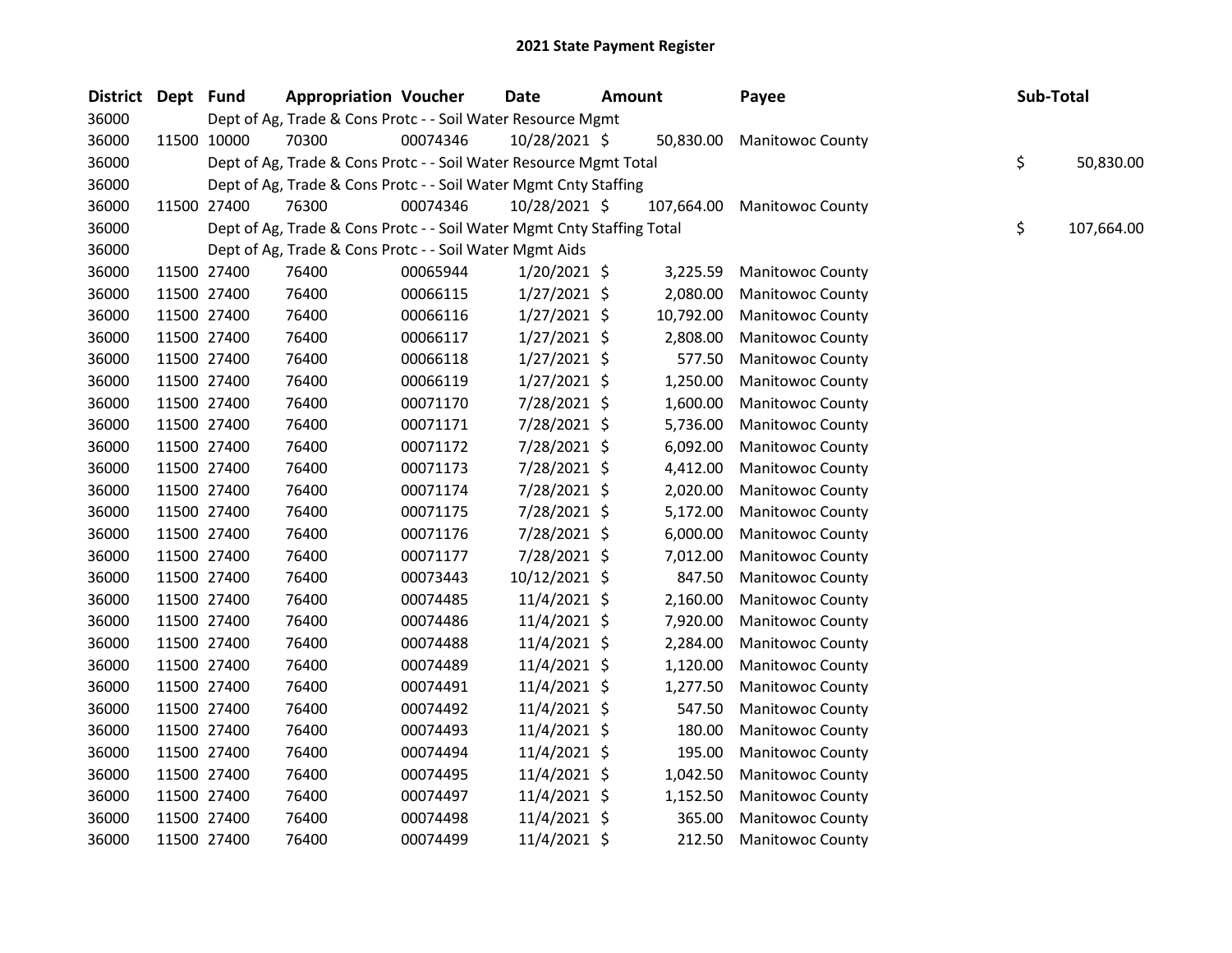| District Dept Fund |             |             | <b>Appropriation Voucher</b>                                  |          | <b>Date</b>    | <b>Amount</b> |          | Payee                   | Sub-Total        |
|--------------------|-------------|-------------|---------------------------------------------------------------|----------|----------------|---------------|----------|-------------------------|------------------|
| 36000              | 11500 27400 |             | 76400                                                         | 00074500 | $11/4/2021$ \$ |               | 195.00   | Manitowoc County        |                  |
| 36000              | 11500 27400 |             | 76400                                                         | 00074501 | 11/4/2021 \$   |               | 665.00   | Manitowoc County        |                  |
| 36000              | 11500 27400 |             | 76400                                                         | 00074891 | 11/17/2021 \$  |               | 712.50   | Manitowoc County        |                  |
| 36000              |             | 11500 27400 | 76400                                                         | 00074892 | 11/17/2021 \$  |               | 830.00   | <b>Manitowoc County</b> |                  |
| 36000              |             | 11500 27400 | 76400                                                         | 00074893 | 11/17/2021 \$  |               | 145.00   | Manitowoc County        |                  |
| 36000              | 11500 27400 |             | 76400                                                         | 00074894 | 11/17/2021 \$  |               | 330.00   | Manitowoc County        |                  |
| 36000              | 11500 27400 |             | 76400                                                         | 00074895 | 11/17/2021 \$  |               | 1,382.50 | <b>Manitowoc County</b> |                  |
| 36000              | 11500 27400 |             | 76400                                                         | 00074896 | 11/17/2021 \$  |               | 617.50   | <b>Manitowoc County</b> |                  |
| 36000              |             | 11500 27400 | 76400                                                         | 00074897 | 11/17/2021 \$  |               | 1,002.50 | Manitowoc County        |                  |
| 36000              |             | 11500 27400 | 76400                                                         | 00074898 | 11/17/2021 \$  |               | 997.50   | Manitowoc County        |                  |
| 36000              |             | 11500 27400 | 76400                                                         | 00074899 | 11/17/2021 \$  |               | 925.00   | Manitowoc County        |                  |
| 36000              |             | 11500 27400 | 76400                                                         | 00074900 | 11/17/2021 \$  |               | 885.00   | Manitowoc County        |                  |
| 36000              | 11500 27400 |             | 76400                                                         | 00074901 | 11/17/2021 \$  |               | 639.25   | Manitowoc County        |                  |
| 36000              | 11500 27400 |             | 76400                                                         | 00074902 | 11/17/2021 \$  |               | 860.75   | <b>Manitowoc County</b> |                  |
| 36000              | 11500 27400 |             | 76400                                                         | 00074903 | 11/17/2021 \$  |               | 2,197.50 | <b>Manitowoc County</b> |                  |
| 36000              | 11500 27400 |             | 76400                                                         | 00074904 | 11/17/2021 \$  |               | 2,050.00 | Manitowoc County        |                  |
| 36000              | 11500 27400 |             | 76400                                                         | 00074905 | 11/17/2021 \$  |               | 1,110.00 | Manitowoc County        |                  |
| 36000              |             | 11500 27400 | 76400                                                         | 00074906 | 11/17/2021 \$  |               | 615.00   | Manitowoc County        |                  |
| 36000              |             | 11500 27400 | 76400                                                         | 00074907 | 11/17/2021 \$  |               | 312.50   | Manitowoc County        |                  |
| 36000              | 11500 27400 |             | 76400                                                         | 00074908 | 11/17/2021 \$  |               | 1,390.00 | Manitowoc County        |                  |
| 36000              | 11500 27400 |             | 76400                                                         | 00074909 | 11/17/2021 \$  |               | 2,160.00 | <b>Manitowoc County</b> |                  |
| 36000              | 11500 27400 |             | 76400                                                         | 00075710 | 12/14/2021 \$  | 12,974.41     |          | <b>Manitowoc County</b> |                  |
| 36000              |             |             | Dept of Ag, Trade & Cons Protc - - Soil Water Mgmt Aids Total |          |                |               |          |                         | \$<br>111,078.00 |
| 36000              |             |             | Dept of Ag, Trade & Cons Protc - - Clean Sweep Grants         |          |                |               |          |                         |                  |
| 36000              |             | 11500 27400 | 77800                                                         | 00067448 | $3/16/2021$ \$ | 53,700.00     |          | Manitowoc County        |                  |
| 36000              |             | 11500 27400 | 77800                                                         | 00067449 | $3/16/2021$ \$ |               | 5,910.00 | Manitowoc County        |                  |
| 36000              |             | 11500 27400 | 77800                                                         | 00070109 | $6/17/2021$ \$ |               | 2,654.73 | Manitowoc County        |                  |
| 36000              |             | 11500 27400 | 77800                                                         | 00075433 | 11/30/2021 \$  | 60,556.00     |          | Manitowoc County        |                  |
| 36000              |             |             | Dept of Ag, Trade & Cons Protc - - Clean Sweep Grants Total   |          |                |               |          |                         | \$<br>122,820.73 |
| 36000              |             |             | Dept of Ag, Trade & Cons Protc - - Agriculture-Soil & Water   |          |                |               |          |                         |                  |
| 36000              | 11500 36300 |             | <b>WE100</b>                                                  | 00066114 | $1/27/2021$ \$ | 28,000.00     |          | <b>Manitowoc County</b> |                  |
| 36000              | 11500 36300 |             | <b>WE100</b>                                                  | 00073154 | $9/27/2021$ \$ |               | 2,116.14 | <b>Manitowoc County</b> |                  |
| 36000              |             | 11500 36300 | <b>WE100</b>                                                  | 00073155 | $9/27/2021$ \$ |               | 5,489.19 | Manitowoc County        |                  |
| 36000              |             | 11500 36300 | <b>WE100</b>                                                  | 00073442 | 10/12/2021 \$  |               | 2,301.80 | <b>Manitowoc County</b> |                  |
|                    |             |             |                                                               |          |                |               |          |                         |                  |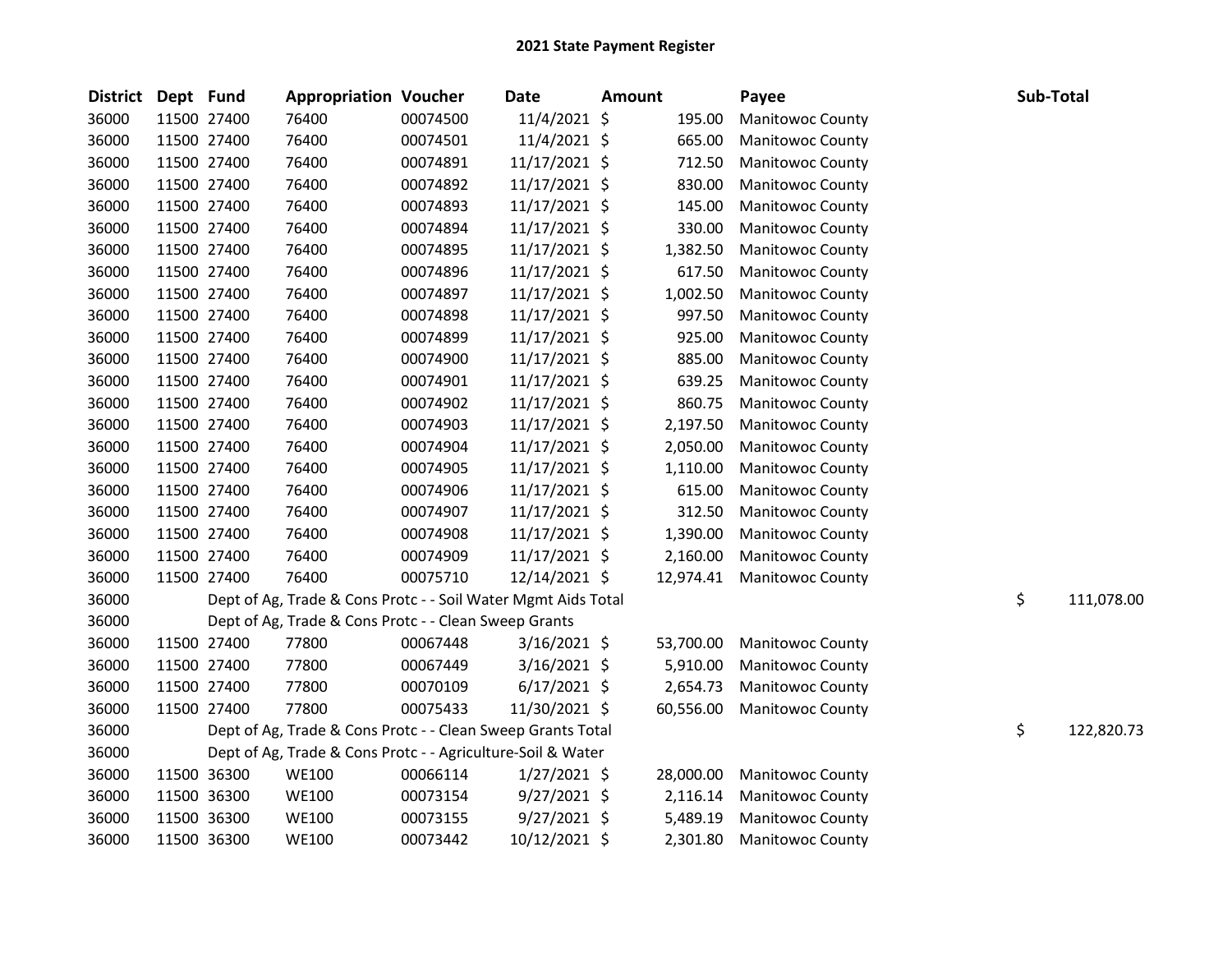| District Dept Fund |             | <b>Appropriation Voucher</b>                                       |          | <b>Date</b>     | <b>Amount</b> |           | Payee                     | Sub-Total |           |
|--------------------|-------------|--------------------------------------------------------------------|----------|-----------------|---------------|-----------|---------------------------|-----------|-----------|
| 36000              | 11500 36300 | <b>WE100</b>                                                       | 00074487 | 11/4/2021 \$    |               | 7,781.27  | Manitowoc County          |           |           |
| 36000              | 11500 36300 | <b>WE100</b>                                                       | 00074490 | 11/4/2021 \$    |               | 200.20    | Manitowoc County          |           |           |
| 36000              | 11500 36300 | <b>WE100</b>                                                       | 00074496 | 11/4/2021 \$    |               | 440.55    | <b>Manitowoc County</b>   |           |           |
| 36000              | 11500 36300 | <b>WE100</b>                                                       | 00074887 | 11/17/2021 \$   |               | 3,378.09  | Manitowoc County          |           |           |
| 36000              | 11500 36300 | <b>WE100</b>                                                       | 00074888 | 11/17/2021 \$   |               | 8,629.08  | Manitowoc County          |           |           |
| 36000              | 11500 36300 | <b>WE100</b>                                                       | 00074889 | 11/17/2021 \$   |               | 9,288.72  | <b>Manitowoc County</b>   |           |           |
| 36000              | 11500 36300 | <b>WE100</b>                                                       | 00074890 | $11/17/2021$ \$ |               | 2,467.50  | <b>Manitowoc County</b>   |           |           |
| 36000              | 11500 36300 | <b>WE100</b>                                                       | 00075797 | 12/20/2021 \$   |               | 1,532.89  | Manitowoc County          |           |           |
| 36000              | 11500 36300 | <b>WE100</b>                                                       | 00075798 | 12/20/2021 \$   |               | 12,963.30 | Manitowoc County          |           |           |
| 36000              | 11500 36300 | <b>WE100</b>                                                       | 00075799 | 12/20/2021 \$   |               | 2,883.98  | Manitowoc County          |           |           |
| 36000              |             | Dept of Ag, Trade & Cons Protc - - Agriculture-Soil & Water Total  |          |                 |               |           |                           | \$        | 87,472.71 |
| 36000              |             | Dept of Natural Resources - - Gen Program Ops-State Funds          |          |                 |               |           |                           |           |           |
| 36000              | 37000 21200 | 16100                                                              | 00469247 | $3/19/2021$ \$  |               | 467.80    | Manitowoc County          |           |           |
| 36000              | 37000 21200 | 16100                                                              | 00486005 | $6/4/2021$ \$   |               | 399.50    | Manitowoc County          |           |           |
| 36000              | 37000 21200 | 16100                                                              | 00492942 | 7/9/2021 \$     |               | 94.24     | Manitowoc County          |           |           |
| 36000              | 37000 21200 | 16100                                                              | 00512364 | 10/15/2021 \$   |               | 472.30    | Manitowoc County          |           |           |
| 36000              |             | Dept of Natural Resources - - Gen Program Ops-State Funds Total    |          |                 |               |           |                           | \$        | 1,433.84  |
| 36000              |             | Dept of Natural Resources - - GPO -Federal Funds                   |          |                 |               |           |                           |           |           |
| 36000              | 37000 21200 | 38100                                                              | 00466853 | $3/12/2021$ \$  |               |           | 7,480.97 Manitowoc County |           |           |
| 36000              |             | Dept of Natural Resources - - GPO -Federal Funds Total             |          |                 |               |           |                           | \$        | 7,480.97  |
| 36000              |             | Dept of Natural Resources - - Enf A - Boating Enforcement          |          |                 |               |           |                           |           |           |
| 36000              | 37000 21200 | 55000                                                              | 00466853 | $3/12/2021$ \$  |               | 15,411.18 | <b>Manitowoc County</b>   |           |           |
| 36000              |             | Dept of Natural Resources - - Enf A - Boating Enforcement Total    |          |                 |               |           |                           | \$        | 15,411.18 |
| 36000              |             | Dept of Natural Resources - - Enf A - Snow Enforcement             |          |                 |               |           |                           |           |           |
| 36000              | 37000 21200 | 55200                                                              | 00509622 | $9/20/2021$ \$  |               |           | 3,825.41 Manitowoc County |           |           |
| 36000              |             | Dept of Natural Resources - - Enf A - Snow Enforcement Total       |          |                 |               |           |                           | \$        | 3,825.41  |
| 36000              |             | Dept of Natural Resources - - Wildlife Damage Claims & Abat        |          |                 |               |           |                           |           |           |
| 36000              | 37000 21200 | 55300                                                              | 00462740 | $2/16/2021$ \$  |               | 20,380.53 | <b>Manitowoc County</b>   |           |           |
| 36000              |             | Dept of Natural Resources - - Wildlife Damage Claims & Abat Total  |          |                 |               |           |                           | \$        | 20,380.53 |
| 36000              |             | Dept of Natural Resources - - Ra- Cnty Snow Trail & Area Aid       |          |                 |               |           |                           |           |           |
| 36000              | 37000 21200 | 57400                                                              | 00499564 | 7/29/2021 \$    |               | 1,260.00  | Manitowoc County          |           |           |
| 36000              | 37000 21200 | 57400                                                              | 00517650 | 11/9/2021 \$    |               | 35,940.00 | <b>Manitowoc County</b>   |           |           |
| 36000              |             | Dept of Natural Resources - - Ra- Cnty Snow Trail & Area Aid Total |          |                 |               |           |                           | \$        | 37,200.00 |
| 36000              |             | Dept of Natural Resources - - Ra- Snowmobile Trail Areas           |          |                 |               |           |                           |           |           |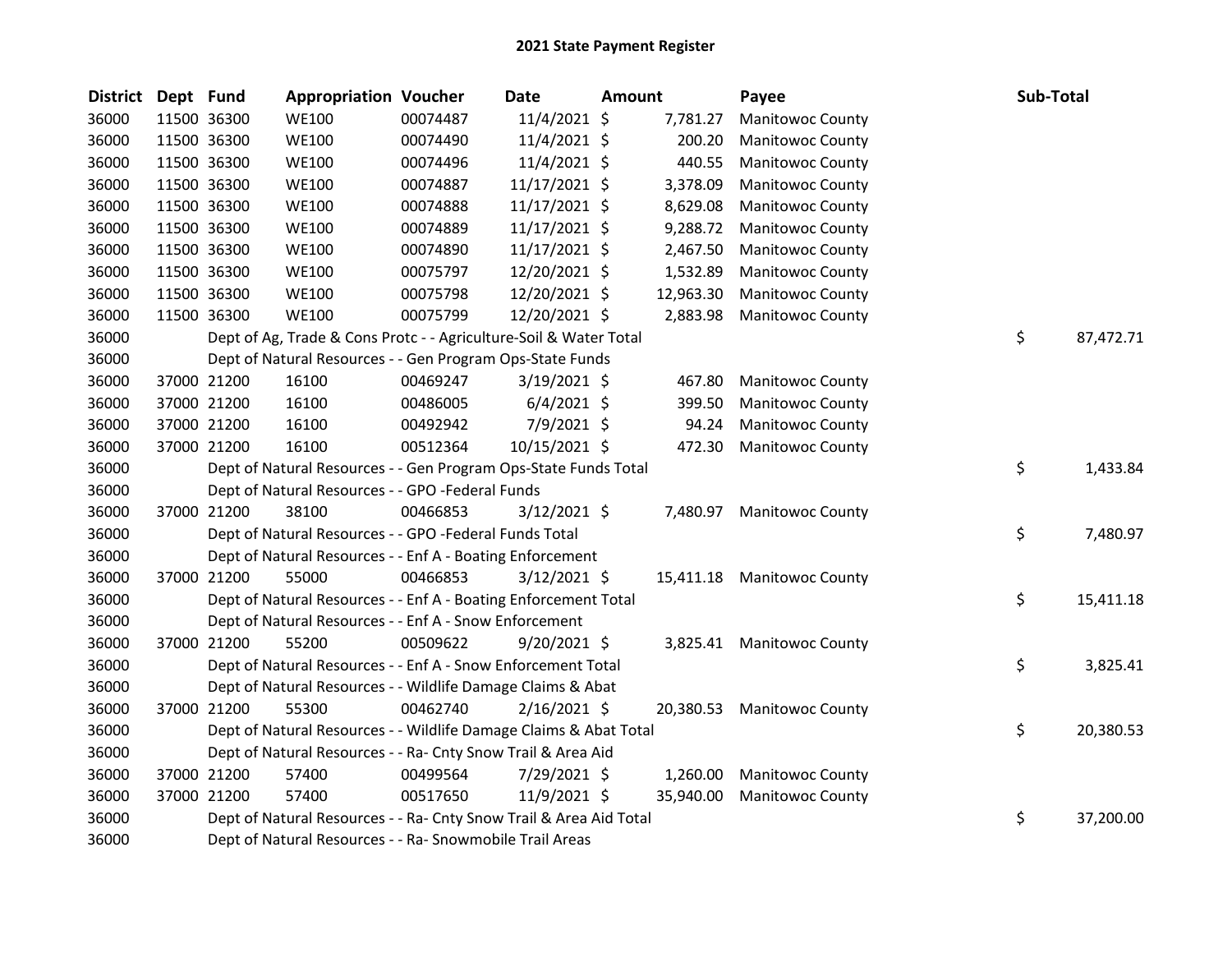| District | Dept Fund |             | <b>Appropriation Voucher</b>                                      |          | Date           | Amount |            | Payee                       | Sub-Total |            |
|----------|-----------|-------------|-------------------------------------------------------------------|----------|----------------|--------|------------|-----------------------------|-----------|------------|
| 36000    |           | 37000 21200 | 57500                                                             | 00499564 | 7/29/2021 \$   |        | 66,150.00  | Manitowoc County            |           |            |
| 36000    |           | 37000 21200 | 57500                                                             | 00510017 | $9/27/2021$ \$ |        | 13,204.58  | Manitowoc County            |           |            |
| 36000    |           |             | Dept of Natural Resources - - Ra- Snowmobile Trail Areas Total    |          |                |        |            |                             | \$        | 79,354.58  |
| 36000    |           |             | Dept of Natural Resources - - Land Acquisition                    |          |                |        |            |                             |           |            |
| 36000    |           | 37000 36300 | TA100                                                             | 00501552 | 8/12/2021 \$   |        |            | 6,972.64 Manitowoc County   |           |            |
| 36000    |           |             | Dept of Natural Resources - - Land Acquisition Total              |          |                |        |            |                             | \$        | 6,972.64   |
| 36000    |           |             | Dept of Natural Resources - - GPO - Sd Water Loan Prog, Fed       |          |                |        |            |                             |           |            |
| 36000    |           | 37000 57300 | 48200                                                             | 00457857 | $1/29/2021$ \$ |        | 6,269.00   | <b>Manitowoc County</b>     |           |            |
| 36000    |           | 37000 57300 | 48200                                                             | 00469168 | $4/15/2021$ \$ |        | 4,419.75   | <b>Manitowoc County</b>     |           |            |
| 36000    |           | 37000 57300 | 48200                                                             | 00492038 | 7/16/2021 \$   |        | 4,419.75   | Manitowoc County            |           |            |
| 36000    |           | 37000 57300 | 48200                                                             | 00515536 | 11/12/2021 \$  |        | 4,419.75   | <b>Manitowoc County</b>     |           |            |
| 36000    |           |             | Dept of Natural Resources - - GPO - Sd Water Loan Prog, Fed Total |          |                |        |            |                             | \$        | 19,528.25  |
| 36000    |           |             | WI Dept of Transportation - - Rpd Slvg Veh Exm Sf                 |          |                |        |            |                             |           |            |
| 36000    |           | 39500 10000 | 52300                                                             | 00681577 | $4/20/2021$ \$ |        | 60.00      | Manitowoc County            |           |            |
| 36000    |           | 39500 10000 | 52300                                                             | 00694679 | 5/18/2021 \$   |        | 60.00      | Manitowoc County            |           |            |
| 36000    |           | 39500 10000 | 52300                                                             | 00743723 | $9/8/2021$ \$  |        | 60.00      | Manitowoc County            |           |            |
| 36000    |           | 39500 10000 | 52300                                                             | 00763385 | 10/18/2021 \$  |        | 60.00      | Manitowoc County            |           |            |
| 36000    |           |             | WI Dept of Transportation - - Rpd Slvg Veh Exm Sf Total           |          |                |        |            |                             | \$        | 240.00     |
| 36000    |           |             | WI Dept of Transportation - - Eldly&Disa Co/Aid Sf                |          |                |        |            |                             |           |            |
| 36000    |           | 39500 21100 | 16800                                                             | 00650079 | $2/5/2021$ \$  |        |            | 239,732.00 Manitowoc County |           |            |
| 36000    |           |             | WI Dept of Transportation - - Eldly&Disa Co/Aid Sf Total          |          |                |        |            |                             | \$        | 239,732.00 |
| 36000    |           |             | WI Dept of Transportation - - Eldly&Disa Aid Fd Fd                |          |                |        |            |                             |           |            |
| 36000    |           | 39500 21100 | 18300                                                             | 00655986 | $2/22/2021$ \$ |        | 36,745.84  | Manitowoc County            |           |            |
| 36000    |           | 39500 21100 | 18300                                                             | 00742936 | $9/7/2021$ \$  |        | 13,864.74  | Manitowoc County            |           |            |
| 36000    |           | 39500 21100 | 18300                                                             | 00744314 | $9/9/2021$ \$  |        | 13,809.88  | <b>Manitowoc County</b>     |           |            |
| 36000    |           | 39500 21100 | 18300                                                             | 00744775 | 9/10/2021 \$   |        | 244.81     | Manitowoc County            |           |            |
| 36000    |           | 39500 21100 | 18300                                                             | 00778253 | 11/26/2021 \$  |        | 23,943.93  | Manitowoc County            |           |            |
| 36000    |           |             | WI Dept of Transportation - - Eldly&Disa Aid Fd Fd Total          |          |                |        |            |                             | \$        | 88,609.20  |
| 36000    |           |             | WI Dept of Transportation - - Hwy Sfty Loc Aid Ffd                |          |                |        |            |                             |           |            |
| 36000    |           | 39500 21100 | 18500                                                             | 00660691 | $3/2/2021$ \$  |        | 1,080.05   | Manitowoc County            |           |            |
| 36000    |           | 39500 21100 | 18500                                                             | 00756108 | $10/1/2021$ \$ |        | 1,739.36   | Manitowoc County            |           |            |
| 36000    |           |             | WI Dept of Transportation - - Hwy Sfty Loc Aid Ffd Total          |          |                |        |            |                             | \$        | 2,819.41   |
| 36000    |           |             | WI Dept of Transportation - - Trans Aids To Co.-Sf                |          |                |        |            |                             |           |            |
| 36000    |           | 39500 21100 | 19000                                                             | 00631635 | $1/4/2021$ \$  |        | 405,974.83 | <b>Manitowoc County</b>     |           |            |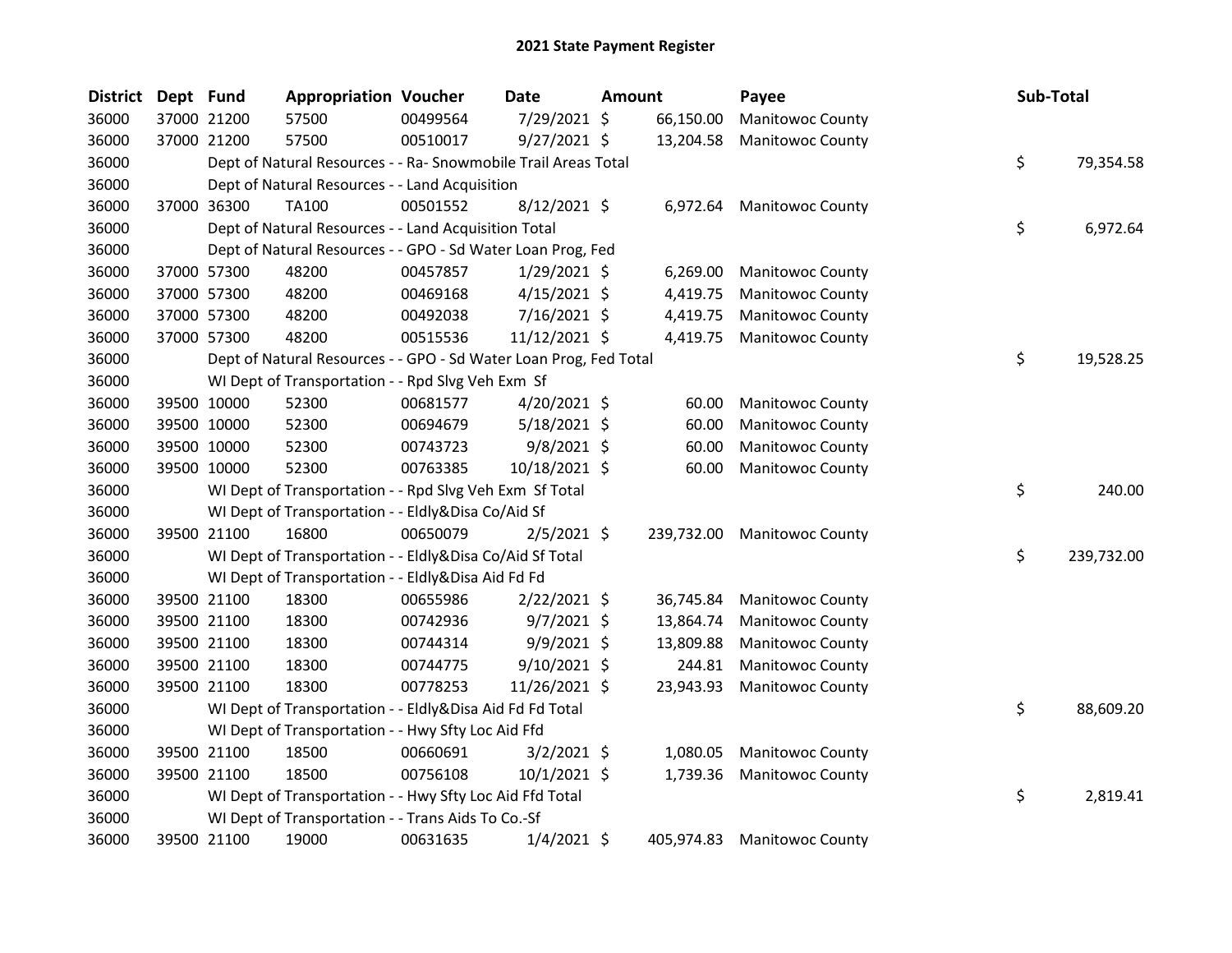| <b>District</b> | Dept Fund   |             | <b>Appropriation Voucher</b>                             |          | Date           | Amount |            | Payee                       | Sub-Total |    |              |
|-----------------|-------------|-------------|----------------------------------------------------------|----------|----------------|--------|------------|-----------------------------|-----------|----|--------------|
| 36000           |             | 39500 21100 | 19000                                                    | 00710730 | 7/6/2021 \$    |        | 811,949.66 | Manitowoc County            |           |    |              |
| 36000           |             | 39500 21100 | 19000                                                    | 00751289 | 10/4/2021 \$   |        | 405,974.84 | Manitowoc County            |           |    |              |
| 36000           |             |             | WI Dept of Transportation - - Trans Aids To Co.-Sf Total |          |                |        |            |                             |           | \$ | 1,623,899.33 |
| 36000           |             |             | WI Dept of Transportation - - Loc Rd Imp Prg St Fd       |          |                |        |            |                             |           |    |              |
| 36000           |             | 39500 21100 | 27800                                                    | 00745921 | $9/14/2021$ \$ |        | 138,182.49 | <b>Manitowoc County</b>     |           |    |              |
| 36000           |             | 39500 21100 | 27800                                                    | 00777339 | $12/1/2021$ \$ |        | 5,288.43   | <b>Manitowoc County</b>     |           |    |              |
| 36000           |             |             | WI Dept of Transportation - - Loc Rd Imp Prg St Fd Total |          |                |        |            |                             |           | \$ | 143,470.92   |
| 36000           |             |             | WI Dept of Transportation - - Aero Assistance Ffd        |          |                |        |            |                             |           |    |              |
| 36000           |             | 39500 21100 | 28400                                                    | 00663617 | $3/11/2021$ \$ |        | 30,000.00  | <b>Manitowoc County</b>     |           |    |              |
| 36000           |             |             | WI Dept of Transportation - - Aero Assistance Ffd Total  |          |                |        |            |                             |           | \$ | 30,000.00    |
| 36000           |             |             | WI Dept of Transportation - - St Hwy Rehab, Sf           |          |                |        |            |                             |           |    |              |
| 36000           |             | 39500 21100 | 36300                                                    | 00634739 | $1/21/2021$ \$ |        | 250.00     | Manitowoc County            |           |    |              |
| 36000           |             | 39500 21100 | 36300                                                    | 00732186 | 8/10/2021 \$   |        | 245.58     | <b>Manitowoc County</b>     |           |    |              |
| 36000           |             |             | WI Dept of Transportation - - St Hwy Rehab, Sf Total     |          |                |        |            |                             |           | \$ | 495.58       |
| 36000           |             |             | WI Dept of Transportation - - Hwy Mgmt & Opers Sf        |          |                |        |            |                             |           |    |              |
| 36000           |             | 39500 21100 | 36500                                                    | 00637922 | $1/11/2021$ \$ |        | 594.00     | Manitowoc County            |           |    |              |
| 36000           |             | 39500 21100 | 36500                                                    | 00646878 | 1/29/2021 \$   |        | 1,215.00   | Manitowoc County            |           |    |              |
| 36000           |             | 39500 21100 | 36500                                                    | 00658581 | 2/25/2021 \$   |        |            | (1,569.65) Manitowoc County |           |    |              |
| 36000           |             | 39500 21100 | 36500                                                    | 00671042 | 3/26/2021 \$   |        | 324.00     | Manitowoc County            |           |    |              |
| 36000           | 39500 21100 |             | 36500                                                    | 00684415 | $4/26/2021$ \$ |        | 324.00     | <b>Manitowoc County</b>     |           |    |              |
| 36000           |             | 39500 21100 | 36500                                                    | 00696928 | $5/21/2021$ \$ |        | 324.00     | <b>Manitowoc County</b>     |           |    |              |
| 36000           |             | 39500 21100 | 36500                                                    | 00710235 | $6/23/2021$ \$ |        | 324.00     | Manitowoc County            |           |    |              |
| 36000           |             | 39500 21100 | 36500                                                    | 00732186 | 8/10/2021 \$   |        | 324.00     | Manitowoc County            |           |    |              |
| 36000           |             | 39500 21100 | 36500                                                    | 00761410 | 10/13/2021 \$  |        | 648.00     | Manitowoc County            |           |    |              |
| 36000           |             | 39500 21100 | 36500                                                    | 00774068 | 11/15/2021 \$  |        | 324.00     | Manitowoc County            |           |    |              |
| 36000           |             | 39500 21100 | 36500                                                    | 00783216 | 12/14/2021 \$  |        | 324.00     | <b>Manitowoc County</b>     |           |    |              |
| 36000           |             |             | WI Dept of Transportation - - Hwy Mgmt & Opers Sf Total  |          |                |        |            |                             |           | \$ | 3,155.35     |
| 36000           |             |             | WI Dept of Transportation - - Routine Maint Sf           |          |                |        |            |                             |           |    |              |
| 36000           |             | 39500 21100 | 36800                                                    | 00636415 | $1/6/2021$ \$  |        | 134,215.68 | <b>Manitowoc County</b>     |           |    |              |
| 36000           |             | 39500 21100 | 36800                                                    | 00637922 | $1/11/2021$ \$ |        | 9,924.39   | <b>Manitowoc County</b>     |           |    |              |
| 36000           | 39500 21100 |             | 36800                                                    | 00641506 | 1/20/2021 \$   |        | 152,983.93 | <b>Manitowoc County</b>     |           |    |              |
| 36000           | 39500 21100 |             | 36800                                                    | 00641507 | $1/20/2021$ \$ |        | 8,149.46   | <b>Manitowoc County</b>     |           |    |              |
| 36000           |             | 39500 21100 | 36800                                                    | 00641508 | $1/20/2021$ \$ |        | 4,047.05   | Manitowoc County            |           |    |              |
| 36000           |             | 39500 21100 | 36800                                                    | 00641509 | $1/20/2021$ \$ |        | 7,275.29   | <b>Manitowoc County</b>     |           |    |              |
|                 |             |             |                                                          |          |                |        |            |                             |           |    |              |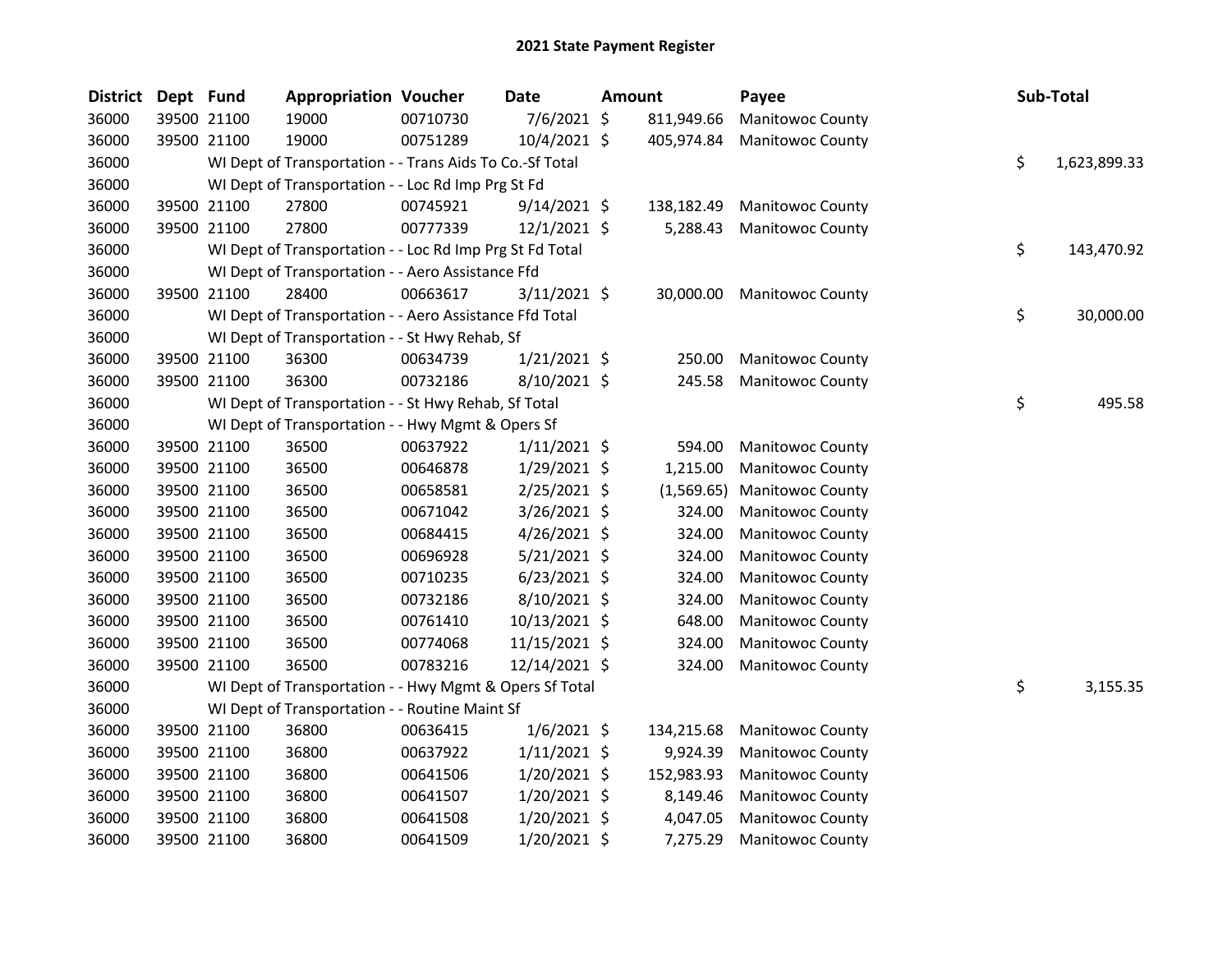| District Dept Fund |             | <b>Appropriation Voucher</b> |          | Date           | <b>Amount</b> |            | Payee                   | Sub-Total |
|--------------------|-------------|------------------------------|----------|----------------|---------------|------------|-------------------------|-----------|
| 36000              | 39500 21100 | 36800                        | 00644009 | $1/22/2021$ \$ |               | 3,133.04   | Manitowoc County        |           |
| 36000              | 39500 21100 | 36800                        | 00644012 | $1/22/2021$ \$ |               | 254,605.25 | <b>Manitowoc County</b> |           |
| 36000              | 39500 21100 | 36800                        | 00646878 | 1/29/2021 \$   |               | 2,921.70   | Manitowoc County        |           |
| 36000              | 39500 21100 | 36800                        | 00647568 | $2/2/2021$ \$  |               | 42,501.00  | Manitowoc County        |           |
| 36000              | 39500 21100 | 36800                        | 00658581 | $2/25/2021$ \$ |               | 11,932.33  | <b>Manitowoc County</b> |           |
| 36000              | 39500 21100 | 36800                        | 00666215 | $3/17/2021$ \$ |               | 161,747.73 | <b>Manitowoc County</b> |           |
| 36000              | 39500 21100 | 36800                        | 00666747 | $3/23/2021$ \$ |               | 34.44      | <b>Manitowoc County</b> |           |
| 36000              | 39500 21100 | 36800                        | 00670642 | $3/26/2021$ \$ |               | 297,725.90 | <b>Manitowoc County</b> |           |
| 36000              | 39500 21100 | 36800                        | 00671042 | 3/26/2021 \$   |               | 4,158.46   | <b>Manitowoc County</b> |           |
| 36000              | 39500 21100 | 36800                        | 00683862 | $4/26/2021$ \$ |               | 174,515.20 | <b>Manitowoc County</b> |           |
| 36000              | 39500 21100 | 36800                        | 00684415 | $4/26/2021$ \$ |               | 26,064.08  | Manitowoc County        |           |
| 36000              | 39500 21100 | 36800                        | 00696439 | 5/21/2021 \$   |               | 148.94     | Manitowoc County        |           |
| 36000              | 39500 21100 | 36800                        | 00696928 | $5/21/2021$ \$ |               | 12,587.78  | <b>Manitowoc County</b> |           |
| 36000              | 39500 21100 | 36800                        | 00697410 | $5/24/2021$ \$ |               | 207,976.35 | Manitowoc County        |           |
| 36000              | 39500 21100 | 36800                        | 00710235 | $6/23/2021$ \$ |               | 3,417.39   | Manitowoc County        |           |
| 36000              | 39500 21100 | 36800                        | 00714740 | 7/8/2021 \$    |               | 3,537.90   | <b>Manitowoc County</b> |           |
| 36000              | 39500 21100 | 36800                        | 00714744 | $7/1/2021$ \$  |               | 140,847.60 | Manitowoc County        |           |
| 36000              | 39500 21100 | 36800                        | 00722007 | 7/19/2021 \$   |               | 68.03      | <b>Manitowoc County</b> |           |
| 36000              | 39500 21100 | 36800                        | 00726305 | 7/28/2021 \$   |               | 1,670.28   | Manitowoc County        |           |
| 36000              | 39500 21100 | 36800                        | 00726313 | 7/28/2021 \$   |               | 155,938.91 | <b>Manitowoc County</b> |           |
| 36000              | 39500 21100 | 36800                        | 00732186 | 8/10/2021 \$   |               | 2,720.74   | <b>Manitowoc County</b> |           |
| 36000              | 39500 21100 | 36800                        | 00734803 | 8/18/2021 \$   |               | 169.07     | <b>Manitowoc County</b> |           |
| 36000              | 39500 21100 | 36800                        | 00735952 | 8/18/2021 \$   |               | 21,774.91  | Manitowoc County        |           |
| 36000              | 39500 21100 | 36800                        | 00737429 | 8/20/2021 \$   |               | 88,177.70  | <b>Manitowoc County</b> |           |
| 36000              | 39500 21100 | 36800                        | 00737500 | 8/24/2021 \$   |               | 3,832.34   | <b>Manitowoc County</b> |           |
| 36000              | 39500 21100 | 36800                        | 00749484 | $9/23/2021$ \$ |               | 12,499.98  | <b>Manitowoc County</b> |           |
| 36000              | 39500 21100 | 36800                        | 00749487 | $9/23/2021$ \$ |               | 88,604.34  | <b>Manitowoc County</b> |           |
| 36000              | 39500 21100 | 36800                        | 00754706 | $9/29/2021$ \$ |               | 49,000.02  | <b>Manitowoc County</b> |           |
| 36000              | 39500 21100 | 36800                        | 00761410 | 10/13/2021 \$  |               | 4,992.69   | <b>Manitowoc County</b> |           |
| 36000              | 39500 21100 | 36800                        | 00769456 | $11/3/2021$ \$ |               | 22,631.37  | <b>Manitowoc County</b> |           |
| 36000              | 39500 21100 | 36800                        | 00769465 | 11/3/2021 \$   |               | 121,728.75 | <b>Manitowoc County</b> |           |
| 36000              | 39500 21100 | 36800                        | 00774068 | 11/15/2021 \$  |               | 7,261.47   | Manitowoc County        |           |
| 36000              | 39500 21100 | 36800                        | 00782145 | 12/9/2021 \$   |               | 117,361.38 | Manitowoc County        |           |
| 36000              | 39500 21100 | 36800                        | 00783216 | 12/14/2021 \$  |               | 15,350.60  | <b>Manitowoc County</b> |           |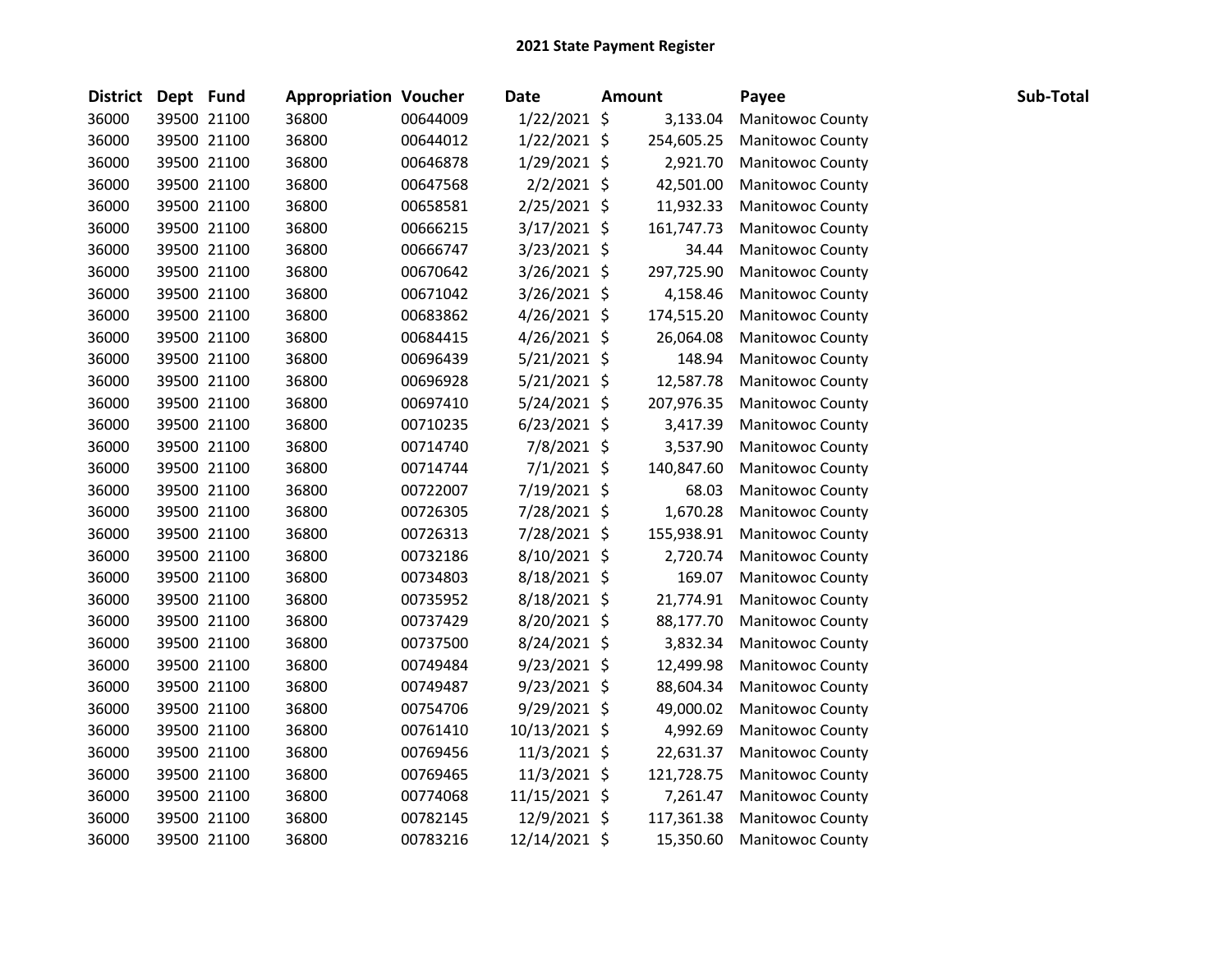| District Dept Fund |             |             | <b>Appropriation Voucher</b>                                       |          | <b>Date</b>    | <b>Amount</b> |           | Payee                   |    | Sub-Total    |
|--------------------|-------------|-------------|--------------------------------------------------------------------|----------|----------------|---------------|-----------|-------------------------|----|--------------|
| 36000              |             |             | WI Dept of Transportation - - Routine Maint Sf Total               |          |                |               |           |                         | \$ | 2,378,233.47 |
| 36000              |             |             | WI Dept of Transportation - - St Hwy Rehab Fed Fd                  |          |                |               |           |                         |    |              |
| 36000              |             | 39500 21100 | 38300                                                              | 00732186 | 8/10/2021 \$   |               | 2,210.29  | Manitowoc County        |    |              |
| 36000              |             |             | WI Dept of Transportation - - St Hwy Rehab Fed Fd Total            |          |                |               |           |                         | \$ | 2,210.29     |
| 36000              |             |             | Department of Corrections - - Corrections Contracts And Agre       |          |                |               |           |                         |    |              |
| 36000              |             | 41000 10000 | 11400                                                              | 00405255 | $1/20/2021$ \$ |               | 9,056.96  | <b>Manitowoc County</b> |    |              |
| 36000              |             | 41000 10000 | 11400                                                              | 00410484 | $2/17/2021$ \$ |               | 18,679.98 | <b>Manitowoc County</b> |    |              |
| 36000              |             | 41000 10000 | 11400                                                              | 00411983 | $2/25/2021$ \$ |               | 6,226.66  | Manitowoc County        |    |              |
| 36000              |             | 41000 10000 | 11400                                                              | 00412010 | 2/25/2021 \$   |               | 9,983.24  | Manitowoc County        |    |              |
| 36000              |             | 41000 10000 | 11400                                                              | 00412012 | 2/25/2021 \$   |               | 12,504.78 | Manitowoc County        |    |              |
| 36000              |             | 41000 10000 | 11400                                                              | 00412015 | $2/25/2021$ \$ |               | 16,261.36 | Manitowoc County        |    |              |
| 36000              |             | 41000 10000 | 11400                                                              | 00412017 | 2/25/2021 \$   |               | 27,067.96 | <b>Manitowoc County</b> |    |              |
| 36000              | 41000 10000 |             | 11400                                                              | 00412022 | $2/25/2021$ \$ |               | 13,225.22 | <b>Manitowoc County</b> |    |              |
| 36000              |             | 41000 10000 | 11400                                                              | 00415820 | $3/15/2021$ \$ |               | 13,122.30 | <b>Manitowoc County</b> |    |              |
| 36000              |             | 41000 10000 | 11400                                                              | 00415824 | $3/15/2021$ \$ |               | 29,589.50 | <b>Manitowoc County</b> |    |              |
| 36000              |             | 41000 10000 | 11400                                                              | 00420122 | $4/15/2021$ \$ |               | 20,120.86 | <b>Manitowoc County</b> |    |              |
| 36000              |             | 41000 10000 | 11400                                                              | 00420126 | $4/15/2021$ \$ |               | 16,775.96 | <b>Manitowoc County</b> |    |              |
| 36000              |             | 41000 10000 | 11400                                                              | 00421970 | 4/20/2021 \$   |               | 29,640.96 | Manitowoc County        |    |              |
| 36000              |             | 41000 10000 | 11400                                                              | 00426272 | $5/13/2021$ \$ |               | 32,059.58 | Manitowoc County        |    |              |
| 36000              |             | 41000 10000 | 11400                                                              | 00431740 | $6/11/2021$ \$ |               | 23,980.36 | <b>Manitowoc County</b> |    |              |
| 36000              |             | 41000 10000 | 11400                                                              | 00431810 | $6/10/2021$ \$ |               | 31,544.98 | Manitowoc County        |    |              |
| 36000              |             | 41000 10000 | 11400                                                              | 00433050 | $6/17/2021$ \$ |               | 27,891.32 | <b>Manitowoc County</b> |    |              |
| 36000              |             | 41000 10000 | 11400                                                              | 00435342 | $6/29/2021$ \$ |               | 36,022.00 | <b>Manitowoc County</b> |    |              |
| 36000              |             | 41000 10000 | 11400                                                              | 00437250 | 7/9/2021 \$    |               | 24,494.96 | Manitowoc County        |    |              |
| 36000              |             | 41000 10000 | 11400                                                              | 00439014 | 7/14/2021 \$   |               | 33,551.92 | <b>Manitowoc County</b> |    |              |
| 36000              |             | 41000 10000 | 11400                                                              | 00443909 | 8/12/2021 \$   |               | 25,061.02 | Manitowoc County        |    |              |
| 36000              |             | 41000 10000 | 11400                                                              | 00447775 | 8/31/2021 \$   |               | 21,561.74 | <b>Manitowoc County</b> |    |              |
| 36000              |             | 41000 10000 | 11400                                                              | 00451340 | 9/20/2021 \$   |               | 21,767.58 | <b>Manitowoc County</b> |    |              |
| 36000              |             | 41000 10000 | 11400                                                              | 00456375 | 10/15/2021 \$  |               | 18,731.44 | <b>Manitowoc County</b> |    |              |
| 36000              |             | 41000 10000 | 11400                                                              | 00461302 | 11/9/2021 \$   |               | 11,115.36 | <b>Manitowoc County</b> |    |              |
| 36000              |             | 41000 10000 | 11400                                                              | 00462327 | 11/15/2021 \$  |               | 12,659.16 | <b>Manitowoc County</b> |    |              |
| 36000              |             | 41000 10000 | 11400                                                              | 00468297 | 12/17/2021 \$  |               | 12,659.16 | Manitowoc County        |    |              |
| 36000              |             |             | Department of Corrections - - Corrections Contracts And Agre Total |          |                |               |           |                         | \$ | 555,356.32   |

Department of Corrections - - Reimbursing Counties For Probation, Extended Supervision And Parole Holds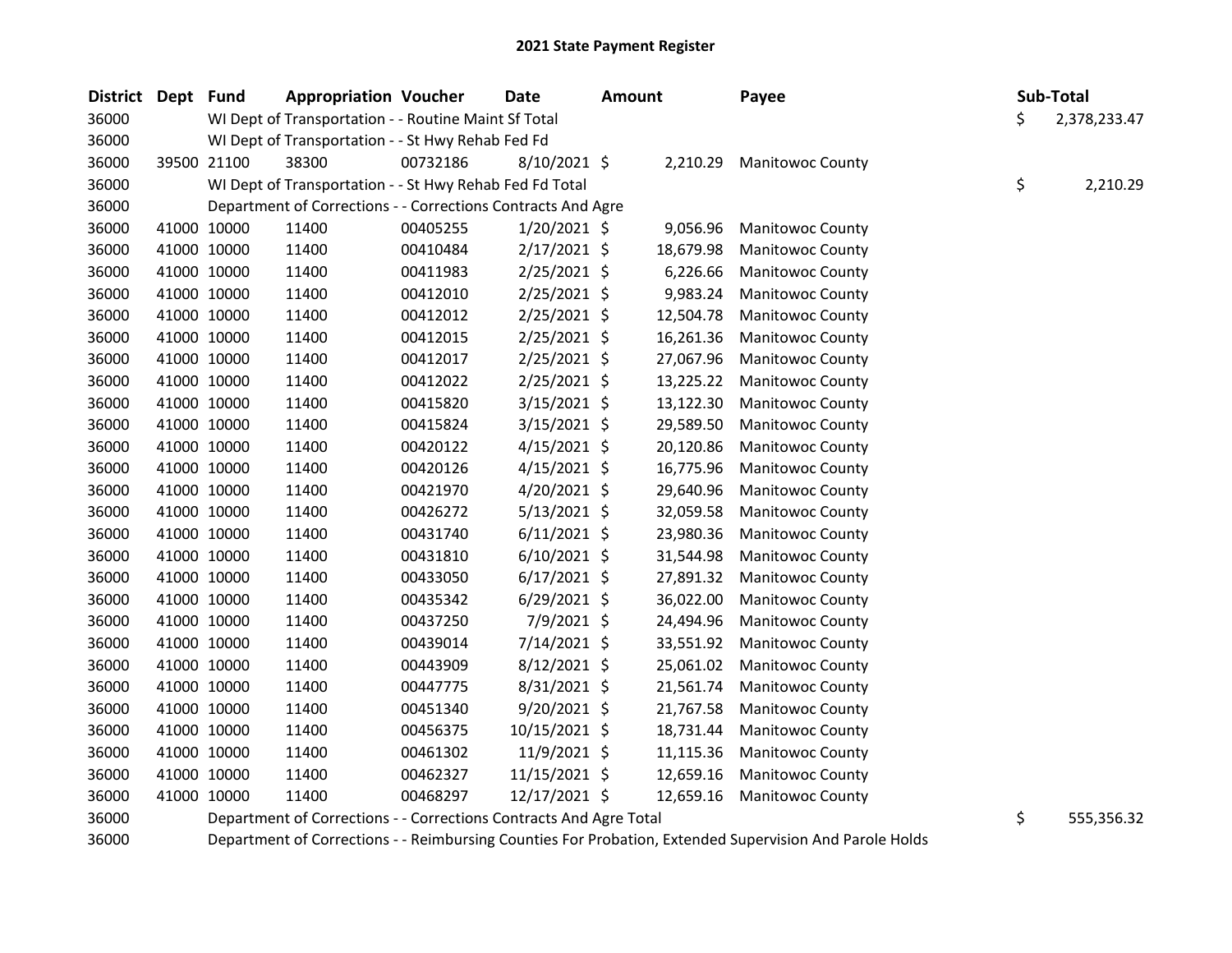| District Dept Fund |             | <b>Appropriation Voucher</b>                                           |          | <b>Date</b>    | <b>Amount</b> |              | Payee                                                                                                         | Sub-Total          |
|--------------------|-------------|------------------------------------------------------------------------|----------|----------------|---------------|--------------|---------------------------------------------------------------------------------------------------------------|--------------------|
| 36000              | 41000 10000 | 11600                                                                  | 00459664 | 10/29/2021 \$  |               | 35,120.00    | Manitowoc County                                                                                              |                    |
| 36000              |             |                                                                        |          |                |               |              | Department of Corrections - - Reimbursing Counties For Probation, Extended Supervision And Parole Holds Total | \$<br>35,120.00    |
| 36000              |             | Department of Health Services - - State/Federal Aids                   |          |                |               |              |                                                                                                               |                    |
| 36000              | 43500 10000 | 00000                                                                  | 92106    | $1/4/2021$ \$  |               | 307,517.00   | <b>Manitowoc County</b>                                                                                       |                    |
| 36000              | 43500 10000 | 00000                                                                  | 92107    | $2/1/2021$ \$  |               | 133,260.00   | <b>Manitowoc County</b>                                                                                       |                    |
| 36000              | 43500 10000 | 00000                                                                  | 92108    | $3/1/2021$ \$  |               | 317,397.00   | <b>Manitowoc County</b>                                                                                       |                    |
| 36000              | 43500 10000 | 00000                                                                  | 92109    | $4/1/2021$ \$  |               | 1,077,974.00 | <b>Manitowoc County</b>                                                                                       |                    |
| 36000              | 43500 10000 | 00000                                                                  | 92110    | $5/3/2021$ \$  |               | 590,976.00   | <b>Manitowoc County</b>                                                                                       |                    |
| 36000              | 43500 10000 | 00000                                                                  | 92111    | $6/1/2021$ \$  |               | 547,680.00   | Manitowoc County                                                                                              |                    |
| 36000              | 43500 10000 | 00000                                                                  | 92200    | $7/1/2021$ \$  |               | 375,408.00   | Manitowoc County                                                                                              |                    |
| 36000              | 43500 10000 | 00000                                                                  | 92201    | 8/2/2021 \$    |               | 2,480,061.00 | Manitowoc County                                                                                              |                    |
| 36000              | 43500 10000 | 00000                                                                  | 92202    | $9/1/2021$ \$  |               | 352,463.00   | <b>Manitowoc County</b>                                                                                       |                    |
| 36000              | 43500 10000 | 00000                                                                  | 92204    | $10/1/2021$ \$ |               | 179,741.00   | <b>Manitowoc County</b>                                                                                       |                    |
| 36000              | 43500 10000 | 00000                                                                  | 92206    | $11/1/2021$ \$ |               | 142,214.00   | Manitowoc County                                                                                              |                    |
| 36000              | 43500 10000 | 00000                                                                  | 92207    | $12/1/2021$ \$ |               | 197,475.00   | Manitowoc County                                                                                              |                    |
| 36000              |             | Department of Health Services - - State/Federal Aids Total             |          |                |               |              |                                                                                                               | \$<br>6,702,166.00 |
| 36000              |             | Department of Health Services - - Public Health Dispensaries And       |          |                |               |              |                                                                                                               |                    |
| 36000              | 43500 10000 | 10700                                                                  | 00414798 | $4/2/2021$ \$  |               | 14.98        | Manitowoc County                                                                                              |                    |
| 36000              | 43500 10000 | 10700                                                                  | 00455121 | 10/15/2021 \$  |               | 234.75       | <b>Manitowoc County</b>                                                                                       |                    |
| 36000              |             | Department of Health Services - - Public Health Dispensaries And Total |          |                |               |              |                                                                                                               | \$<br>249.73       |
| 36000              |             | Department of Health Services - - Radiation Monitoring                 |          |                |               |              |                                                                                                               |                    |
| 36000              | 43500 10000 | 13800                                                                  | 00397054 | $1/4/2021$ \$  |               | 591.51       | <b>Manitowoc County</b>                                                                                       |                    |
| 36000              | 43500 10000 | 13800                                                                  | 00410774 | $3/11/2021$ \$ |               | 591.51       | <b>Manitowoc County</b>                                                                                       |                    |
| 36000              | 43500 10000 | 13800                                                                  | 00414765 | $4/2/2021$ \$  |               | 556.06       | Manitowoc County                                                                                              |                    |
| 36000              | 43500 10000 | 13800                                                                  | 00430708 | $6/4/2021$ \$  |               | 617.55       | Manitowoc County                                                                                              |                    |
| 36000              | 43500 10000 | 13800                                                                  | 00430724 | $6/3/2021$ \$  |               | 680.11       | Manitowoc County                                                                                              |                    |
| 36000              | 43500 10000 | 13800                                                                  | 00430763 | $6/18/2021$ \$ |               | 590.16       | <b>Manitowoc County</b>                                                                                       |                    |
| 36000              | 43500 10000 | 13800                                                                  | 00437571 | 7/9/2021 \$    |               | 663.51       | Manitowoc County                                                                                              |                    |
| 36000              | 43500 10000 | 13800                                                                  | 00437573 | $7/7/2021$ \$  |               | 591.51       | Manitowoc County                                                                                              |                    |
| 36000              | 43500 10000 | 13800                                                                  | 00439891 | 8/13/2021 \$   |               | 601.55       | Manitowoc County                                                                                              |                    |
| 36000              | 43500 10000 | 13800                                                                  | 00446130 | 9/9/2021 \$    |               | 528.20       | Manitowoc County                                                                                              |                    |
| 36000              | 43500 10000 | 13800                                                                  | 00451770 | 10/7/2021 \$   |               | 591.51       | Manitowoc County                                                                                              |                    |
| 36000              | 43500 10000 | 13800                                                                  | 00458767 | 11/5/2021 \$   |               | 591.51       | <b>Manitowoc County</b>                                                                                       |                    |
| 36000              | 43500 10000 | 13800                                                                  | 00465425 | 12/10/2021 \$  |               | 507.80       | <b>Manitowoc County</b>                                                                                       |                    |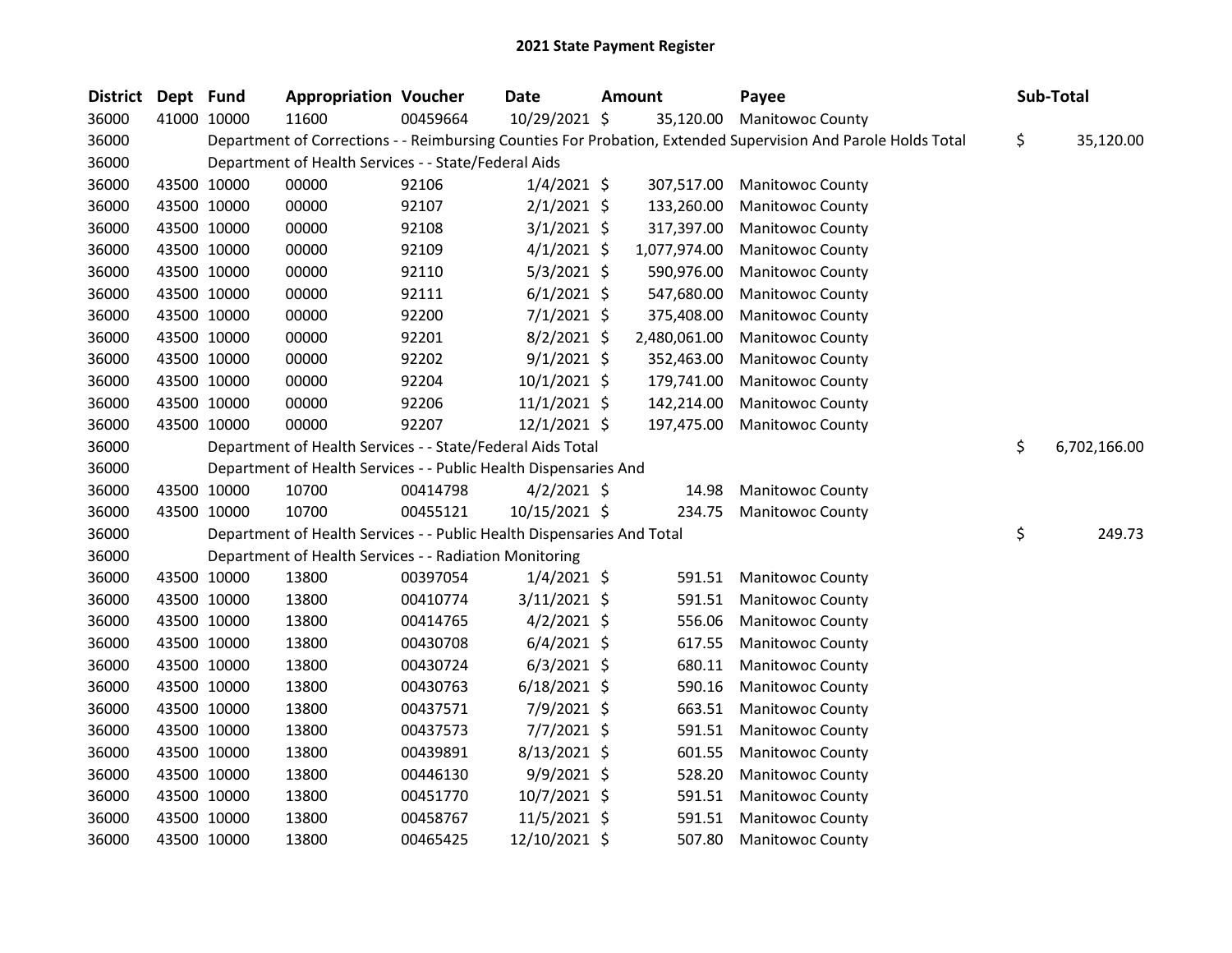| <b>District</b> | Dept Fund   |             | <b>Appropriation Voucher</b>                                           |          | <b>Date</b>    | <b>Amount</b> |          | Payee                   |    | <b>Sub-Total</b> |
|-----------------|-------------|-------------|------------------------------------------------------------------------|----------|----------------|---------------|----------|-------------------------|----|------------------|
| 36000           |             |             | Department of Health Services - - Radiation Monitoring Total           |          |                |               |          |                         | Ś. | 7,702.49         |
| 36000           |             |             | Department of Health Services - - Federal Wic Operations               |          |                |               |          |                         |    |                  |
| 36000           |             | 43500 10000 | 14800                                                                  | 00414129 | $4/1/2021$ \$  |               | 135.79   | <b>Manitowoc County</b> |    |                  |
| 36000           |             | 43500 10000 | 14800                                                                  | 00421271 | $5/5/2021$ \$  |               | 89.17    | Manitowoc County        |    |                  |
| 36000           |             | 43500 10000 | 14800                                                                  | 00426269 | $6/3/2021$ \$  |               | 70.67    | Manitowoc County        |    |                  |
| 36000           | 43500 10000 |             | 14800                                                                  | 00429819 | $6/3/2021$ \$  |               | 249.75   | Manitowoc County        |    |                  |
| 36000           |             | 43500 10000 | 14800                                                                  | 00441568 | $8/13/2021$ \$ |               | 111.00   | <b>Manitowoc County</b> |    |                  |
| 36000           |             | 43500 10000 | 14800                                                                  | 00445445 | 9/9/2021 \$    |               | 193.88   | Manitowoc County        |    |                  |
| 36000           |             | 43500 10000 | 14800                                                                  | 00450387 | 10/7/2021 \$   |               | 170.20   | Manitowoc County        |    |                  |
| 36000           |             | 43500 10000 | 14800                                                                  | 00464225 | 12/10/2021 \$  |               | 175.75   | <b>Manitowoc County</b> |    |                  |
| 36000           |             |             | Department of Health Services - - Federal Wic Operations Total         |          |                |               |          |                         | \$ | 1,196.21         |
| 36000           |             |             | Department of Health Services - - Federal Projects Operations          |          |                |               |          |                         |    |                  |
| 36000           |             | 43500 10000 | 14900                                                                  | 00431833 | $6/25/2021$ \$ |               | 180.00   | Manitowoc County        |    |                  |
| 36000           |             |             | Department of Health Services - - Federal Projects Operations Total    |          |                |               |          |                         | \$ | 180.00           |
| 36000           |             |             | Department of Health Services - - Interagency And Intra-Agency P       |          |                |               |          |                         |    |                  |
| 36000           |             | 43500 10000 | 16700                                                                  | 00418711 | $4/22/2021$ \$ |               | 5,500.00 | Manitowoc County        |    |                  |
| 36000           |             |             | Department of Health Services - - Interagency And Intra-Agency P Total |          |                |               |          |                         | \$ | 5,500.00         |
| 36000           |             |             | Department of Health Services - - General Program Operations           |          |                |               |          |                         |    |                  |
| 36000           |             | 43500 10000 | 40100                                                                  | 00402577 | $1/12/2021$ \$ |               | 1.50     | <b>Manitowoc County</b> |    |                  |
| 36000           |             | 43500 10000 | 40100                                                                  | 00408037 | $2/3/2021$ \$  |               | 1.50     | Manitowoc County        |    |                  |
| 36000           |             | 43500 10000 | 40100                                                                  | 00408746 | $2/9/2021$ \$  |               | 1.50     | <b>Manitowoc County</b> |    |                  |
| 36000           |             | 43500 10000 | 40100                                                                  | 00410124 | 2/16/2021 \$   |               | 1.50     | Manitowoc County        |    |                  |
| 36000           |             | 43500 10000 | 40100                                                                  | 00410125 | 2/16/2021 \$   |               | 1.50     | Manitowoc County        |    |                  |
| 36000           |             | 43500 10000 | 40100                                                                  | 00414159 | 3/9/2021 \$    |               | 3.50     | Manitowoc County        |    |                  |
| 36000           |             | 43500 10000 | 40100                                                                  | 00414160 | 3/9/2021 \$    |               | 15.00    | <b>Manitowoc County</b> |    |                  |
| 36000           |             | 43500 10000 | 40100                                                                  | 00415846 | 3/16/2021 \$   |               | 1.50     | Manitowoc County        |    |                  |
| 36000           |             | 43500 10000 | 40100                                                                  | 00419564 | $4/6/2021$ \$  |               | 1.50     | <b>Manitowoc County</b> |    |                  |
| 36000           |             | 43500 10000 | 40100                                                                  | 00437367 | 7/7/2021 \$    |               | 1.50     | Manitowoc County        |    |                  |
| 36000           |             | 43500 10000 | 40100                                                                  | 00439497 | 7/20/2021 \$   |               | 1.50     | Manitowoc County        |    |                  |
| 36000           |             | 43500 10000 | 40100                                                                  | 00447302 | 8/31/2021 \$   |               | 1.50     | Manitowoc County        |    |                  |
| 36000           |             | 43500 10000 | 40100                                                                  | 00449633 | $9/14/2021$ \$ |               | 1.50     | Manitowoc County        |    |                  |
| 36000           |             | 43500 10000 | 40100                                                                  | 00455409 | 10/13/2021 \$  |               | 1.50     | <b>Manitowoc County</b> |    |                  |
| 36000           |             | 43500 10000 | 40100                                                                  | 00459541 | 11/2/2021 \$   |               | 3.50     | Manitowoc County        |    |                  |
| 36000           |             | 43500 10000 | 40100                                                                  | 00459542 | 11/2/2021 \$   |               | 15.00    | <b>Manitowoc County</b> |    |                  |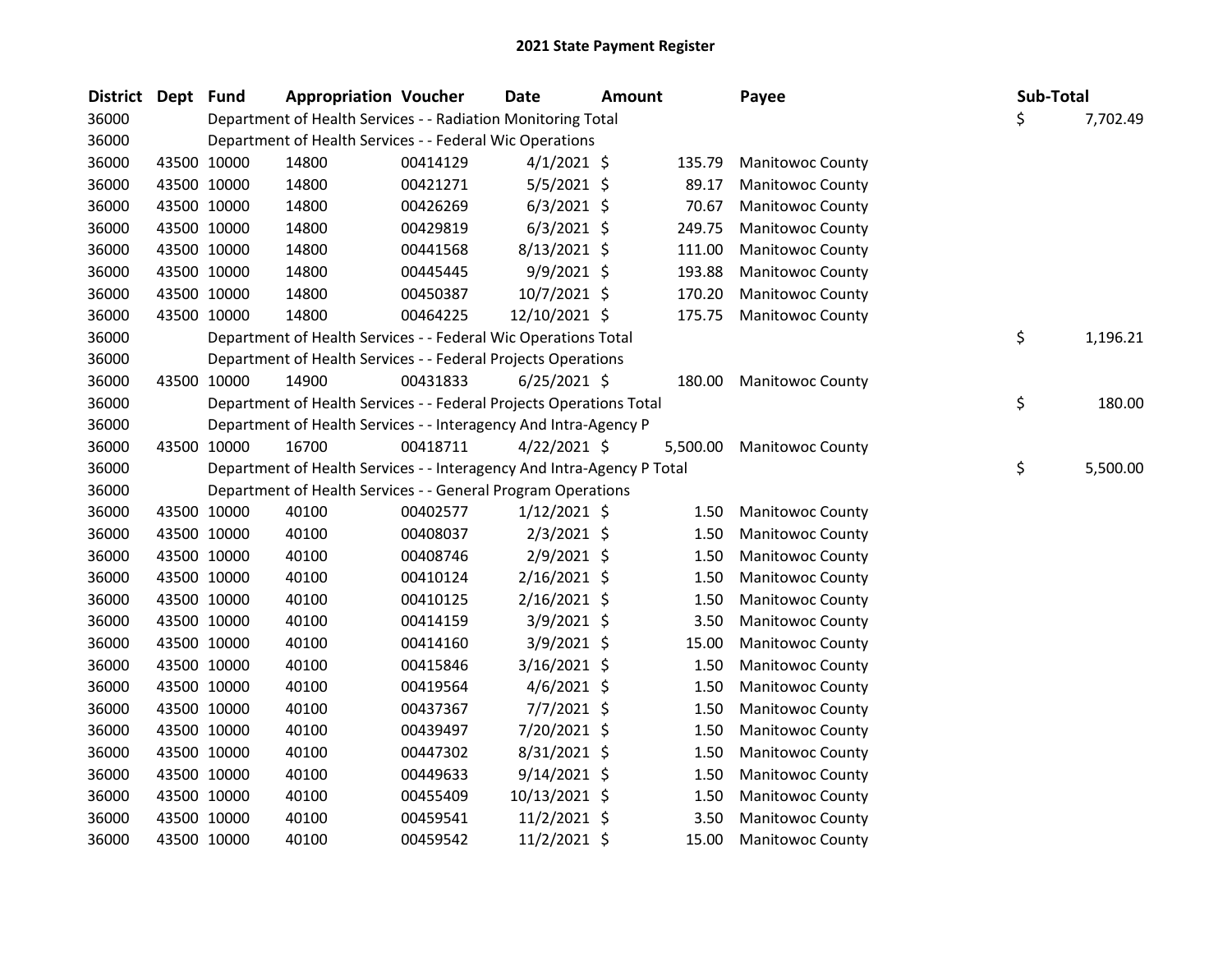| District Dept Fund |             | <b>Appropriation Voucher</b>                                           |          | Date           | <b>Amount</b> |            | Payee                   | Sub-Total |        |
|--------------------|-------------|------------------------------------------------------------------------|----------|----------------|---------------|------------|-------------------------|-----------|--------|
| 36000              |             | Department of Health Services - - General Program Operations Total     |          |                |               |            |                         | \$        | 55.00  |
| 36000              |             | Department of Health Services - - Medical Assistance State Admin       |          |                |               |            |                         |           |        |
| 36000              | 43500 10000 | 44000                                                                  | 00402577 | $1/12/2021$ \$ |               | 1.50       | <b>Manitowoc County</b> |           |        |
| 36000              | 43500 10000 | 44000                                                                  | 00408037 | $2/3/2021$ \$  |               | 1.50       | <b>Manitowoc County</b> |           |        |
| 36000              | 43500 10000 | 44000                                                                  | 00408746 | $2/9/2021$ \$  |               | 1.50       | <b>Manitowoc County</b> |           |        |
| 36000              | 43500 10000 | 44000                                                                  | 00410124 | 2/16/2021 \$   |               | 1.50       | <b>Manitowoc County</b> |           |        |
| 36000              | 43500 10000 | 44000                                                                  | 00410125 | $2/16/2021$ \$ |               | 1.50       | Manitowoc County        |           |        |
| 36000              | 43500 10000 | 44000                                                                  | 00414159 | 3/9/2021 \$    |               | 3.50       | Manitowoc County        |           |        |
| 36000              | 43500 10000 | 44000                                                                  | 00414160 | 3/9/2021 \$    |               | 15.00      | <b>Manitowoc County</b> |           |        |
| 36000              | 43500 10000 | 44000                                                                  | 00415846 | 3/16/2021 \$   |               | 1.50       | Manitowoc County        |           |        |
| 36000              | 43500 10000 | 44000                                                                  | 00419564 | $4/6/2021$ \$  |               | 1.50       | Manitowoc County        |           |        |
| 36000              | 43500 10000 | 44000                                                                  | 00437367 | $7/7/2021$ \$  |               | 1.50       | <b>Manitowoc County</b> |           |        |
| 36000              | 43500 10000 | 44000                                                                  | 00439497 | 7/20/2021 \$   |               | 1.50       | <b>Manitowoc County</b> |           |        |
| 36000              | 43500 10000 | 44000                                                                  | 00447302 | 8/31/2021 \$   |               | 1.50       | Manitowoc County        |           |        |
| 36000              | 43500 10000 | 44000                                                                  | 00449633 | $9/14/2021$ \$ |               | 1.50       | Manitowoc County        |           |        |
| 36000              | 43500 10000 | 44000                                                                  | 00455409 | 10/13/2021 \$  |               | 1.50       | <b>Manitowoc County</b> |           |        |
| 36000              | 43500 10000 | 44000                                                                  | 00459541 | 11/2/2021 \$   |               | 3.50       | Manitowoc County        |           |        |
| 36000              | 43500 10000 | 44000                                                                  | 00459542 | 11/2/2021 \$   |               | 15.00      | Manitowoc County        |           |        |
| 36000              |             | Department of Health Services - - Medical Assistance State Admin Total |          |                |               |            |                         | \$        | 55.00  |
| 36000              |             | Dept of Children and Families - - Fees For Administrative Servic       |          |                |               |            |                         |           |        |
| 36000              | 43700 10000 | 23100                                                                  | 00080575 | $2/16/2021$ \$ |               | 45.00      | <b>Manitowoc County</b> |           |        |
| 36000              | 43700 10000 | 23100                                                                  | 00083430 | $4/20/2021$ \$ |               | 100.00     | Manitowoc County        |           |        |
| 36000              | 43700 10000 | 23100                                                                  | 00087313 | 7/23/2021 \$   |               | 95.00      | Manitowoc County        |           |        |
| 36000              | 43700 10000 | 23100                                                                  | 00090930 | 11/2/2021 \$   |               | 105.00     | <b>Manitowoc County</b> |           |        |
| 36000              |             | Dept of Children and Families - - Fees For Administrative Servic Total |          |                |               |            |                         | \$        | 345.00 |
| 36000              |             | Dept of Children and Families - - General Aids                         |          |                |               |            |                         |           |        |
| 36000              | 43700 10000 | 99000                                                                  | 00079009 | $1/5/2021$ \$  |               | 40,996.89  | Manitowoc County        |           |        |
| 36000              | 43700 10000 | 99000                                                                  | 00079757 | 1/28/2021 \$   |               | 103,341.49 | <b>Manitowoc County</b> |           |        |
| 36000              | 43700 10000 | 99000                                                                  | 00079758 | 1/29/2021 \$   |               | 116,083.43 | Manitowoc County        |           |        |
| 36000              | 43700 10000 | 99000                                                                  | 00079947 | $2/1/2021$ \$  |               | 79.30      | Manitowoc County        |           |        |
| 36000              | 43700 10000 | 99000                                                                  | 00080165 | $2/5/2021$ \$  |               | 80,183.51  | Manitowoc County        |           |        |
| 36000              | 43700 10000 | 99000                                                                  | 00080274 | $2/5/2021$ \$  |               | 195.79     | Manitowoc County        |           |        |
| 36000              | 43700 10000 | 99000                                                                  | 00081241 | $3/5/2021$ \$  |               | 633,044.00 | <b>Manitowoc County</b> |           |        |
| 36000              | 43700 10000 | 99000                                                                  | 00081320 | 3/5/2021 \$    |               | 1,537.77   | <b>Manitowoc County</b> |           |        |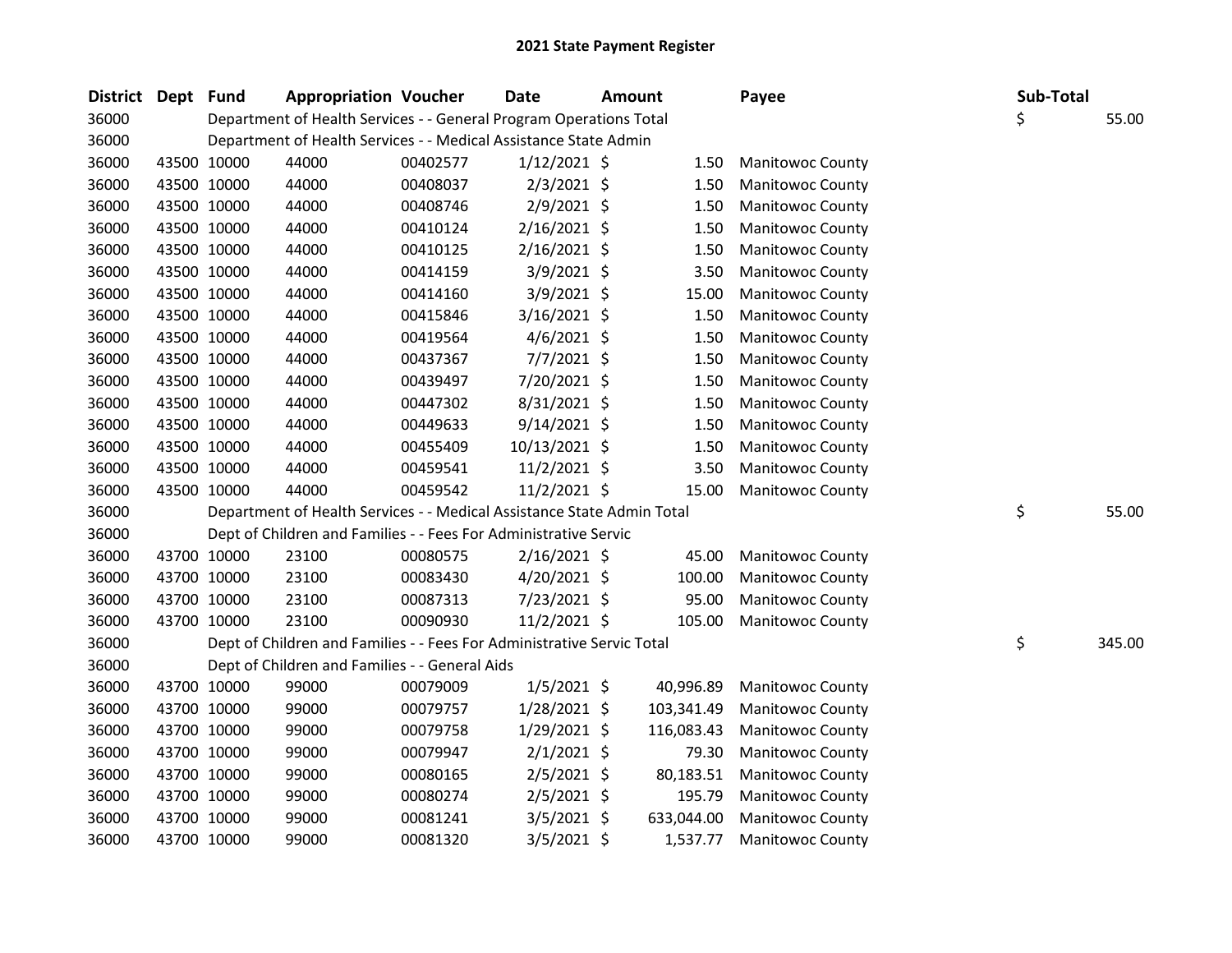| <b>District</b> | Dept Fund   | <b>Appropriation Voucher</b>                         |          | <b>Date</b>    | <b>Amount</b> |              | Payee                   |    | Sub-Total    |
|-----------------|-------------|------------------------------------------------------|----------|----------------|---------------|--------------|-------------------------|----|--------------|
| 36000           | 43700 10000 | 99000                                                | 00081403 | 3/8/2021 \$    |               | 8,385.00     | Manitowoc County        |    |              |
| 36000           | 43700 10000 | 99000                                                | 00081603 | $3/12/2021$ \$ |               | 54,096.05    | Manitowoc County        |    |              |
| 36000           | 43700 10000 | 99000                                                | 00082226 | 3/29/2021 \$   |               | 45,691.08    | Manitowoc County        |    |              |
| 36000           | 43700 10000 | 99000                                                | 00082646 | $4/5/2021$ \$  |               | 6,505.00     | Manitowoc County        |    |              |
| 36000           | 43700 10000 | 99000                                                | 00082647 | $4/5/2021$ \$  |               | 173,242.55   | Manitowoc County        |    |              |
| 36000           | 43700 10000 | 99000                                                | 00083896 | 4/30/2021 \$   |               | 4,044.00     | <b>Manitowoc County</b> |    |              |
| 36000           | 43700 10000 | 99000                                                | 00084110 | $5/5/2021$ \$  |               | 120,812.46   | Manitowoc County        |    |              |
| 36000           | 43700 10000 | 99000                                                | 00084928 | $5/18/2021$ \$ |               | 828.00       | <b>Manitowoc County</b> |    |              |
| 36000           | 43700 10000 | 99000                                                | 00085441 | $6/1/2021$ \$  |               | 126,602.19   | Manitowoc County        |    |              |
| 36000           | 43700 10000 | 99000                                                | 00085625 | $6/7/2021$ \$  |               | 140,060.98   | <b>Manitowoc County</b> |    |              |
| 36000           | 43700 10000 | 99000                                                | 00086110 | $6/24/2021$ \$ |               | 159,187.00   | Manitowoc County        |    |              |
| 36000           | 43700 10000 | 99000                                                | 00086557 | $6/30/2021$ \$ |               | 6,851.00     | Manitowoc County        |    |              |
| 36000           | 43700 10000 | 99000                                                | 00086685 | $7/7/2021$ \$  |               | 76,153.96    | <b>Manitowoc County</b> |    |              |
| 36000           | 43700 10000 | 99000                                                | 00087560 | 7/30/2021 \$   |               | 52,583.62    | Manitowoc County        |    |              |
| 36000           | 43700 10000 | 99000                                                | 00087695 | 7/30/2021 \$   |               | 25,826.65    | <b>Manitowoc County</b> |    |              |
| 36000           | 43700 10000 | 99000                                                | 00087930 | $8/5/2021$ \$  |               | 38,486.61    | <b>Manitowoc County</b> |    |              |
| 36000           | 43700 10000 | 99000                                                | 00088174 | 8/13/2021 \$   |               | 25,705.00    | <b>Manitowoc County</b> |    |              |
| 36000           | 43700 10000 | 99000                                                | 00088815 | $9/1/2021$ \$  |               | 23,099.00    | <b>Manitowoc County</b> |    |              |
| 36000           | 43700 10000 | 99000                                                | 00088934 | $9/7/2021$ \$  |               | 1,745,335.65 | <b>Manitowoc County</b> |    |              |
| 36000           | 43700 10000 | 99000                                                | 00089112 | $9/9/2021$ \$  |               | 194,676.31   | Manitowoc County        |    |              |
| 36000           | 43700 10000 | 99000                                                | 00089113 | $9/10/2021$ \$ |               | 57,999.96    | <b>Manitowoc County</b> |    |              |
| 36000           | 43700 10000 | 99000                                                | 00089906 | 10/5/2021 \$   |               | 75,274.03    | Manitowoc County        |    |              |
| 36000           | 43700 10000 | 99000                                                | 00090754 | 10/29/2021 \$  |               | 150,829.27   | <b>Manitowoc County</b> |    |              |
| 36000           | 43700 10000 | 99000                                                | 00090879 | $11/3/2021$ \$ |               | 1,508.00     | Manitowoc County        |    |              |
| 36000           | 43700 10000 | 99000                                                | 00091022 | $11/5/2021$ \$ |               | 57,340.47    | Manitowoc County        |    |              |
| 36000           | 43700 10000 | 99000                                                | 00092116 | 12/3/2021 \$   |               | 17,569.00    | Manitowoc County        |    |              |
| 36000           | 43700 10000 | 99000                                                | 00092216 | 12/6/2021 \$   |               | 53,627.57    | Manitowoc County        |    |              |
| 36000           |             | Dept of Children and Families - - General Aids Total |          |                |               |              |                         | \$ | 4,417,782.59 |
| 36000           |             | Dept of Workforce Development - - Auxiliary Services |          |                |               |              |                         |    |              |
| 36000           | 44500 10000 | 13000                                                | 00310359 | $1/4/2021$ \$  |               | 70.00        | Manitowoc County        |    |              |
| 36000           | 44500 10000 | 13000                                                | 00313448 | $2/2/2021$ \$  |               | 65.00        | Manitowoc County        |    |              |
| 36000           | 44500 10000 | 13000                                                | 00317078 | 3/2/2021 \$    |               | 115.00       | <b>Manitowoc County</b> |    |              |
| 36000           | 44500 10000 | 13000                                                | 00320886 | $4/2/2021$ \$  |               | 100.00       | Manitowoc County        |    |              |
| 36000           | 44500 10000 | 13000                                                | 00324431 | $5/4/2021$ \$  |               | 70.00        | <b>Manitowoc County</b> |    |              |
|                 |             |                                                      |          |                |               |              |                         |    |              |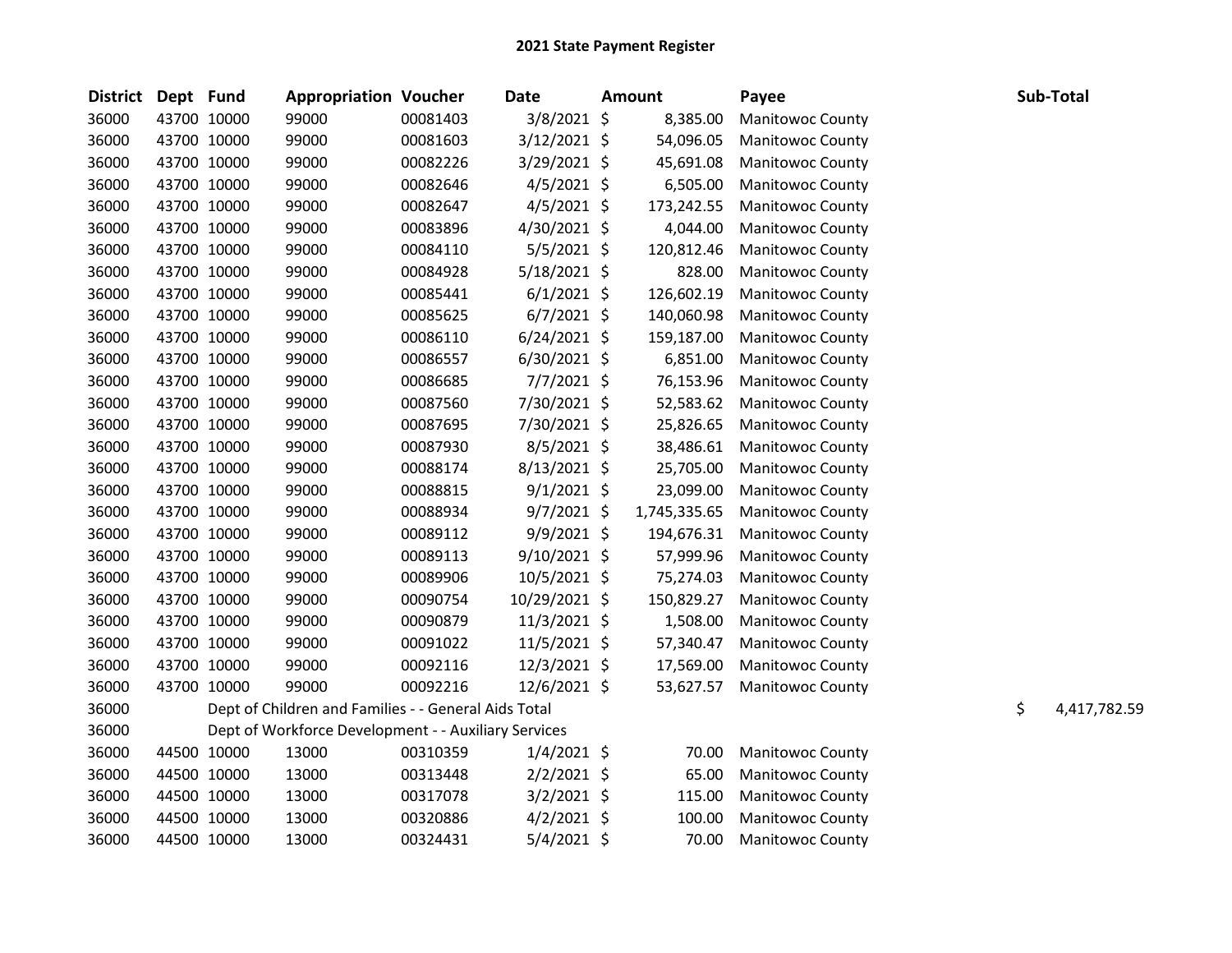| <b>District</b> | Dept Fund |             | <b>Appropriation Voucher</b>                                          |          | Date           | Amount |           | Payee                      | <b>Sub-Total</b> |  |
|-----------------|-----------|-------------|-----------------------------------------------------------------------|----------|----------------|--------|-----------|----------------------------|------------------|--|
| 36000           |           | 44500 10000 | 13000                                                                 | 00327624 | $6/2/2021$ \$  |        | 95.00     | Manitowoc County           |                  |  |
| 36000           |           | 44500 10000 | 13000                                                                 | 00331408 | $7/2/2021$ \$  |        | 75.00     | <b>Manitowoc County</b>    |                  |  |
| 36000           |           | 44500 10000 | 13000                                                                 | 00335307 | 8/3/2021 \$    |        | 55.00     | Manitowoc County           |                  |  |
| 36000           |           | 44500 10000 | 13000                                                                 | 00339100 | $9/2/2021$ \$  |        | 60.00     | <b>Manitowoc County</b>    |                  |  |
| 36000           |           | 44500 10000 | 13000                                                                 | 00343088 | 10/4/2021 \$   |        | 75.00     | <b>Manitowoc County</b>    |                  |  |
| 36000           |           | 44500 10000 | 13000                                                                 | 00347127 | 11/2/2021 \$   |        | 65.00     | Manitowoc County           |                  |  |
| 36000           |           | 44500 10000 | 13000                                                                 | 00350773 | 12/2/2021 \$   |        | 50.00     | Manitowoc County           |                  |  |
| 36000           |           |             | Dept of Workforce Development - - Auxiliary Services Total            |          |                |        |           |                            | \$<br>895.00     |  |
| 36000           |           |             | Dept of Workforce Development - - Ui Admin Fed                        |          |                |        |           |                            |                  |  |
| 36000           |           | 44500 10000 | 15100                                                                 | 00336258 | $8/11/2021$ \$ |        | 40.00     | Manitowoc County           |                  |  |
| 36000           |           |             | Dept of Workforce Development - - Ui Admin Fed Total                  |          |                |        |           |                            | \$<br>40.00      |  |
| 36000           |           |             | Dept of Workforce Development - - Wc Ops Uninsured Emplyr Admin       |          |                |        |           |                            |                  |  |
| 36000           |           | 44500 22700 | 17700                                                                 | 00315953 | $2/23/2021$ \$ |        | 5.00      | Manitowoc County           |                  |  |
| 36000           |           | 44500 22700 | 17700                                                                 | 00315961 | 2/23/2021 \$   |        | 15.00     | Manitowoc County           |                  |  |
| 36000           |           | 44500 22700 | 17700                                                                 | 00336284 | $8/11/2021$ \$ |        | 10.00     | <b>Manitowoc County</b>    |                  |  |
| 36000           |           | 44500 22700 | 17700                                                                 | 00336285 | 8/11/2021 \$   |        | 35.00     | <b>Manitowoc County</b>    |                  |  |
| 36000           |           |             | Dept of Workforce Development - - Wc Ops Uninsured Emplyr Admin Total |          |                |        |           |                            | \$<br>65.00      |  |
| 36000           |           |             | Department of Justice - - Officer training reimbursement              |          |                |        |           |                            |                  |  |
| 36000           |           | 45500 10000 | 21400                                                                 | 00105509 | 11/18/2021 \$  |        |           | 14,240.00 Manitowoc County |                  |  |
| 36000           |           |             | Department of Justice - - Officer training reimbursement Total        |          |                |        |           |                            | \$<br>14,240.00  |  |
| 36000           |           |             | Department of Justice - - Crime Laboratories, Dna                     |          |                |        |           |                            |                  |  |
| 36000           |           | 45500 10000 | 22100                                                                 | 00100348 | $7/14/2021$ \$ |        | 2,310.00  | <b>Manitowoc County</b>    |                  |  |
| 36000           |           |             | Department of Justice - - Crime Laboratories, Dna Total               |          |                |        |           |                            | \$<br>2,310.00   |  |
| 36000           |           |             | Department of Justice - - Drug Crimes Enforcement, Local              |          |                |        |           |                            |                  |  |
| 36000           |           | 45500 10000 | 22500                                                                 | 00094183 | $2/9/2021$ \$  |        |           | 10,119.00 Manitowoc County |                  |  |
| 36000           |           |             | Department of Justice - - Drug Crimes Enforcement, Local Total        |          |                |        |           |                            | \$<br>10,119.00  |  |
| 36000           |           |             | Department of Justice - - Law Enforcement Train, Local                |          |                |        |           |                            |                  |  |
| 36000           |           | 45500 10000 | 23100                                                                 | 00095050 | $2/22/2021$ \$ |        | 2,465.32  | <b>Manitowoc County</b>    |                  |  |
| 36000           |           | 45500 10000 | 23100                                                                 | 00099974 | $7/15/2021$ \$ |        | 2,632.12  | <b>Manitowoc County</b>    |                  |  |
| 36000           |           | 45500 10000 | 23100                                                                 | 00100405 | $8/3/2021$ \$  |        | 2,208.96  | <b>Manitowoc County</b>    |                  |  |
| 36000           |           |             | Department of Justice - - Law Enforcement Train, Local Total          |          |                |        |           |                            | \$<br>7,306.40   |  |
| 36000           |           |             | Department of Justice - - Federal Aid, Local Assistance               |          |                |        |           |                            |                  |  |
| 36000           |           | 45500 10000 | 25100                                                                 | 00094231 | $2/8/2021$ \$  |        | 4,022.42  | <b>Manitowoc County</b>    |                  |  |
| 36000           |           | 45500 10000 | 25100                                                                 | 00098229 | 5/18/2021 \$   |        | 14,624.00 | <b>Manitowoc County</b>    |                  |  |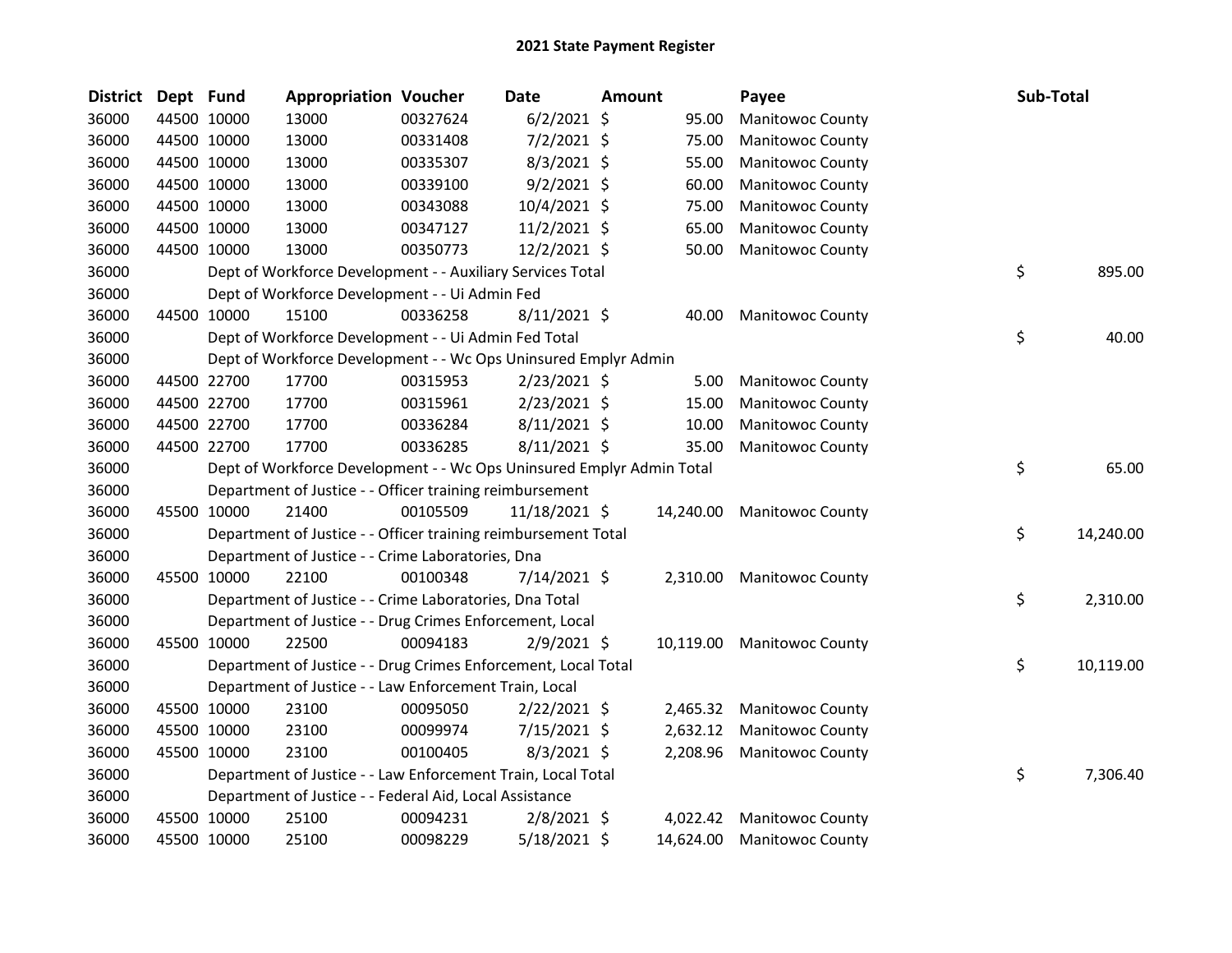| District Dept Fund |             | <b>Appropriation Voucher</b>                                          |          | <b>Date</b>    | Amount |            | Payee                      | Sub-Total        |
|--------------------|-------------|-----------------------------------------------------------------------|----------|----------------|--------|------------|----------------------------|------------------|
| 36000              | 45500 10000 | 25100                                                                 | 00101192 | 8/11/2021 \$   |        | 9,620.61   | Manitowoc County           |                  |
| 36000              | 45500 10000 | 25100                                                                 | 00101217 | 8/24/2021 \$   |        | 5,769.57   | <b>Manitowoc County</b>    |                  |
| 36000              | 45500 10000 | 25100                                                                 | 00101694 | 8/30/2021 \$   |        | 66.04      | Manitowoc County           |                  |
| 36000              | 45500 10000 | 25100                                                                 | 00104642 | 11/5/2021 \$   |        | 904.31     | Manitowoc County           |                  |
| 36000              | 45500 10000 | 25100                                                                 | 00104758 | $11/5/2021$ \$ |        | 2,067.71   | <b>Manitowoc County</b>    |                  |
| 36000              | 45500 10000 | 25100                                                                 | 00106197 | 12/8/2021 \$   |        | 66.83      | Manitowoc County           |                  |
| 36000              | 45500 10000 | 25100                                                                 | 00106228 | 12/8/2021 \$   |        | 40.09      | <b>Manitowoc County</b>    |                  |
| 36000              |             | Department of Justice - - Federal Aid, Local Assistance Total         |          |                |        |            |                            | \$<br>37,181.58  |
| 36000              |             | Department of Justice - - Alt Prosecution Alcohol Drugs               |          |                |        |            |                            |                  |
| 36000              | 45500 10000 | 27100                                                                 | 00095034 | 2/23/2021 \$   |        | 35,717.99  | Manitowoc County           |                  |
| 36000              | 45500 10000 | 27100                                                                 | 00098180 | $5/19/2021$ \$ |        | 34,780.97  | <b>Manitowoc County</b>    |                  |
| 36000              | 45500 10000 | 27100                                                                 | 00102078 | 8/31/2021 \$   |        | 37,114.19  | <b>Manitowoc County</b>    |                  |
| 36000              | 45500 10000 | 27100                                                                 | 00104810 | 11/18/2021 \$  |        | 38,027.99  | <b>Manitowoc County</b>    |                  |
| 36000              |             | Department of Justice - - Alt Prosecution Alcohol Drugs Total         |          |                |        |            |                            | \$<br>145,641.14 |
| 36000              |             | Department of Justice - - Crime Victim Witness Assist                 |          |                |        |            |                            |                  |
| 36000              | 45500 10000 | 53200                                                                 | 00095450 | $3/5/2021$ \$  |        | 9,944.21   | <b>Manitowoc County</b>    |                  |
| 36000              | 45500 10000 | 53200                                                                 | 00100544 | 7/15/2021 \$   |        | 15,802.81  | <b>Manitowoc County</b>    |                  |
| 36000              |             | Department of Justice - - Crime Victim Witness Assist Total           |          |                |        |            |                            | \$<br>25,747.02  |
| 36000              |             | Department of Military Affairs - - Emergency Response Equipment       |          |                |        |            |                            |                  |
| 36000              | 46500 10000 | 30800                                                                 | 00088056 | $1/19/2021$ \$ |        | 5,770.57   | <b>Manitowoc County</b>    |                  |
| 36000              |             | Department of Military Affairs - - Emergency Response Equipment Total |          |                |        |            |                            | \$<br>5,770.57   |
| 36000              |             | Department of Military Affairs - - Local Emer Planning Grants         |          |                |        |            |                            |                  |
| 36000              | 46500 10000 | 33700                                                                 | 00089319 | $2/5/2021$ \$  |        | 17,599.03  | <b>Manitowoc County</b>    |                  |
| 36000              |             | Department of Military Affairs - - Local Emer Planning Grants Total   |          |                |        |            |                            | \$<br>17,599.03  |
| 36000              |             | Department of Military Affairs - - Next Generation 911                |          |                |        |            |                            |                  |
| 36000              | 46500 23900 | 36800                                                                 | 00088673 | $2/24/2021$ \$ |        | 525.00     | <b>Manitowoc County</b>    |                  |
| 36000              |             | Department of Military Affairs - - Next Generation 911 Total          |          |                |        |            |                            | \$<br>525.00     |
| 36000              |             | Department of Veterans Affairs - - County Grants                      |          |                |        |            |                            |                  |
| 36000              | 48500 58200 | 26700                                                                 | 00091440 | $3/12/2021$ \$ |        |            | 13,000.00 Manitowoc County |                  |
| 36000              |             | Department of Veterans Affairs - - County Grants Total                |          |                |        |            |                            | \$<br>13,000.00  |
| 36000              |             | Department of Administration - - Federal Aid, Local Assistance        |          |                |        |            |                            |                  |
| 36000              | 50500 10000 | 74300                                                                 | 00156961 | 12/29/2021 \$  |        | 447,874.18 | <b>Manitowoc County</b>    |                  |
| 36000              |             | Department of Administration - - Federal Aid, Local Assistance Total  |          |                |        |            |                            | \$<br>447,874.18 |
| 36000              |             | Department of Administration - - Low-Income Assistance Grants         |          |                |        |            |                            |                  |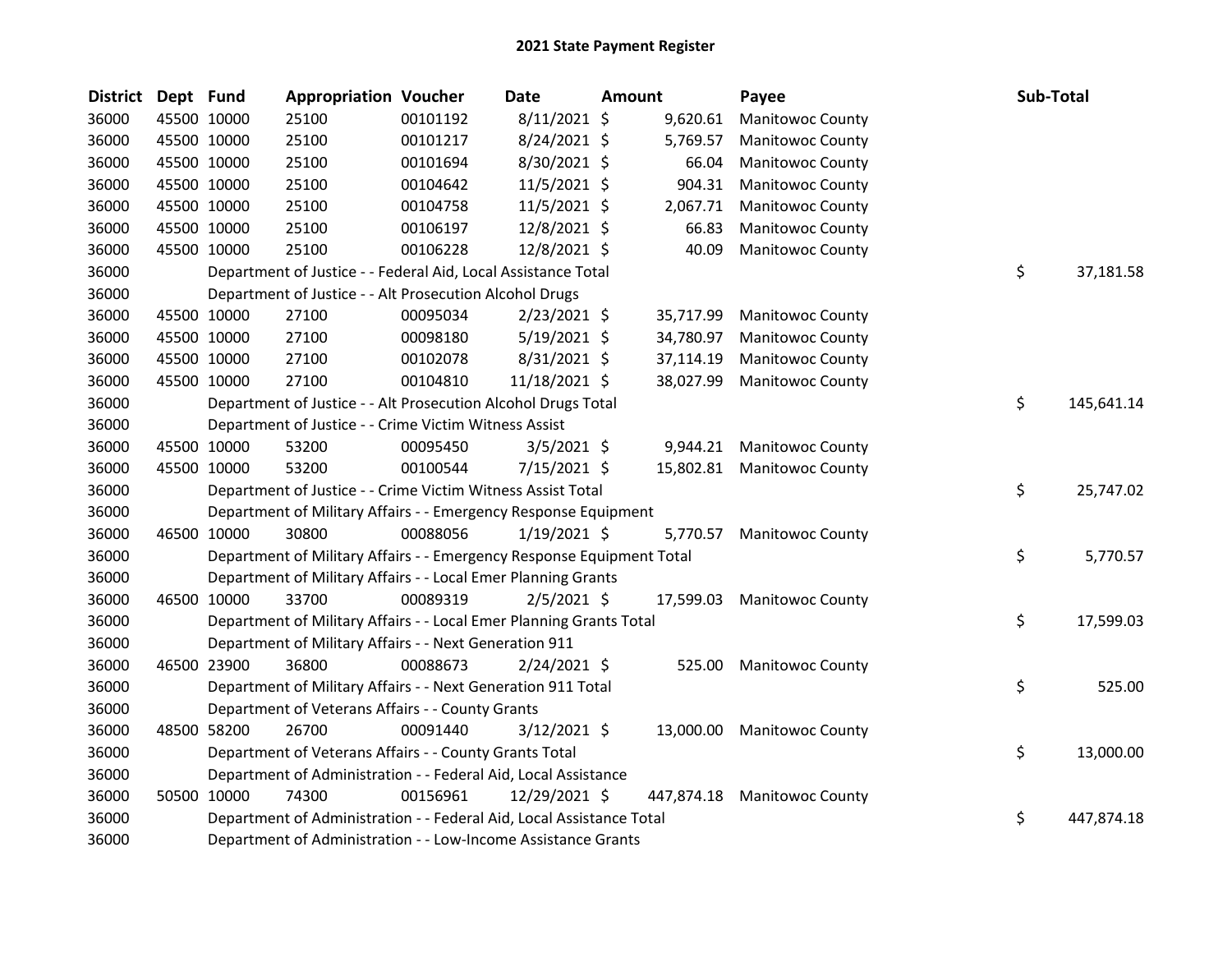| <b>District</b> | Dept Fund |             | <b>Appropriation Voucher</b>                                          |          | <b>Date</b>    | <b>Amount</b> |           | Payee                                                                                                   | Sub-Total        |
|-----------------|-----------|-------------|-----------------------------------------------------------------------|----------|----------------|---------------|-----------|---------------------------------------------------------------------------------------------------------|------------------|
| 36000           |           | 50500 23500 | 37100                                                                 | 00140929 | $2/17/2021$ \$ |               | 17,899.00 | Manitowoc County                                                                                        |                  |
| 36000           |           | 50500 23500 | 37100                                                                 | 00141654 | $3/2/2021$ \$  |               | 12,613.00 | Manitowoc County                                                                                        |                  |
| 36000           |           | 50500 23500 | 37100                                                                 | 00143188 | 3/30/2021 \$   |               | 15,124.00 | Manitowoc County                                                                                        |                  |
| 36000           |           | 50500 23500 | 37100                                                                 | 00145752 | $5/17/2021$ \$ |               | 8,731.00  | Manitowoc County                                                                                        |                  |
| 36000           |           | 50500 23500 | 37100                                                                 | 00146474 | $6/1/2021$ \$  |               | 10,667.00 | <b>Manitowoc County</b>                                                                                 |                  |
| 36000           |           | 50500 23500 | 37100                                                                 | 00148942 | $7/16/2021$ \$ |               | 12,300.00 | Manitowoc County                                                                                        |                  |
| 36000           |           | 50500 23500 | 37100                                                                 | 00149879 | $8/5/2021$ \$  |               | 6,504.00  | <b>Manitowoc County</b>                                                                                 |                  |
| 36000           |           | 50500 23500 | 37100                                                                 | 00151244 | $8/31/2021$ \$ |               | 5,887.00  | <b>Manitowoc County</b>                                                                                 |                  |
| 36000           |           | 50500 23500 | 37100                                                                 | 00153937 | 10/29/2021 \$  |               | 5,345.00  | Manitowoc County                                                                                        |                  |
| 36000           |           | 50500 23500 | 37100                                                                 | 00154824 | 11/16/2021 \$  |               | 3,258.00  | Manitowoc County                                                                                        |                  |
| 36000           |           | 50500 23500 | 37100                                                                 | 00156513 | 12/15/2021 \$  |               | 25,487.00 | Manitowoc County                                                                                        |                  |
| 36000           |           | 50500 23500 | 37100                                                                 | 00157315 | 12/29/2021 \$  |               | 15,428.00 | <b>Manitowoc County</b>                                                                                 |                  |
| 36000           |           |             | Department of Administration - - Low-Income Assistance Grants Total   |          |                |               |           |                                                                                                         | \$<br>139,243.00 |
| 36000           |           |             | Department of Administration - - Land Information Program; Loca       |          |                |               |           |                                                                                                         |                  |
| 36000           |           | 50500 26900 | 17300                                                                 | 00138476 | $1/29/2021$ \$ |               | 1,000.00  | <b>Manitowoc County</b>                                                                                 |                  |
| 36000           |           | 50500 26900 | 17300                                                                 | 00146504 | $6/15/2021$ \$ |               | 25,000.00 | Manitowoc County                                                                                        |                  |
| 36000           |           | 50500 26900 | 17300                                                                 | 00152273 | 9/27/2021 \$   |               | 25,000.00 | Manitowoc County                                                                                        |                  |
| 36000           |           |             | Department of Administration - - Land Information Program; Loca Total |          |                |               |           |                                                                                                         | \$<br>51,000.00  |
| 36000           |           |             |                                                                       |          |                |               |           | Public Defender Board - - Transcript, Discovery and Records Provided to the Public Defender Board       |                  |
| 36000           |           | 55000 10000 | 10600                                                                 | 00278571 | $2/22/2021$ \$ |               | 2,734.60  | <b>Manitowoc County</b>                                                                                 |                  |
| 36000           |           | 55000 10000 | 10600                                                                 | 00278901 | $2/22/2021$ \$ |               | 345.00    | <b>Manitowoc County</b>                                                                                 |                  |
| 36000           |           | 55000 10000 | 10600                                                                 | 00292284 | $5/28/2021$ \$ |               | 614.80    | Manitowoc County                                                                                        |                  |
| 36000           |           | 55000 10000 | 10600                                                                 | 00292285 | $5/28/2021$ \$ |               | 546.40    | Manitowoc County                                                                                        |                  |
| 36000           |           | 55000 10000 | 10600                                                                 | 00298181 | $6/30/2021$ \$ |               | 205.00    | <b>Manitowoc County</b>                                                                                 |                  |
| 36000           |           | 55000 10000 | 10600                                                                 | 00298191 | $6/30/2021$ \$ |               | 3,254.60  | <b>Manitowoc County</b>                                                                                 |                  |
| 36000           |           | 55000 10000 | 10600                                                                 | 00301751 | 7/30/2021 \$   |               | 488.60    | Manitowoc County                                                                                        |                  |
| 36000           |           | 55000 10000 | 10600                                                                 | 00305935 | $9/24/2021$ \$ |               | 341.00    | Manitowoc County                                                                                        |                  |
| 36000           |           | 55000 10000 | 10600                                                                 | 00306409 | $10/1/2021$ \$ |               | 3,012.80  | Manitowoc County                                                                                        |                  |
| 36000           |           | 55000 10000 | 10600                                                                 | 00309655 | 10/29/2021 \$  |               | 386.60    | Manitowoc County                                                                                        |                  |
| 36000           |           | 55000 10000 | 10600                                                                 | 00315329 | 12/16/2021 \$  |               | 215.00    | Manitowoc County                                                                                        |                  |
| 36000           |           |             |                                                                       |          |                |               |           | Public Defender Board - - Transcript, Discovery and Records Provided to the Public Defender Board Total | \$<br>12,144.40  |
| 36000           |           |             | Department of Revenue - - GPR Earned                                  |          |                |               |           |                                                                                                         |                  |
| 36000           |           | 56600 10000 | 100GE                                                                 | 00215279 | $9/16/2021$ \$ |               | 3.00      | Manitowoc County                                                                                        |                  |
| 36000           |           |             | Department of Revenue - - GPR Earned Total                            |          |                |               |           |                                                                                                         | \$<br>3.00       |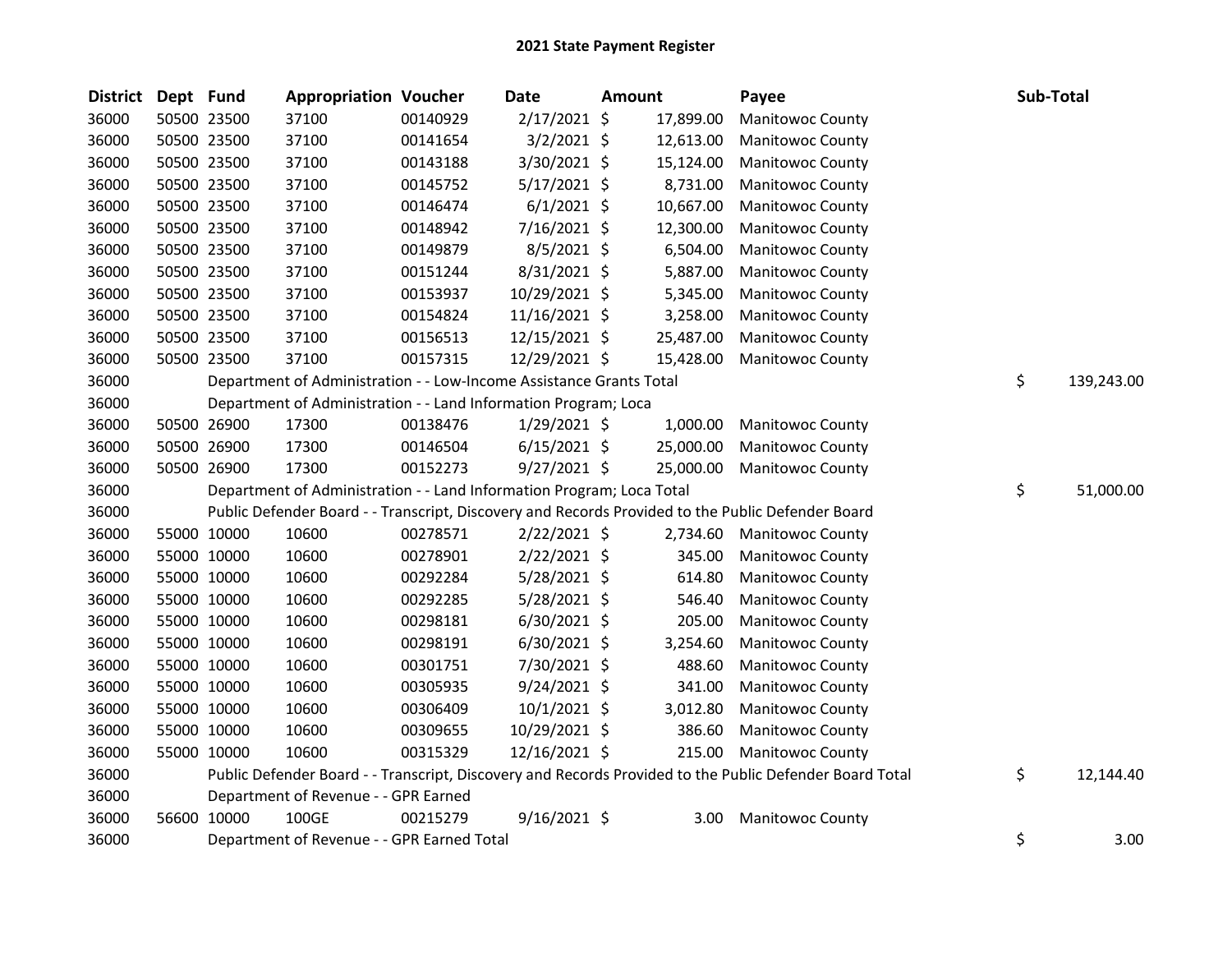| District Dept Fund |             | <b>Appropriation Voucher</b>                               |          | <b>Date</b>    | Amount |           | Payee                   | Sub-Total |          |
|--------------------|-------------|------------------------------------------------------------|----------|----------------|--------|-----------|-------------------------|-----------|----------|
| 36000              |             | Department of Revenue - - Warrants and Satisfactions       |          |                |        |           |                         |           |          |
| 36000              | 56600 10000 | 10100                                                      | 00191274 | $2/17/2021$ \$ |        | 840.00    | <b>Manitowoc County</b> |           |          |
| 36000              | 56600 10000 | 10100                                                      | 00211304 | 8/19/2021 \$   |        | 1,050.00  | <b>Manitowoc County</b> |           |          |
| 36000              |             | Department of Revenue - - Warrants and Satisfactions Total |          |                |        |           |                         | \$        | 1,890.00 |
| 36000              |             | Department of Revenue - - Misc Revenue Holding Clearing    |          |                |        |           |                         |           |          |
| 36000              | 56600 10000 | 99500                                                      | 00188872 | $1/8/2021$ \$  |        | 90.50     | Manitowoc County        |           |          |
| 36000              | 56600 10000 | 99500                                                      | 00188873 | 1/8/2021 \$    |        | 17,282.31 | Manitowoc County        |           |          |
| 36000              | 56600 10000 | 99500                                                      | 00189166 | $1/11/2021$ \$ |        | 421.00    | Manitowoc County        |           |          |
| 36000              | 56600 10000 | 99500                                                      | 00190939 | $2/5/2021$ \$  |        | 18,803.79 | Manitowoc County        |           |          |
| 36000              | 56600 10000 | 99500                                                      | 00191235 | 2/8/2021 \$    |        | 237.61    | Manitowoc County        |           |          |
| 36000              | 56600 10000 | 99500                                                      | 00191627 | $2/16/2021$ \$ |        | 303.00    | <b>Manitowoc County</b> |           |          |
| 36000              | 56600 10000 | 99500                                                      | 00192002 | $2/22/2021$ \$ |        | 88.00     | Manitowoc County        |           |          |
| 36000              | 56600 10000 | 99500                                                      | 00192003 | $2/22/2021$ \$ |        | 303.50    | <b>Manitowoc County</b> |           |          |
| 36000              | 56600 10000 | 99500                                                      | 00192686 | $3/1/2021$ \$  |        | 9,241.11  | Manitowoc County        |           |          |
| 36000              | 56600 10000 | 99500                                                      | 00192687 | $3/1/2021$ \$  |        | 292.00    | <b>Manitowoc County</b> |           |          |
| 36000              | 56600 10000 | 99500                                                      | 00192688 | $3/1/2021$ \$  |        | 11,407.78 | Manitowoc County        |           |          |
| 36000              | 56600 10000 | 99500                                                      | 00192689 | $3/1/2021$ \$  |        | 15,570.06 | Manitowoc County        |           |          |
| 36000              | 56600 10000 | 99500                                                      | 00193542 | 3/5/2021 \$    |        | 532.56    | <b>Manitowoc County</b> |           |          |
| 36000              | 56600 10000 | 99500                                                      | 00193543 | 3/5/2021 \$    |        | 93,842.29 | <b>Manitowoc County</b> |           |          |
| 36000              | 56600 10000 | 99500                                                      | 00194133 | 3/8/2021 \$    |        | 2,195.99  | <b>Manitowoc County</b> |           |          |
| 36000              | 56600 10000 | 99500                                                      | 00194134 | 3/8/2021 \$    |        | 5,995.49  | <b>Manitowoc County</b> |           |          |
| 36000              | 56600 10000 | 99500                                                      | 00194135 | 3/8/2021 \$    |        | 2,416.29  | <b>Manitowoc County</b> |           |          |
| 36000              | 56600 10000 | 99500                                                      | 00194981 | $3/15/2021$ \$ |        | 3,709.45  | <b>Manitowoc County</b> |           |          |
| 36000              | 56600 10000 | 99500                                                      | 00194982 | $3/15/2021$ \$ |        | 6,266.04  | <b>Manitowoc County</b> |           |          |
| 36000              | 56600 10000 | 99500                                                      | 00194983 | $3/15/2021$ \$ |        | 3,581.80  | Manitowoc County        |           |          |
| 36000              | 56600 10000 | 99500                                                      | 00195819 | 3/22/2021 \$   |        | 644.44    | Manitowoc County        |           |          |
| 36000              | 56600 10000 | 99500                                                      | 00195820 | $3/22/2021$ \$ |        | 4,865.32  | <b>Manitowoc County</b> |           |          |
| 36000              | 56600 10000 | 99500                                                      | 00195821 | 3/22/2021 \$   |        | 2,838.63  | Manitowoc County        |           |          |
| 36000              | 56600 10000 | 99500                                                      | 00196498 | 3/29/2021 \$   |        | 1,102.55  | Manitowoc County        |           |          |
| 36000              | 56600 10000 | 99500                                                      | 00196499 | 3/29/2021 \$   |        | 1,711.00  | Manitowoc County        |           |          |
| 36000              | 56600 10000 | 99500                                                      | 00196500 | 3/29/2021 \$   |        | 2,936.66  | Manitowoc County        |           |          |
| 36000              | 56600 10000 | 99500                                                      | 00197237 | $4/5/2021$ \$  |        | 405.88    | Manitowoc County        |           |          |
| 36000              | 56600 10000 | 99500                                                      | 00197238 | $4/5/2021$ \$  |        | 1,606.71  | Manitowoc County        |           |          |
| 36000              | 56600 10000 | 99500                                                      | 00197239 | $4/5/2021$ \$  |        | 4,158.42  | <b>Manitowoc County</b> |           |          |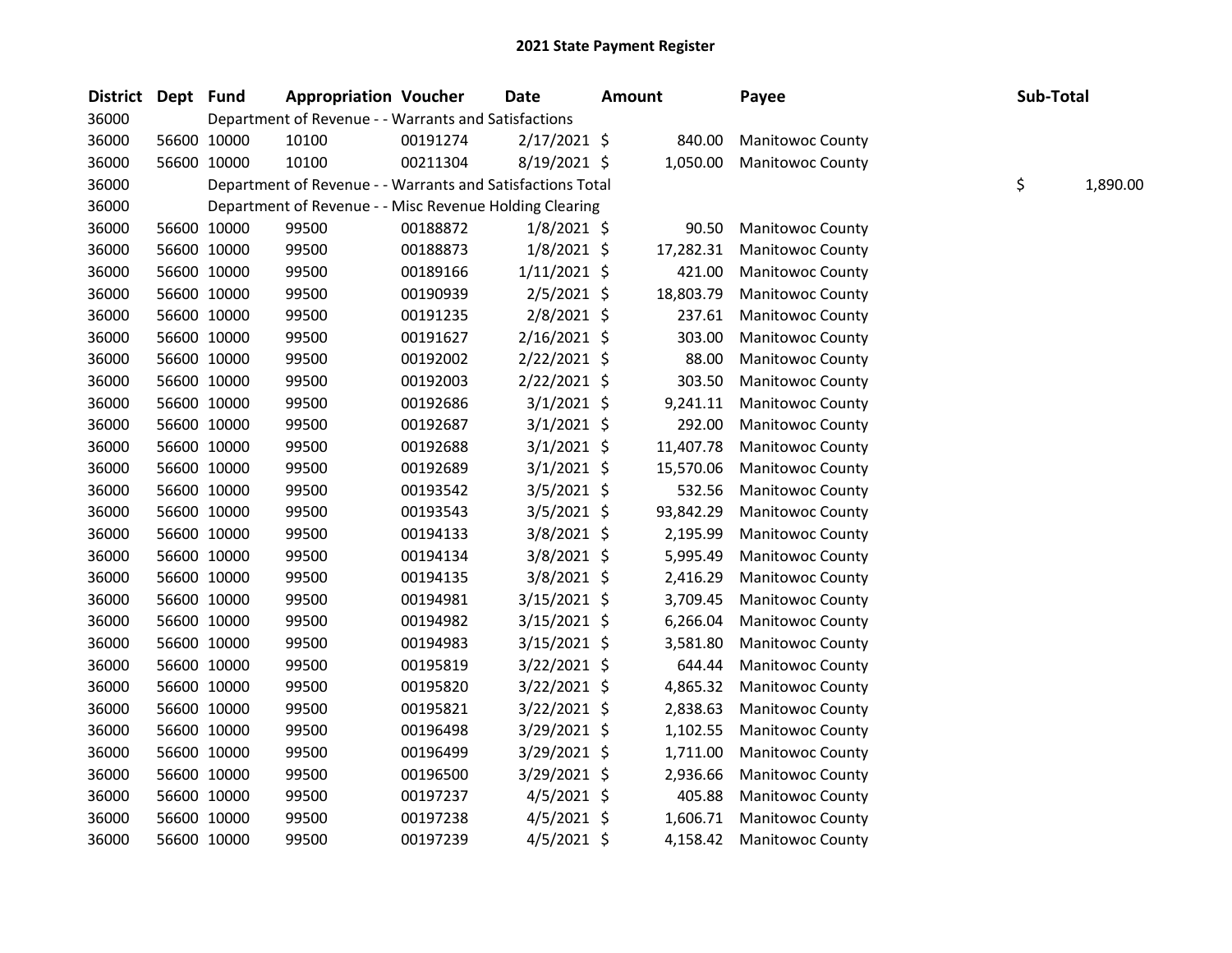| District Dept Fund |             | <b>Appropriation Voucher</b> |          | Date           | <b>Amount</b> | Payee                   | Sub-Total |
|--------------------|-------------|------------------------------|----------|----------------|---------------|-------------------------|-----------|
| 36000              | 56600 10000 | 99500                        | 00197821 | $4/7/2021$ \$  | 85,628.08     | Manitowoc County        |           |
| 36000              | 56600 10000 | 99500                        | 00198448 | $4/12/2021$ \$ | 32.00         | <b>Manitowoc County</b> |           |
| 36000              | 56600 10000 | 99500                        | 00198449 | $4/12/2021$ \$ | 299.40        | <b>Manitowoc County</b> |           |
| 36000              | 56600 10000 | 99500                        | 00198450 | $4/12/2021$ \$ | 1,084.07      | <b>Manitowoc County</b> |           |
| 36000              | 56600 10000 | 99500                        | 00199183 | 4/20/2021 \$   | 979.50        | Manitowoc County        |           |
| 36000              | 56600 10000 | 99500                        | 00199184 | 4/20/2021 \$   | 2,450.86      | <b>Manitowoc County</b> |           |
| 36000              | 56600 10000 | 99500                        | 00199185 | 4/20/2021 \$   | 780.26        | <b>Manitowoc County</b> |           |
| 36000              | 56600 10000 | 99500                        | 00199821 | $4/26/2021$ \$ | 604.00        | <b>Manitowoc County</b> |           |
| 36000              | 56600 10000 | 99500                        | 00199822 | $4/26/2021$ \$ | 2,113.65      | Manitowoc County        |           |
| 36000              | 56600 10000 | 99500                        | 00199823 | 4/26/2021 \$   | 2,282.25      | <b>Manitowoc County</b> |           |
| 36000              | 56600 10000 | 99500                        | 00200429 | $5/3/2021$ \$  | 2,603.09      | <b>Manitowoc County</b> |           |
| 36000              | 56600 10000 | 99500                        | 00200430 | 5/3/2021 \$    | 876.07        | Manitowoc County        |           |
| 36000              | 56600 10000 | 99500                        | 00201186 | $5/7/2021$ \$  | 44,540.85     | <b>Manitowoc County</b> |           |
| 36000              | 56600 10000 | 99500                        | 00201621 | 5/10/2021 \$   | 1,151.00      | <b>Manitowoc County</b> |           |
| 36000              | 56600 10000 | 99500                        | 00201622 | 5/10/2021 \$   | 2,338.29      | <b>Manitowoc County</b> |           |
| 36000              | 56600 10000 | 99500                        | 00202258 | $5/17/2021$ \$ | 607.35        | Manitowoc County        |           |
| 36000              | 56600 10000 | 99500                        | 00202259 | $5/17/2021$ \$ | 2,719.39      | Manitowoc County        |           |
| 36000              | 56600 10000 | 99500                        | 00202260 | $5/17/2021$ \$ | 1,499.37      | Manitowoc County        |           |
| 36000              | 56600 10000 | 99500                        | 00202969 | 5/24/2021 \$   | 1,662.00      | <b>Manitowoc County</b> |           |
| 36000              | 56600 10000 | 99500                        | 00202970 | $5/24/2021$ \$ | 25.35         | <b>Manitowoc County</b> |           |
| 36000              | 56600 10000 | 99500                        | 00202971 | $5/24/2021$ \$ | 2,200.35      | <b>Manitowoc County</b> |           |
| 36000              | 56600 10000 | 99500                        | 00202972 | 5/24/2021 \$   | 1,890.68      | <b>Manitowoc County</b> |           |
| 36000              | 56600 10000 | 99500                        | 00203686 | $6/1/2021$ \$  | 405.00        | <b>Manitowoc County</b> |           |
| 36000              | 56600 10000 | 99500                        | 00203687 | $6/1/2021$ \$  | 2,051.27      | <b>Manitowoc County</b> |           |
| 36000              | 56600 10000 | 99500                        | 00203688 | $6/1/2021$ \$  | 2,205.67      | <b>Manitowoc County</b> |           |
| 36000              | 56600 10000 | 99500                        | 00204412 | $6/7/2021$ \$  | 43,250.09     | Manitowoc County        |           |
| 36000              | 56600 10000 | 99500                        | 00204767 | $6/7/2021$ \$  | 178.30        | <b>Manitowoc County</b> |           |
| 36000              | 56600 10000 | 99500                        | 00205362 | $6/14/2021$ \$ | 106.07        | <b>Manitowoc County</b> |           |
| 36000              | 56600 10000 | 99500                        | 00205860 | $6/21/2021$ \$ | 651.34        | <b>Manitowoc County</b> |           |
| 36000              | 56600 10000 | 99500                        | 00208083 | $6/28/2021$ \$ | 465.93        | <b>Manitowoc County</b> |           |
| 36000              | 56600 10000 | 99500                        | 00208084 | $6/28/2021$ \$ | 770.00        | Manitowoc County        |           |
| 36000              | 56600 10000 | 99500                        | 00208085 | $6/28/2021$ \$ | 102.00        | Manitowoc County        |           |
| 36000              | 56600 10000 | 99500                        | 00208524 | 7/6/2021 \$    | 1,218.96      | Manitowoc County        |           |
| 36000              | 56600 10000 | 99500                        | 00208988 | 7/8/2021 \$    | 67,847.43     | <b>Manitowoc County</b> |           |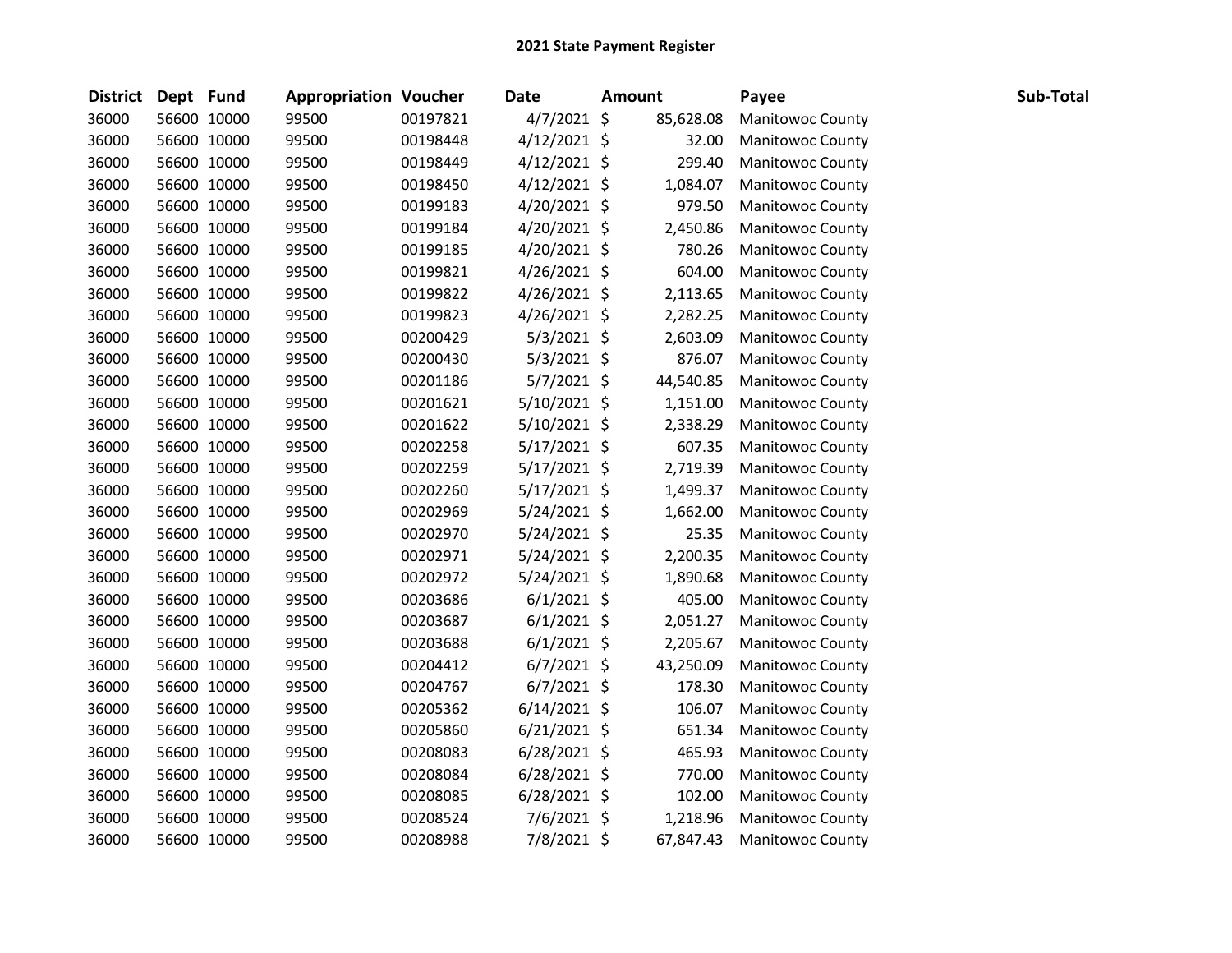| District | Dept Fund   |             | <b>Appropriation Voucher</b>                                     |          | Date          | Amount       | Payee                      |    | Sub-Total    |
|----------|-------------|-------------|------------------------------------------------------------------|----------|---------------|--------------|----------------------------|----|--------------|
| 36000    |             | 56600 10000 | 99500                                                            | 00210184 | 7/19/2021 \$  | 47.00        | Manitowoc County           |    |              |
| 36000    |             | 56600 10000 | 99500                                                            | 00210185 | 7/19/2021 \$  | 2,100.00     | Manitowoc County           |    |              |
| 36000    |             | 56600 10000 | 99500                                                            | 00210186 | 7/19/2021 \$  | 273.00       | <b>Manitowoc County</b>    |    |              |
| 36000    |             | 56600 10000 | 99500                                                            | 00210803 | 7/26/2021 \$  | 661.00       | Manitowoc County           |    |              |
| 36000    |             | 56600 10000 | 99500                                                            | 00210804 | 7/26/2021 \$  | 645.76       | <b>Manitowoc County</b>    |    |              |
| 36000    |             | 56600 10000 | 99500                                                            | 00211738 | 8/6/2021 \$   | 30,187.67    | Manitowoc County           |    |              |
| 36000    |             | 56600 10000 | 99500                                                            | 00212133 | $8/9/2021$ \$ | 20.30        | Manitowoc County           |    |              |
| 36000    |             | 56600 10000 | 99500                                                            | 00212651 | 8/16/2021 \$  | 1,068.30     | Manitowoc County           |    |              |
| 36000    |             | 56600 10000 | 99500                                                            | 00213130 | 8/23/2021 \$  | 446.00       | Manitowoc County           |    |              |
| 36000    |             | 56600 10000 | 99500                                                            | 00213553 | 8/30/2021 \$  | 324.53       | Manitowoc County           |    |              |
| 36000    |             | 56600 10000 | 99500                                                            | 00214003 | $9/7/2021$ \$ | 300.91       | <b>Manitowoc County</b>    |    |              |
| 36000    |             | 56600 10000 | 99500                                                            | 00214349 | $9/8/2021$ \$ | 29,313.02    | Manitowoc County           |    |              |
| 36000    |             | 56600 10000 | 99500                                                            | 00215324 | 9/20/2021 \$  | 132.00       | Manitowoc County           |    |              |
| 36000    |             | 56600 10000 | 99500                                                            | 00216602 | 10/7/2021 \$  | 29,148.56    | Manitowoc County           |    |              |
| 36000    |             | 56600 10000 | 99500                                                            | 00218110 | 10/25/2021 \$ | 552.00       | <b>Manitowoc County</b>    |    |              |
| 36000    |             | 56600 10000 | 99500                                                            | 00219196 | 11/5/2021 \$  | 27,645.63    | Manitowoc County           |    |              |
| 36000    |             | 56600 10000 | 99500                                                            | 00219992 | 11/16/2021 \$ | 654.97       | Manitowoc County           |    |              |
| 36000    |             | 56600 10000 | 99500                                                            | 00219993 | 11/16/2021 \$ | 120.00       | <b>Manitowoc County</b>    |    |              |
| 36000    |             | 56600 10000 | 99500                                                            | 00220365 | 11/22/2021 \$ | 286.16       | <b>Manitowoc County</b>    |    |              |
| 36000    |             | 56600 10000 | 99500                                                            | 00221342 | 12/7/2021 \$  | 29,436.03    | <b>Manitowoc County</b>    |    |              |
| 36000    |             | 56600 10000 | 99500                                                            | 00221841 | 12/13/2021 \$ | 41.78        | <b>Manitowoc County</b>    |    |              |
| 36000    |             |             | Department of Revenue - - Misc Revenue Holding Clearing Total    |          |               |              |                            | \$ | 643,874.72   |
| 36000    |             |             | Circuit Courts - - Circuit Court Costs                           |          |               |              |                            |    |              |
| 36000    | 62500 10000 |             | 10500                                                            | 00002112 | $2/1/2021$ \$ | 134,420.00   | Manitowoc County           |    |              |
| 36000    |             | 62500 10000 | 10500                                                            | 00002245 | 7/26/2021 \$  | 230,736.00   | <b>Manitowoc County</b>    |    |              |
| 36000    |             |             | Circuit Courts - - Circuit Court Costs Total                     |          |               |              |                            | \$ | 365,156.00   |
| 36000    |             |             | Shared Revenue and Tax Relief - - County And Municipal Aid       |          |               |              |                            |    |              |
| 36000    | 83500 10000 |             | 10500                                                            | 00081646 | 7/26/2021 \$  | 383,767.35   | Manitowoc County           |    |              |
| 36000    |             | 83500 10000 | 10500                                                            | 00088747 | 11/15/2021 \$ | 2,174,681.66 | <b>Manitowoc County</b>    |    |              |
| 36000    |             |             | Shared Revenue and Tax Relief - - County And Municipal Aid Total |          |               |              |                            | \$ | 2,558,449.01 |
| 36000    |             |             | Shared Revenue and Tax Relief - - Exempt Computer Aid            |          |               |              |                            |    |              |
| 36000    | 83500 10000 |             | 10900                                                            | 00083350 | 7/26/2021 \$  |              | 89,413.41 Manitowoc County |    |              |
| 36000    |             |             | Shared Revenue and Tax Relief - - Exempt Computer Aid Total      |          |               |              |                            | \$ | 89,413.41    |
| 36000    |             |             | Shared Revenue and Tax Relief - - Utility Aid                    |          |               |              |                            |    |              |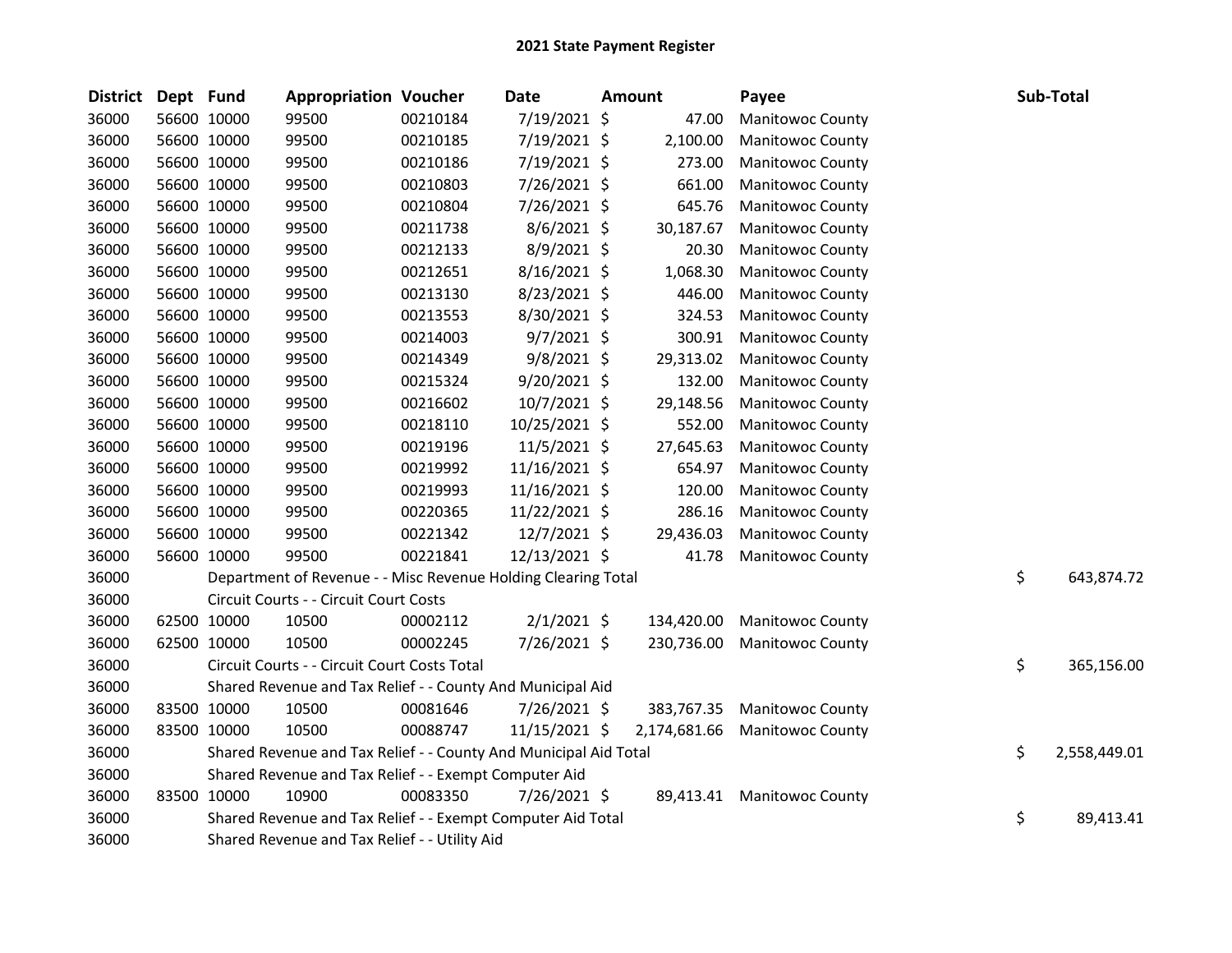| <b>District</b> | Dept Fund   |             | <b>Appropriation Voucher</b>                                          |          | Date           | Amount       | Payee                   | Sub-Total          |
|-----------------|-------------|-------------|-----------------------------------------------------------------------|----------|----------------|--------------|-------------------------|--------------------|
| 36000           | 83500 10000 |             | 11000                                                                 | 00081646 | $7/26/2021$ \$ | 302,125.06   | <b>Manitowoc County</b> |                    |
| 36000           | 83500 10000 |             | 11000                                                                 | 00088747 | 11/15/2021 \$  | 2,163,381.92 | <b>Manitowoc County</b> |                    |
| 36000           |             |             | Shared Revenue and Tax Relief - - Utility Aid Total                   |          |                |              |                         | \$<br>2,465,506.98 |
| 36000           |             |             | Shared Revenue and Tax Relief - - Personal Property Aid               |          |                |              |                         |                    |
| 36000           |             | 83500 10000 | 11100                                                                 | 00076536 | $5/3/2021$ \$  | 161,645.68   | <b>Manitowoc County</b> |                    |
| 36000           |             |             | Shared Revenue and Tax Relief - - Personal Property Aid Total         |          |                |              |                         | \$<br>161,645.68   |
| 36000           |             |             | Shared Revenue and Tax Relief - - School Lvy Tx/First Dollar Cr       |          |                |              |                         |                    |
| 36000           | 83500 10000 |             | 30200                                                                 | 00082682 | $7/26/2021$ \$ | 5,107,743.66 | <b>Manitowoc County</b> |                    |
| 36000           |             | 83500 10000 | 30200                                                                 | 00086078 | $7/26/2021$ \$ | 1,050,777.72 | <b>Manitowoc County</b> |                    |
| 36000           |             |             | Shared Revenue and Tax Relief - - School Lvy Tx/First Dollar Cr Total |          |                |              |                         | \$<br>6,158,521.38 |
| 36000           |             |             | Shared Revenue and Tax Relief - - Lottery & Gaming Credit             |          |                |              |                         |                    |
| 36000           | 83500       | 52100       | 36300                                                                 | 00074561 | $3/22/2021$ \$ | 1,888,234.70 | <b>Manitowoc County</b> |                    |
| 36000           |             |             | Shared Revenue and Tax Relief - - Lottery & Gaming Credit Total       |          |                |              |                         | \$<br>1,888,234.70 |
| 36000 Total     |             |             |                                                                       |          |                |              |                         | 32,173,422.93      |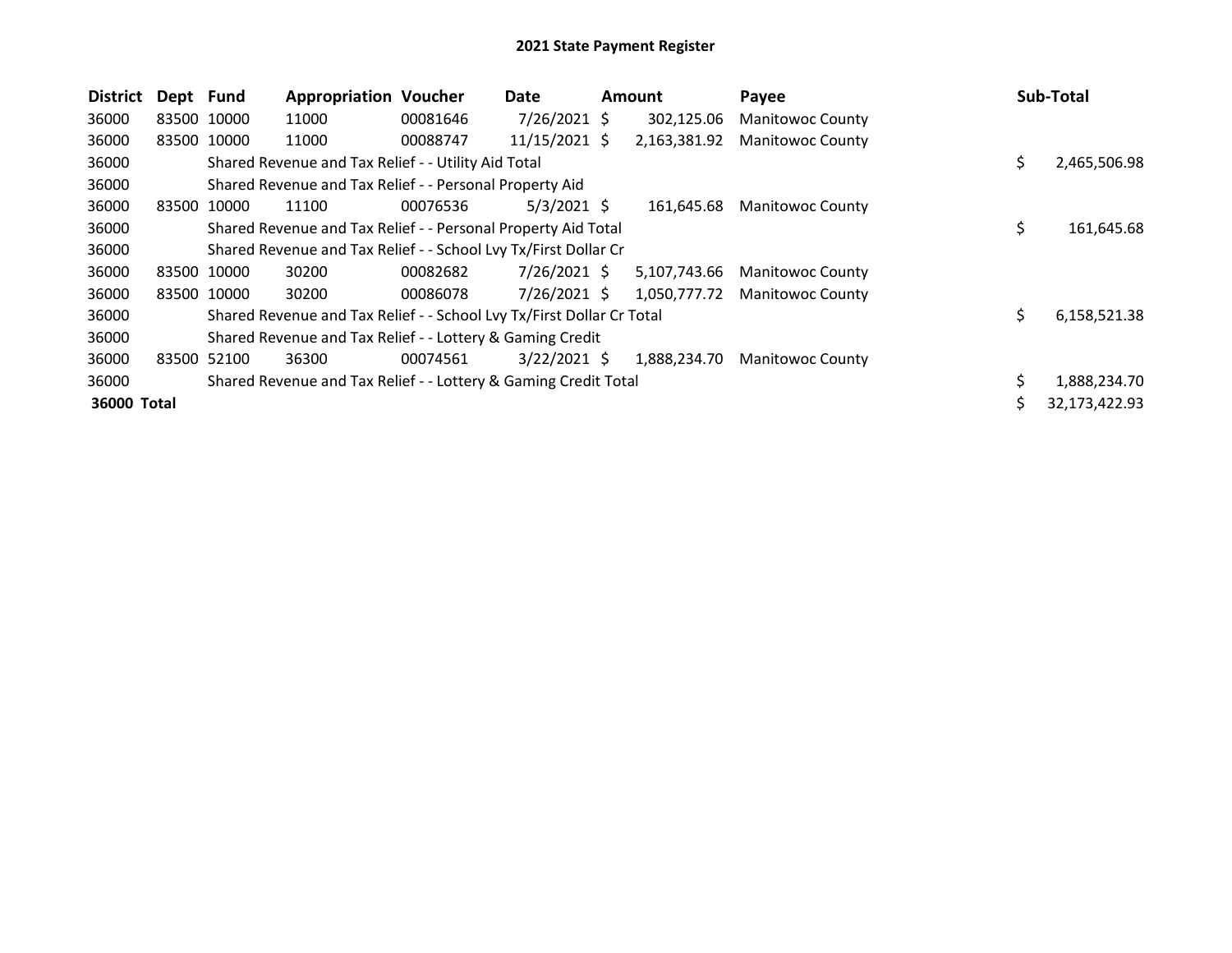| District | Dept Fund |             | <b>Appropriation Voucher</b>                                       |          | Date           | Amount |           | Payee                   | Sub-Total |            |
|----------|-----------|-------------|--------------------------------------------------------------------|----------|----------------|--------|-----------|-------------------------|-----------|------------|
| 36002    |           |             | Dept of Safety & Prof Services - - Fire Dues Distribution          |          |                |        |           |                         |           |            |
| 36002    |           | 16500 10000 | 22500                                                              | 00041097 | 7/16/2021 \$   |        |           | 7,012.83 Cato, Town of  |           |            |
| 36002    |           |             | Dept of Safety & Prof Services - - Fire Dues Distribution Total    |          |                |        |           |                         | \$        | 7,012.83   |
| 36002    |           |             | Dept of Natural Resources - - Resaids - Cnty Forst, Cl & Mfl       |          |                |        |           |                         |           |            |
| 36002    |           | 37000 21200 | 57100                                                              | 00487961 | $6/14/2021$ \$ |        |           | 94.42 Cato, Town of     |           |            |
| 36002    |           |             | Dept of Natural Resources - - Resaids - Cnty Forst, Cl & Mfl Total |          |                |        |           |                         | \$        | 94.42      |
| 36002    |           |             | Dept of Natural Resources - - Fin Asst For Responsible Units       |          |                |        |           |                         |           |            |
| 36002    |           | 37000 27400 | 67000                                                              | 00483639 | $5/21/2021$ \$ |        |           | 5,995.04 Cato, Town of  |           |            |
| 36002    |           |             | Dept of Natural Resources - - Fin Asst For Responsible Units Total |          |                |        |           |                         | \$        | 5,995.04   |
| 36002    |           |             | Dept of Natural Resources - - Recycling Consolidation Grants       |          |                |        |           |                         |           |            |
| 36002    |           | 37000 27400 | 67300                                                              | 00483639 | $5/21/2021$ \$ |        |           | 411.16 Cato, Town of    |           |            |
| 36002    |           |             | Dept of Natural Resources - - Recycling Consolidation Grants Total |          |                |        |           |                         | \$        | 411.16     |
| 36002    |           |             | WI Dept of Transportation - - Trns Aids To Mnc.-Sf                 |          |                |        |           |                         |           |            |
| 36002    |           | 39500 21100 | 19100                                                              | 00632543 | $1/4/2021$ \$  |        | 43,224.03 | Cato, Town of           |           |            |
| 36002    |           | 39500 21100 | 19100                                                              | 00668150 | $4/5/2021$ \$  |        | 43,224.03 | Cato, Town of           |           |            |
| 36002    |           | 39500 21100 | 19100                                                              | 00711638 | $7/6/2021$ \$  |        | 43,224.03 | Cato, Town of           |           |            |
| 36002    |           | 39500 21100 | 19100                                                              | 00752197 | 10/4/2021 \$   |        | 43,224.03 | Cato, Town of           |           |            |
| 36002    |           |             | WI Dept of Transportation - - Trns Aids To Mnc.-Sf Total           |          |                |        |           |                         | \$        | 172,896.12 |
| 36002    |           |             | Elections Commission - - General Program Ops, GPR                  |          |                |        |           |                         |           |            |
| 36002    |           | 51000 10000 | 10100                                                              | 00005090 | $1/8/2021$ \$  |        |           | 405.60 Cato, Town of    |           |            |
| 36002    |           |             | Elections Commission - - General Program Ops, GPR Total            |          |                |        |           |                         | \$        | 405.60     |
| 36002    |           |             | Department of Revenue - - Gifts And Grants                         |          |                |        |           |                         |           |            |
| 36002    |           | 56600 10000 | 12100                                                              | 00206971 | $6/25/2021$ \$ |        |           | 80,647.12 Cato, Town of |           |            |
| 36002    |           |             | Department of Revenue - - Gifts And Grants Total                   |          |                |        |           |                         | \$        | 80,647.12  |
| 36002    |           |             | Shared Revenue and Tax Relief - - County And Municipal Aid         |          |                |        |           |                         |           |            |
| 36002    |           | 83500 10000 | 10500                                                              | 00081616 | 7/26/2021 \$   |        |           | 8,252.93 Cato, Town of  |           |            |
| 36002    |           | 83500 10000 | 10500                                                              | 00088717 | 11/15/2021 \$  |        |           | 46,766.59 Cato, Town of |           |            |
| 36002    |           |             | Shared Revenue and Tax Relief - - County And Municipal Aid Total   |          |                |        |           |                         | \$        | 55,019.52  |
| 36002    |           |             | Shared Revenue and Tax Relief - - Exempt Computer Aid              |          |                |        |           |                         |           |            |
| 36002    |           | 83500 10000 | 10900                                                              | 00084210 | 7/26/2021 \$   |        |           | 298.27 Cato, Town of    |           |            |
| 36002    |           |             | Shared Revenue and Tax Relief - - Exempt Computer Aid Total        |          |                |        |           |                         | \$        | 298.27     |
| 36002    |           |             | Shared Revenue and Tax Relief - - Utility Aid                      |          |                |        |           |                         |           |            |
| 36002    |           | 83500 10000 | 11000                                                              | 00081616 | 7/26/2021 \$   |        | 34.06     | Cato, Town of           |           |            |
| 36002    |           | 83500 10000 | 11000                                                              | 00088717 | 11/15/2021 \$  |        |           | 197.40 Cato, Town of    |           |            |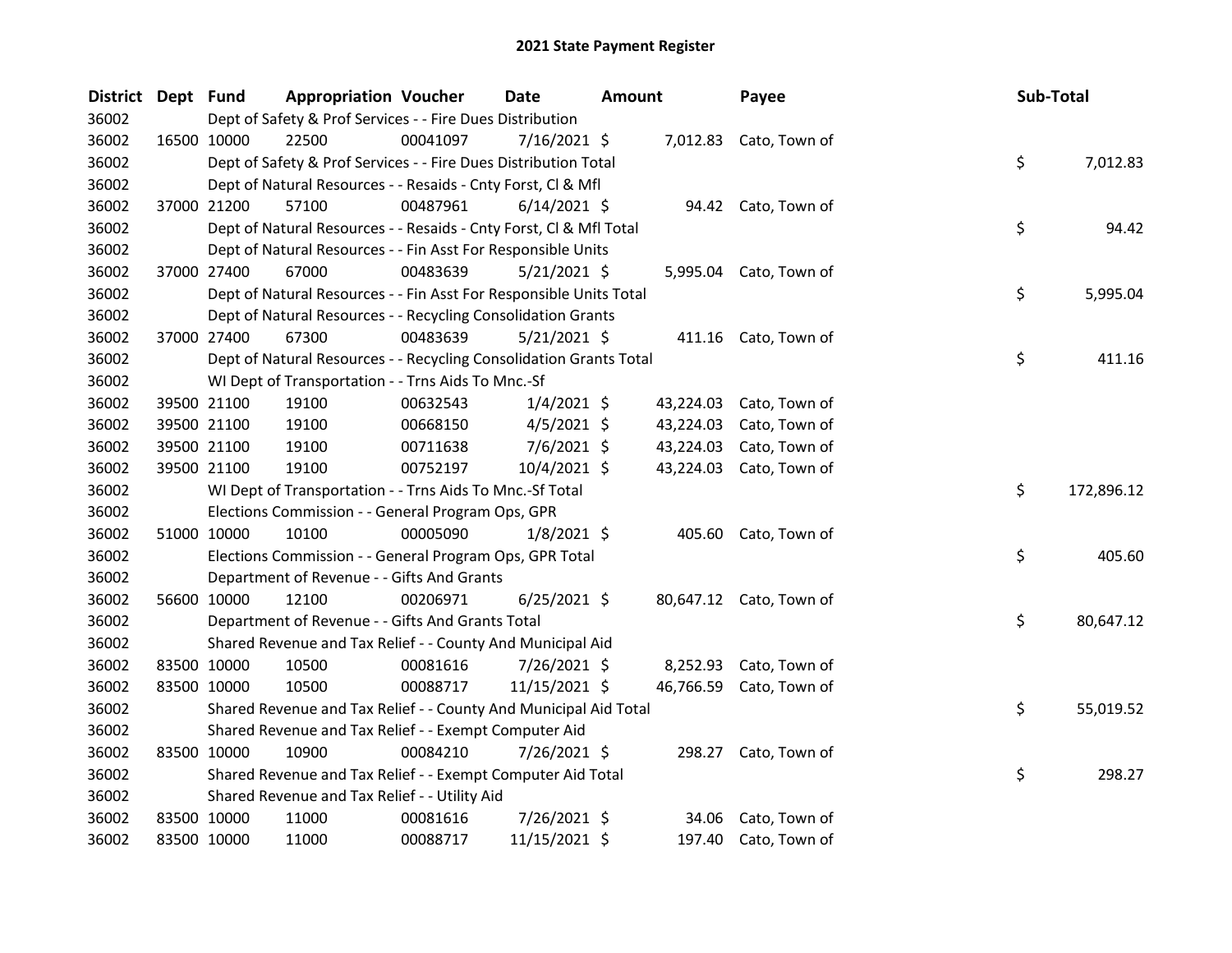| District Dept | Fund        | <b>Appropriation Voucher</b>                                  |          | Date          | <b>Amount</b> | Pavee                | Sub-Total |            |
|---------------|-------------|---------------------------------------------------------------|----------|---------------|---------------|----------------------|-----------|------------|
| 36002         |             | Shared Revenue and Tax Relief - - Utility Aid Total           |          |               |               |                      |           | 231.46     |
| 36002         |             | Shared Revenue and Tax Relief - - Personal Property Aid       |          |               |               |                      |           |            |
| 36002         | 83500 10000 | 11100                                                         | 00077391 | $5/3/2021$ \$ |               | 989.23 Cato, Town of |           |            |
| 36002         |             | Shared Revenue and Tax Relief - - Personal Property Aid Total |          |               |               |                      |           | 989.23     |
| 36002 Total   |             |                                                               |          |               |               |                      |           | 324,000.77 |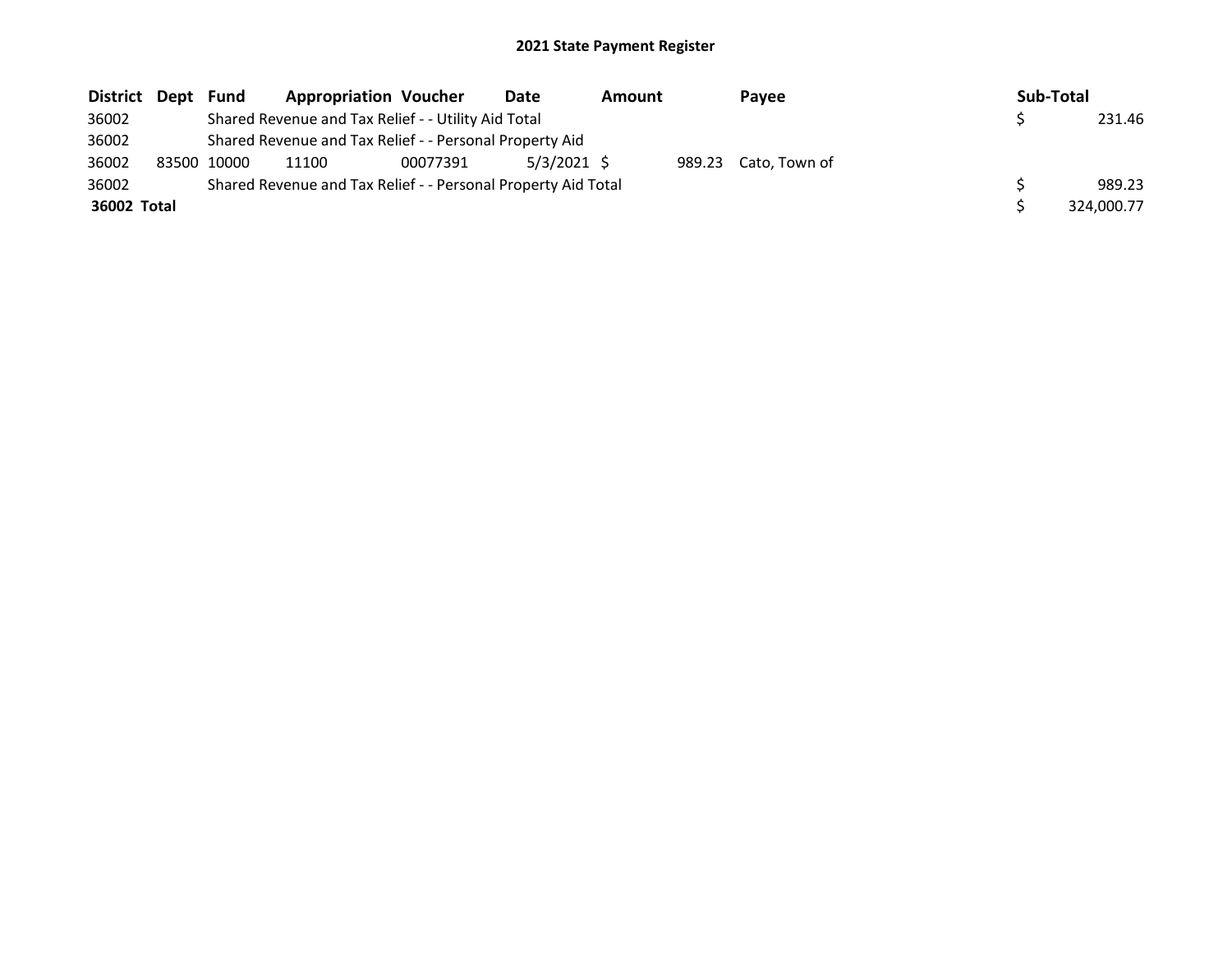| <b>District</b> | Dept Fund   |                      | <b>Appropriation Voucher</b>                                       | <b>Date</b>    | <b>Amount</b> | Payee                          | Sub-Total        |
|-----------------|-------------|----------------------|--------------------------------------------------------------------|----------------|---------------|--------------------------------|------------------|
| 36004           |             |                      | Dept of Safety & Prof Services - - Fire Dues Distribution          |                |               |                                |                  |
| 36004           |             | 22500<br>16500 10000 | 00041098                                                           | 7/16/2021 \$   |               | 3,108.86 Centerville, Town of  |                  |
| 36004           |             |                      | Dept of Safety & Prof Services - - Fire Dues Distribution Total    |                |               |                                | \$<br>3,108.86   |
| 36004           |             |                      | Dept of Natural Resources - - Aids In Lieu Of Taxes - Gener        |                |               |                                |                  |
| 36004           |             | 50300<br>37000 10000 | 00461166                                                           | $2/2/2021$ \$  |               | 31,776.71 Centerville, Town of |                  |
| 36004           |             | 37000 10000<br>50300 | 00461167                                                           | $2/2/2021$ \$  |               | 2,010.25 Centerville, Town of  |                  |
| 36004           |             |                      | Dept of Natural Resources - - Aids In Lieu Of Taxes - Gener Total  |                |               |                                | \$<br>33,786.96  |
| 36004           |             |                      | Dept of Natural Resources - - Resaids - Cnty Forst, Cl & Mfl       |                |               |                                |                  |
| 36004           |             | 37000 21200<br>57100 | 00487962                                                           | $6/14/2021$ \$ | 54.29         | Centerville, Town of           |                  |
| 36004           |             |                      | Dept of Natural Resources - - Resaids - Cnty Forst, Cl & Mfl Total |                |               |                                | \$<br>54.29      |
| 36004           |             |                      | Dept of Natural Resources - - Fin Asst For Responsible Units       |                |               |                                |                  |
| 36004           |             | 37000 27400<br>67000 | 00483297                                                           | 5/21/2021 \$   |               | 3,692.89 Centerville, Town of  |                  |
| 36004           |             |                      | Dept of Natural Resources - - Fin Asst For Responsible Units Total |                |               |                                | \$<br>3,692.89   |
| 36004           |             |                      | Dept of Natural Resources - - Recycling Consolidation Grants       |                |               |                                |                  |
| 36004           | 37000 27400 | 67300                | 00483297                                                           | $5/21/2021$ \$ |               | 167.40 Centerville, Town of    |                  |
| 36004           |             |                      | Dept of Natural Resources - - Recycling Consolidation Grants Total |                |               |                                | \$<br>167.40     |
| 36004           |             |                      | WI Dept of Transportation - - Trns Aids To Mnc.-Sf                 |                |               |                                |                  |
| 36004           |             | 39500 21100<br>19100 | 00632544                                                           | $1/4/2021$ \$  |               | 25,064.55 Centerville, Town of |                  |
| 36004           |             | 39500 21100<br>19100 | 00668151                                                           | $4/5/2021$ \$  |               | 25,064.55 Centerville, Town of |                  |
| 36004           |             | 39500 21100<br>19100 | 00711639                                                           | 7/6/2021 \$    |               | 25,064.55 Centerville, Town of |                  |
| 36004           | 39500 21100 | 19100                | 00752198                                                           | $10/4/2021$ \$ | 25,064.55     | Centerville, Town of           |                  |
| 36004           |             |                      | WI Dept of Transportation - - Trns Aids To Mnc.-Sf Total           |                |               |                                | \$<br>100,258.20 |
| 36004           |             |                      | Department of Revenue - - Gifts And Grants                         |                |               |                                |                  |
| 36004           |             | 56600 10000<br>12100 | 00206972                                                           | $6/25/2021$ \$ |               | 32,656.59 Centerville, Town of |                  |
| 36004           |             |                      | Department of Revenue - - Gifts And Grants Total                   |                |               |                                | \$<br>32,656.59  |
| 36004           |             |                      | Shared Revenue and Tax Relief - - County And Municipal Aid         |                |               |                                |                  |
| 36004           |             | 83500 10000<br>10500 | 00081617                                                           | 7/26/2021 \$   |               | 1,047.11 Centerville, Town of  |                  |
| 36004           | 83500 10000 | 10500                | 00088718                                                           | 11/15/2021 \$  |               | 10,466.95 Centerville, Town of |                  |
| 36004           |             |                      | Shared Revenue and Tax Relief - - County And Municipal Aid Total   |                |               |                                | \$<br>11,514.06  |
| 36004           |             |                      | Shared Revenue and Tax Relief - - Exempt Computer Aid              |                |               |                                |                  |
| 36004           | 83500 10000 | 10900                | 00084211                                                           | 7/26/2021 \$   |               | 2.08 Centerville, Town of      |                  |
| 36004           |             |                      | Shared Revenue and Tax Relief - - Exempt Computer Aid Total        |                |               |                                | \$<br>2.08       |
| 36004           |             |                      | Shared Revenue and Tax Relief - - Utility Aid                      |                |               |                                |                  |
| 36004           | 83500 10000 | 11000                | 00081617                                                           | 7/26/2021 \$   |               | 0.55 Centerville, Town of      |                  |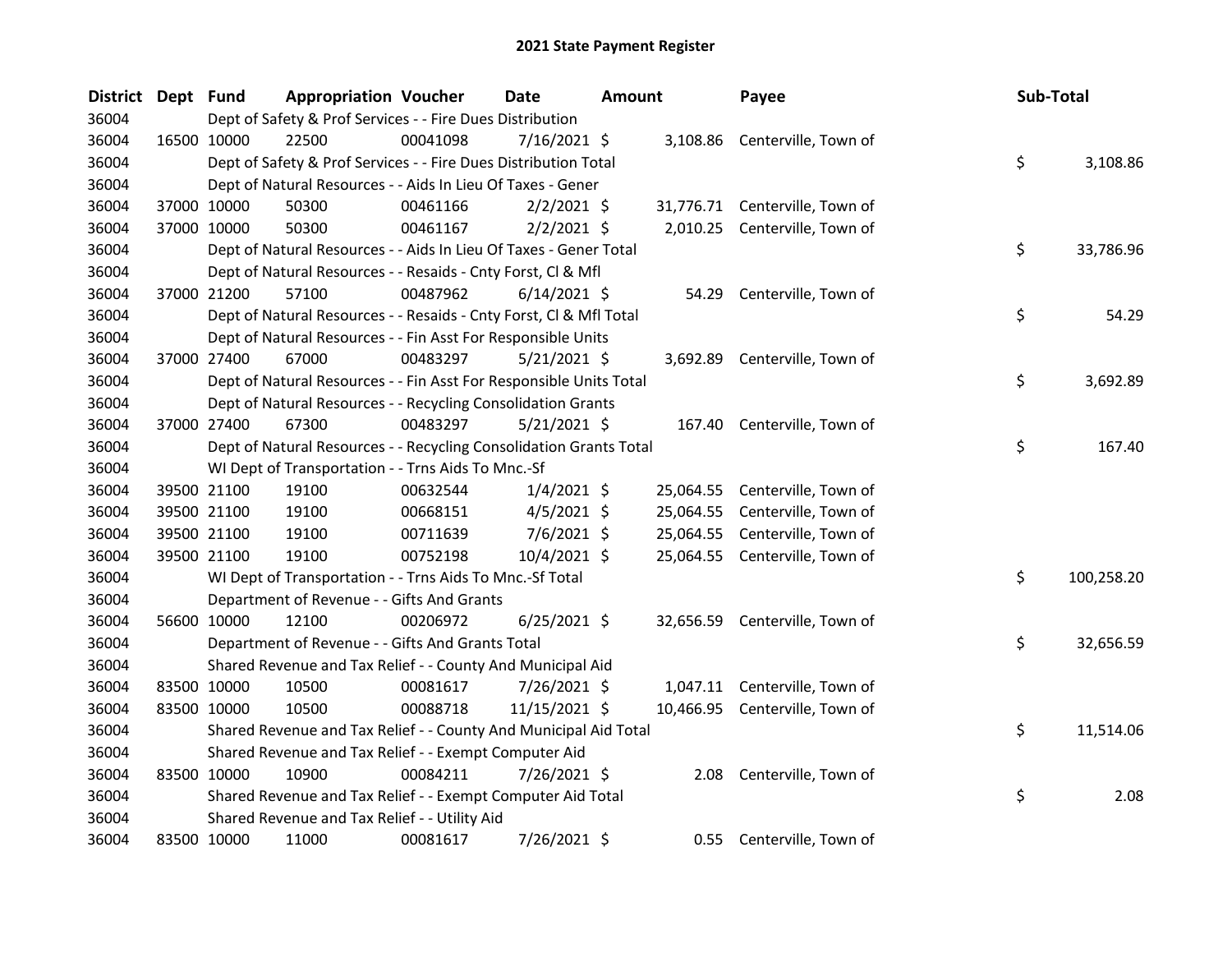| <b>District</b> | Dept Fund   |             | <b>Appropriation Voucher</b>                                        |          | Date            | <b>Amount</b> |        | Pavee                | <b>Sub-Total</b> |
|-----------------|-------------|-------------|---------------------------------------------------------------------|----------|-----------------|---------------|--------|----------------------|------------------|
| 36004           |             | 83500 10000 | 11000                                                               | 00088718 | $11/15/2021$ \$ |               | 3.18   | Centerville, Town of |                  |
| 36004           |             |             | Shared Revenue and Tax Relief - - Utility Aid Total                 |          |                 |               |        |                      | 3.73             |
| 36004           |             |             | Shared Revenue and Tax Relief - - Personal Property Aid             |          |                 |               |        |                      |                  |
| 36004           | 83500 10000 |             | 11100                                                               | 00077392 | $5/3/2021$ \$   |               | 860.90 | Centerville, Town of |                  |
| 36004           |             |             | Shared Revenue and Tax Relief - - Personal Property Aid Total       |          |                 |               |        |                      | 860.90           |
| 36004           |             |             | Shared Revenue and Tax Relief - - Payments For Municipal Svcs       |          |                 |               |        |                      |                  |
| 36004           | 83500 10000 |             | 50100                                                               | 00073676 | $2/1/2021$ \$   |               | 146.34 | Centerville, Town of |                  |
| 36004           |             |             | Shared Revenue and Tax Relief - - Payments For Municipal Svcs Total |          |                 |               |        |                      | 146.34           |
| 36004 Total     |             |             |                                                                     |          |                 |               |        |                      | 186,252.30       |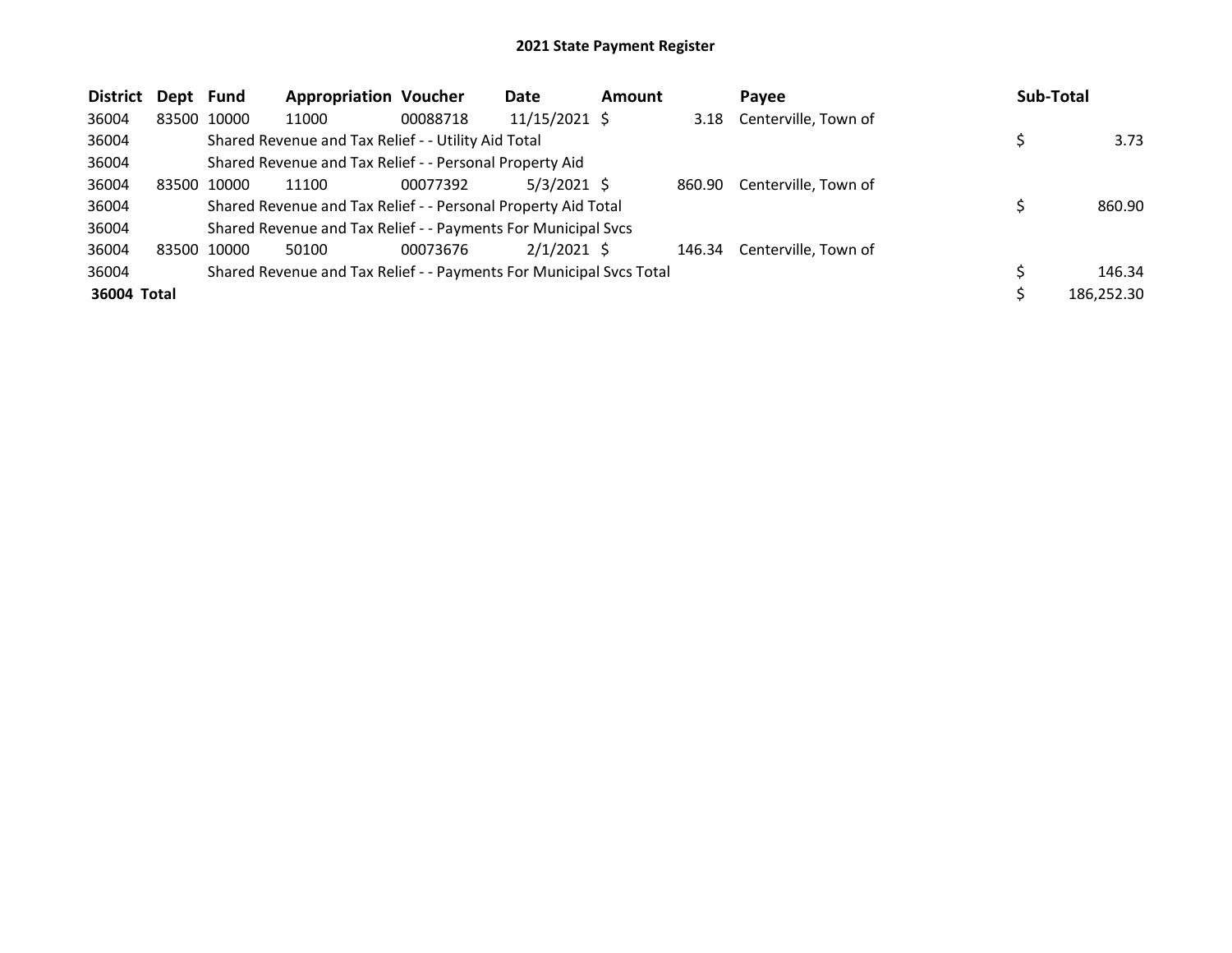| <b>District</b> | Dept Fund |             | <b>Appropriation Voucher</b>                                       |          | <b>Date</b>    | <b>Amount</b> |           | Payee                         | Sub-Total |            |
|-----------------|-----------|-------------|--------------------------------------------------------------------|----------|----------------|---------------|-----------|-------------------------------|-----------|------------|
| 36006           |           |             | Dept of Safety & Prof Services - - Fire Dues Distribution          |          |                |               |           |                               |           |            |
| 36006           |           | 16500 10000 | 22500                                                              | 00041100 | $7/16/2021$ \$ |               |           | 5,054.29 Town Of Cooperstown  |           |            |
| 36006           |           |             | Dept of Safety & Prof Services - - Fire Dues Distribution Total    |          |                |               |           |                               | \$        | 5,054.29   |
| 36006           |           |             | Dept of Natural Resources - - Aids In Lieu Of Taxes - Gener        |          |                |               |           |                               |           |            |
| 36006           |           | 37000 10000 | 50300                                                              | 00461170 | $2/2/2021$ \$  |               | 2,097.04  | Town Of Cooperstown           |           |            |
| 36006           |           | 37000 10000 | 50300                                                              | 00461171 | $2/2/2021$ \$  |               |           | 2,023.82 Town Of Cooperstown  |           |            |
| 36006           |           |             | Dept of Natural Resources - - Aids In Lieu Of Taxes - Gener Total  |          |                |               |           |                               | \$        | 4,120.86   |
| 36006           |           |             | Dept of Natural Resources - - Resaids - Cnty Forst, Cl & Mfl       |          |                |               |           |                               |           |            |
| 36006           |           | 37000 21200 | 57100                                                              | 00487963 | $6/14/2021$ \$ |               | 257.08    | Town Of Cooperstown           |           |            |
| 36006           |           |             | Dept of Natural Resources - - Resaids - Cnty Forst, Cl & Mfl Total |          |                |               |           |                               | \$        | 257.08     |
| 36006           |           |             | Dept of Natural Resources - - Fin Asst For Responsible Units       |          |                |               |           |                               |           |            |
| 36006           |           | 37000 27400 | 67000                                                              | 00483677 | 5/21/2021 \$   |               |           | 6,844.26 Town Of Cooperstown  |           |            |
| 36006           |           |             | Dept of Natural Resources - - Fin Asst For Responsible Units Total |          |                |               |           |                               | \$        | 6,844.26   |
| 36006           |           |             | Dept of Natural Resources - - Recycling Consolidation Grants       |          |                |               |           |                               |           |            |
| 36006           |           | 37000 27400 | 67300                                                              | 00483677 | $5/21/2021$ \$ |               |           | 335.31 Town Of Cooperstown    |           |            |
| 36006           |           |             | Dept of Natural Resources - - Recycling Consolidation Grants Total |          |                |               |           |                               | \$        | 335.31     |
| 36006           |           |             | WI Dept of Transportation - - Trns Aids To Mnc.-Sf                 |          |                |               |           |                               |           |            |
| 36006           |           | 39500 21100 | 19100                                                              | 00632545 | $1/4/2021$ \$  |               |           | 40,622.31 Town Of Cooperstown |           |            |
| 36006           |           | 39500 21100 | 19100                                                              | 00668152 | $4/5/2021$ \$  |               |           | 40,622.31 Town Of Cooperstown |           |            |
| 36006           |           | 39500 21100 | 19100                                                              | 00711640 | $7/6/2021$ \$  |               |           | 40,622.31 Town Of Cooperstown |           |            |
| 36006           |           | 39500 21100 | 19100                                                              | 00752199 | 10/4/2021 \$   |               |           | 40,622.31 Town Of Cooperstown |           |            |
| 36006           |           |             | WI Dept of Transportation - - Trns Aids To Mnc.-Sf Total           |          |                |               |           |                               | \$        | 162,489.24 |
| 36006           |           |             | Department of Revenue - - Gifts And Grants                         |          |                |               |           |                               |           |            |
| 36006           |           | 56600 10000 | 12100                                                              | 00206973 | $6/25/2021$ \$ |               |           | 66,673.87 Town Of Cooperstown |           |            |
| 36006           |           |             | Department of Revenue - - Gifts And Grants Total                   |          |                |               |           |                               | \$        | 66,673.87  |
| 36006           |           |             | Shared Revenue and Tax Relief - - County And Municipal Aid         |          |                |               |           |                               |           |            |
| 36006           |           | 83500 10000 | 10500                                                              | 00081618 | 7/26/2021 \$   |               | 7,408.96  | Town Of Cooperstown           |           |            |
| 36006           |           | 83500 10000 | 10500                                                              | 00088719 | 11/15/2021 \$  |               | 41,984.13 | Town Of Cooperstown           |           |            |
| 36006           |           |             | Shared Revenue and Tax Relief - - County And Municipal Aid Total   |          |                |               |           |                               | \$        | 49,393.09  |
| 36006           |           |             | Shared Revenue and Tax Relief - - Exempt Computer Aid              |          |                |               |           |                               |           |            |
| 36006           |           | 83500 10000 | 10900                                                              | 00084212 | 7/26/2021 \$   |               |           | 17.67 Town Of Cooperstown     |           |            |
| 36006           |           |             | Shared Revenue and Tax Relief - - Exempt Computer Aid Total        |          |                |               |           |                               | \$        | 17.67      |
| 36006           |           |             | Shared Revenue and Tax Relief - - Personal Property Aid            |          |                |               |           |                               |           |            |
| 36006           |           | 83500 10000 | 11100                                                              | 00077393 | $5/3/2021$ \$  |               |           | 468.84 Town Of Cooperstown    |           |            |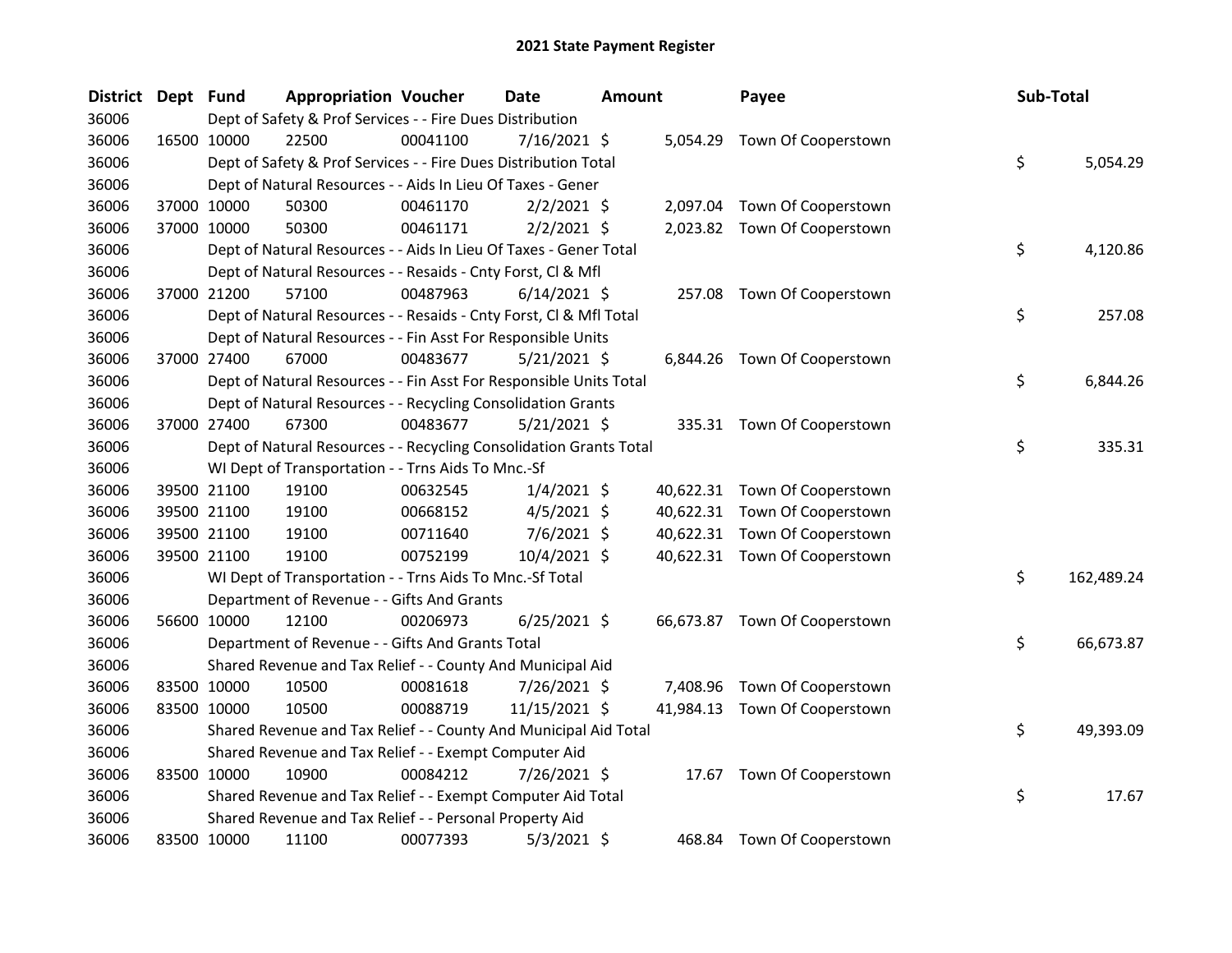| District Dept |       | Fund  | <b>Appropriation Voucher</b>                                                  |          | Date          | <b>Amount</b> |        | Pavee               | Sub-Total |            |
|---------------|-------|-------|-------------------------------------------------------------------------------|----------|---------------|---------------|--------|---------------------|-----------|------------|
| 36006         |       |       | Shared Revenue and Tax Relief - - Personal Property Aid Total                 |          |               |               |        |                     |           | 468.84     |
| 36006         |       |       | Shared Revenue and Tax Relief - - State Aid; Video Service Provider Fee       |          |               |               |        |                     |           |            |
| 36006         | 83500 | 10000 | 11200                                                                         | 00083009 | 7/26/2021 \$  |               | 163.90 | Town Of Cooperstown |           |            |
| 36006         |       |       | Shared Revenue and Tax Relief - - State Aid; Video Service Provider Fee Total |          |               |               |        |                     |           | 163.90     |
| 36006         |       |       | Shared Revenue and Tax Relief - - Payments For Municipal Svcs                 |          |               |               |        |                     |           |            |
| 36006         | 83500 | 10000 | 50100                                                                         | 00073677 | $2/1/2021$ \$ |               | 293.09 | Town Of Cooperstown |           |            |
| 36006         |       |       | Shared Revenue and Tax Relief - - Payments For Municipal Svcs Total           |          |               |               |        |                     |           | 293.09     |
| 36006 Total   |       |       |                                                                               |          |               |               |        |                     |           | 296,111.50 |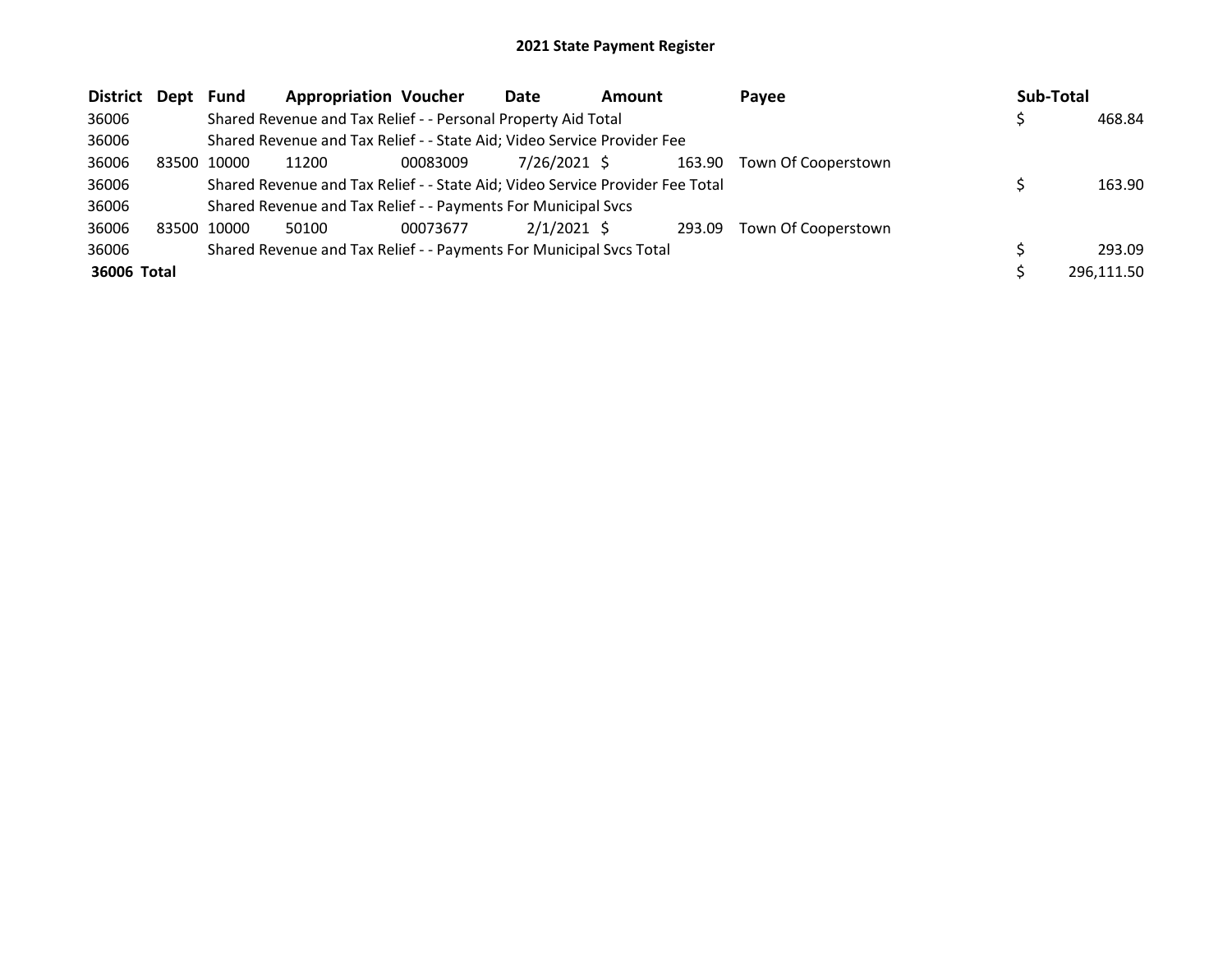| District Dept Fund |             |             | <b>Appropriation Voucher</b>                                       |          | Date           | <b>Amount</b> | Payee                   | Sub-Total |            |
|--------------------|-------------|-------------|--------------------------------------------------------------------|----------|----------------|---------------|-------------------------|-----------|------------|
| 36008              |             |             | Dept of Safety & Prof Services - - Fire Dues Distribution          |          |                |               |                         |           |            |
| 36008              |             | 16500 10000 | 22500                                                              | 00041101 | $7/16/2021$ \$ |               | 3,432.23 Town Of Eaton  |           |            |
| 36008              |             |             | Dept of Safety & Prof Services - - Fire Dues Distribution Total    |          |                |               |                         | \$        | 3,432.23   |
| 36008              |             |             | Dept of Natural Resources - - Aids In Lieu Of Taxes - Gener        |          |                |               |                         |           |            |
| 36008              |             | 37000 10000 | 50300                                                              | 00461181 | $2/2/2021$ \$  |               | 880.51 Town Of Eaton    |           |            |
| 36008              |             | 37000 10000 | 50300                                                              | 00476205 | $4/21/2021$ \$ |               | 808.97 Town Of Eaton    |           |            |
| 36008              |             |             | Dept of Natural Resources - - Aids In Lieu Of Taxes - Gener Total  |          |                |               |                         | \$        | 1,689.48   |
| 36008              |             |             | Dept of Natural Resources - - Resaids - Cnty Forst, Cl & Mfl       |          |                |               |                         |           |            |
| 36008              |             | 37000 21200 | 57100                                                              | 00487964 | $6/14/2021$ \$ |               | 402.95 Town Of Eaton    |           |            |
| 36008              |             |             | Dept of Natural Resources - - Resaids - Cnty Forst, CI & Mfl Total |          |                |               |                         | \$        | 402.95     |
| 36008              |             |             | Dept of Natural Resources - - Aids In Lieu Of Taxes - Sum S        |          |                |               |                         |           |            |
| 36008              |             | 37000 21200 | 57900                                                              | 00476206 | $4/21/2021$ \$ |               | 538.59 Town Of Eaton    |           |            |
| 36008              |             |             | Dept of Natural Resources - - Aids In Lieu Of Taxes - Sum S Total  |          |                |               |                         | \$        | 538.59     |
| 36008              |             |             | Dept of Natural Resources - - Fin Asst For Responsible Units       |          |                |               |                         |           |            |
| 36008              |             | 37000 27400 | 67000                                                              | 00483300 | $5/21/2021$ \$ |               | 4,042.08 Town Of Eaton  |           |            |
| 36008              |             |             | Dept of Natural Resources - - Fin Asst For Responsible Units Total |          |                |               |                         | \$        | 4,042.08   |
| 36008              |             |             | Dept of Natural Resources - - Recycling Consolidation Grants       |          |                |               |                         |           |            |
| 36008              |             | 37000 27400 | 67300                                                              | 00483300 | $5/21/2021$ \$ |               | 218.05 Town Of Eaton    |           |            |
| 36008              |             |             | Dept of Natural Resources - - Recycling Consolidation Grants Total |          |                |               |                         | \$        | 218.05     |
| 36008              |             |             | WI Dept of Transportation - - Trns Aids To Mnc.-Sf                 |          |                |               |                         |           |            |
| 36008              |             | 39500 21100 | 19100                                                              | 00632546 | $1/4/2021$ \$  |               | 30,767.31 Town Of Eaton |           |            |
| 36008              |             | 39500 21100 | 19100                                                              | 00668153 | $4/5/2021$ \$  |               | 30,767.31 Town Of Eaton |           |            |
| 36008              |             | 39500 21100 | 19100                                                              | 00711641 | 7/6/2021 \$    |               | 30,767.31 Town Of Eaton |           |            |
| 36008              |             | 39500 21100 | 19100                                                              | 00752200 | 10/4/2021 \$   |               | 30,767.31 Town Of Eaton |           |            |
| 36008              |             |             | WI Dept of Transportation - - Trns Aids To Mnc.-Sf Total           |          |                |               |                         | \$        | 123,069.24 |
| 36008              |             |             | Department of Revenue - - Gifts And Grants                         |          |                |               |                         |           |            |
| 36008              |             | 56600 10000 | 12100                                                              | 00206974 | $6/25/2021$ \$ |               | 43,123.44 Town Of Eaton |           |            |
| 36008              |             |             | Department of Revenue - - Gifts And Grants Total                   |          |                |               |                         | \$        | 43,123.44  |
| 36008              |             |             | Shared Revenue and Tax Relief - - County And Municipal Aid         |          |                |               |                         |           |            |
| 36008              |             | 83500 10000 | 10500                                                              | 00081619 | 7/26/2021 \$   |               | 4,042.59 Town Of Eaton  |           |            |
| 36008              |             | 83500 10000 | 10500                                                              | 00088720 | 11/15/2021 \$  |               | 22,908.02 Town Of Eaton |           |            |
| 36008              |             |             | Shared Revenue and Tax Relief - - County And Municipal Aid Total   |          |                |               |                         | \$        | 26,950.61  |
| 36008              |             |             | Shared Revenue and Tax Relief - - Exempt Computer Aid              |          |                |               |                         |           |            |
| 36008              | 83500 10000 |             | 10900                                                              | 00084213 | 7/26/2021 \$   |               | 51.97 Town Of Eaton     |           |            |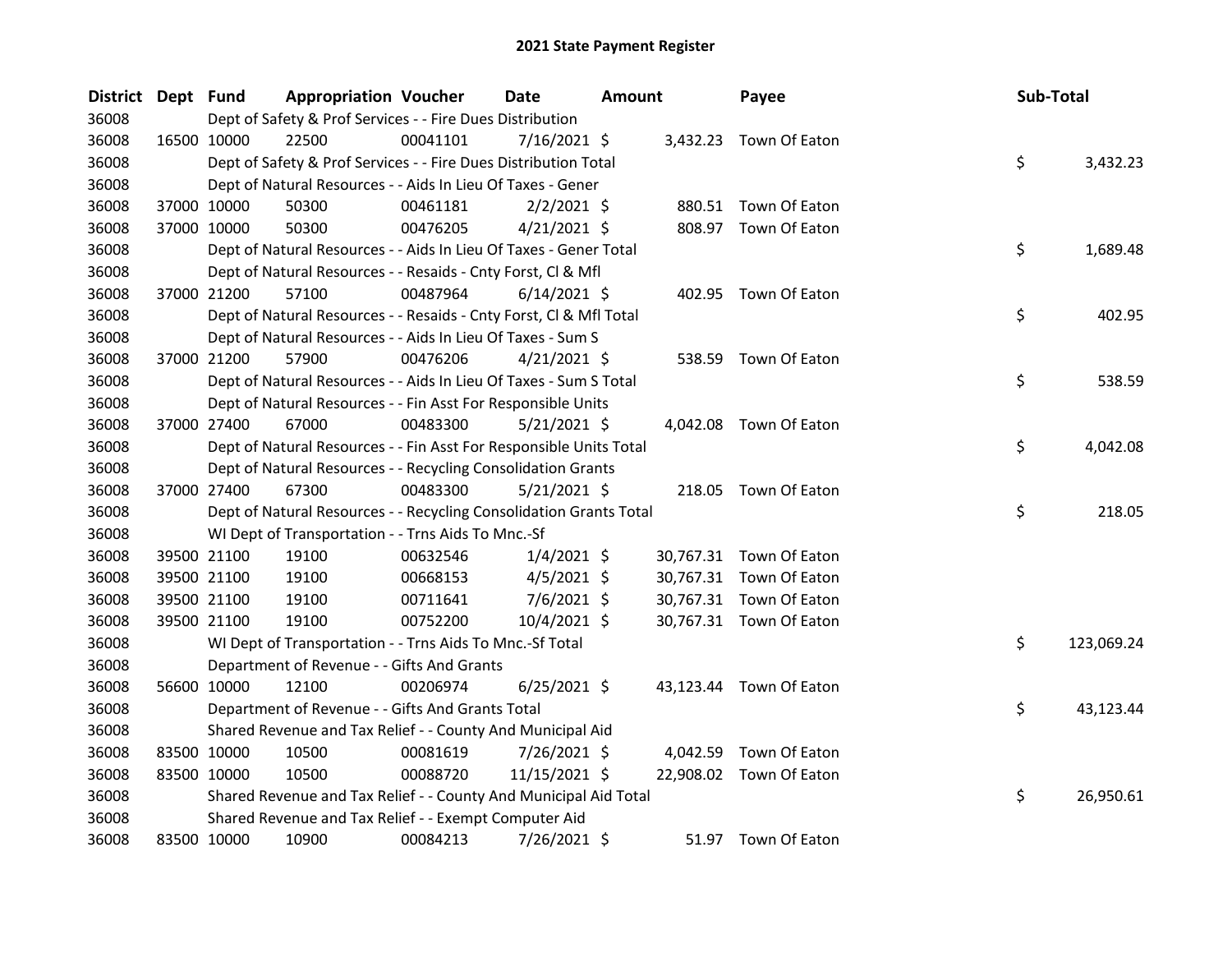| District Dept | Fund        | <b>Appropriation Voucher</b>                                  |          | Date          | <b>Amount</b> |          | Pavee         | Sub-Total |            |
|---------------|-------------|---------------------------------------------------------------|----------|---------------|---------------|----------|---------------|-----------|------------|
| 36008         |             | Shared Revenue and Tax Relief - - Exempt Computer Aid Total   |          |               |               |          |               |           | 51.97      |
| 36008         |             | Shared Revenue and Tax Relief - - Personal Property Aid       |          |               |               |          |               |           |            |
| 36008         | 83500 10000 | 11100                                                         | 00077394 | $5/3/2021$ \$ |               | 1.577.94 | Town Of Eaton |           |            |
| 36008         |             | Shared Revenue and Tax Relief - - Personal Property Aid Total |          |               |               |          |               |           | 1.577.94   |
| 36008 Total   |             |                                                               |          |               |               |          |               |           | 205,096.58 |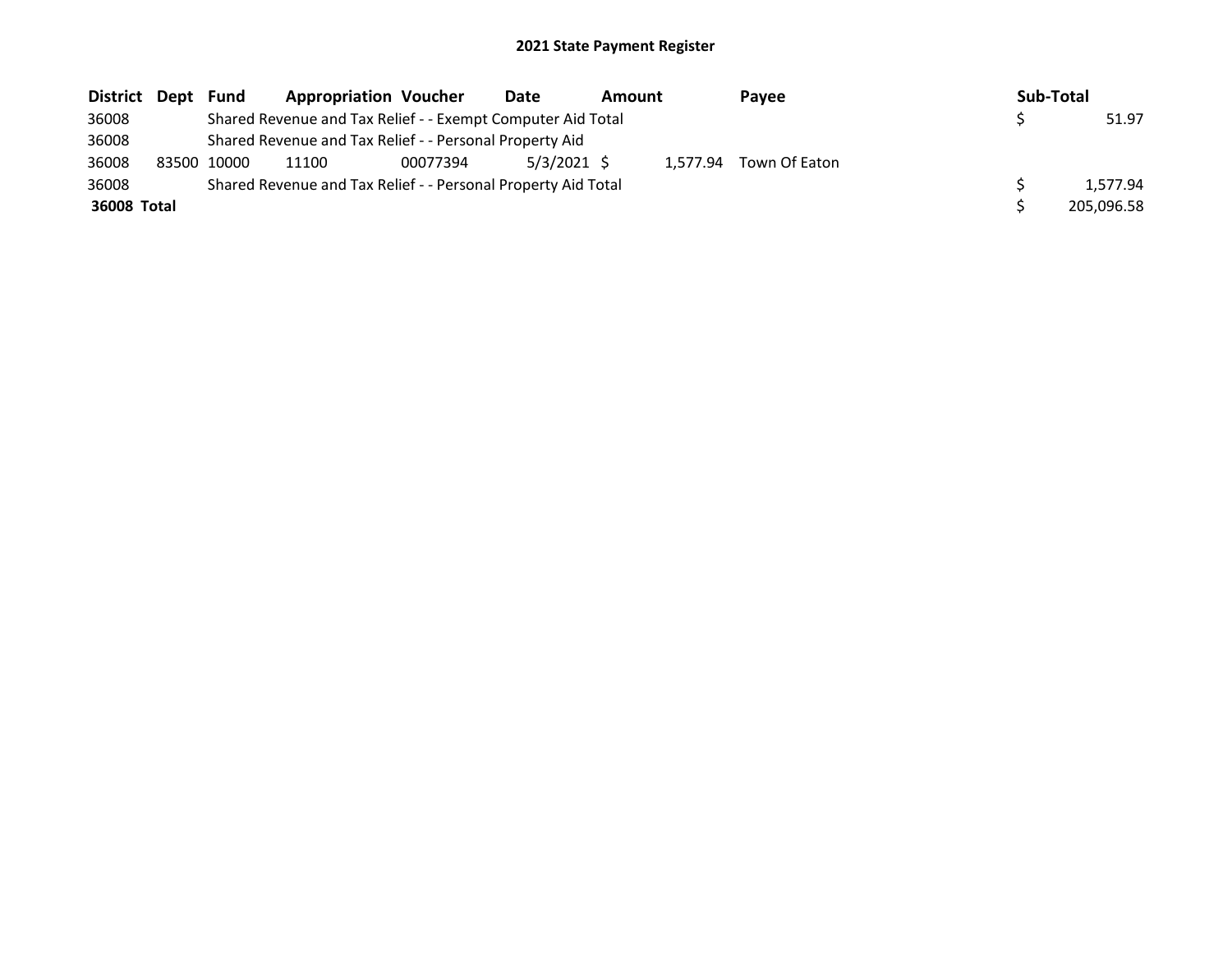| <b>District Dept</b> | Fund        | <b>Appropriation Voucher</b>                                         |          | <b>Date</b>    | Amount |           | Payee                      | Sub-Total |            |
|----------------------|-------------|----------------------------------------------------------------------|----------|----------------|--------|-----------|----------------------------|-----------|------------|
| 36010                |             | Dept of Safety & Prof Services - - Fire Dues Distribution            |          |                |        |           |                            |           |            |
| 36010                | 16500 10000 | 22500                                                                | 00041103 | $7/16/2021$ \$ |        |           | 4,885.29 Town Of Franklin  |           |            |
| 36010                |             | Dept of Safety & Prof Services - - Fire Dues Distribution Total      |          |                |        |           |                            | \$        | 4,885.29   |
| 36010                |             | Dept of Natural Resources - - Resaids - Cnty Forst, CI & Mfl         |          |                |        |           |                            |           |            |
| 36010                | 37000 21200 | 57100                                                                | 00487965 | $6/14/2021$ \$ |        |           | 186.94 Town Of Franklin    |           |            |
| 36010                |             | Dept of Natural Resources - - Resaids - Cnty Forst, CI & Mfl Total   |          |                |        |           |                            | \$        | 186.94     |
| 36010                |             | WI Dept of Transportation - - Trns Aids To Mnc.-Sf                   |          |                |        |           |                            |           |            |
| 36010                | 39500 21100 | 19100                                                                | 00632547 | $1/4/2021$ \$  |        | 42,796.98 | Town Of Franklin           |           |            |
| 36010                | 39500 21100 | 19100                                                                | 00668154 | $4/5/2021$ \$  |        | 42,796.98 | Town Of Franklin           |           |            |
| 36010                | 39500 21100 | 19100                                                                | 00711642 | $7/6/2021$ \$  |        | 42,796.98 | Town Of Franklin           |           |            |
| 36010                | 39500 21100 | 19100                                                                | 00752201 | $10/4/2021$ \$ |        | 42,796.98 | Town Of Franklin           |           |            |
| 36010                |             | WI Dept of Transportation - - Trns Aids To Mnc.-Sf Total             |          |                |        |           |                            | \$        | 171,187.92 |
| 36010                |             | Department of Administration - - Hv Trans Ln Annual Impact Fee       |          |                |        |           |                            |           |            |
| 36010                | 50500 10000 | 17400                                                                | 00144299 | $5/3/2021$ \$  |        | 65,874.00 | Town Of Franklin           |           |            |
| 36010                |             | Department of Administration - - Hv Trans Ln Annual Impact Fee Total |          |                |        |           |                            | \$        | 65,874.00  |
| 36010                |             | Department of Revenue - - Gifts And Grants                           |          |                |        |           |                            |           |            |
| 36010                | 56600 10000 | 12100                                                                | 00206975 | $6/25/2021$ \$ |        |           | 64,318.83 Town Of Franklin |           |            |
| 36010                |             | Department of Revenue - - Gifts And Grants Total                     |          |                |        |           |                            | \$        | 64,318.83  |
| 36010                |             | Shared Revenue and Tax Relief - - County And Municipal Aid           |          |                |        |           |                            |           |            |
| 36010                | 83500 10000 | 10500                                                                | 00081620 | 7/26/2021 \$   |        | 7,531.50  | Town Of Franklin           |           |            |
| 36010                | 83500 10000 | 10500                                                                | 00088721 | 11/15/2021 \$  |        |           | 42,678.52 Town Of Franklin |           |            |
| 36010                |             | Shared Revenue and Tax Relief - - County And Municipal Aid Total     |          |                |        |           |                            | \$        | 50,210.02  |
| 36010                |             | Shared Revenue and Tax Relief - - Utility Aid                        |          |                |        |           |                            |           |            |
| 36010                | 83500 10000 | 11000                                                                | 00081620 | 7/26/2021 \$   |        | 6,573.38  | Town Of Franklin           |           |            |
| 36010                | 83500 10000 | 11000                                                                | 00088721 | 11/15/2021 \$  |        | 37,710.50 | Town Of Franklin           |           |            |
| 36010                |             | Shared Revenue and Tax Relief - - Utility Aid Total                  |          |                |        |           |                            | \$        | 44,283.88  |
| 36010 Total          |             |                                                                      |          |                |        |           |                            | \$        | 400,946.88 |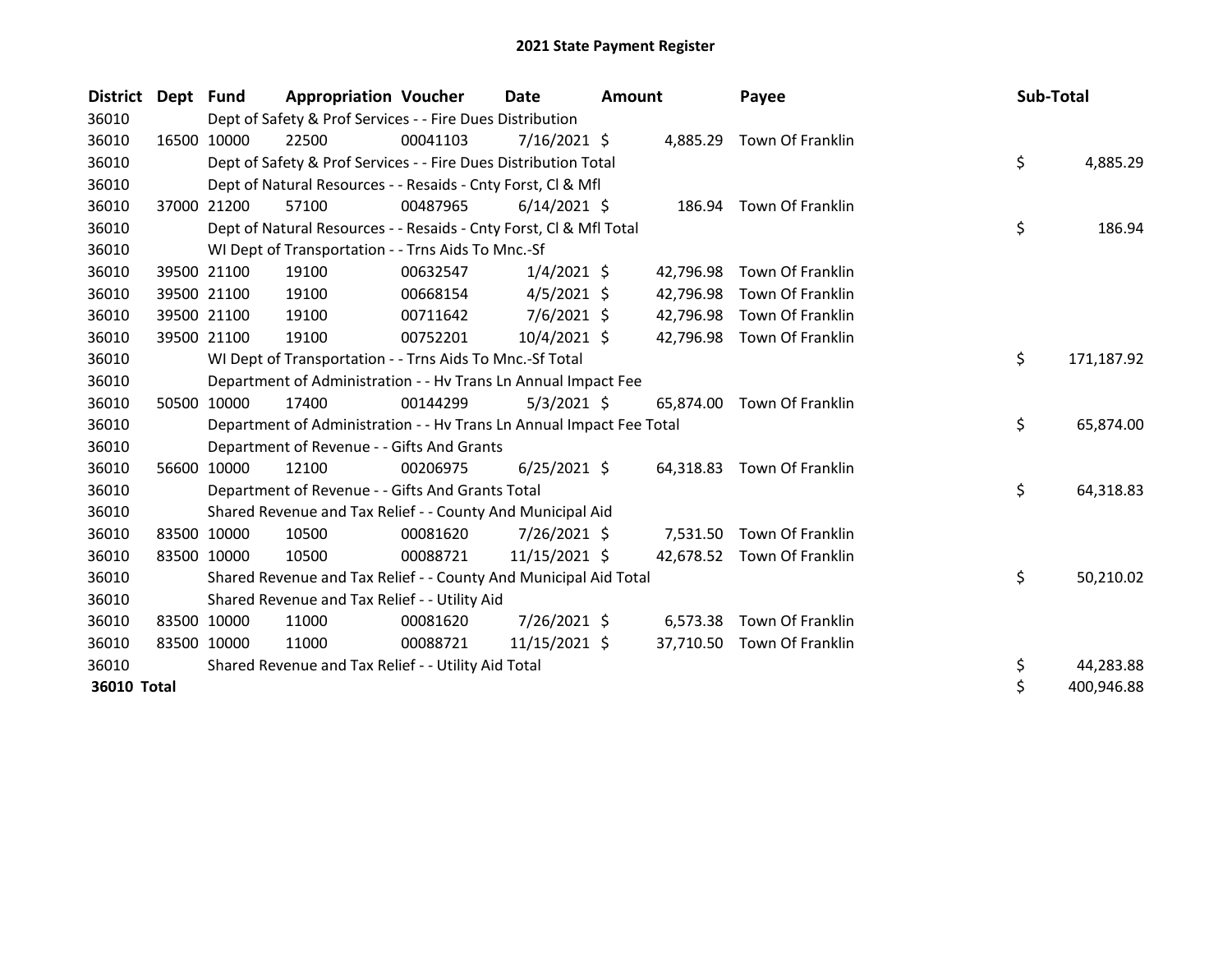| District Dept Fund |             | <b>Appropriation Voucher</b>                                       |          | Date           | <b>Amount</b> |           | Payee                    | Sub-Total |            |
|--------------------|-------------|--------------------------------------------------------------------|----------|----------------|---------------|-----------|--------------------------|-----------|------------|
| 36012              |             | Dept of Safety & Prof Services - - Fire Dues Distribution          |          |                |               |           |                          |           |            |
| 36012              |             | 22500<br>16500 10000                                               | 00041104 | 7/16/2021 \$   |               |           | 5,215.15 Town Of Gibson  |           |            |
| 36012              |             | Dept of Safety & Prof Services - - Fire Dues Distribution Total    |          |                |               |           |                          | \$        | 5,215.15   |
| 36012              |             | Dept of Natural Resources - - Aids In Lieu Of Taxes - Gener        |          |                |               |           |                          |           |            |
| 36012              |             | 37000 10000<br>50300                                               | 00461116 | $2/2/2021$ \$  |               |           | 2,774.96 Town Of Gibson  |           |            |
| 36012              |             | Dept of Natural Resources - - Aids In Lieu Of Taxes - Gener Total  |          |                |               |           |                          | \$        | 2,774.96   |
| 36012              |             | Dept of Natural Resources - - Seg Earned                           |          |                |               |           |                          |           |            |
| 36012              |             | 37000 21200<br>100SE                                               | 00473996 | $4/15/2021$ \$ |               |           | 763.11 Town Of Gibson    |           |            |
| 36012              |             | Dept of Natural Resources - - Seg Earned Total                     |          |                |               |           |                          | \$        | 763.11     |
| 36012              |             | Dept of Natural Resources - - Resaids - Cnty Forst, Cl & Mfl       |          |                |               |           |                          |           |            |
| 36012              |             | 37000 21200<br>57100                                               | 00487966 | $6/14/2021$ \$ |               |           | 325.59 Town Of Gibson    |           |            |
| 36012              |             | Dept of Natural Resources - - Resaids - Cnty Forst, Cl & Mfl Total |          |                |               |           |                          | \$        | 325.59     |
| 36012              |             | Dept of Natural Resources - - Fin Asst For Responsible Units       |          |                |               |           |                          |           |            |
| 36012              |             | 37000 27400<br>67000                                               | 00483728 | $5/21/2021$ \$ |               |           | 3,301.67 Town Of Gibson  |           |            |
| 36012              |             | Dept of Natural Resources - - Fin Asst For Responsible Units Total |          |                |               |           |                          | \$        | 3,301.67   |
| 36012              |             | Dept of Natural Resources - - Recycling Consolidation Grants       |          |                |               |           |                          |           |            |
| 36012              |             | 37000 27400<br>67300                                               | 00483728 | $5/21/2021$ \$ |               |           | 350.22 Town Of Gibson    |           |            |
| 36012              |             | Dept of Natural Resources - - Recycling Consolidation Grants Total |          |                |               |           |                          | \$        | 350.22     |
| 36012              |             | WI Dept of Transportation - - Trns Aids To Mnc.-Sf                 |          |                |               |           |                          |           |            |
| 36012              |             | 39500 21100<br>19100                                               | 00632548 | $1/4/2021$ \$  |               |           | 39,209.76 Town Of Gibson |           |            |
| 36012              |             | 39500 21100<br>19100                                               | 00668155 | $4/5/2021$ \$  |               | 39,209.76 | Town Of Gibson           |           |            |
| 36012              |             | 39500 21100<br>19100                                               | 00711643 | $7/6/2021$ \$  |               | 39,209.76 | Town Of Gibson           |           |            |
| 36012              |             | 39500 21100<br>19100                                               | 00752202 | 10/4/2021 \$   |               |           | 39,209.76 Town Of Gibson |           |            |
| 36012              |             | WI Dept of Transportation - - Trns Aids To Mnc.-Sf Total           |          |                |               |           |                          | \$        | 156,839.04 |
| 36012              |             | Department of Revenue - - Gifts And Grants                         |          |                |               |           |                          |           |            |
| 36012              |             | 56600 10000<br>12100                                               | 00206976 | $6/25/2021$ \$ |               |           | 69,290.58 Town Of Gibson |           |            |
| 36012              |             | Department of Revenue - - Gifts And Grants Total                   |          |                |               |           |                          | \$        | 69,290.58  |
| 36012              |             | Shared Revenue and Tax Relief - - County And Municipal Aid         |          |                |               |           |                          |           |            |
| 36012              |             | 83500 10000<br>10500                                               | 00081621 | 7/26/2021 \$   |               |           | 15,164.46 Town Of Gibson |           |            |
| 36012              |             | 83500 10000<br>10500                                               | 00088722 | 11/15/2021 \$  |               |           | 85,931.97 Town Of Gibson |           |            |
| 36012              |             | Shared Revenue and Tax Relief - - County And Municipal Aid Total   |          |                |               |           |                          | \$        | 101,096.43 |
| 36012              |             | Shared Revenue and Tax Relief - - Exempt Computer Aid              |          |                |               |           |                          |           |            |
| 36012              | 83500 10000 | 10900                                                              | 00084214 | 7/26/2021 \$   |               | 28.06     | Town Of Gibson           |           |            |
| 36012              |             | Shared Revenue and Tax Relief - - Exempt Computer Aid Total        |          |                |               |           |                          | \$        | 28.06      |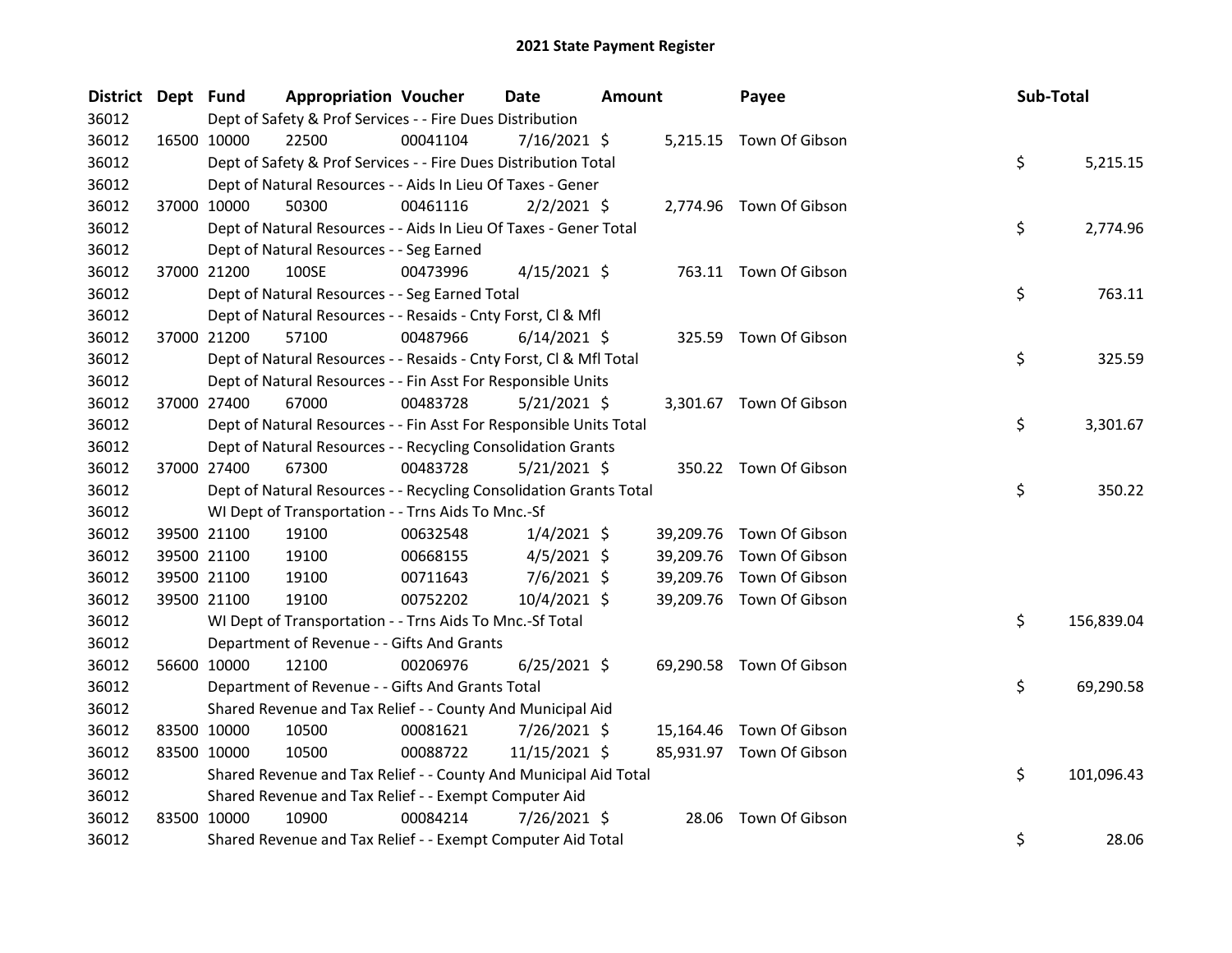| District Dept Fund |             | <b>Appropriation Voucher</b>                                                  |          | Date          | <b>Amount</b> |        | Payee          | Sub-Total |            |
|--------------------|-------------|-------------------------------------------------------------------------------|----------|---------------|---------------|--------|----------------|-----------|------------|
| 36012              |             | Shared Revenue and Tax Relief - - Personal Property Aid                       |          |               |               |        |                |           |            |
| 36012              | 83500 10000 | 11100                                                                         | 00077395 | $5/3/2021$ \$ |               | 532.34 | Town Of Gibson |           |            |
| 36012              |             | Shared Revenue and Tax Relief - - Personal Property Aid Total                 |          |               |               |        |                |           | 532.34     |
| 36012              |             | Shared Revenue and Tax Relief - - State Aid; Video Service Provider Fee       |          |               |               |        |                |           |            |
| 36012              | 83500 10000 | 11200                                                                         | 00083010 | 7/26/2021 \$  |               | 709.79 | Town Of Gibson |           |            |
| 36012              |             | Shared Revenue and Tax Relief - - State Aid; Video Service Provider Fee Total |          |               |               |        |                |           | 709.79     |
| 36012 Total        |             |                                                                               |          |               |               |        |                |           | 341,226.94 |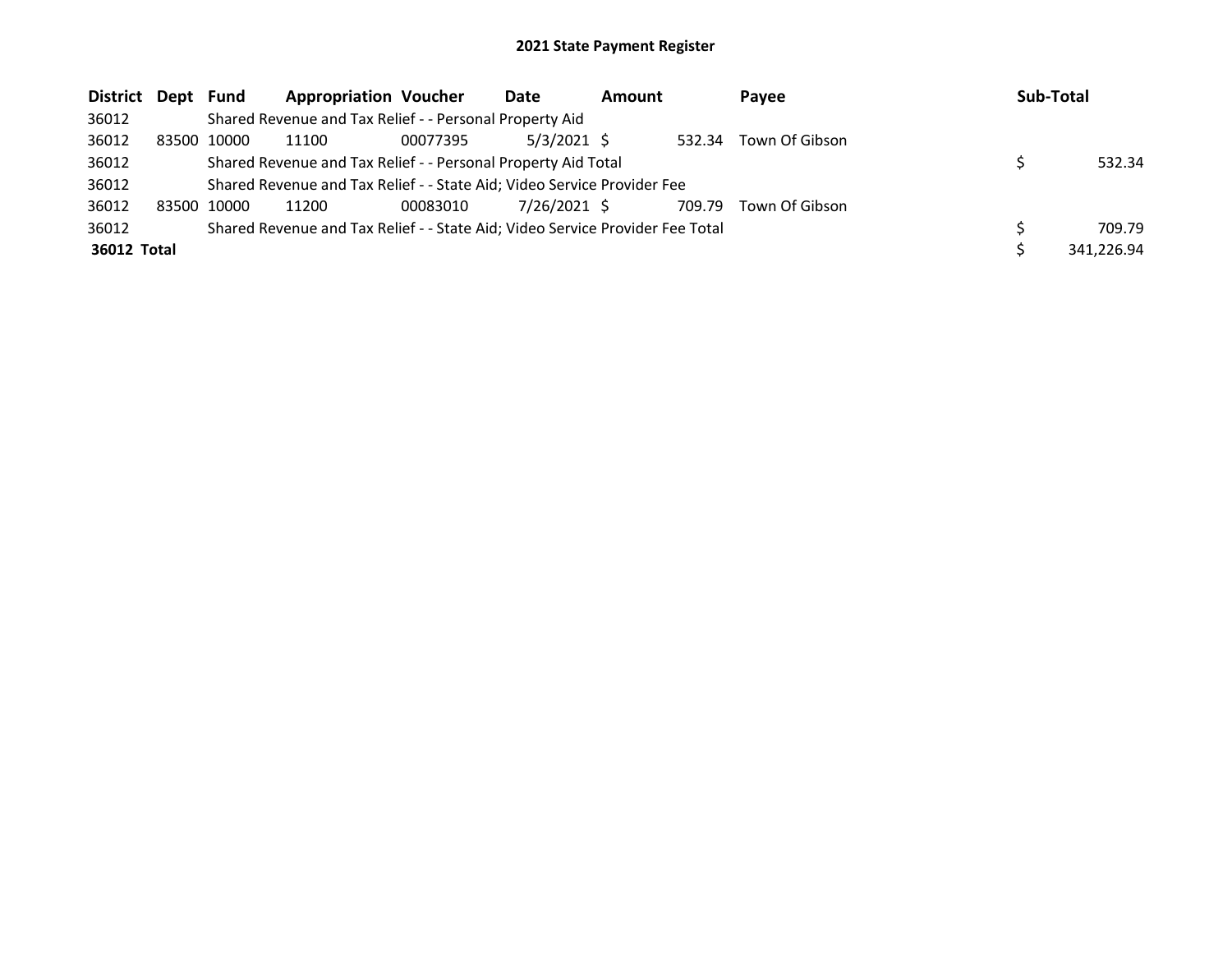| District Dept Fund |             | <b>Appropriation Voucher</b>                                       |          | <b>Date</b>    | <b>Amount</b> | Payee                      | Sub-Total        |
|--------------------|-------------|--------------------------------------------------------------------|----------|----------------|---------------|----------------------------|------------------|
| 36014              |             | Dept of Safety & Prof Services - - Fire Dues Distribution          |          |                |               |                            |                  |
| 36014              |             | 16500 10000<br>22500                                               | 00041107 | 7/16/2021 \$   |               | 8,191.96 Town Of Kossuth   |                  |
| 36014              |             | Dept of Safety & Prof Services - - Fire Dues Distribution Total    |          |                |               |                            | \$<br>8,191.96   |
| 36014              |             | Dept of Natural Resources - - Aids In Lieu Of Taxes - Gener        |          |                |               |                            |                  |
| 36014              |             | 37000 10000<br>50300                                               | 00461067 | $2/2/2021$ \$  |               | 1,216.96 Town Of Kossuth   |                  |
| 36014              |             | Dept of Natural Resources - - Aids In Lieu Of Taxes - Gener Total  |          |                |               |                            | \$<br>1,216.96   |
| 36014              |             | Dept of Natural Resources - - Seg Earned                           |          |                |               |                            |                  |
| 36014              |             | 100SE<br>37000 21200                                               | 00473997 | $4/15/2021$ \$ |               | 11,751.78 Town Of Kossuth  |                  |
| 36014              |             | Dept of Natural Resources - - Seg Earned Total                     |          |                |               |                            | \$<br>11,751.78  |
| 36014              |             | Dept of Natural Resources - - Resaids - Cnty Forst, Cl & Mfl       |          |                |               |                            |                  |
| 36014              |             | 37000 21200<br>57100                                               | 00487967 | $6/14/2021$ \$ |               | 160.39 Town Of Kossuth     |                  |
| 36014              |             | Dept of Natural Resources - - Resaids - Cnty Forst, Cl & Mfl Total |          |                |               |                            | \$<br>160.39     |
| 36014              |             | Dept of Natural Resources - - Fin Asst For Responsible Units       |          |                |               |                            |                  |
| 36014              |             | 37000 27400<br>67000                                               | 00483679 | $5/21/2021$ \$ |               | 1,545.39 Town Of Kossuth   |                  |
| 36014              |             | Dept of Natural Resources - - Fin Asst For Responsible Units Total |          |                |               |                            | \$<br>1,545.39   |
| 36014              |             | Dept of Natural Resources - - Recycling Consolidation Grants       |          |                |               |                            |                  |
| 36014              |             | 37000 27400<br>67300                                               | 00483679 | $5/21/2021$ \$ |               | 536.91 Town Of Kossuth     |                  |
| 36014              |             | Dept of Natural Resources - - Recycling Consolidation Grants Total |          |                |               |                            | \$<br>536.91     |
| 36014              |             | WI Dept of Transportation - - Trns Aids To Mnc.-Sf                 |          |                |               |                            |                  |
| 36014              |             | 39500 21100<br>19100                                               | 00632549 | $1/4/2021$ \$  |               | 42,672.15 Town Of Kossuth  |                  |
| 36014              |             | 39500 21100<br>19100                                               | 00668156 | $4/5/2021$ \$  |               | 42,672.15 Town Of Kossuth  |                  |
| 36014              |             | 39500 21100<br>19100                                               | 00711644 | $7/6/2021$ \$  |               | 42,672.15 Town Of Kossuth  |                  |
| 36014              |             | 39500 21100<br>19100                                               | 00752203 | $10/4/2021$ \$ |               | 42,672.15 Town Of Kossuth  |                  |
| 36014              |             | WI Dept of Transportation - - Trns Aids To Mnc.-Sf Total           |          |                |               |                            | \$<br>170,688.60 |
| 36014              |             | Elections Commission - - General Program Ops, GPR                  |          |                |               |                            |                  |
| 36014              |             | 51000 10000<br>10100                                               | 00005117 | $1/8/2021$ \$  |               | 494.85 Town Of Kossuth     |                  |
| 36014              |             | Elections Commission - - General Program Ops, GPR Total            |          |                |               |                            | \$<br>494.85     |
| 36014              |             | Department of Revenue - - Gifts And Grants                         |          |                |               |                            |                  |
| 36014              |             | 56600 10000<br>12100                                               | 00206977 | $6/25/2021$ \$ |               | 107,860.95 Town Of Kossuth |                  |
| 36014              |             | Department of Revenue - - Gifts And Grants Total                   |          |                |               |                            | \$<br>107,860.95 |
| 36014              |             | Shared Revenue and Tax Relief - - County And Municipal Aid         |          |                |               |                            |                  |
| 36014              | 83500 10000 | 10500                                                              | 00081622 | 7/26/2021 \$   | 5,733.34      | Town Of Kossuth            |                  |
| 36014              | 83500 10000 | 10500                                                              | 00088723 | 11/15/2021 \$  | 32,488.94     | Town Of Kossuth            |                  |
| 36014              |             | Shared Revenue and Tax Relief - - County And Municipal Aid Total   |          |                |               |                            | \$<br>38,222.28  |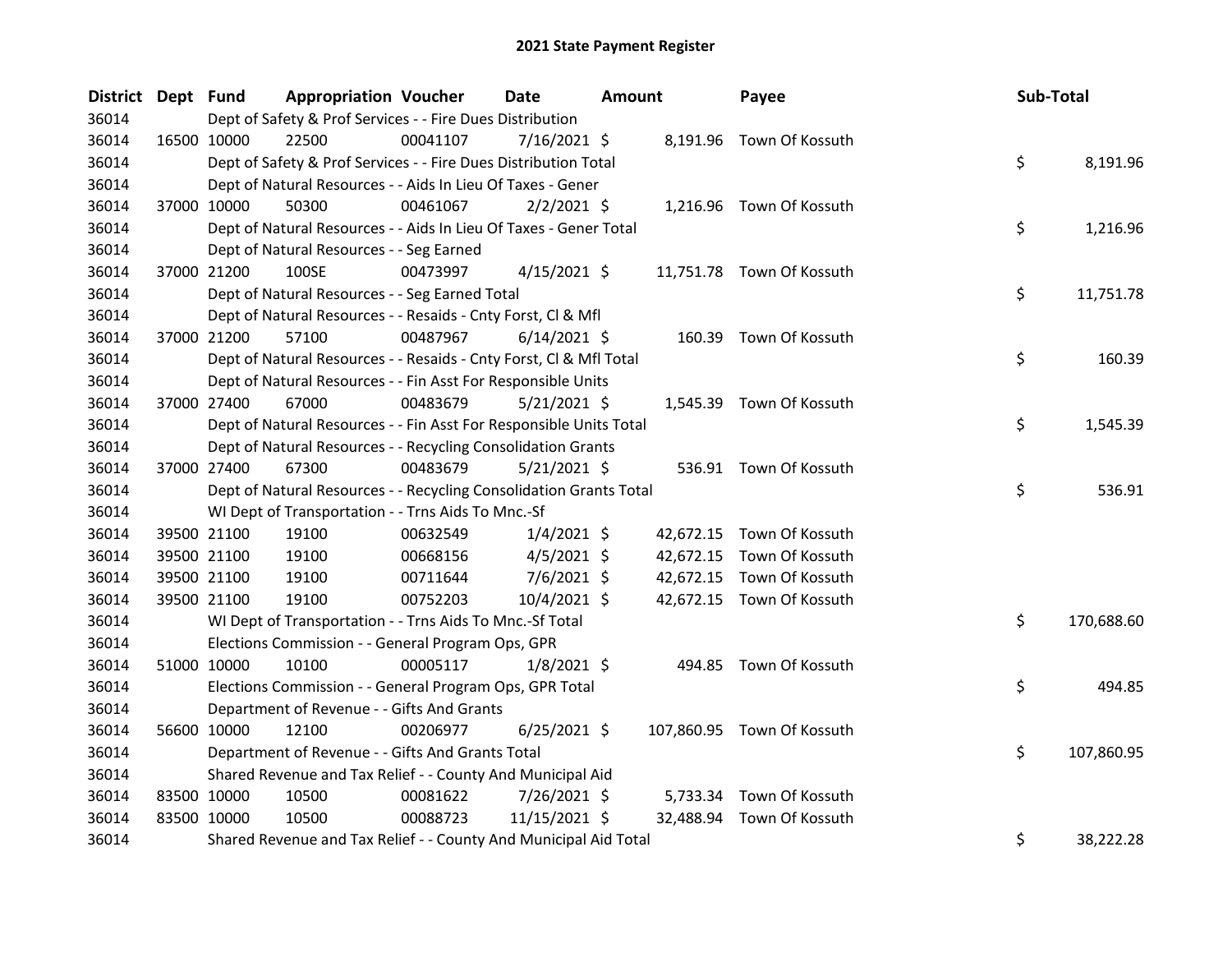| <b>District</b> | Dept | Fund        | <b>Appropriation Voucher</b>                                                  |          | Date         | <b>Amount</b> |          | Payee           | <b>Sub-Total</b> |
|-----------------|------|-------------|-------------------------------------------------------------------------------|----------|--------------|---------------|----------|-----------------|------------------|
| 36014           |      |             | Shared Revenue and Tax Relief - - Exempt Computer Aid                         |          |              |               |          |                 |                  |
| 36014           |      | 83500 10000 | 10900                                                                         | 00084215 | 7/26/2021 \$ |               | 99.77    | Town Of Kossuth |                  |
| 36014           |      |             | Shared Revenue and Tax Relief - - Exempt Computer Aid Total                   |          |              |               |          |                 | 99.77            |
| 36014           |      |             | Shared Revenue and Tax Relief - - Personal Property Aid                       |          |              |               |          |                 |                  |
| 36014           |      | 83500 10000 | 11100                                                                         | 00077396 | 5/3/2021 \$  |               | 529.76   | Town Of Kossuth |                  |
| 36014           |      |             | Shared Revenue and Tax Relief - - Personal Property Aid Total                 |          |              |               |          |                 | 529.76           |
| 36014           |      |             | Shared Revenue and Tax Relief - - State Aid; Video Service Provider Fee       |          |              |               |          |                 |                  |
| 36014           |      | 83500 10000 | 11200                                                                         | 00083011 | 7/26/2021 \$ |               | 1.452.33 | Town Of Kossuth |                  |
| 36014           |      |             | Shared Revenue and Tax Relief - - State Aid; Video Service Provider Fee Total |          |              |               |          |                 | 1.452.33         |
| 36014 Total     |      |             |                                                                               |          |              |               |          |                 | 342,751.93       |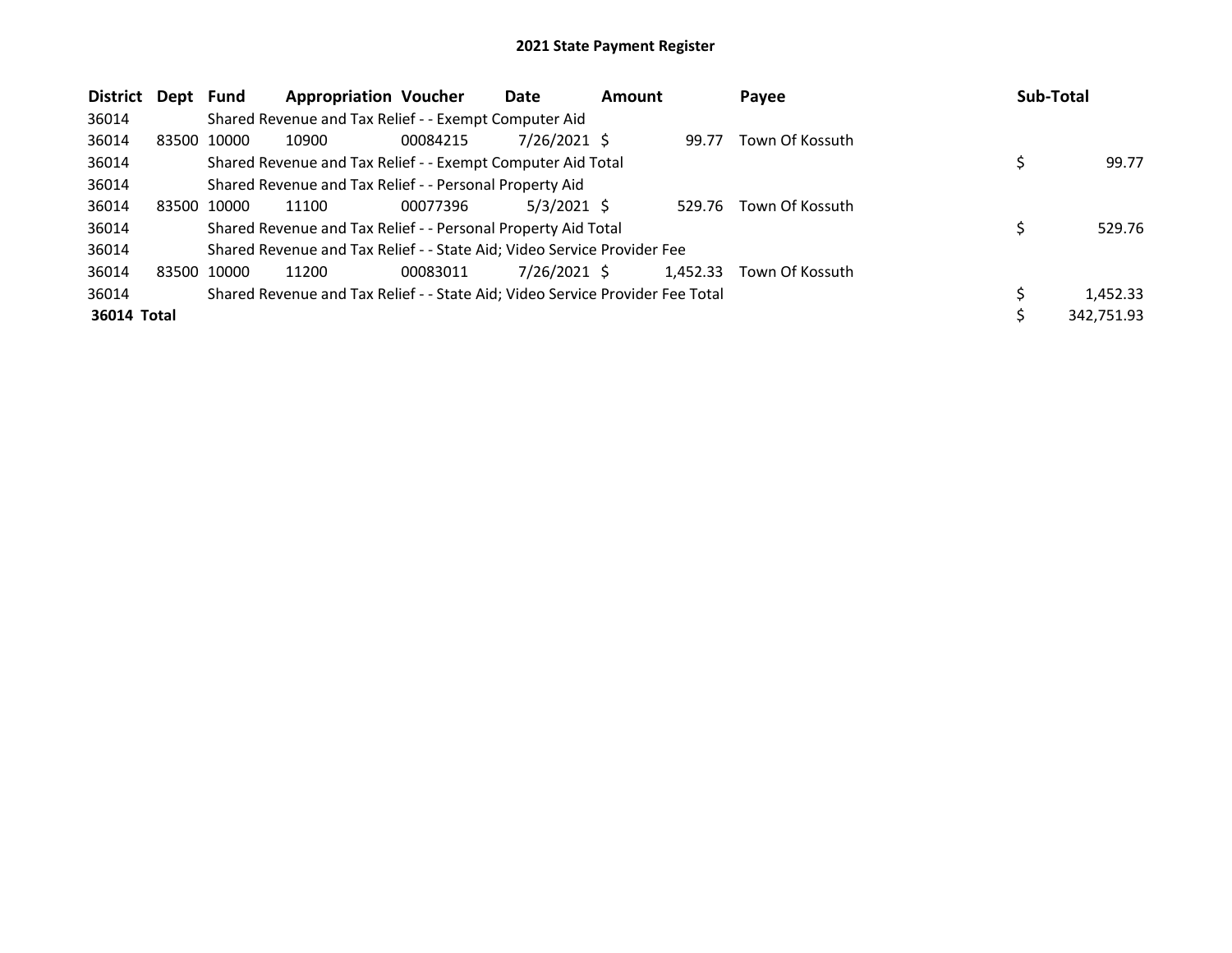| District Dept Fund |             | <b>Appropriation Voucher</b>                                       |          | <b>Date</b>    | <b>Amount</b> |           | Payee                     | Sub-Total |            |
|--------------------|-------------|--------------------------------------------------------------------|----------|----------------|---------------|-----------|---------------------------|-----------|------------|
| 36016              |             | Dept of Safety & Prof Services - - Fire Dues Distribution          |          |                |               |           |                           |           |            |
| 36016              | 16500 10000 | 22500                                                              | 00041108 | 7/16/2021 \$   |               |           | 5,827.52 Town Of Liberty  |           |            |
| 36016              |             | Dept of Safety & Prof Services - - Fire Dues Distribution Total    |          |                |               |           |                           | \$        | 5,827.52   |
| 36016              |             | Dept of Natural Resources - - Resaids - Cnty Forst, Cl & Mfl       |          |                |               |           |                           |           |            |
| 36016              | 37000 21200 | 57100                                                              | 00487968 | $6/14/2021$ \$ |               |           | 432.15 Town Of Liberty    |           |            |
| 36016              |             | Dept of Natural Resources - - Resaids - Cnty Forst, CI & Mfl Total |          |                |               |           |                           | \$        | 432.15     |
| 36016              |             | Dept of Natural Resources - - Fin Asst For Responsible Units       |          |                |               |           |                           |           |            |
| 36016              | 37000 27400 | 67000                                                              | 00483530 | $5/21/2021$ \$ |               |           | 6,305.76 Town Of Liberty  |           |            |
| 36016              |             | Dept of Natural Resources - - Fin Asst For Responsible Units Total |          |                |               |           |                           | \$        | 6,305.76   |
| 36016              |             | Dept of Natural Resources - - Recycling Consolidation Grants       |          |                |               |           |                           |           |            |
| 36016              | 37000 27400 | 67300                                                              | 00483530 | $5/21/2021$ \$ |               |           | 332.22 Town Of Liberty    |           |            |
| 36016              |             | Dept of Natural Resources - - Recycling Consolidation Grants Total |          |                |               |           |                           | \$        | 332.22     |
| 36016              |             | WI Dept of Transportation - - Trns Aids To Mnc.-Sf                 |          |                |               |           |                           |           |            |
| 36016              | 39500 21100 | 19100                                                              | 00632550 | $1/4/2021$ \$  |               | 39,347.73 | Town Of Liberty           |           |            |
| 36016              | 39500 21100 | 19100                                                              | 00668157 | $4/5/2021$ \$  |               | 39,347.73 | Town Of Liberty           |           |            |
| 36016              | 39500 21100 | 19100                                                              | 00711645 | $7/6/2021$ \$  |               | 39,347.73 | Town Of Liberty           |           |            |
| 36016              | 39500 21100 | 19100                                                              | 00752204 | 10/4/2021 \$   |               | 39,347.73 | Town Of Liberty           |           |            |
| 36016              |             | WI Dept of Transportation - - Trns Aids To Mnc.-Sf Total           |          |                |               |           |                           | \$        | 157,390.92 |
| 36016              |             | WI Dept of Transportation - - Loc Rd Imp Prg St Fd                 |          |                |               |           |                           |           |            |
| 36016              | 39500 21100 | 27800                                                              | 00792359 | 12/30/2021 \$  |               |           | 29,746.75 Town Of Liberty |           |            |
| 36016              |             | WI Dept of Transportation - - Loc Rd Imp Prg St Fd Total           |          |                |               |           |                           | \$        | 29,746.75  |
| 36016              |             | Department of Revenue - - Gifts And Grants                         |          |                |               |           |                           |           |            |
| 36016              | 56600 10000 | 12100                                                              | 00206978 | $6/25/2021$ \$ |               |           | 66,045.86 Town Of Liberty |           |            |
| 36016              |             | Department of Revenue - - Gifts And Grants Total                   |          |                |               |           |                           | \$        | 66,045.86  |
| 36016              |             | Shared Revenue and Tax Relief - - County And Municipal Aid         |          |                |               |           |                           |           |            |
| 36016              | 83500 10000 | 10500                                                              | 00081623 | 7/26/2021 \$   |               |           | 4,120.87 Town Of Liberty  |           |            |
| 36016              | 83500 10000 | 10500                                                              | 00088724 | 11/15/2021 \$  |               |           | 23,351.61 Town Of Liberty |           |            |
| 36016              |             | Shared Revenue and Tax Relief - - County And Municipal Aid Total   |          |                |               |           |                           | \$        | 27,472.48  |
| 36016              |             | Shared Revenue and Tax Relief - - Exempt Computer Aid              |          |                |               |           |                           |           |            |
| 36016              | 83500 10000 | 10900                                                              | 00084216 | 7/26/2021 \$   |               |           | 25.98 Town Of Liberty     |           |            |
| 36016              |             | Shared Revenue and Tax Relief - - Exempt Computer Aid Total        |          |                |               |           |                           | \$        | 25.98      |
| 36016              |             | Shared Revenue and Tax Relief - - Utility Aid                      |          |                |               |           |                           |           |            |
| 36016              | 83500 10000 | 11000                                                              | 00081623 | 7/26/2021 \$   |               | 350.90    | Town Of Liberty           |           |            |
| 36016              | 83500 10000 | 11000                                                              | 00088724 | 11/15/2021 \$  |               |           | 2,057.55 Town Of Liberty  |           |            |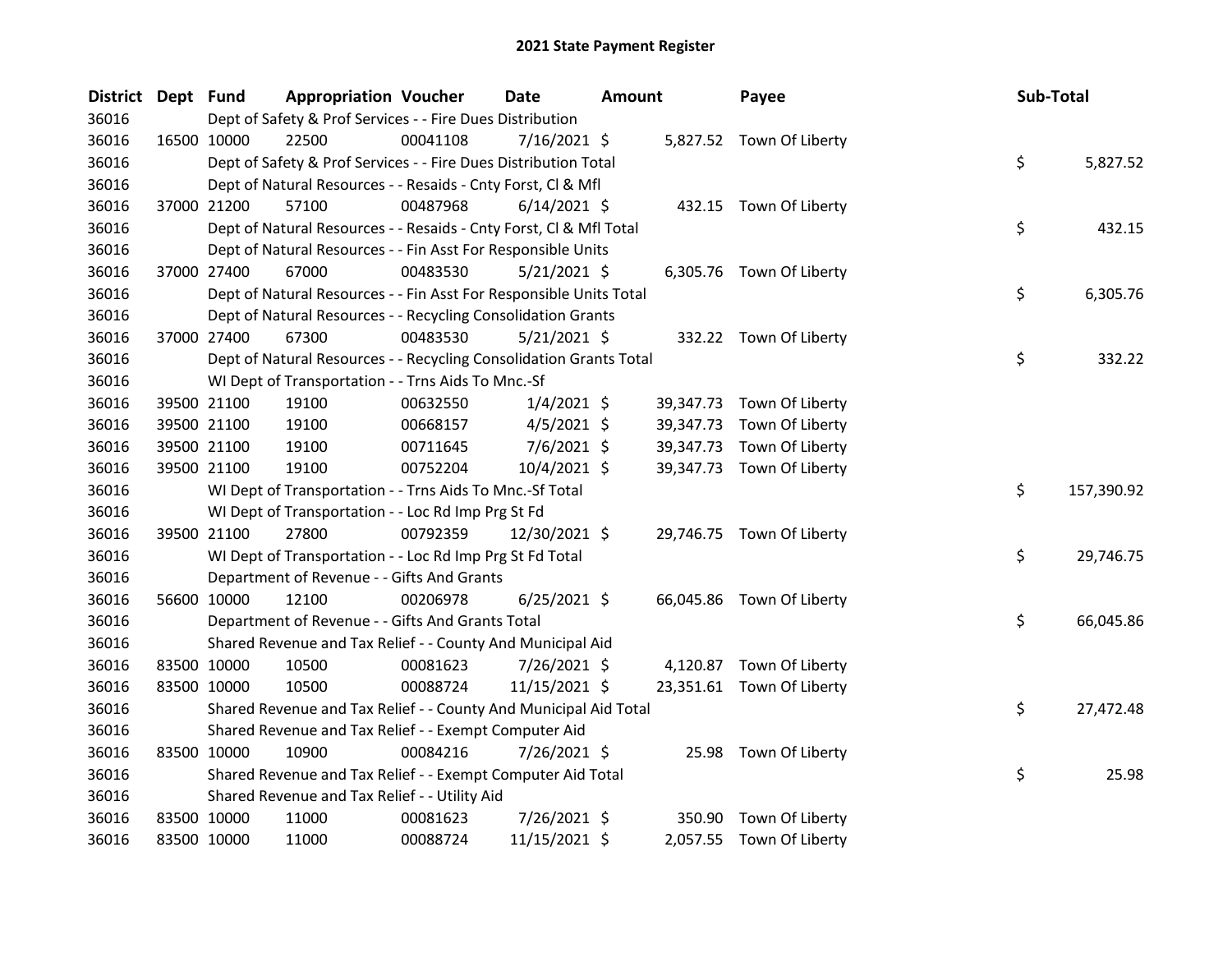| District Dept | Fund        | <b>Appropriation Voucher</b>                                  |          | Date          | <b>Amount</b> | Pavee                    | Sub-Total |            |
|---------------|-------------|---------------------------------------------------------------|----------|---------------|---------------|--------------------------|-----------|------------|
| 36016         |             | Shared Revenue and Tax Relief - - Utility Aid Total           |          |               |               |                          |           | 2,408.45   |
| 36016         |             | Shared Revenue and Tax Relief - - Personal Property Aid       |          |               |               |                          |           |            |
| 36016         | 83500 10000 | 11100                                                         | 00077397 | $5/3/2021$ \$ |               | 1,026.42 Town Of Liberty |           |            |
| 36016         |             | Shared Revenue and Tax Relief - - Personal Property Aid Total |          |               |               |                          |           | 1.026.42   |
| 36016 Total   |             |                                                               |          |               |               |                          |           | 297.014.51 |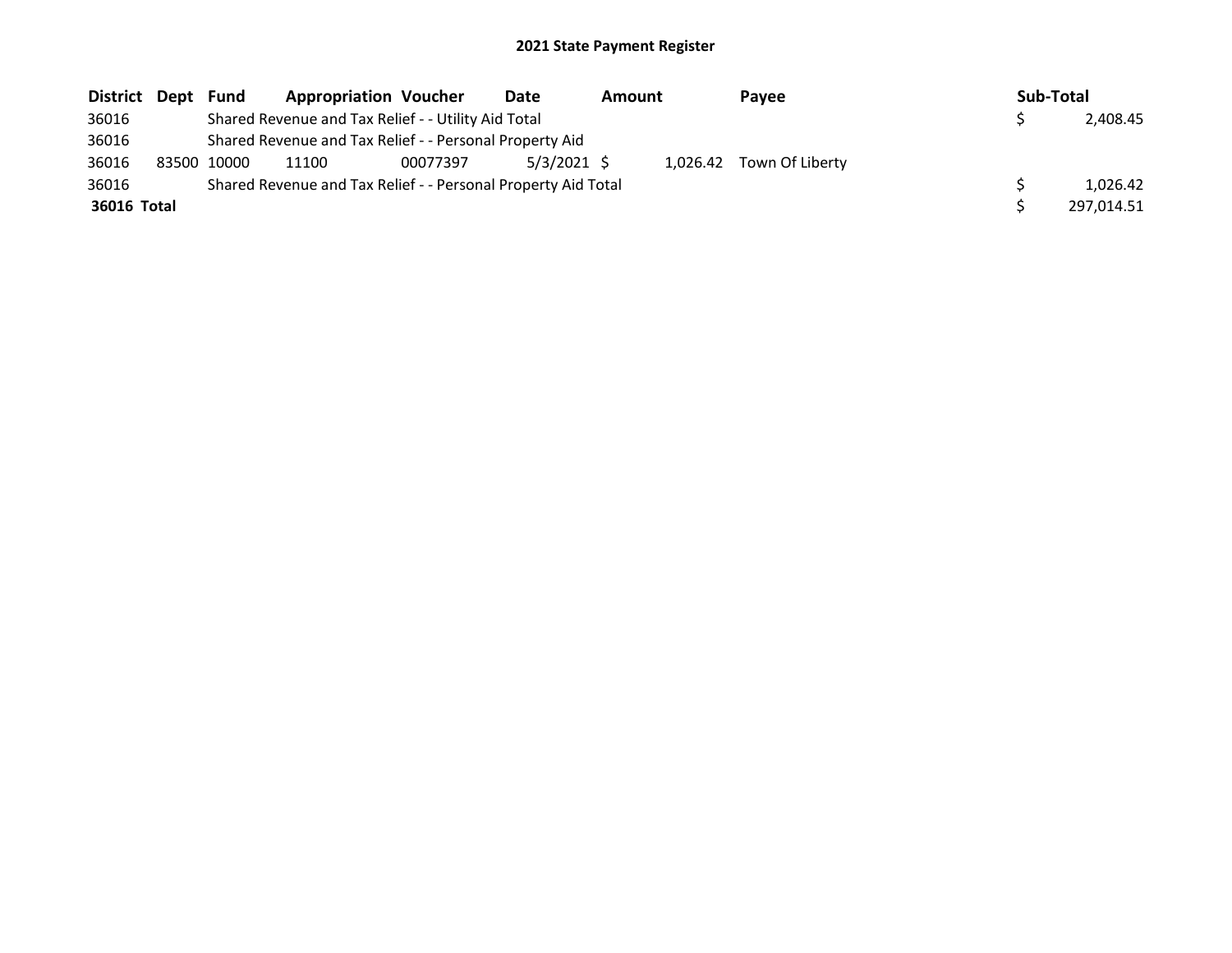| District | Dept Fund |             | <b>Appropriation Voucher</b>                                       |          | Date           | Amount |          | Payee                       | Sub-Total |           |
|----------|-----------|-------------|--------------------------------------------------------------------|----------|----------------|--------|----------|-----------------------------|-----------|-----------|
| 36018    |           |             | Dept of Safety & Prof Services - - Fire Dues Distribution          |          |                |        |          |                             |           |           |
| 36018    |           | 16500 10000 | 22500                                                              | 00041111 | 7/16/2021 \$   |        |          | 4,091.69 Town of Manitowoc  |           |           |
| 36018    |           |             | Dept of Safety & Prof Services - - Fire Dues Distribution Total    |          |                |        |          |                             | \$        | 4,091.69  |
| 36018    |           |             | Dept of Natural Resources - - Resaids - Cnty Forst, Cl & Mfl       |          |                |        |          |                             |           |           |
| 36018    |           | 37000 21200 | 57100                                                              | 00487969 | $6/14/2021$ \$ |        |          | 7.60 Town of Manitowoc      |           |           |
| 36018    |           |             | Dept of Natural Resources - - Resaids - Cnty Forst, Cl & Mfl Total |          |                |        |          |                             | \$        | 7.60      |
| 36018    |           |             | Dept of Natural Resources - - Fin Asst For Responsible Units       |          |                |        |          |                             |           |           |
| 36018    |           | 37000 27400 | 67000                                                              | 00483324 | 5/21/2021 \$   |        |          | 2,097.76 Town of Manitowoc  |           |           |
| 36018    |           |             | Dept of Natural Resources - - Fin Asst For Responsible Units Total |          |                |        |          |                             | \$        | 2,097.76  |
| 36018    |           |             | Dept of Natural Resources - - Recycling Consolidation Grants       |          |                |        |          |                             |           |           |
| 36018    |           | 37000 27400 | 67300                                                              | 00483324 | $5/21/2021$ \$ |        | 286.45   | Town of Manitowoc           |           |           |
| 36018    |           |             | Dept of Natural Resources - - Recycling Consolidation Grants Total |          |                |        |          |                             | \$        | 286.45    |
| 36018    |           |             | WI Dept of Transportation - - Trns Aids To Mnc.-Sf                 |          |                |        |          |                             |           |           |
| 36018    |           | 39500 21100 | 19100                                                              | 00632551 | $1/4/2021$ \$  |        | 7,811.73 | <b>Town of Manitowoc</b>    |           |           |
| 36018    |           | 39500 21100 | 19100                                                              | 00668158 | $4/5/2021$ \$  |        | 7,811.73 | <b>Town of Manitowoc</b>    |           |           |
| 36018    |           | 39500 21100 | 19100                                                              | 00711646 | $7/6/2021$ \$  |        | 7,811.73 | <b>Town of Manitowoc</b>    |           |           |
| 36018    |           | 39500 21100 | 19100                                                              | 00752205 | 10/4/2021 \$   |        |          | 7,811.73 Town of Manitowoc  |           |           |
| 36018    |           |             | WI Dept of Transportation - - Trns Aids To Mnc.-Sf Total           |          |                |        |          |                             | \$        | 31,246.92 |
| 36018    |           |             | Department of Revenue - - Gifts And Grants                         |          |                |        |          |                             |           |           |
| 36018    |           | 56600 10000 | 12100                                                              | 00206979 | $6/25/2021$ \$ |        |          | 56,207.01 Town of Manitowoc |           |           |
| 36018    |           |             | Department of Revenue - - Gifts And Grants Total                   |          |                |        |          |                             | \$        | 56,207.01 |
| 36018    |           |             | Shared Revenue and Tax Relief - - County And Municipal Aid         |          |                |        |          |                             |           |           |
| 36018    |           | 83500 10000 | 10500                                                              | 00081624 | 7/26/2021 \$   |        | 2,534.74 | Town of Manitowoc           |           |           |
| 36018    |           | 83500 10000 | 10500                                                              | 00088725 | 11/15/2021 \$  |        |          | 14,363.53 Town of Manitowoc |           |           |
| 36018    |           |             | Shared Revenue and Tax Relief - - County And Municipal Aid Total   |          |                |        |          |                             | \$        | 16,898.27 |
| 36018    |           |             | Shared Revenue and Tax Relief - - Exempt Computer Aid              |          |                |        |          |                             |           |           |
| 36018    |           | 83500 10000 | 10900                                                              | 00084217 | 7/26/2021 \$   |        | 130.94   | <b>Town of Manitowoc</b>    |           |           |
| 36018    |           |             | Shared Revenue and Tax Relief - - Exempt Computer Aid Total        |          |                |        |          |                             | \$        | 130.94    |
| 36018    |           |             | Shared Revenue and Tax Relief - - Utility Aid                      |          |                |        |          |                             |           |           |
| 36018    |           | 83500 10000 | 11000                                                              | 00081624 | 7/26/2021 \$   |        | 161.08   | <b>Town of Manitowoc</b>    |           |           |
| 36018    |           | 83500 10000 | 11000                                                              | 00088725 | 11/15/2021 \$  |        | 931.95   | <b>Town of Manitowoc</b>    |           |           |
| 36018    |           |             | Shared Revenue and Tax Relief - - Utility Aid Total                |          |                |        |          |                             | \$        | 1,093.03  |
| 36018    |           |             | Shared Revenue and Tax Relief - - Personal Property Aid            |          |                |        |          |                             |           |           |
| 36018    |           | 83500 10000 | 11100                                                              | 00077398 | $5/3/2021$ \$  |        |          | 421.94 Town of Manitowoc    |           |           |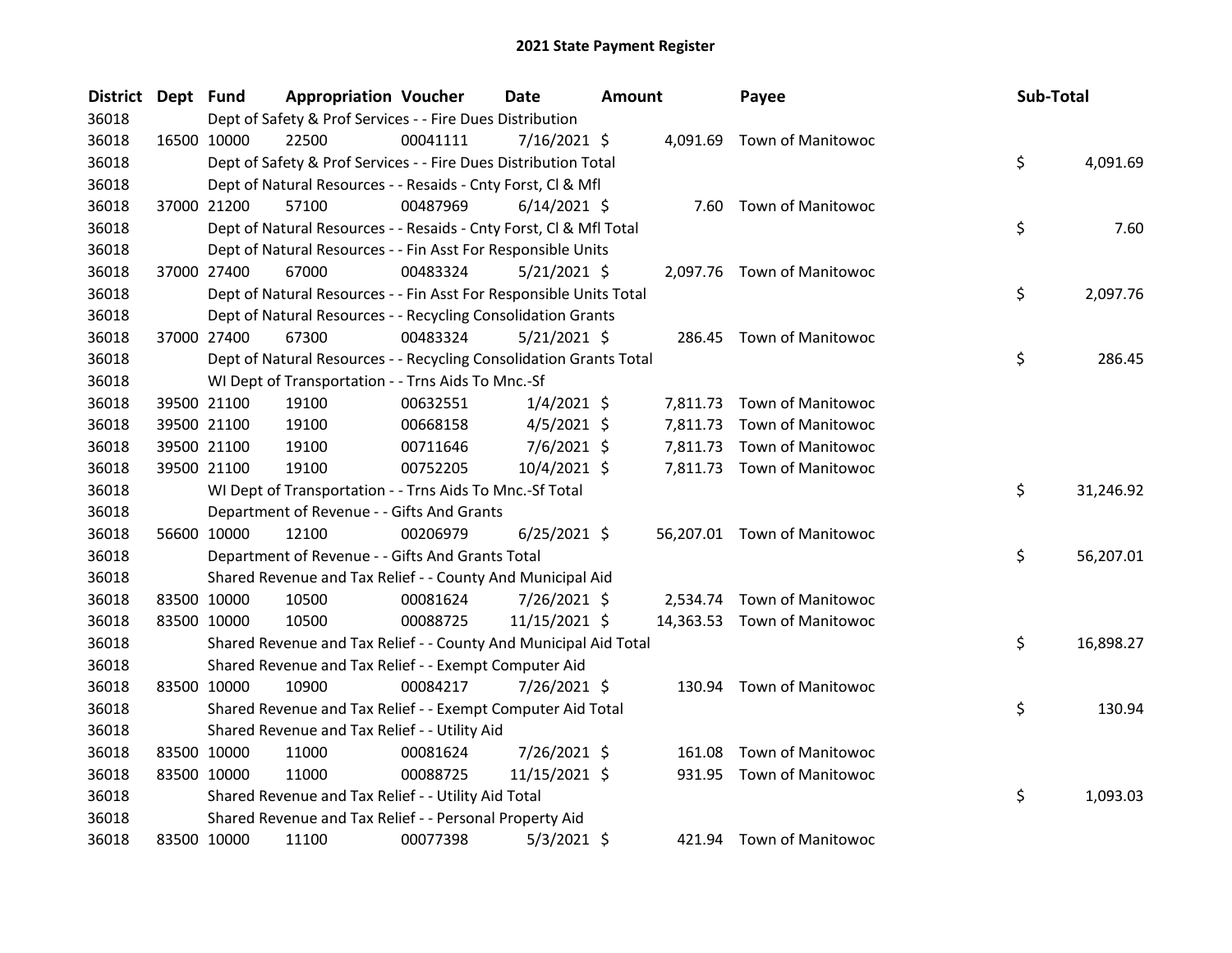| <b>District Dept Fund</b> |  | <b>Appropriation Voucher</b>                                  | Date | Amount | Pavee | Sub-Total |            |
|---------------------------|--|---------------------------------------------------------------|------|--------|-------|-----------|------------|
| 36018                     |  | Shared Revenue and Tax Relief - - Personal Property Aid Total |      |        |       |           | 421.94     |
| <b>36018 Total</b>        |  |                                                               |      |        |       |           | 112.481.61 |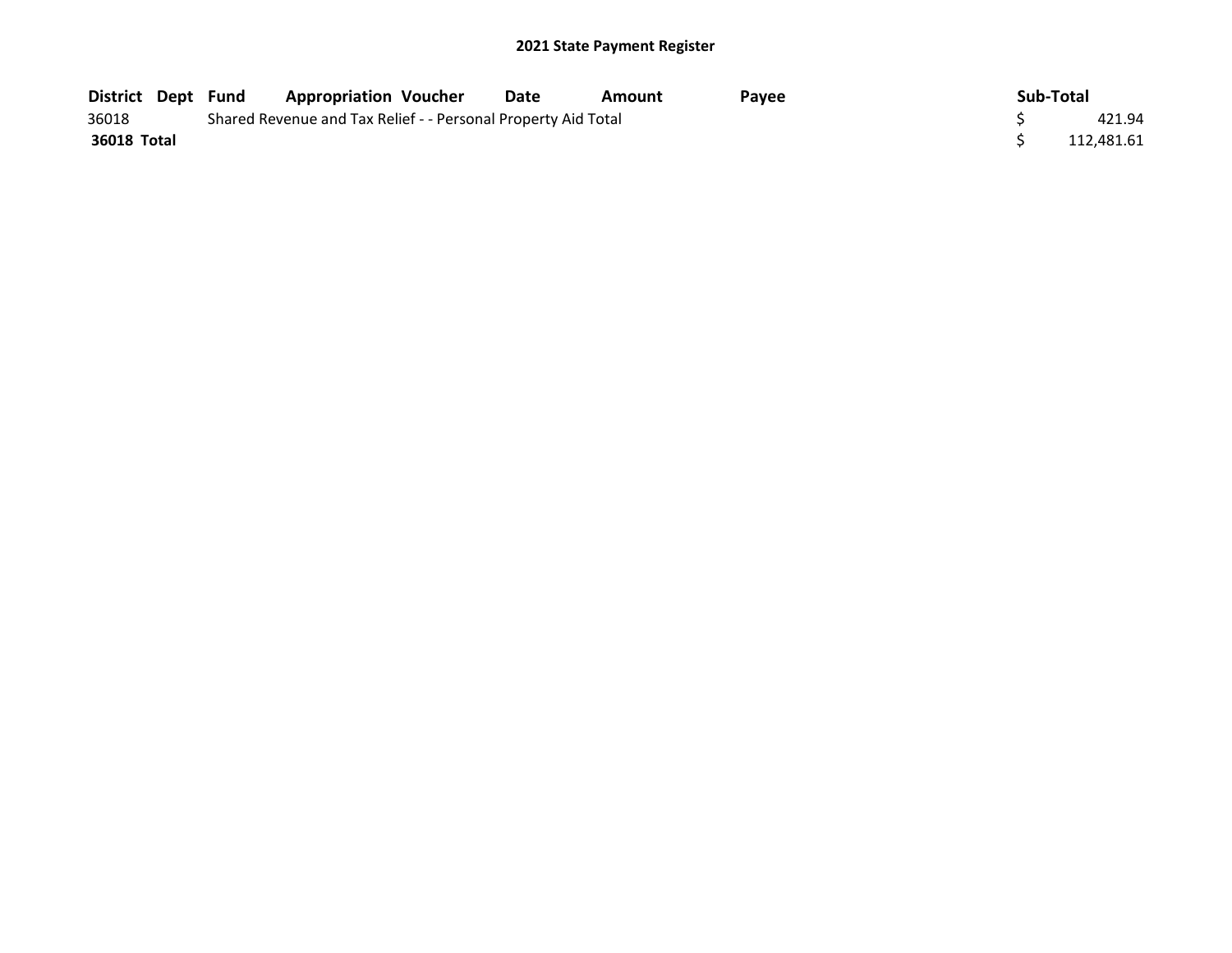| District Dept Fund |             |             | <b>Appropriation Voucher</b>                                       |          | Date           | <b>Amount</b> |           | Payee                               | Sub-Total        |
|--------------------|-------------|-------------|--------------------------------------------------------------------|----------|----------------|---------------|-----------|-------------------------------------|------------------|
| 36020              |             |             | Dept of Safety & Prof Services - - Fire Dues Distribution          |          |                |               |           |                                     |                  |
| 36020              |             | 16500 10000 | 22500                                                              | 00041109 | $7/16/2021$ \$ |               |           | 10,450.12 Town Of Manitowoc Rapids  |                  |
| 36020              |             |             | Dept of Safety & Prof Services - - Fire Dues Distribution Total    |          |                |               |           |                                     | \$<br>10,450.12  |
| 36020              |             |             | Dept of Natural Resources - - Aids In Lieu Of Taxes - Gener        |          |                |               |           |                                     |                  |
| 36020              |             | 37000 10000 | 50300                                                              | 00476324 | $4/21/2021$ \$ |               |           | 20.29 Town Of Manitowoc Rapids      |                  |
| 36020              |             |             | Dept of Natural Resources - - Aids In Lieu Of Taxes - Gener Total  |          |                |               |           |                                     | \$<br>20.29      |
| 36020              |             |             | Dept of Natural Resources - - Resaids - Cnty Forst, Cl & Mfl       |          |                |               |           |                                     |                  |
| 36020              |             | 37000 21200 | 57100                                                              | 00487970 | $6/14/2021$ \$ |               |           | 67.50 Town Of Manitowoc Rapids      |                  |
| 36020              |             |             | Dept of Natural Resources - - Resaids - Cnty Forst, CI & Mfl Total |          |                |               |           |                                     | \$<br>67.50      |
| 36020              |             |             | Dept of Natural Resources - - Fin Asst For Responsible Units       |          |                |               |           |                                     |                  |
| 36020              |             | 37000 27400 | 67000                                                              | 00483653 | $5/21/2021$ \$ |               |           | 8,125.70 Town Of Manitowoc Rapids   |                  |
| 36020              |             |             | Dept of Natural Resources - - Fin Asst For Responsible Units Total |          |                |               |           |                                     | \$<br>8,125.70   |
| 36020              |             |             | WI Dept of Transportation - - Trns Aids To Mnc.-Sf                 |          |                |               |           |                                     |                  |
| 36020              |             | 39500 21100 | 19100                                                              | 00632552 | $1/4/2021$ \$  |               | 33,940.62 | Town Of Manitowoc Rapids            |                  |
| 36020              |             | 39500 21100 | 19100                                                              | 00668159 | $4/5/2021$ \$  |               |           | 33,940.62 Town Of Manitowoc Rapids  |                  |
| 36020              |             | 39500 21100 | 19100                                                              | 00711647 | 7/6/2021 \$    |               |           | 33,940.62 Town Of Manitowoc Rapids  |                  |
| 36020              |             | 39500 21100 | 19100                                                              | 00752206 | 10/4/2021 \$   |               |           | 33,940.62 Town Of Manitowoc Rapids  |                  |
| 36020              |             |             | WI Dept of Transportation - - Trns Aids To Mnc.-Sf Total           |          |                |               |           |                                     | \$<br>135,762.48 |
| 36020              |             |             | WI Dept of Transportation - - Loc Rd Imp Prg St Fd                 |          |                |               |           |                                     |                  |
| 36020              |             | 39500 21100 | 27800                                                              | 00739506 | $8/27/2021$ \$ |               |           | 29,470.02 Town Of Manitowoc Rapids  |                  |
| 36020              |             |             | WI Dept of Transportation - - Loc Rd Imp Prg St Fd Total           |          |                |               |           |                                     | \$<br>29,470.02  |
| 36020              |             |             | Department of Revenue - - Gifts And Grants                         |          |                |               |           |                                     |                  |
| 36020              |             | 56600 10000 | 12100                                                              | 00206980 | $6/25/2021$ \$ |               |           | 110,425.33 Town Of Manitowoc Rapids |                  |
| 36020              |             |             | Department of Revenue - - Gifts And Grants Total                   |          |                |               |           |                                     | \$<br>110,425.33 |
| 36020              |             |             | Shared Revenue and Tax Relief - - County And Municipal Aid         |          |                |               |           |                                     |                  |
| 36020              | 83500 10000 |             | 10500                                                              | 00081625 | 7/26/2021 \$   |               | 6,954.49  | Town Of Manitowoc Rapids            |                  |
| 36020              |             | 83500 10000 | 10500                                                              | 00088726 | 11/15/2021 \$  |               |           | 39,408.76 Town Of Manitowoc Rapids  |                  |
| 36020              |             |             | Shared Revenue and Tax Relief - - County And Municipal Aid Total   |          |                |               |           |                                     | \$<br>46,363.25  |
| 36020              |             |             | Shared Revenue and Tax Relief - - Exempt Computer Aid              |          |                |               |           |                                     |                  |
| 36020              | 83500 10000 |             | 10900                                                              | 00084218 | 7/26/2021 \$   |               |           | 283.71 Town Of Manitowoc Rapids     |                  |
| 36020              |             |             | Shared Revenue and Tax Relief - - Exempt Computer Aid Total        |          |                |               |           |                                     | \$<br>283.71     |
| 36020              |             |             | Shared Revenue and Tax Relief - - Utility Aid                      |          |                |               |           |                                     |                  |
| 36020              |             | 83500 10000 | 11000                                                              | 00081625 | 7/26/2021 \$   |               |           | 579.97 Town Of Manitowoc Rapids     |                  |
| 36020              | 83500 10000 |             | 11000                                                              | 00088726 | 11/15/2021 \$  |               |           | 3,300.27 Town Of Manitowoc Rapids   |                  |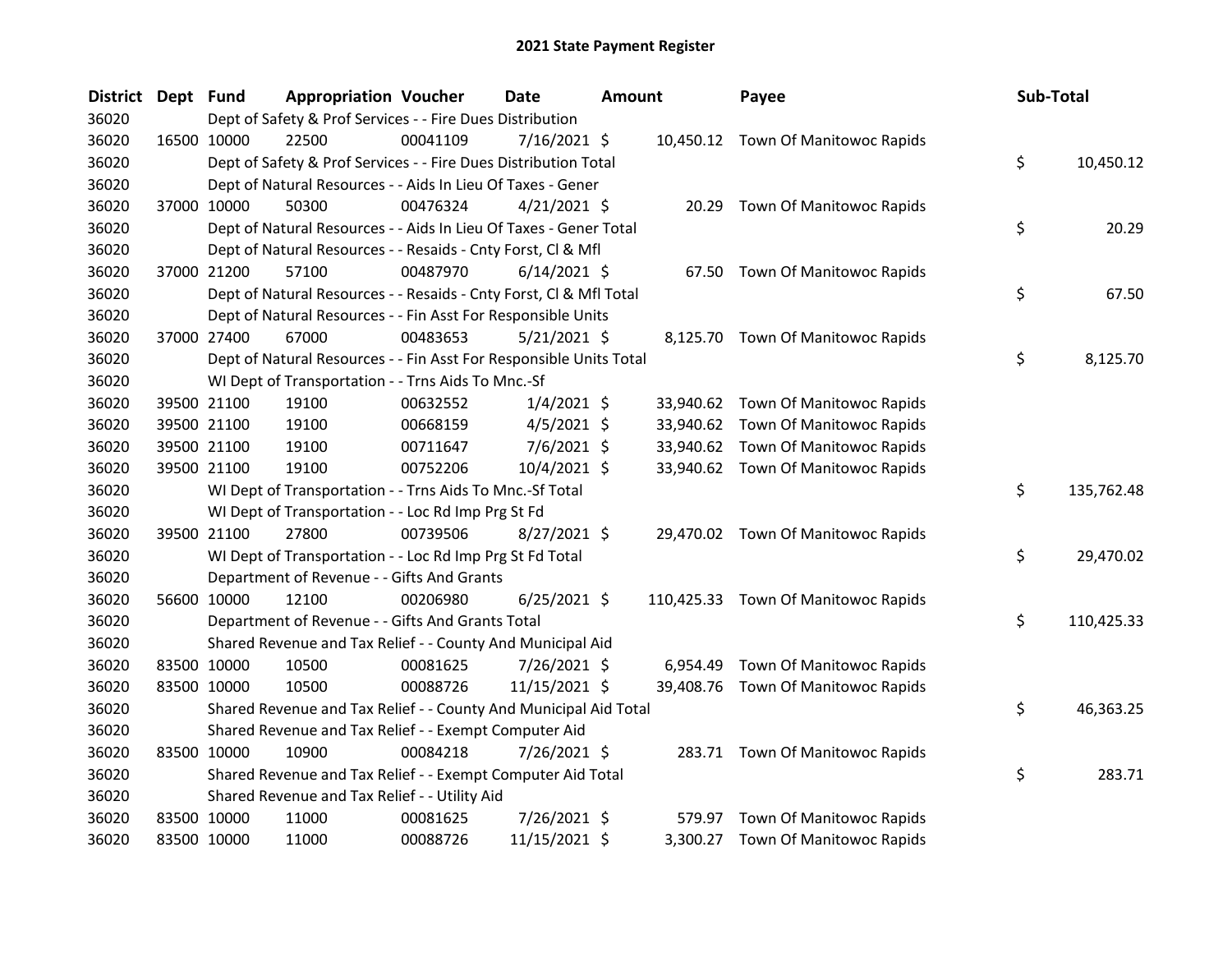| District Dept | Fund        | <b>Appropriation Voucher</b>                                  |          | <b>Date</b>   | <b>Amount</b> | Pavee                              | Sub-Total |            |
|---------------|-------------|---------------------------------------------------------------|----------|---------------|---------------|------------------------------------|-----------|------------|
| 36020         |             | Shared Revenue and Tax Relief - - Utility Aid Total           |          |               |               |                                    |           | 3,880.24   |
| 36020         |             | Shared Revenue and Tax Relief - - Personal Property Aid       |          |               |               |                                    |           |            |
| 36020         | 83500 10000 | 11100                                                         | 00077399 | $5/3/2021$ \$ |               | 16,065.16 Town Of Manitowoc Rapids |           |            |
| 36020         |             | Shared Revenue and Tax Relief - - Personal Property Aid Total |          |               |               |                                    |           | 16,065.16  |
| 36020 Total   |             |                                                               |          |               |               |                                    |           | 360,913.80 |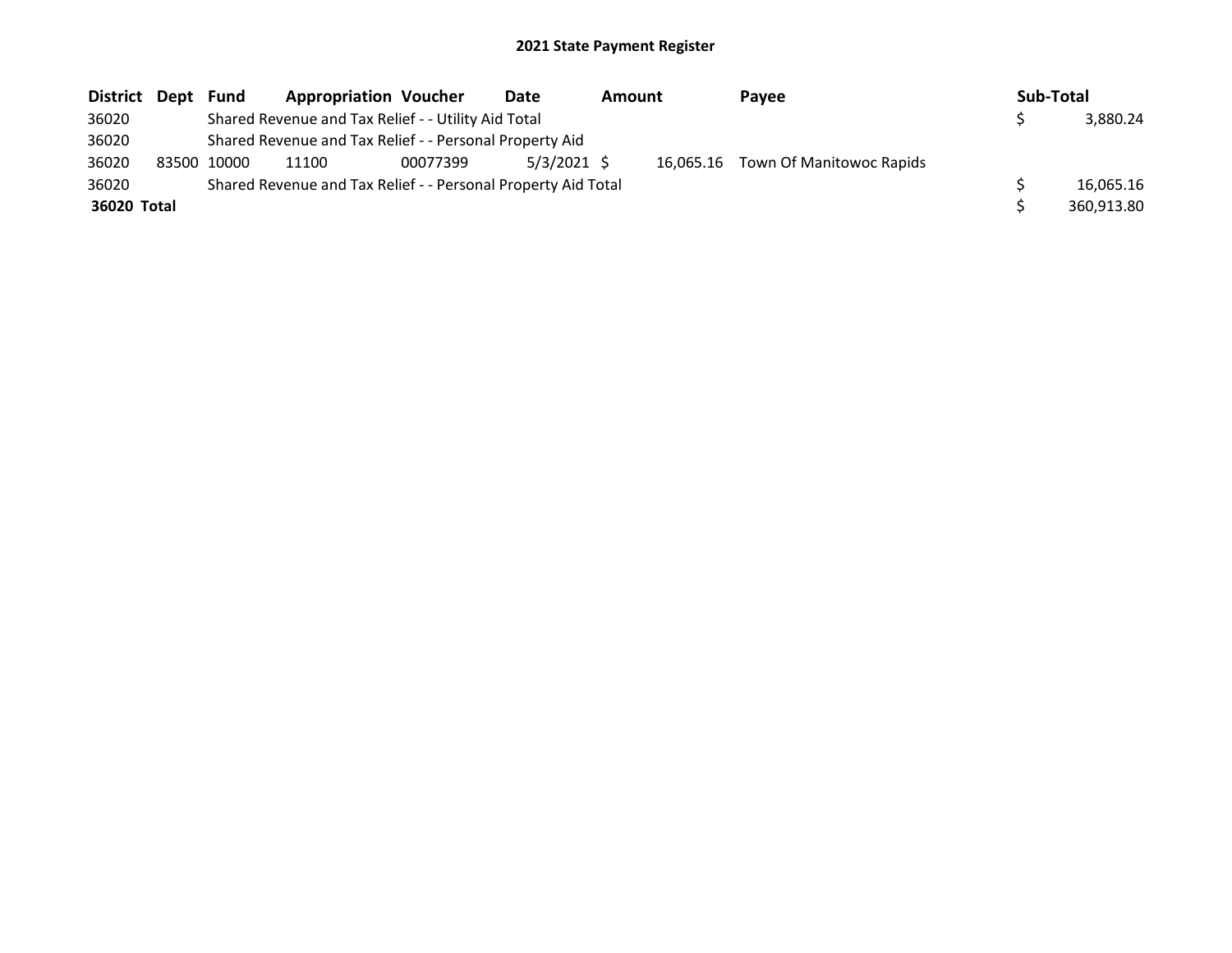| District Dept Fund |             |             | <b>Appropriation Voucher</b>                                       |          | <b>Date</b>    | <b>Amount</b> |           | Payee                         | Sub-Total |            |
|--------------------|-------------|-------------|--------------------------------------------------------------------|----------|----------------|---------------|-----------|-------------------------------|-----------|------------|
| 36022              |             |             | Dept of Safety & Prof Services - - Fire Dues Distribution          |          |                |               |           |                               |           |            |
| 36022              |             | 16500 10000 | 22500                                                              | 00041112 | $7/16/2021$ \$ |               |           | 3,260.81 Town Of Maple Grove  |           |            |
| 36022              |             |             | Dept of Safety & Prof Services - - Fire Dues Distribution Total    |          |                |               |           |                               | \$        | 3,260.81   |
| 36022              |             |             | Dept of Natural Resources - - Resaids - Cnty Forst, Cl & Mfl       |          |                |               |           |                               |           |            |
| 36022              |             | 37000 21200 | 57100                                                              | 00487971 | $6/14/2021$ \$ |               |           | 307.93 Town Of Maple Grove    |           |            |
| 36022              |             |             | Dept of Natural Resources - - Resaids - Cnty Forst, CI & Mfl Total |          |                |               |           |                               | \$        | 307.93     |
| 36022              |             |             | Dept of Natural Resources - - Fin Asst For Responsible Units       |          |                |               |           |                               |           |            |
| 36022              | 37000 27400 |             | 67000                                                              | 00483270 | $5/21/2021$ \$ |               |           | 2,252.70 Town Of Maple Grove  |           |            |
| 36022              |             |             | Dept of Natural Resources - - Fin Asst For Responsible Units Total |          |                |               |           |                               | \$        | 2,252.70   |
| 36022              |             |             | Dept of Natural Resources - - Recycling Consolidation Grants       |          |                |               |           |                               |           |            |
| 36022              | 37000 27400 |             | 67300                                                              | 00483270 | $5/21/2021$ \$ |               |           | 213.42 Town Of Maple Grove    |           |            |
| 36022              |             |             | Dept of Natural Resources - - Recycling Consolidation Grants Total |          |                |               |           |                               | \$        | 213.42     |
| 36022              |             |             | WI Dept of Transportation - - Trns Aids To Mnc.-Sf                 |          |                |               |           |                               |           |            |
| 36022              |             | 39500 21100 | 19100                                                              | 00632553 | $1/4/2021$ \$  |               |           | 41,404.14 Town Of Maple Grove |           |            |
| 36022              |             | 39500 21100 | 19100                                                              | 00668160 | $4/5/2021$ \$  |               | 41,404.14 | Town Of Maple Grove           |           |            |
| 36022              |             | 39500 21100 | 19100                                                              | 00711648 | $7/6/2021$ \$  |               | 41,404.14 | Town Of Maple Grove           |           |            |
| 36022              |             | 39500 21100 | 19100                                                              | 00752207 | 10/4/2021 \$   |               |           | 41,404.14 Town Of Maple Grove |           |            |
| 36022              |             |             | WI Dept of Transportation - - Trns Aids To Mnc.-Sf Total           |          |                |               |           |                               | \$        | 165,616.56 |
| 36022              |             |             | Department of Revenue - - Gifts And Grants                         |          |                |               |           |                               |           |            |
| 36022              |             | 56600 10000 | 12100                                                              | 00206981 | $6/25/2021$ \$ |               |           | 42,914.11 Town Of Maple Grove |           |            |
| 36022              |             |             | Department of Revenue - - Gifts And Grants Total                   |          |                |               |           |                               | \$        | 42,914.11  |
| 36022              |             |             | Shared Revenue and Tax Relief - - County And Municipal Aid         |          |                |               |           |                               |           |            |
| 36022              |             | 83500 10000 | 10500                                                              | 00081626 | 7/26/2021 \$   |               | 9,917.05  | Town Of Maple Grove           |           |            |
| 36022              |             | 83500 10000 | 10500                                                              | 00088727 | 11/15/2021 \$  |               |           | 56,196.92 Town Of Maple Grove |           |            |
| 36022              |             |             | Shared Revenue and Tax Relief - - County And Municipal Aid Total   |          |                |               |           |                               | \$        | 66,113.97  |
| 36022              |             |             | Shared Revenue and Tax Relief - - Exempt Computer Aid              |          |                |               |           |                               |           |            |
| 36022              | 83500 10000 |             | 10900                                                              | 00084219 | 7/26/2021 \$   |               | 24.94     | Town Of Maple Grove           |           |            |
| 36022              |             |             | Shared Revenue and Tax Relief - - Exempt Computer Aid Total        |          |                |               |           |                               | \$        | 24.94      |
| 36022              |             |             | Shared Revenue and Tax Relief - - Personal Property Aid            |          |                |               |           |                               |           |            |
| 36022              |             | 83500 10000 | 11100                                                              | 00077400 | $5/3/2021$ \$  |               |           | 157.10 Town Of Maple Grove    |           |            |
| 36022              |             |             | Shared Revenue and Tax Relief - - Personal Property Aid Total      |          |                |               |           |                               | \$        | 157.10     |
| 36022 Total        |             |             |                                                                    |          |                |               |           |                               | \$        | 280,861.54 |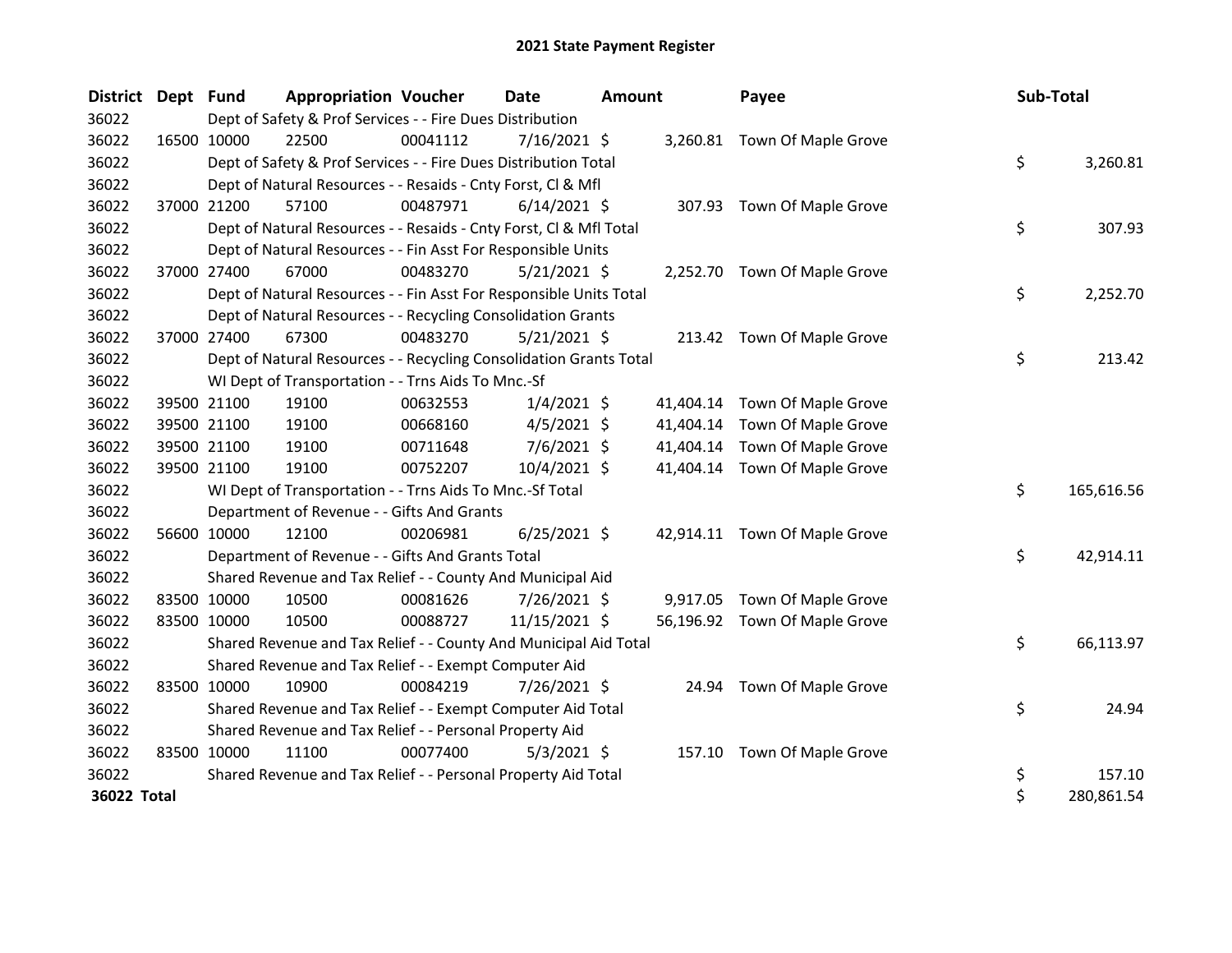| District Dept Fund |             |             | <b>Appropriation Voucher</b>                                       |          | <b>Date</b>    | <b>Amount</b> |           | Payee                    | Sub-Total |            |
|--------------------|-------------|-------------|--------------------------------------------------------------------|----------|----------------|---------------|-----------|--------------------------|-----------|------------|
| 36024              |             |             | Dept of Safety & Prof Services - - Fire Dues Distribution          |          |                |               |           |                          |           |            |
| 36024              |             | 16500 10000 | 22500                                                              | 00041114 | 7/16/2021 \$   |               |           | 5,696.69 Town Of Meeme   |           |            |
| 36024              |             |             | Dept of Safety & Prof Services - - Fire Dues Distribution Total    |          |                |               |           |                          | \$        | 5,696.69   |
| 36024              |             |             | Dept of Natural Resources - - Resaids - Cnty Forst, Cl & Mfl       |          |                |               |           |                          |           |            |
| 36024              |             | 37000 21200 | 57100                                                              | 00487972 | $6/14/2021$ \$ |               |           | 86.66 Town Of Meeme      |           |            |
| 36024              |             |             | Dept of Natural Resources - - Resaids - Cnty Forst, CI & Mfl Total |          |                |               |           |                          | \$        | 86.66      |
| 36024              |             |             | Dept of Natural Resources - - Fin Asst For Responsible Units       |          |                |               |           |                          |           |            |
| 36024              |             | 37000 27400 | 67000                                                              | 00483198 | $5/21/2021$ \$ |               |           | 6,014.26 Town Of Meeme   |           |            |
| 36024              |             |             | Dept of Natural Resources - - Fin Asst For Responsible Units Total |          |                |               |           |                          | \$        | 6,014.26   |
| 36024              |             |             | Dept of Natural Resources - - Recycling Consolidation Grants       |          |                |               |           |                          |           |            |
| 36024              |             | 37000 27400 | 67300                                                              | 00483198 | 5/21/2021 \$   |               |           | 374.91 Town Of Meeme     |           |            |
| 36024              |             |             | Dept of Natural Resources - - Recycling Consolidation Grants Total |          |                |               |           |                          | \$        | 374.91     |
| 36024              |             |             | WI Dept of Transportation - - Trns Aids To Mnc.-Sf                 |          |                |               |           |                          |           |            |
| 36024              |             | 39500 21100 | 19100                                                              | 00632554 | $1/4/2021$ \$  |               | 33,927.48 | Town Of Meeme            |           |            |
| 36024              |             | 39500 21100 | 19100                                                              | 00668161 | $4/5/2021$ \$  |               | 33,927.48 | Town Of Meeme            |           |            |
| 36024              |             | 39500 21100 | 19100                                                              | 00711649 | 7/6/2021 \$    |               | 33,927.48 | Town Of Meeme            |           |            |
| 36024              |             | 39500 21100 | 19100                                                              | 00752208 | 10/4/2021 \$   |               |           | 33,927.48 Town Of Meeme  |           |            |
| 36024              |             |             | WI Dept of Transportation - - Trns Aids To Mnc.-Sf Total           |          |                |               |           |                          | \$        | 135,709.92 |
| 36024              |             |             | WI Dept of Transportation - - Loc Trns Facl Implfd                 |          |                |               |           |                          |           |            |
| 36024              |             | 39500 21100 | 27600                                                              | 00671033 | $3/26/2021$ \$ |               |           | 165,242.79 Town Of Meeme |           |            |
| 36024              |             |             | WI Dept of Transportation - - Loc Trns Facl Implfd Total           |          |                |               |           |                          | \$        | 165,242.79 |
| 36024              |             |             | Department of Revenue - - Gifts And Grants                         |          |                |               |           |                          |           |            |
| 36024              |             | 56600 10000 | 12100                                                              | 00206982 | $6/25/2021$ \$ |               |           | 74,576.35 Town Of Meeme  |           |            |
| 36024              |             |             | Department of Revenue - - Gifts And Grants Total                   |          |                |               |           |                          | \$        | 74,576.35  |
| 36024              |             |             | Shared Revenue and Tax Relief - - County And Municipal Aid         |          |                |               |           |                          |           |            |
| 36024              |             | 83500 10000 | 10500                                                              | 00081627 | 7/26/2021 \$   |               |           | 5,672.59 Town Of Meeme   |           |            |
| 36024              |             | 83500 10000 | 10500                                                              | 00088728 | 11/15/2021 \$  |               |           | 32,144.68 Town Of Meeme  |           |            |
| 36024              |             |             | Shared Revenue and Tax Relief - - County And Municipal Aid Total   |          |                |               |           |                          | \$        | 37,817.27  |
| 36024              |             |             | Shared Revenue and Tax Relief - - Exempt Computer Aid              |          |                |               |           |                          |           |            |
| 36024              | 83500 10000 |             | 10900                                                              | 00084220 | 7/26/2021 \$   |               |           | 174.60 Town Of Meeme     |           |            |
| 36024              |             |             | Shared Revenue and Tax Relief - - Exempt Computer Aid Total        |          |                |               |           |                          | \$        | 174.60     |
| 36024              |             |             | Shared Revenue and Tax Relief - - Utility Aid                      |          |                |               |           |                          |           |            |
| 36024              |             | 83500 10000 | 11000                                                              | 00081627 | 7/26/2021 \$   |               |           | 71.81 Town Of Meeme      |           |            |
| 36024              | 83500 10000 |             | 11000                                                              | 00088728 | 11/15/2021 \$  |               |           | 413.00 Town Of Meeme     |           |            |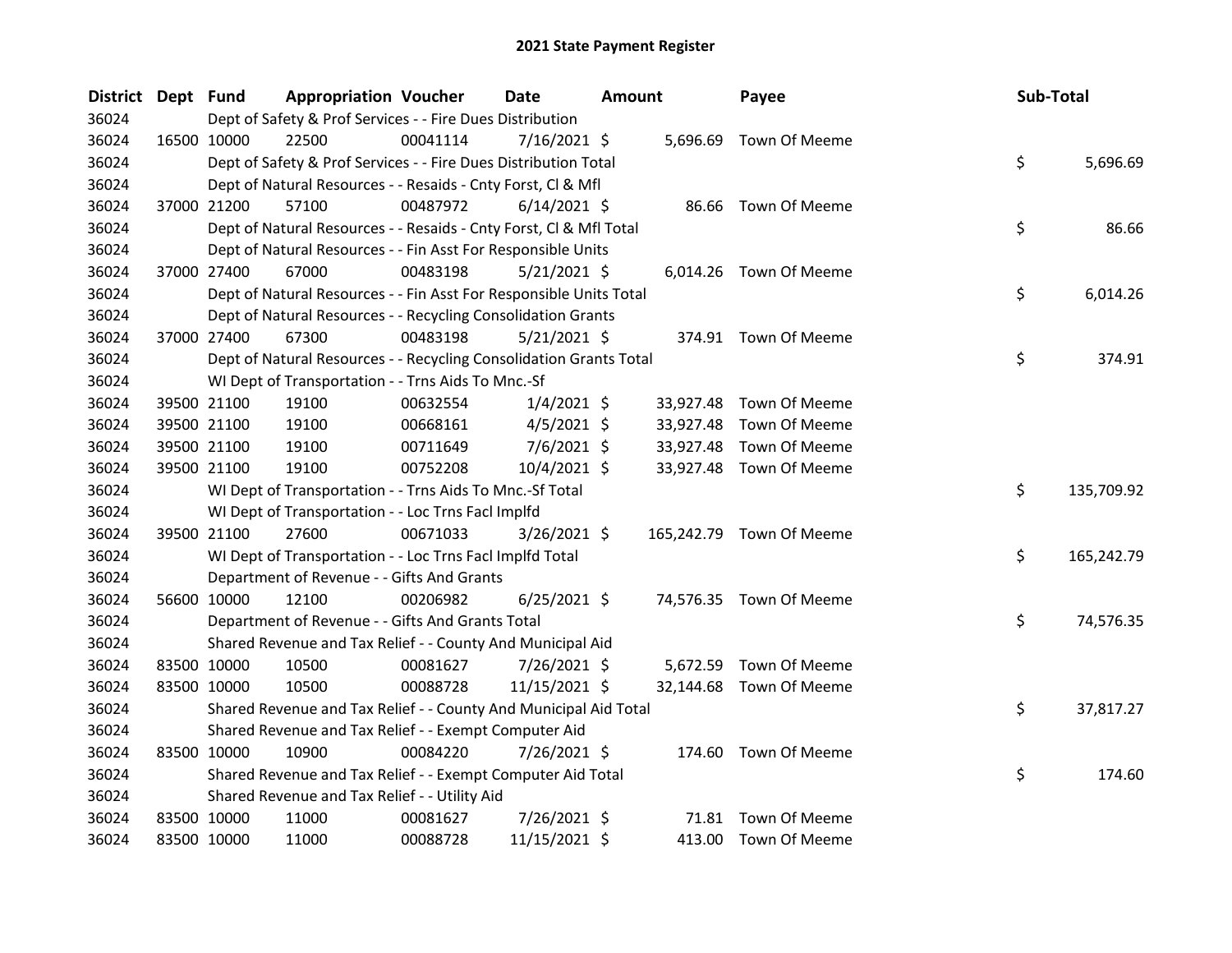| District Dept | Fund        | <b>Appropriation Voucher</b>                                  |          | <b>Date</b>   | <b>Amount</b> |        | Pavee         | Sub-Total |            |
|---------------|-------------|---------------------------------------------------------------|----------|---------------|---------------|--------|---------------|-----------|------------|
| 36024         |             | Shared Revenue and Tax Relief - - Utility Aid Total           |          |               |               |        |               |           | 484.81     |
| 36024         |             | Shared Revenue and Tax Relief - - Personal Property Aid       |          |               |               |        |               |           |            |
| 36024         | 83500 10000 | 11100                                                         | 00077401 | $5/3/2021$ \$ |               | 483.42 | Town Of Meeme |           |            |
| 36024         |             | Shared Revenue and Tax Relief - - Personal Property Aid Total |          |               |               |        |               |           | 483.42     |
| 36024 Total   |             |                                                               |          |               |               |        |               |           | 426.661.68 |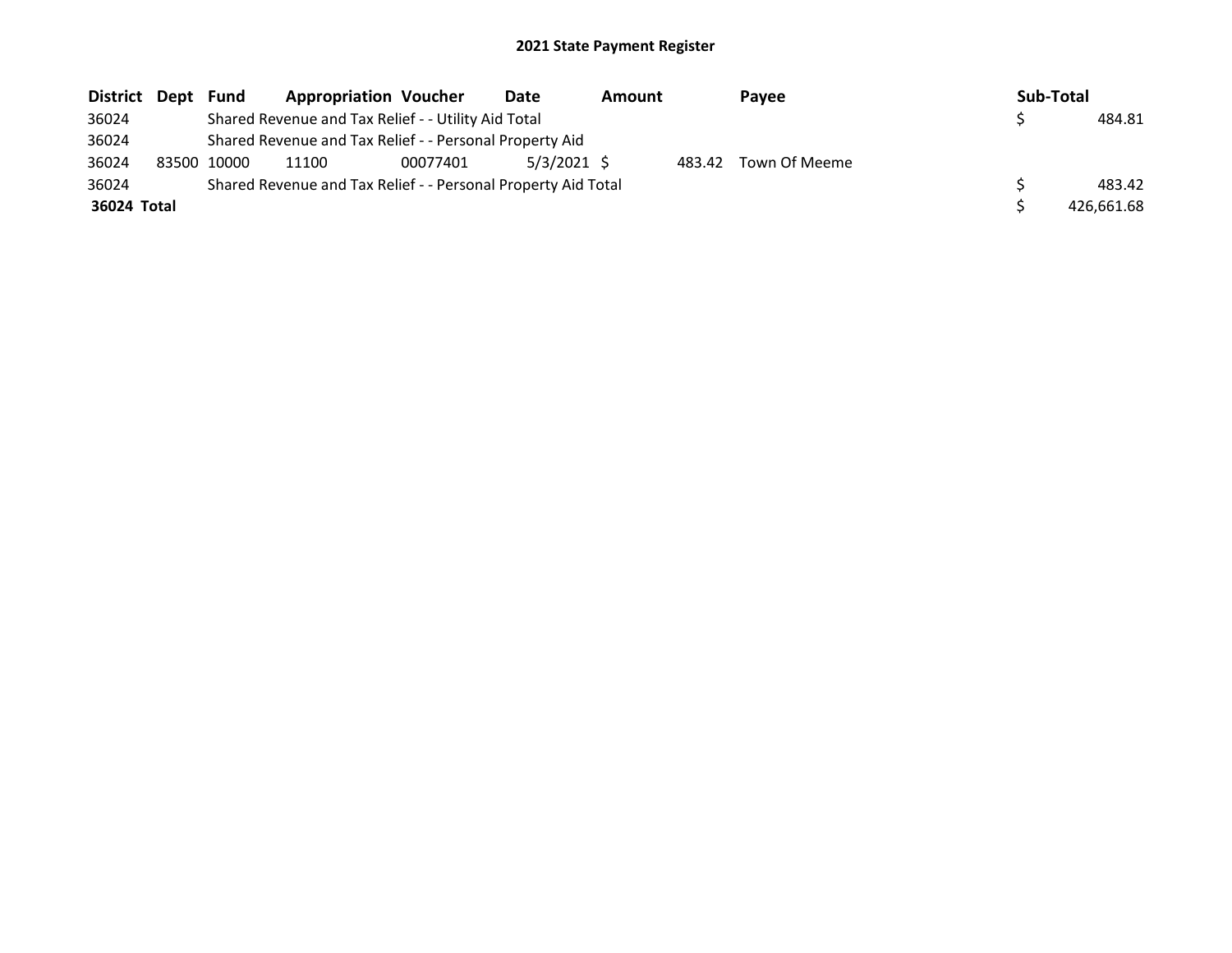| District Dept Fund |             | <b>Appropriation Voucher</b>                                       |          | <b>Date</b>    | <b>Amount</b> |           | Payee                      | Sub-Total |            |
|--------------------|-------------|--------------------------------------------------------------------|----------|----------------|---------------|-----------|----------------------------|-----------|------------|
| 36026              |             | Dept of Safety & Prof Services - - Fire Dues Distribution          |          |                |               |           |                            |           |            |
| 36026              | 16500 10000 | 22500                                                              | 00041115 | 7/15/2021 \$   |               |           | 4,200.08 Town Of Mishicot  |           |            |
| 36026              |             | Dept of Safety & Prof Services - - Fire Dues Distribution Total    |          |                |               |           |                            | \$        | 4,200.08   |
| 36026              |             | Dept of Natural Resources - - Resaids - Cnty Forst, Cl & Mfl       |          |                |               |           |                            |           |            |
| 36026              | 37000 21200 | 57100                                                              | 00487973 | $6/14/2021$ \$ |               |           | 160.01 Town Of Mishicot    |           |            |
| 36026              |             | Dept of Natural Resources - - Resaids - Cnty Forst, CI & Mfl Total |          |                |               |           |                            | \$        | 160.01     |
| 36026              |             | Dept of Natural Resources - - Fin Asst For Responsible Units       |          |                |               |           |                            |           |            |
| 36026              | 37000 27400 | 67000                                                              | 00483684 | $5/21/2021$ \$ |               |           | 939.91 Town Of Mishicot    |           |            |
| 36026              |             | Dept of Natural Resources - - Fin Asst For Responsible Units Total |          |                |               |           |                            | \$        | 939.91     |
| 36026              |             | Dept of Natural Resources - - Recycling Consolidation Grants       |          |                |               |           |                            |           |            |
| 36026              | 37000 27400 | 67300                                                              | 00483684 | 5/21/2021 \$   |               | 332.48    | Town Of Mishicot           |           |            |
| 36026              |             | Dept of Natural Resources - - Recycling Consolidation Grants Total |          |                |               |           |                            | \$        | 332.48     |
| 36026              |             | WI Dept of Transportation - - Trns Aids To Mnc.-Sf                 |          |                |               |           |                            |           |            |
| 36026              | 39500 21100 | 19100                                                              | 00632555 | $1/4/2021$ \$  |               | 34,702.74 | Town Of Mishicot           |           |            |
| 36026              | 39500 21100 | 19100                                                              | 00668162 | $4/5/2021$ \$  |               | 34,702.74 | Town Of Mishicot           |           |            |
| 36026              | 39500 21100 | 19100                                                              | 00711650 | $7/6/2021$ \$  |               | 34,702.74 | Town Of Mishicot           |           |            |
| 36026              | 39500 21100 | 19100                                                              | 00752209 | 10/4/2021 \$   |               |           | 34,702.74 Town Of Mishicot |           |            |
| 36026              |             | WI Dept of Transportation - - Trns Aids To Mnc.-Sf Total           |          |                |               |           |                            | \$        | 138,810.96 |
| 36026              |             | Commissioners of Public Lands - - Ag College Princ                 |          |                |               |           |                            |           |            |
| 36026              | 50700 38100 | 57600                                                              | 00003589 | $3/31/2021$ \$ |               |           | 49,187.50 Town Of Mishicot |           |            |
| 36026              |             | Commissioners of Public Lands - - Ag College Princ Total           |          |                |               |           |                            | \$        | 49,187.50  |
| 36026              |             | Department of Revenue - - Gifts And Grants                         |          |                |               |           |                            |           |            |
| 36026              | 56600 10000 | 12100                                                              | 00206983 | $6/25/2021$ \$ |               |           | 66,307.53 Town Of Mishicot |           |            |
| 36026              |             | Department of Revenue - - Gifts And Grants Total                   |          |                |               |           |                            | \$        | 66,307.53  |
| 36026              |             | Shared Revenue and Tax Relief - - County And Municipal Aid         |          |                |               |           |                            |           |            |
| 36026              | 83500 10000 | 10500                                                              | 00081628 | 7/26/2021 \$   |               |           | 9,777.10 Town Of Mishicot  |           |            |
| 36026              | 83500 10000 | 10500                                                              | 00088729 | 11/15/2021 \$  |               |           | 55,403.54 Town Of Mishicot |           |            |
| 36026              |             | Shared Revenue and Tax Relief - - County And Municipal Aid Total   |          |                |               |           |                            | \$        | 65,180.64  |
| 36026              |             | Shared Revenue and Tax Relief - - Exempt Computer Aid              |          |                |               |           |                            |           |            |
| 36026              | 83500 10000 | 10900                                                              | 00084221 | 7/26/2021 \$   |               |           | 276.44 Town Of Mishicot    |           |            |
| 36026              |             | Shared Revenue and Tax Relief - - Exempt Computer Aid Total        |          |                |               |           |                            | \$        | 276.44     |
| 36026              |             | Shared Revenue and Tax Relief - - Personal Property Aid            |          |                |               |           |                            |           |            |
| 36026              | 83500 10000 | 11100                                                              | 00077402 | $5/3/2021$ \$  |               | 856.55    | Town Of Mishicot           |           |            |
| 36026              |             | Shared Revenue and Tax Relief - - Personal Property Aid Total      |          |                |               |           |                            | \$        | 856.55     |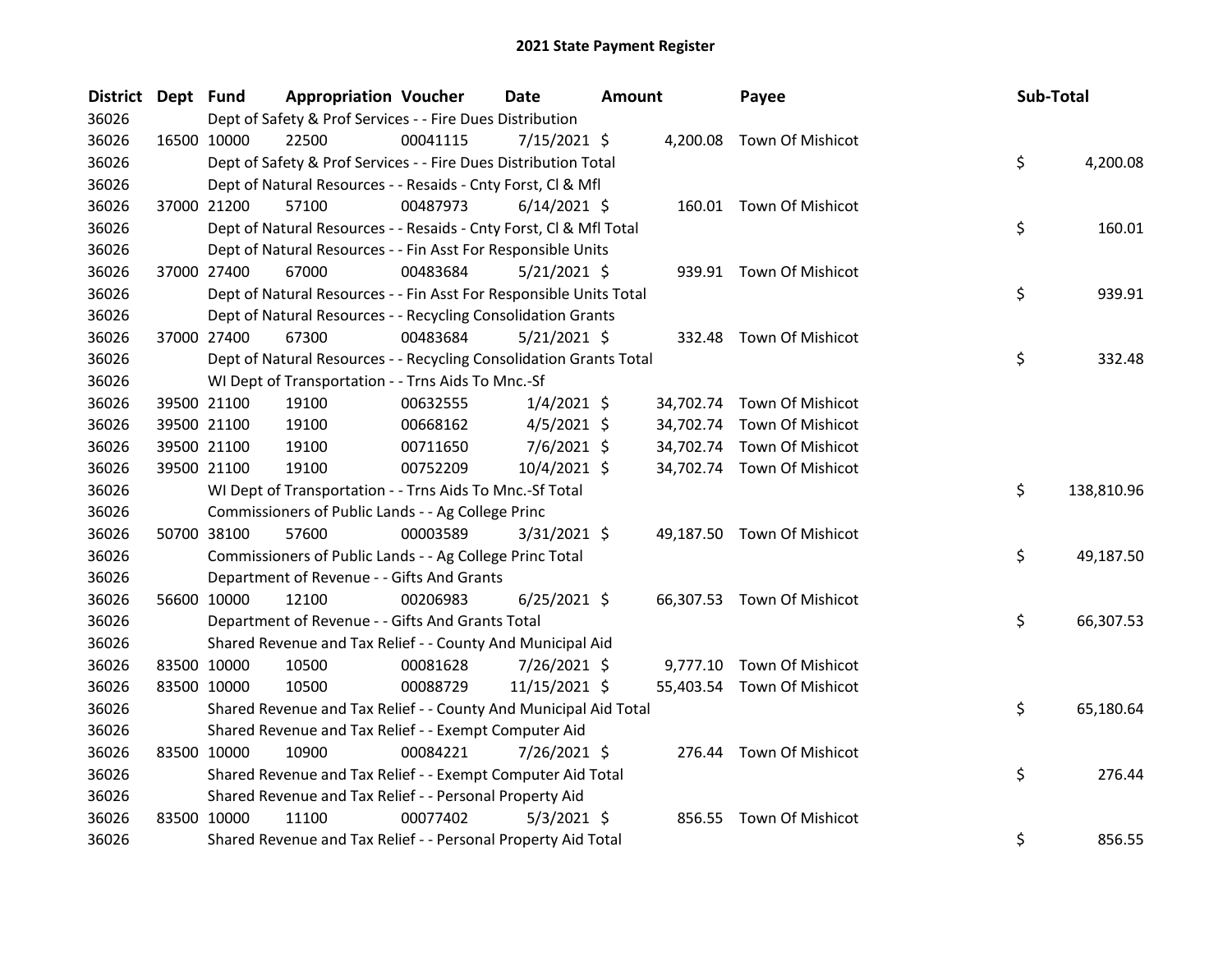| District Dept Fund |             | <b>Appropriation Voucher</b>                                                  |          | Date         | Amount | Pavee                     | Sub-Total |            |
|--------------------|-------------|-------------------------------------------------------------------------------|----------|--------------|--------|---------------------------|-----------|------------|
| 36026              |             | Shared Revenue and Tax Relief - - State Aid; Video Service Provider Fee       |          |              |        |                           |           |            |
| 36026              | 83500 10000 | 11200                                                                         | 00083012 | 7/26/2021 \$ |        | 1,428.38 Town Of Mishicot |           |            |
| 36026              |             | Shared Revenue and Tax Relief - - State Aid; Video Service Provider Fee Total |          |              |        |                           |           | 1.428.38   |
| 36026 Total        |             |                                                                               |          |              |        |                           |           | 327,680.48 |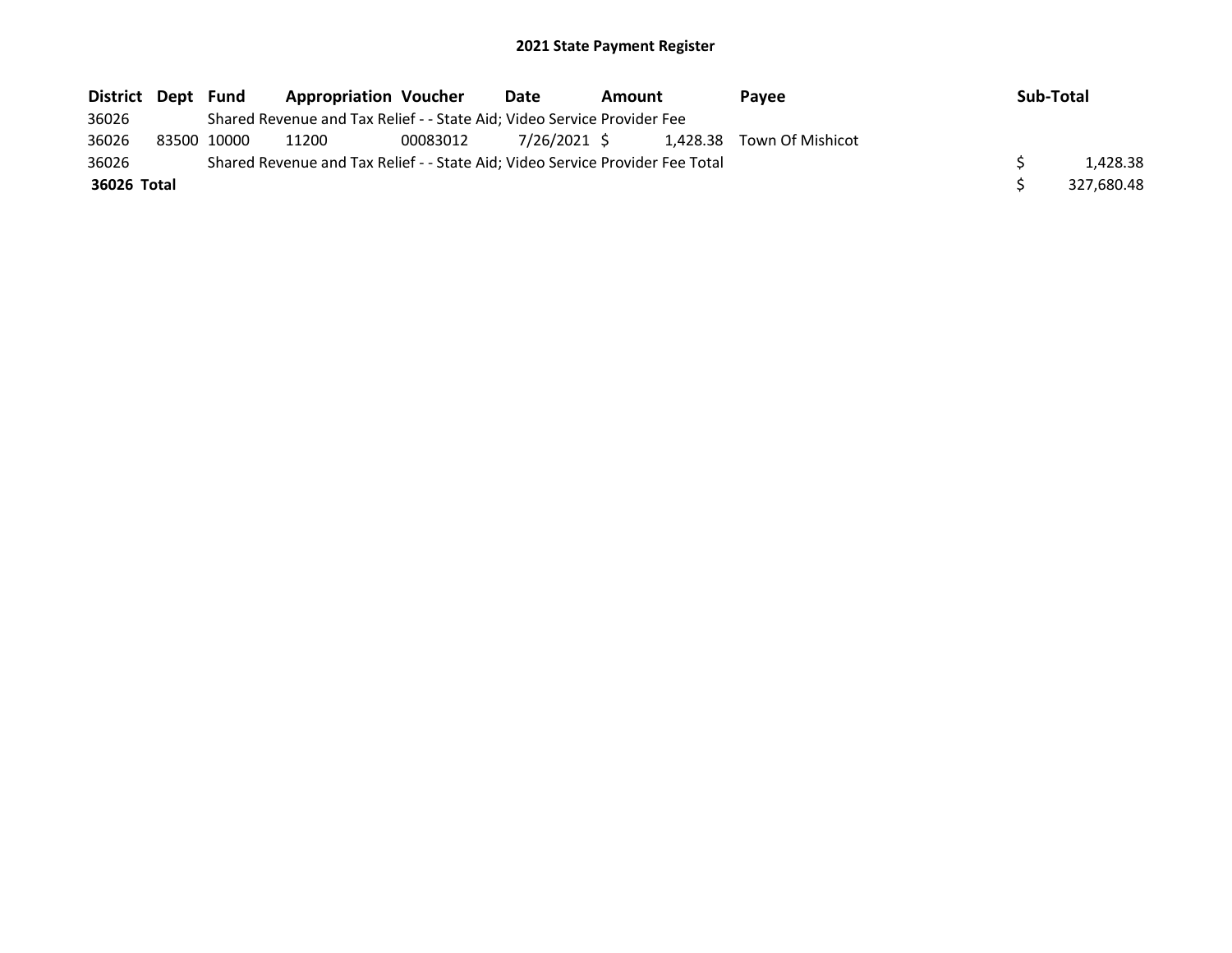| District Dept Fund |             |             | <b>Appropriation Voucher</b>                                       |          | <b>Date</b>    | <b>Amount</b> |           | Payee                     | Sub-Total |            |
|--------------------|-------------|-------------|--------------------------------------------------------------------|----------|----------------|---------------|-----------|---------------------------|-----------|------------|
| 36028              |             |             | Dept of Safety & Prof Services - - Fire Dues Distribution          |          |                |               |           |                           |           |            |
| 36028              |             | 16500 10000 | 22500                                                              | 00041117 | $7/16/2021$ \$ |               |           | 11,010.18 Town Of Newton  |           |            |
| 36028              |             |             | Dept of Safety & Prof Services - - Fire Dues Distribution Total    |          |                |               |           |                           | \$        | 11,010.18  |
| 36028              |             |             | Dept of Natural Resources - - Aids In Lieu Of Taxes - Gener        |          |                |               |           |                           |           |            |
| 36028              |             | 37000 10000 | 50300                                                              | 00461203 | $2/2/2021$ \$  |               |           | 78.73 Town Of Newton      |           |            |
| 36028              |             |             | Dept of Natural Resources - - Aids In Lieu Of Taxes - Gener Total  |          |                |               |           |                           | \$        | 78.73      |
| 36028              |             |             | Dept of Natural Resources - - Resaids - Cnty Forst, Cl & Mfl       |          |                |               |           |                           |           |            |
| 36028              |             | 37000 21200 | 57100                                                              | 00487974 | $6/14/2021$ \$ |               |           | 66.55 Town Of Newton      |           |            |
| 36028              |             |             | Dept of Natural Resources - - Resaids - Cnty Forst, CI & Mfl Total |          |                |               |           |                           | \$        | 66.55      |
| 36028              |             |             | Dept of Natural Resources - - Fin Asst For Responsible Units       |          |                |               |           |                           |           |            |
| 36028              |             | 37000 27400 | 67000                                                              | 00483991 | 5/21/2021 \$   |               |           | 12,591.72 Town Of Newton  |           |            |
| 36028              |             |             | Dept of Natural Resources - - Fin Asst For Responsible Units Total |          |                |               |           |                           | \$        | 12,591.72  |
| 36028              |             |             | Dept of Natural Resources - - Recycling Consolidation Grants       |          |                |               |           |                           |           |            |
| 36028              |             | 37000 27400 | 67300                                                              | 00483991 | $5/21/2021$ \$ |               |           | 595.28 Town Of Newton     |           |            |
| 36028              |             |             | Dept of Natural Resources - - Recycling Consolidation Grants Total |          |                |               |           |                           | \$        | 595.28     |
| 36028              |             |             | WI Dept of Transportation - - Trns Aids To Mnc.-Sf                 |          |                |               |           |                           |           |            |
| 36028              |             | 39500 21100 | 19100                                                              | 00632556 | $1/4/2021$ \$  |               |           | 41,772.06 Town Of Newton  |           |            |
| 36028              |             | 39500 21100 | 19100                                                              | 00668163 | $4/5/2021$ \$  |               | 41,772.06 | Town Of Newton            |           |            |
| 36028              |             | 39500 21100 | 19100                                                              | 00711651 | 7/6/2021 \$    |               | 41,772.06 | Town Of Newton            |           |            |
| 36028              |             | 39500 21100 | 19100                                                              | 00752210 | 10/4/2021 \$   |               | 41,772.06 | Town Of Newton            |           |            |
| 36028              |             |             | WI Dept of Transportation - - Trns Aids To Mnc.-Sf Total           |          |                |               |           |                           | \$        | 167,088.24 |
| 36028              |             |             | Department of Revenue - - Gifts And Grants                         |          |                |               |           |                           |           |            |
| 36028              |             | 56600 10000 | 12100                                                              | 00206984 | $6/25/2021$ \$ |               |           | 116,600.77 Town Of Newton |           |            |
| 36028              |             |             | Department of Revenue - - Gifts And Grants Total                   |          |                |               |           |                           | \$        | 116,600.77 |
| 36028              |             |             | Shared Revenue and Tax Relief - - County And Municipal Aid         |          |                |               |           |                           |           |            |
| 36028              |             | 83500 10000 | 10500                                                              | 00081629 | 7/26/2021 \$   |               | 7,080.88  | Town Of Newton            |           |            |
| 36028              |             | 83500 10000 | 10500                                                              | 00088730 | 11/15/2021 \$  |               |           | 40,124.99 Town Of Newton  |           |            |
| 36028              |             |             | Shared Revenue and Tax Relief - - County And Municipal Aid Total   |          |                |               |           |                           | \$        | 47,205.87  |
| 36028              |             |             | Shared Revenue and Tax Relief - - Exempt Computer Aid              |          |                |               |           |                           |           |            |
| 36028              | 83500 10000 |             | 10900                                                              | 00084222 | 7/26/2021 \$   |               |           | 651.62 Town Of Newton     |           |            |
| 36028              |             |             | Shared Revenue and Tax Relief - - Exempt Computer Aid Total        |          |                |               |           |                           | \$        | 651.62     |
| 36028              |             |             | Shared Revenue and Tax Relief - - Utility Aid                      |          |                |               |           |                           |           |            |
| 36028              |             | 83500 10000 | 11000                                                              | 00081629 | 7/26/2021 \$   |               |           | 0.19 Town Of Newton       |           |            |
| 36028              |             | 83500 10000 | 11000                                                              | 00088730 | 11/15/2021 \$  |               |           | 1.10 Town Of Newton       |           |            |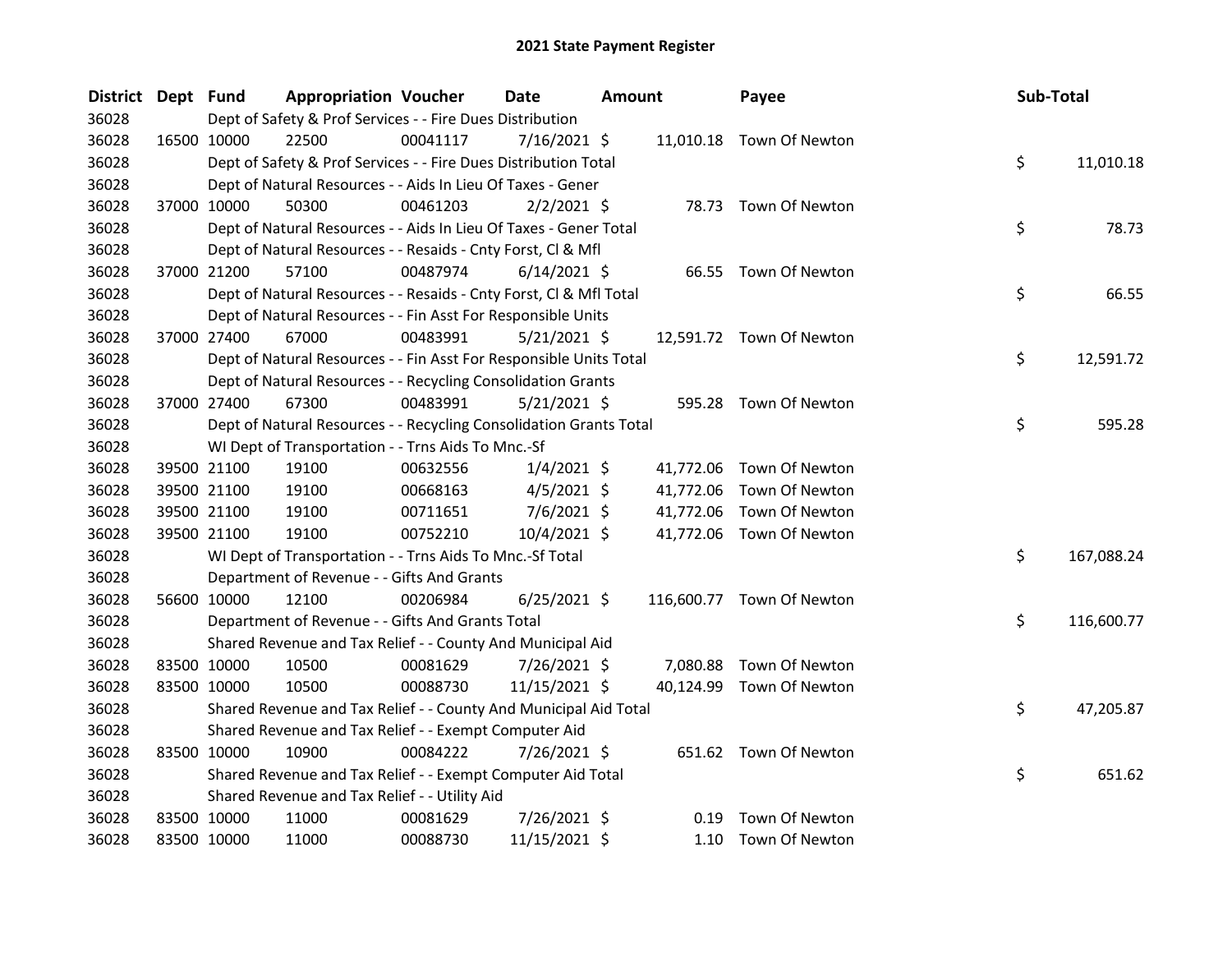| District Dept | Fund        | <b>Appropriation Voucher</b>                                  |          | <b>Date</b>   | <b>Amount</b> |          | Pavee          | Sub-Total |            |
|---------------|-------------|---------------------------------------------------------------|----------|---------------|---------------|----------|----------------|-----------|------------|
| 36028         |             | Shared Revenue and Tax Relief - - Utility Aid Total           |          |               |               |          |                |           | 1.29       |
| 36028         |             | Shared Revenue and Tax Relief - - Personal Property Aid       |          |               |               |          |                |           |            |
| 36028         | 83500 10000 | 11100                                                         | 00077403 | $5/3/2021$ \$ |               | 2.008.78 | Town Of Newton |           |            |
| 36028         |             | Shared Revenue and Tax Relief - - Personal Property Aid Total |          |               |               |          |                |           | 2.008.78   |
| 36028 Total   |             |                                                               |          |               |               |          |                |           | 357,899.03 |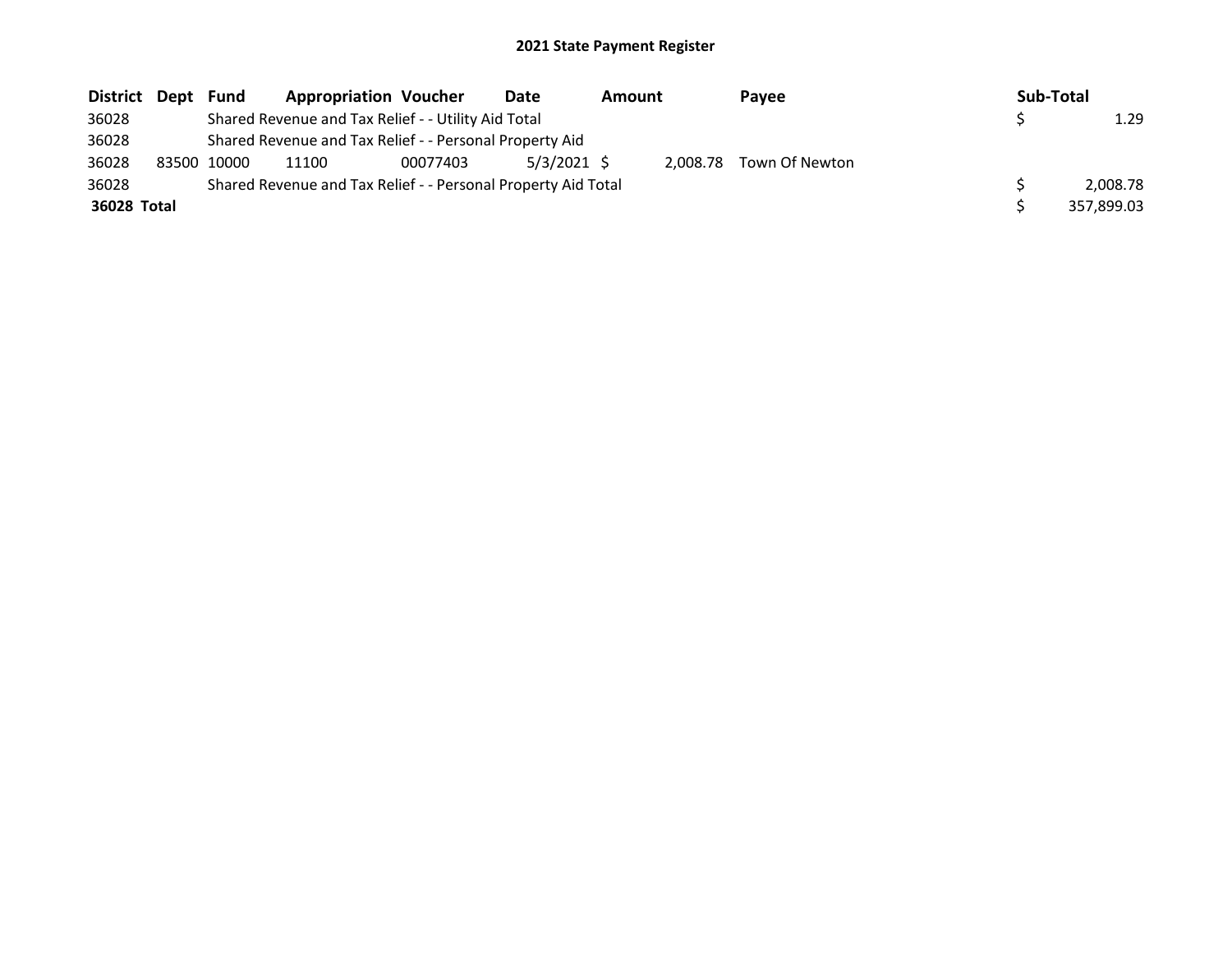| District Dept Fund |             |             | <b>Appropriation Voucher</b>                                       |          | <b>Date</b>    | <b>Amount</b> |           | Payee                      | Sub-Total |            |
|--------------------|-------------|-------------|--------------------------------------------------------------------|----------|----------------|---------------|-----------|----------------------------|-----------|------------|
| 36030              |             |             | Dept of Safety & Prof Services - - Fire Dues Distribution          |          |                |               |           |                            |           |            |
| 36030              |             | 16500 10000 | 22500                                                              | 00041119 | 7/16/2021 \$   |               |           | 4,151.73 Town Of Rockland  |           |            |
| 36030              |             |             | Dept of Safety & Prof Services - - Fire Dues Distribution Total    |          |                |               |           |                            | \$        | 4,151.73   |
| 36030              |             |             | Dept of Natural Resources - - Aids In Lieu Of Taxes - Gener        |          |                |               |           |                            |           |            |
| 36030              |             | 37000 10000 | 50300                                                              | 00461213 | $2/2/2021$ \$  |               |           | 1,502.40 Town Of Rockland  |           |            |
| 36030              |             | 37000 10000 | 50300                                                              | 00476432 | $4/21/2021$ \$ |               |           | 2,435.03 Town Of Rockland  |           |            |
| 36030              |             |             | Dept of Natural Resources - - Aids In Lieu Of Taxes - Gener Total  |          |                |               |           |                            | \$        | 3,937.43   |
| 36030              |             |             | Dept of Natural Resources - - Gen Program Ops-State Funds          |          |                |               |           |                            |           |            |
| 36030              |             | 37000 21200 | 16100                                                              | 00468992 | $4/2/2021$ \$  |               |           | 3,075.00 Town Of Rockland  |           |            |
| 36030              |             |             | Dept of Natural Resources - - Gen Program Ops-State Funds Total    |          |                |               |           |                            | \$        | 3,075.00   |
| 36030              |             |             | Dept of Natural Resources - - Resaids - Cnty Forst, Cl & Mfl       |          |                |               |           |                            |           |            |
| 36030              |             | 37000 21200 | 57100                                                              | 00487975 | $6/14/2021$ \$ |               |           | 45.52 Town Of Rockland     |           |            |
| 36030              |             |             | Dept of Natural Resources - - Resaids - Cnty Forst, CI & Mfl Total |          |                |               |           |                            | \$        | 45.52      |
| 36030              |             |             | Dept of Natural Resources - - Aids In Lieu Of Taxes - Sum S        |          |                |               |           |                            |           |            |
| 36030              |             | 37000 21200 | 57900                                                              | 00476433 | $4/21/2021$ \$ |               |           | 1,266.70 Town Of Rockland  |           |            |
| 36030              |             |             | Dept of Natural Resources - - Aids In Lieu Of Taxes - Sum S Total  |          |                |               |           |                            | \$        | 1,266.70   |
| 36030              |             |             | Dept of Natural Resources - - Fin Asst For Responsible Units       |          |                |               |           |                            |           |            |
| 36030              |             | 37000 27400 | 67000                                                              | 00483176 | $5/21/2021$ \$ |               |           | 4,082.11 Town Of Rockland  |           |            |
| 36030              |             |             | Dept of Natural Resources - - Fin Asst For Responsible Units Total |          |                |               |           |                            | \$        | 4,082.11   |
| 36030              |             |             | Dept of Natural Resources - - Recycling Consolidation Grants       |          |                |               |           |                            |           |            |
| 36030              |             | 37000 27400 | 67300                                                              | 00483176 | $5/21/2021$ \$ |               |           | 263.05 Town Of Rockland    |           |            |
| 36030              |             |             | Dept of Natural Resources - - Recycling Consolidation Grants Total |          |                |               |           |                            | \$        | 263.05     |
| 36030              |             |             | WI Dept of Transportation - - Trns Aids To Mnc.-Sf                 |          |                |               |           |                            |           |            |
| 36030              |             | 39500 21100 | 19100                                                              | 00632557 | $1/4/2021$ \$  |               | 34,807.86 | Town Of Rockland           |           |            |
| 36030              |             | 39500 21100 | 19100                                                              | 00668164 | $4/5/2021$ \$  |               | 34,807.86 | Town Of Rockland           |           |            |
| 36030              | 39500 21100 |             | 19100                                                              | 00711652 | 7/6/2021 \$    |               | 34,807.86 | Town Of Rockland           |           |            |
| 36030              |             | 39500 21100 | 19100                                                              | 00752211 | 10/4/2021 \$   |               |           | 34,807.86 Town Of Rockland |           |            |
| 36030              |             |             | WI Dept of Transportation - - Trns Aids To Mnc.-Sf Total           |          |                |               |           |                            | \$        | 139,231.44 |
| 36030              |             |             | WI Dept of Transportation - - Loc Rd Imp Prg St Fd                 |          |                |               |           |                            |           |            |
| 36030              |             | 39500 21100 | 27800                                                              | 00749306 | $9/22/2021$ \$ |               |           | 29,746.75 Town Of Rockland |           |            |
| 36030              |             |             | WI Dept of Transportation - - Loc Rd Imp Prg St Fd Total           |          |                |               |           |                            | \$        | 29,746.75  |
| 36030              |             |             | Department of Revenue - - Gifts And Grants                         |          |                |               |           |                            |           |            |
| 36030              |             | 56600 10000 | 12100                                                              | 00206985 | $6/25/2021$ \$ |               |           | 51,392.26 Town Of Rockland |           |            |
| 36030              |             |             | Department of Revenue - - Gifts And Grants Total                   |          |                |               |           |                            | \$        | 51,392.26  |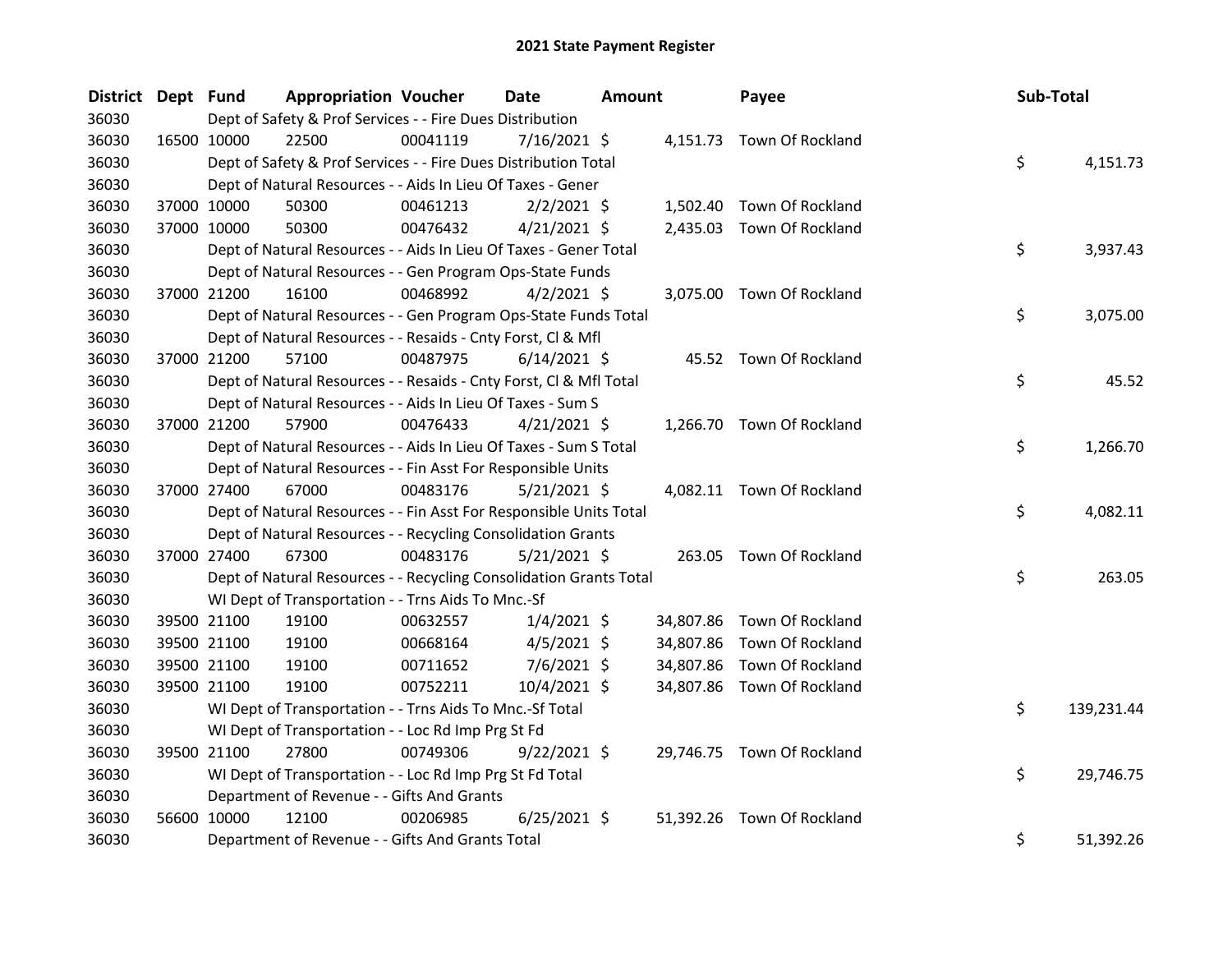| <b>District</b> | Dept        | Fund        | <b>Appropriation Voucher</b>                                        |          | Date<br><b>Amount</b> |  |           | Payee            |  | Sub-Total |            |
|-----------------|-------------|-------------|---------------------------------------------------------------------|----------|-----------------------|--|-----------|------------------|--|-----------|------------|
| 36030           |             |             | Shared Revenue and Tax Relief - - County And Municipal Aid          |          |                       |  |           |                  |  |           |            |
| 36030           | 83500 10000 |             | 10500                                                               | 00081630 | 7/26/2021 \$          |  | 7.781.60  | Town Of Rockland |  |           |            |
| 36030           |             | 83500 10000 | 10500                                                               | 00088731 | 11/15/2021 \$         |  | 44,095.76 | Town Of Rockland |  |           |            |
| 36030           |             |             | Shared Revenue and Tax Relief - - County And Municipal Aid Total    |          |                       |  |           |                  |  | \$        | 51,877.36  |
| 36030           |             |             | Shared Revenue and Tax Relief - - Exempt Computer Aid               |          |                       |  |           |                  |  |           |            |
| 36030           | 83500       | 10000       | 10900                                                               | 00084223 | $7/26/2021$ \$        |  | 131.99    | Town Of Rockland |  |           |            |
| 36030           |             |             | Shared Revenue and Tax Relief - - Exempt Computer Aid Total         |          |                       |  |           |                  |  | \$        | 131.99     |
| 36030           |             |             | Shared Revenue and Tax Relief - - Personal Property Aid             |          |                       |  |           |                  |  |           |            |
| 36030           |             | 83500 10000 | 11100                                                               | 00077404 | $5/3/2021$ \$         |  | 7,351.51  | Town Of Rockland |  |           |            |
| 36030           |             |             | Shared Revenue and Tax Relief - - Personal Property Aid Total       |          |                       |  |           |                  |  | \$        | 7,351.51   |
| 36030           |             |             | Shared Revenue and Tax Relief - - Payments For Municipal Svcs       |          |                       |  |           |                  |  |           |            |
| 36030           | 83500       | 10000       | 50100                                                               | 00073678 | $2/1/2021$ \$         |  | 181.40    | Town Of Rockland |  |           |            |
| 36030           |             |             | Shared Revenue and Tax Relief - - Payments For Municipal Svcs Total |          |                       |  |           |                  |  | \$        | 181.40     |
| 36030 Total     |             |             |                                                                     |          |                       |  |           |                  |  | Ŝ.        | 296,734.25 |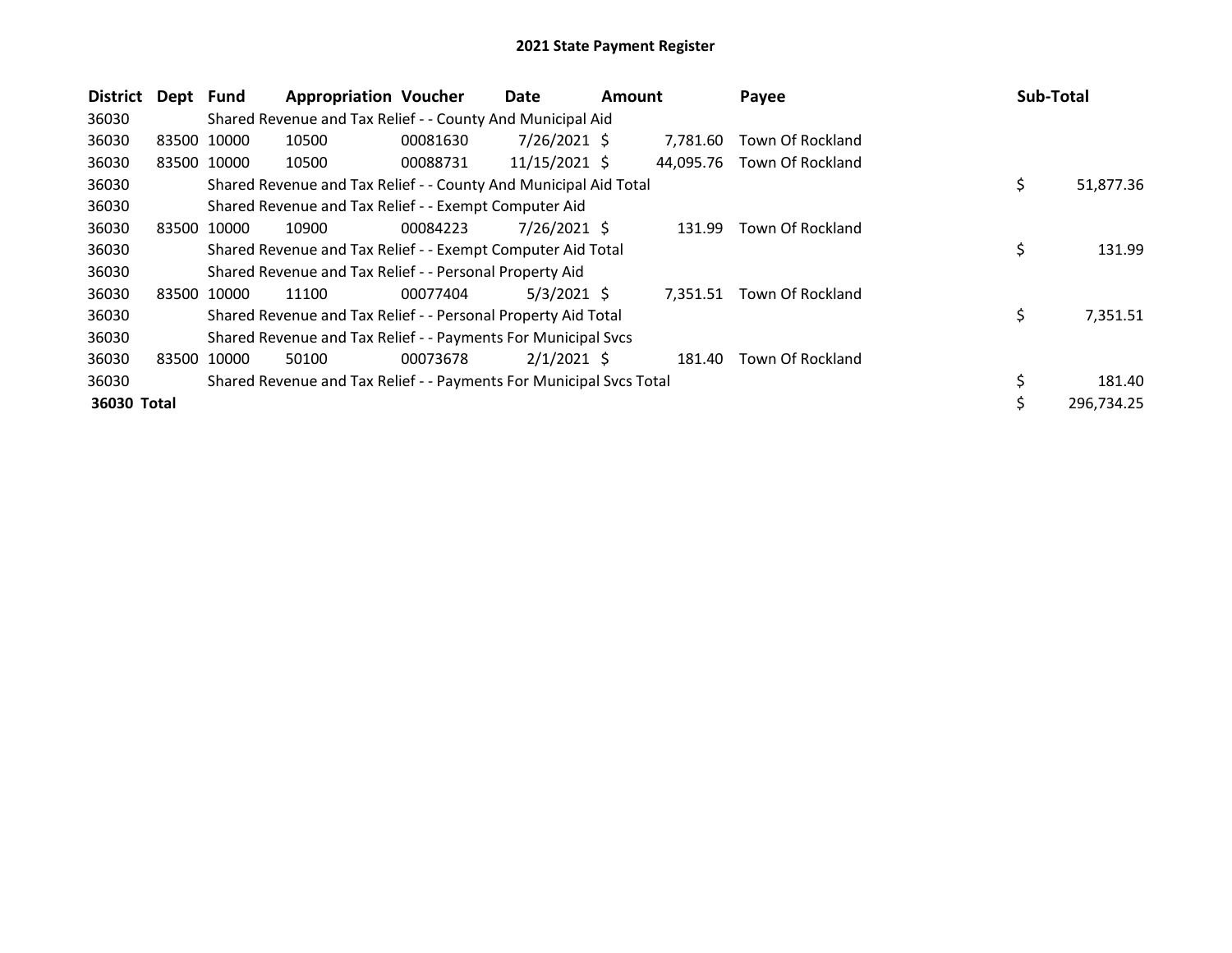| <b>District</b> | Dept Fund |             | <b>Appropriation Voucher</b>                                        |          | Date           | Amount |        | Payee                        | Sub-Total |            |
|-----------------|-----------|-------------|---------------------------------------------------------------------|----------|----------------|--------|--------|------------------------------|-----------|------------|
| 36032           |           |             | Dept of Safety & Prof Services - - Fire Dues Distribution           |          |                |        |        |                              |           |            |
| 36032           |           | 16500 10000 | 22500                                                               | 00041121 | 7/16/2021 \$   |        |        | 9,448.10 Town Of Schleswig   |           |            |
| 36032           |           |             | Dept of Safety & Prof Services - - Fire Dues Distribution Total     |          |                |        |        |                              | \$        | 9,448.10   |
| 36032           |           |             | Dept of Natural Resources - - Aids In Lieu Of Taxes - Gener         |          |                |        |        |                              |           |            |
| 36032           |           | 37000 10000 | 50300                                                               | 00476450 | $4/21/2021$ \$ |        | 150.59 | Town Of Schleswig            |           |            |
| 36032           |           | 37000 10000 | 50300                                                               | 00476452 | $4/21/2021$ \$ |        |        | 6.80 Town Of Schleswig       |           |            |
| 36032           |           |             | Dept of Natural Resources - - Aids In Lieu Of Taxes - Gener Total   |          |                |        |        |                              | \$        | 157.39     |
| 36032           |           |             | Dept of Natural Resources - - Resaids - Cnty Forst, Cl & Mfl        |          |                |        |        |                              |           |            |
| 36032           |           | 37000 21200 | 57100                                                               | 00487976 | $6/14/2021$ \$ |        |        | 348.91 Town Of Schleswig     |           |            |
| 36032           |           |             | Dept of Natural Resources - - Resaids - Cnty Forst, Cl & Mfl Total  |          |                |        |        |                              | \$        | 348.91     |
| 36032           |           |             | Dept of Natural Resources - - Aids In Lieu Of Taxes - Sum S         |          |                |        |        |                              |           |            |
| 36032           |           | 37000 21200 | 57900                                                               | 00476449 | $4/21/2021$ \$ |        |        | 15.06 Town Of Schleswig      |           |            |
| 36032           |           | 37000 21200 | 57900                                                               | 00476451 | $4/21/2021$ \$ |        |        | 0.68 Town Of Schleswig       |           |            |
| 36032           |           |             | Dept of Natural Resources - - Aids In Lieu Of Taxes - Sum S Total   |          |                |        |        |                              | \$        | 15.74      |
| 36032           |           |             | Dept of Natural Resources - - Fin Asst For Responsible Units        |          |                |        |        |                              |           |            |
| 36032           |           | 37000 27400 | 67000                                                               | 00483296 | $5/21/2021$ \$ |        |        | 4,161.17 Town Of Schleswig   |           |            |
| 36032           |           |             | Dept of Natural Resources - - Fin Asst For Responsible Units Total  |          |                |        |        |                              | \$        | 4,161.17   |
| 36032           |           |             | Dept of Natural Resources - - Recycling Consolidation Grants        |          |                |        |        |                              |           |            |
| 36032           |           | 37000 27400 | 67300                                                               | 00483296 | $5/21/2021$ \$ |        |        | 522.25 Town Of Schleswig     |           |            |
| 36032           |           |             | Dept of Natural Resources - - Recycling Consolidation Grants Total  |          |                |        |        |                              | \$        | 522.25     |
| 36032           |           |             | WI Dept of Transportation - - Trns Aids To Mnc.-Sf                  |          |                |        |        |                              |           |            |
| 36032           |           | 39500 21100 | 19100                                                               | 00632558 | $1/4/2021$ \$  |        |        | 36,929.97 Town Of Schleswig  |           |            |
| 36032           |           | 39500 21100 | 19100                                                               | 00668165 | $4/5/2021$ \$  |        |        | 36,929.97 Town Of Schleswig  |           |            |
| 36032           |           | 39500 21100 | 19100                                                               | 00711653 | $7/6/2021$ \$  |        |        | 36,929.97 Town Of Schleswig  |           |            |
| 36032           |           | 39500 21100 | 19100                                                               | 00752212 | 10/4/2021 \$   |        |        | 36,929.97 Town Of Schleswig  |           |            |
| 36032           |           |             | WI Dept of Transportation - - Trns Aids To Mnc.-Sf Total            |          |                |        |        |                              | \$        | 147,719.88 |
| 36032           |           |             | Department of Military Affairs - - Major Disaster Assist; Pif       |          |                |        |        |                              |           |            |
| 36032           |           | 46500 27200 | 36500                                                               | 00101297 | 10/14/2021 \$  |        |        | 5,095.61 Town Of Schleswig   |           |            |
| 36032           |           | 46500 27200 | 36500                                                               | 00103268 | 11/29/2021 \$  |        |        | 3,023.73 Town Of Schleswig   |           |            |
| 36032           |           |             | Department of Military Affairs - - Major Disaster Assist; Pif Total |          |                |        |        |                              | \$        | 8,119.34   |
| 36032           |           |             | Department of Revenue - - Gifts And Grants                          |          |                |        |        |                              |           |            |
| 36032           |           | 56600 10000 | 12100                                                               | 00206986 | $6/25/2021$ \$ |        |        | 102,313.51 Town Of Schleswig |           |            |
| 36032           |           |             | Department of Revenue - - Gifts And Grants Total                    |          |                |        |        |                              | \$        | 102,313.51 |
| 36032           |           |             | Shared Revenue and Tax Relief - - County And Municipal Aid          |          |                |        |        |                              |           |            |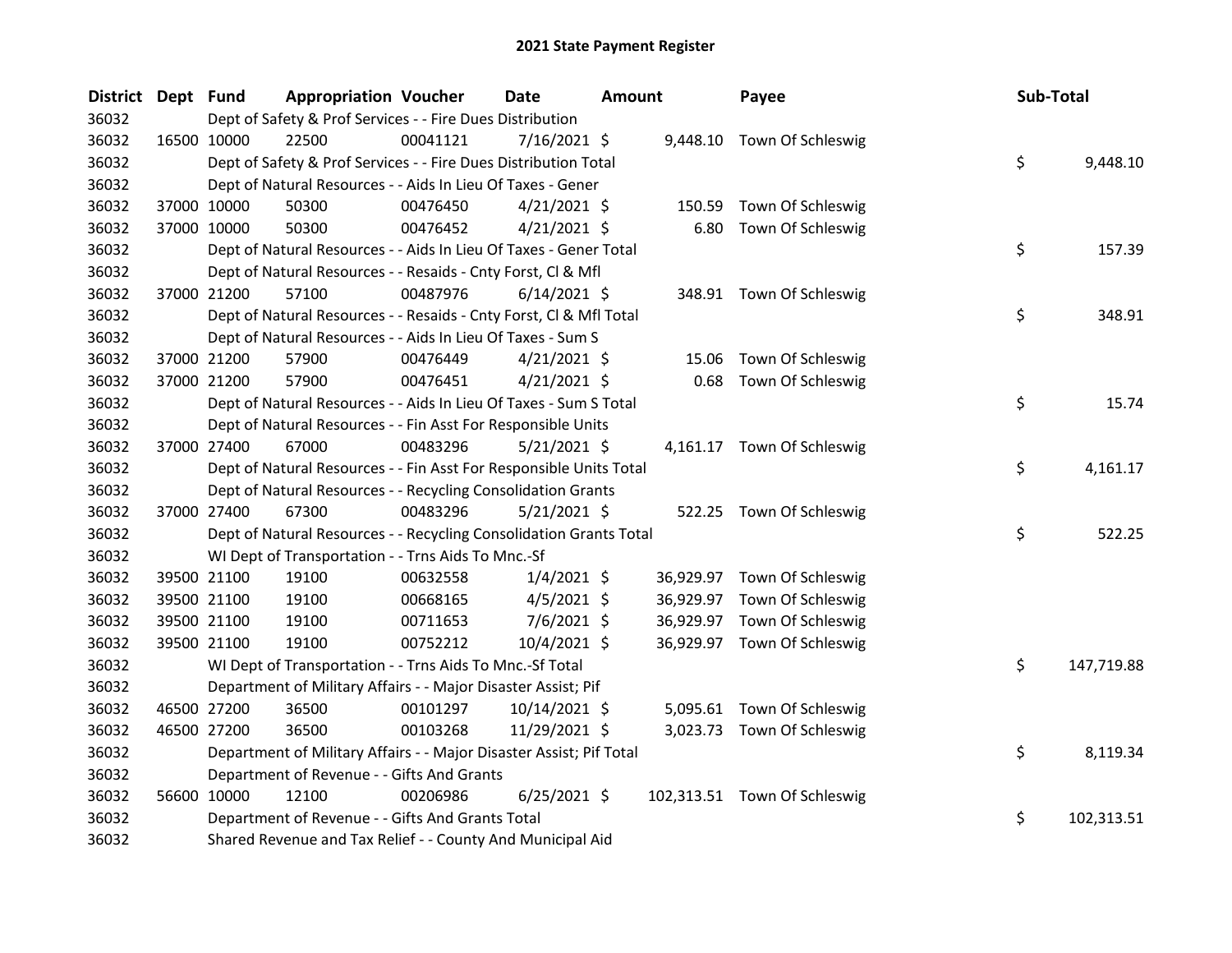| <b>District</b> | Dept Fund |             | <b>Appropriation Voucher</b>                                     |          | Date           | <b>Amount</b> |           | Payee             | <b>Sub-Total</b> |
|-----------------|-----------|-------------|------------------------------------------------------------------|----------|----------------|---------------|-----------|-------------------|------------------|
| 36032           |           | 83500 10000 | 10500                                                            | 00081631 | $7/26/2021$ \$ |               | 4,252.41  | Town Of Schleswig |                  |
| 36032           |           | 83500 10000 | 10500                                                            | 00088732 | 11/15/2021 \$  |               | 24,097.02 | Town Of Schleswig |                  |
| 36032           |           |             | Shared Revenue and Tax Relief - - County And Municipal Aid Total |          |                |               |           |                   | \$<br>28,349.43  |
| 36032           |           |             | Shared Revenue and Tax Relief - - Exempt Computer Aid            |          |                |               |           |                   |                  |
| 36032           | 83500     | 10000       | 10900                                                            | 00084224 | $7/26/2021$ \$ |               | 53.00     | Town Of Schleswig |                  |
| 36032           |           |             | Shared Revenue and Tax Relief - - Exempt Computer Aid Total      |          |                |               |           |                   | \$<br>53.00      |
| 36032           |           |             | Shared Revenue and Tax Relief - - Utility Aid                    |          |                |               |           |                   |                  |
| 36032           |           | 83500 10000 | 11000                                                            | 00081631 | $7/26/2021$ \$ |               | 31.84     | Town Of Schleswig |                  |
| 36032           |           | 83500 10000 | 11000                                                            | 00088732 | 11/15/2021 \$  |               | 184.94    | Town Of Schleswig |                  |
| 36032           |           |             | Shared Revenue and Tax Relief - - Utility Aid Total              |          |                |               |           |                   | \$<br>216.78     |
| 36032           |           |             | Shared Revenue and Tax Relief - - Personal Property Aid          |          |                |               |           |                   |                  |
| 36032           | 83500     | 10000       | 11100                                                            | 00077405 | 5/3/2021 \$    |               | 633.88    | Town Of Schleswig |                  |
| 36032           |           |             | Shared Revenue and Tax Relief - - Personal Property Aid Total    |          |                |               |           |                   | \$<br>633.88     |
| 36032           |           |             | Shared Revenue and Tax Relief - - Lottery & Gaming Credit        |          |                |               |           |                   |                  |
| 36032           |           | 83500 52100 | 36300                                                            | 00074270 | $3/22/2021$ \$ |               | 2,053.53  | Town Of Schleswig |                  |
| 36032           |           |             | Shared Revenue and Tax Relief - - Lottery & Gaming Credit Total  |          |                |               |           |                   | 2,053.53         |
| 36032 Total     |           |             |                                                                  |          |                |               |           |                   | 304,112.91       |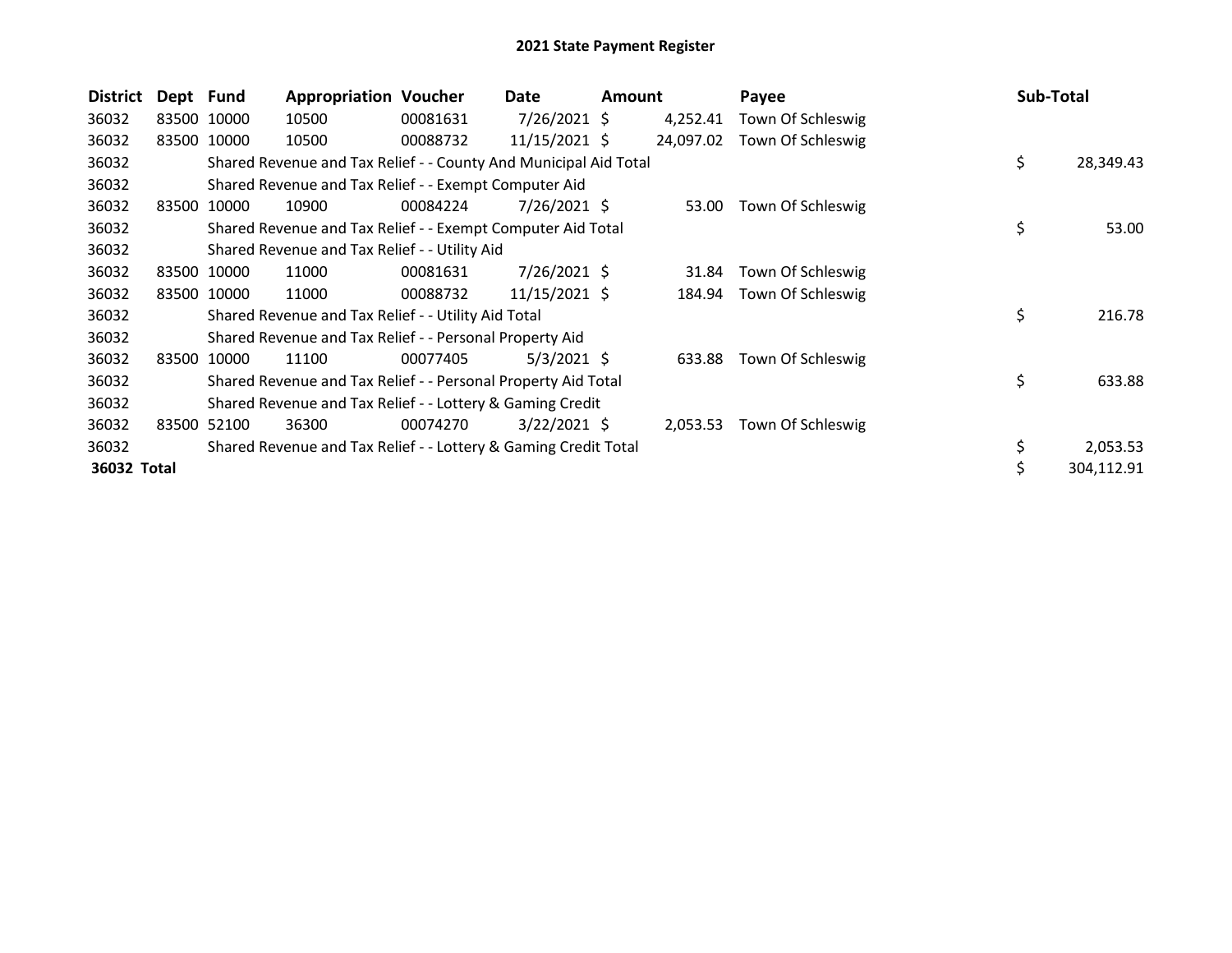| <b>District</b> | Dept Fund | <b>Appropriation Voucher</b>                                       |          | Date           | <b>Amount</b> |           | Payee                        | Sub-Total       |
|-----------------|-----------|--------------------------------------------------------------------|----------|----------------|---------------|-----------|------------------------------|-----------------|
| 36034           |           | Dept of Safety & Prof Services - - Fire Dues Distribution          |          |                |               |           |                              |                 |
| 36034           |           | 22500<br>16500 10000                                               | 00041122 | 7/16/2021 \$   |               |           | 1,569.09 Town Of Two Creeks  |                 |
| 36034           |           | Dept of Safety & Prof Services - - Fire Dues Distribution Total    |          |                |               |           |                              | \$<br>1,569.09  |
| 36034           |           | Dept of Natural Resources - - Aids In Lieu Of Taxes - Gener        |          |                |               |           |                              |                 |
| 36034           |           | 50300<br>37000 10000                                               | 00475346 | $4/21/2021$ \$ |               |           | 12.31 Town Of Two Creeks     |                 |
| 36034           |           | Dept of Natural Resources - - Aids In Lieu Of Taxes - Gener Total  |          |                |               |           |                              | \$<br>12.31     |
| 36034           |           | Dept of Natural Resources - - Resaids - Cnty Forst, Cl & Mfl       |          |                |               |           |                              |                 |
| 36034           |           | 37000 21200<br>57100                                               | 00487977 | $6/14/2021$ \$ |               |           | 6.20 Town Of Two Creeks      |                 |
| 36034           |           | Dept of Natural Resources - - Resaids - Cnty Forst, Cl & Mfl Total |          |                |               |           |                              | \$<br>6.20      |
| 36034           |           | Dept of Natural Resources - - Fin Asst For Responsible Units       |          |                |               |           |                              |                 |
| 36034           |           | 37000 27400<br>67000                                               | 00483563 | $5/21/2021$ \$ |               |           | 779.03 Town Of Two Creeks    |                 |
| 36034           |           | Dept of Natural Resources - - Fin Asst For Responsible Units Total |          |                |               |           |                              | \$<br>779.03    |
| 36034           |           | Dept of Natural Resources - - Recycling Consolidation Grants       |          |                |               |           |                              |                 |
| 36034           |           | 37000 27400<br>67300                                               | 00483563 | $5/21/2021$ \$ |               | 111.34    | Town Of Two Creeks           |                 |
| 36034           |           | Dept of Natural Resources - - Recycling Consolidation Grants Total |          |                |               |           |                              | \$<br>111.34    |
| 36034           |           | WI Dept of Transportation - - Trns Aids To Mnc.-Sf                 |          |                |               |           |                              |                 |
| 36034           |           | 39500 21100<br>19100                                               | 00632559 | $1/4/2021$ \$  |               | 16,608.96 | Town Of Two Creeks           |                 |
| 36034           |           | 39500 21100<br>19100                                               | 00668166 | $4/5/2021$ \$  |               | 16,608.96 | Town Of Two Creeks           |                 |
| 36034           |           | 39500 21100<br>19100                                               | 00711654 | $7/6/2021$ \$  |               | 16,608.96 | Town Of Two Creeks           |                 |
| 36034           |           | 39500 21100<br>19100                                               | 00752213 | 10/4/2021 \$   |               |           | 16,608.96 Town Of Two Creeks |                 |
| 36034           |           | WI Dept of Transportation - - Trns Aids To Mnc.-Sf Total           |          |                |               |           |                              | \$<br>66,435.84 |
| 36034           |           | Department of Health Services - - Radiation Monitoring             |          |                |               |           |                              |                 |
| 36034           |           | 43500 10000<br>13800                                               | 00442841 | $8/27/2021$ \$ |               | 348.00    | Town Of Two Creeks           |                 |
| 36034           |           | 43500 10000<br>13800                                               | 00443346 | $9/2/2021$ \$  |               | 348.00    | Town Of Two Creeks           |                 |
| 36034           |           | Department of Health Services - - Radiation Monitoring Total       |          |                |               |           |                              | \$<br>696.00    |
| 36034           |           | Department of Revenue - - Gifts And Grants                         |          |                |               |           |                              |                 |
| 36034           |           | 56600 10000<br>12100                                               | 00206987 | $6/25/2021$ \$ |               |           | 22,713.08 Town Of Two Creeks |                 |
| 36034           |           | Department of Revenue - - Gifts And Grants Total                   |          |                |               |           |                              | \$<br>22,713.08 |
| 36034           |           | Shared Revenue and Tax Relief - - County And Municipal Aid         |          |                |               |           |                              |                 |
| 36034           |           | 83500 10000<br>10500                                               | 00081632 | 7/26/2021 \$   |               |           | 434.02 Town Of Two Creeks    |                 |
| 36034           |           | 83500 10000<br>10500                                               | 00088733 | 11/15/2021 \$  |               |           | 2,459.42 Town Of Two Creeks  |                 |
| 36034           |           | Shared Revenue and Tax Relief - - County And Municipal Aid Total   |          |                |               |           |                              | \$<br>2,893.44  |
| 36034           |           | Shared Revenue and Tax Relief - - Utility Aid                      |          |                |               |           |                              |                 |
| 36034           |           | 83500 10000<br>11000                                               | 00081632 | 7/26/2021 \$   |               |           | 35,103.75 Town Of Two Creeks |                 |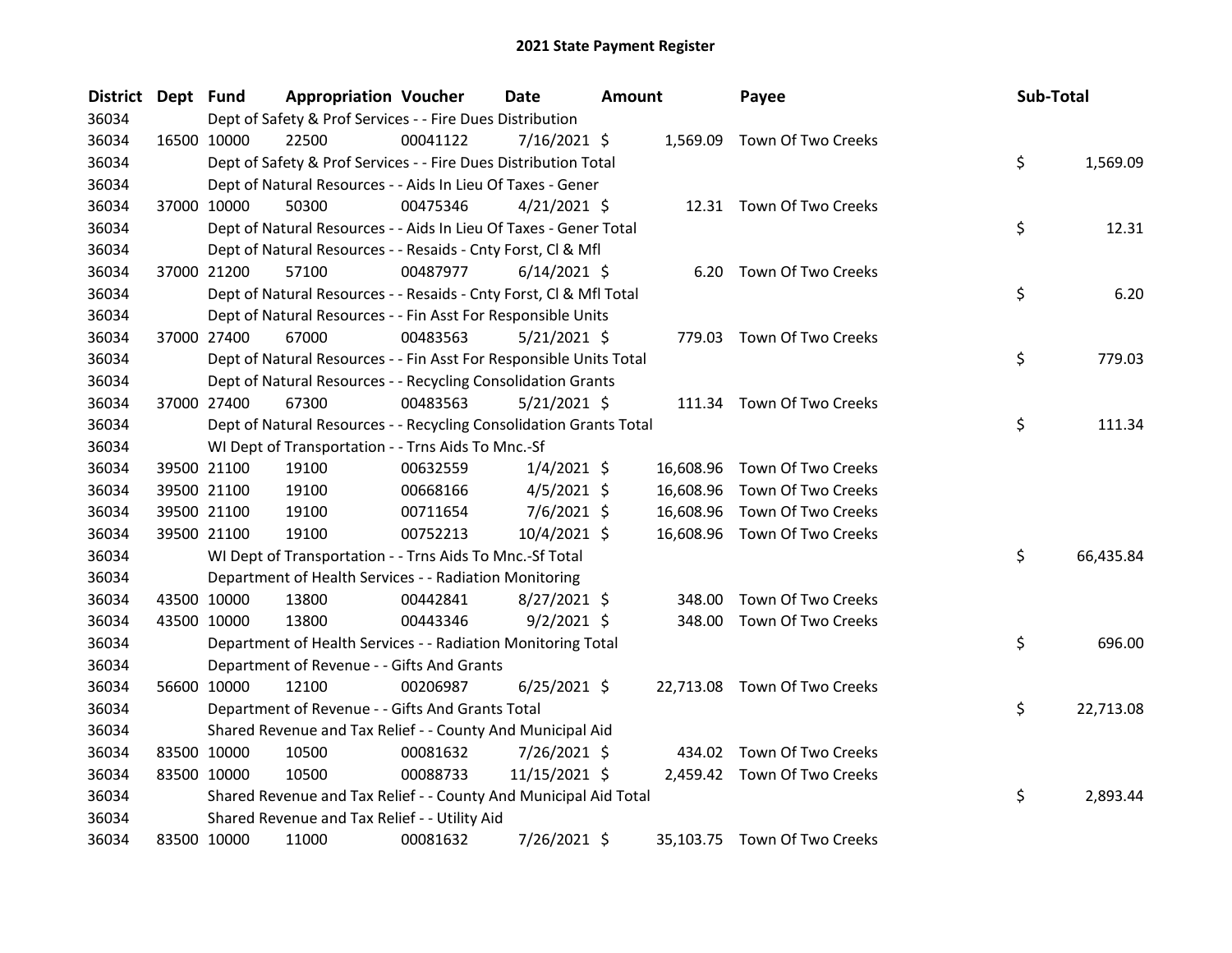| District Dept Fund |             | <b>Appropriation Voucher</b>                        |          | Date          | Amount |  | <b>Pavee</b>                  |  | Sub-Total |            |
|--------------------|-------------|-----------------------------------------------------|----------|---------------|--------|--|-------------------------------|--|-----------|------------|
| 36034              | 83500 10000 | 11000                                               | 00088733 | 11/15/2021 \$ |        |  | 440,196.25 Town Of Two Creeks |  |           |            |
| 36034              |             | Shared Revenue and Tax Relief - - Utility Aid Total |          |               |        |  |                               |  |           | 475,300.00 |
| 36034 Total        |             |                                                     |          |               |        |  |                               |  |           | 570,516.33 |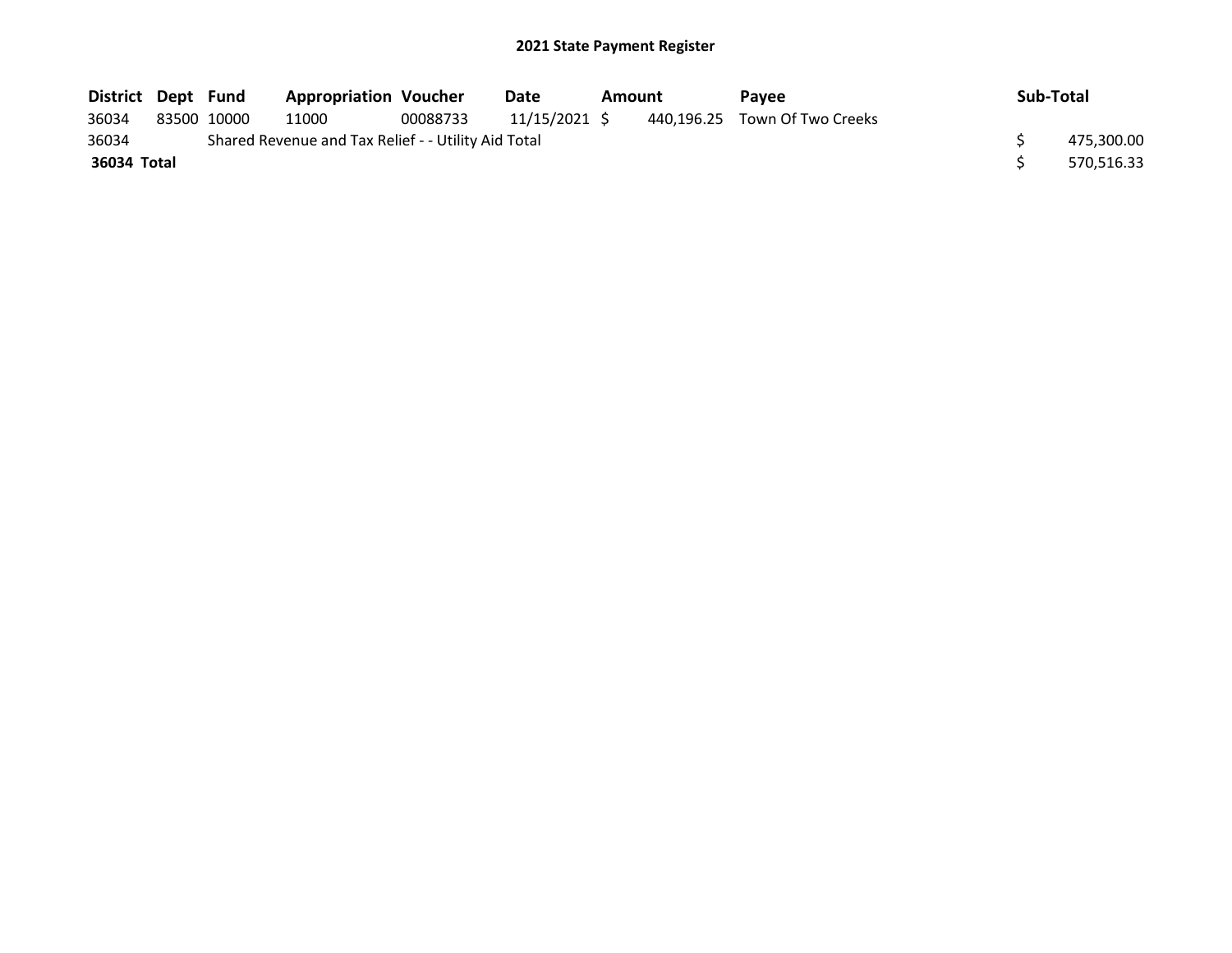| District Dept Fund |             | <b>Appropriation Voucher</b>                                       |          | <b>Date</b>    | <b>Amount</b> |           | Payee                        | Sub-Total |            |
|--------------------|-------------|--------------------------------------------------------------------|----------|----------------|---------------|-----------|------------------------------|-----------|------------|
| 36036              |             | Dept of Safety & Prof Services - - Fire Dues Distribution          |          |                |               |           |                              |           |            |
| 36036              | 16500 10000 | 22500                                                              | 00041124 | $7/16/2021$ \$ |               |           | 6,872.41 Town Of Two Rivers  |           |            |
| 36036              |             | Dept of Safety & Prof Services - - Fire Dues Distribution Total    |          |                |               |           |                              | \$        | 6,872.41   |
| 36036              |             | Dept of Natural Resources - - Aids In Lieu Of Taxes - Gener        |          |                |               |           |                              |           |            |
| 36036              | 37000 10000 | 50300                                                              | 00461058 | $2/2/2021$ \$  |               |           | 1,500.46 Town Of Two Rivers  |           |            |
| 36036              |             | Dept of Natural Resources - - Aids In Lieu Of Taxes - Gener Total  |          |                |               |           |                              | \$        | 1,500.46   |
| 36036              |             | Dept of Natural Resources - - Resaids - Cnty Forst, Cl & Mfl       |          |                |               |           |                              |           |            |
| 36036              | 37000 21200 | 57100                                                              | 00487978 | $6/14/2021$ \$ |               |           | 71.73 Town Of Two Rivers     |           |            |
| 36036              |             | Dept of Natural Resources - - Resaids - Cnty Forst, CI & Mfl Total |          |                |               |           |                              | \$        | 71.73      |
| 36036              |             | Dept of Natural Resources - - Aids In Lieu Of Taxes - Sum S        |          |                |               |           |                              |           |            |
| 36036              | 37000 21200 | 57900                                                              | 00475269 | $4/21/2021$ \$ |               | 15.13     | Town Of Two Rivers           |           |            |
| 36036              | 37000 21200 | 57900                                                              | 00475270 | $4/21/2021$ \$ |               |           | 2,514.05 Town Of Two Rivers  |           |            |
| 36036              |             | Dept of Natural Resources - - Aids In Lieu Of Taxes - Sum S Total  |          |                |               |           |                              | \$        | 2,529.18   |
| 36036              |             | Dept of Natural Resources - - Fin Asst For Responsible Units       |          |                |               |           |                              |           |            |
| 36036              | 37000 27400 | 67000                                                              | 00483454 | $5/21/2021$ \$ |               |           | 7,582.41 Town Of Two Rivers  |           |            |
| 36036              |             | Dept of Natural Resources - - Fin Asst For Responsible Units Total |          |                |               |           |                              | \$        | 7,582.41   |
| 36036              |             | Dept of Natural Resources - - Recycling Consolidation Grants       |          |                |               |           |                              |           |            |
| 36036              | 37000 27400 | 67300                                                              | 00483454 | $5/21/2021$ \$ |               |           | 473.91 Town Of Two Rivers    |           |            |
| 36036              |             | Dept of Natural Resources - - Recycling Consolidation Grants Total |          |                |               |           |                              | \$        | 473.91     |
| 36036              |             | WI Dept of Transportation - - Trns Aids To Mnc.-Sf                 |          |                |               |           |                              |           |            |
| 36036              | 39500 21100 | 19100                                                              | 00632560 | $1/4/2021$ \$  |               | 27,390.33 | Town Of Two Rivers           |           |            |
| 36036              | 39500 21100 | 19100                                                              | 00668167 | $4/5/2021$ \$  |               | 27,390.33 | Town Of Two Rivers           |           |            |
| 36036              | 39500 21100 | 19100                                                              | 00711655 | $7/6/2021$ \$  |               | 27,390.33 | Town Of Two Rivers           |           |            |
| 36036              | 39500 21100 | 19100                                                              | 00752214 | 10/4/2021 \$   |               |           | 27,390.33 Town Of Two Rivers |           |            |
| 36036              |             | WI Dept of Transportation - - Trns Aids To Mnc.-Sf Total           |          |                |               |           |                              | \$        | 109,561.32 |
| 36036              |             | Department of Revenue - - Gifts And Grants                         |          |                |               |           |                              |           |            |
| 36036              | 56600 10000 | 12100                                                              | 00206988 | $6/25/2021$ \$ |               |           | 92,055.99 Town Of Two Rivers |           |            |
| 36036              |             | Department of Revenue - - Gifts And Grants Total                   |          |                |               |           |                              | \$        | 92,055.99  |
| 36036              |             | Shared Revenue and Tax Relief - - County And Municipal Aid         |          |                |               |           |                              |           |            |
| 36036              | 83500 10000 | 10500                                                              | 00081633 | 7/26/2021 \$   |               |           | 8,096.51 Town Of Two Rivers  |           |            |
| 36036              | 83500 10000 | 10500                                                              | 00088734 | 11/15/2021 \$  |               |           | 45,880.20 Town Of Two Rivers |           |            |
| 36036              |             | Shared Revenue and Tax Relief - - County And Municipal Aid Total   |          |                |               |           |                              | \$        | 53,976.71  |
| 36036              |             | Shared Revenue and Tax Relief - - Exempt Computer Aid              |          |                |               |           |                              |           |            |
| 36036              | 83500 10000 | 10900                                                              | 00084225 | 7/26/2021 \$   |               | 49.89     | <b>Town Of Two Rivers</b>    |           |            |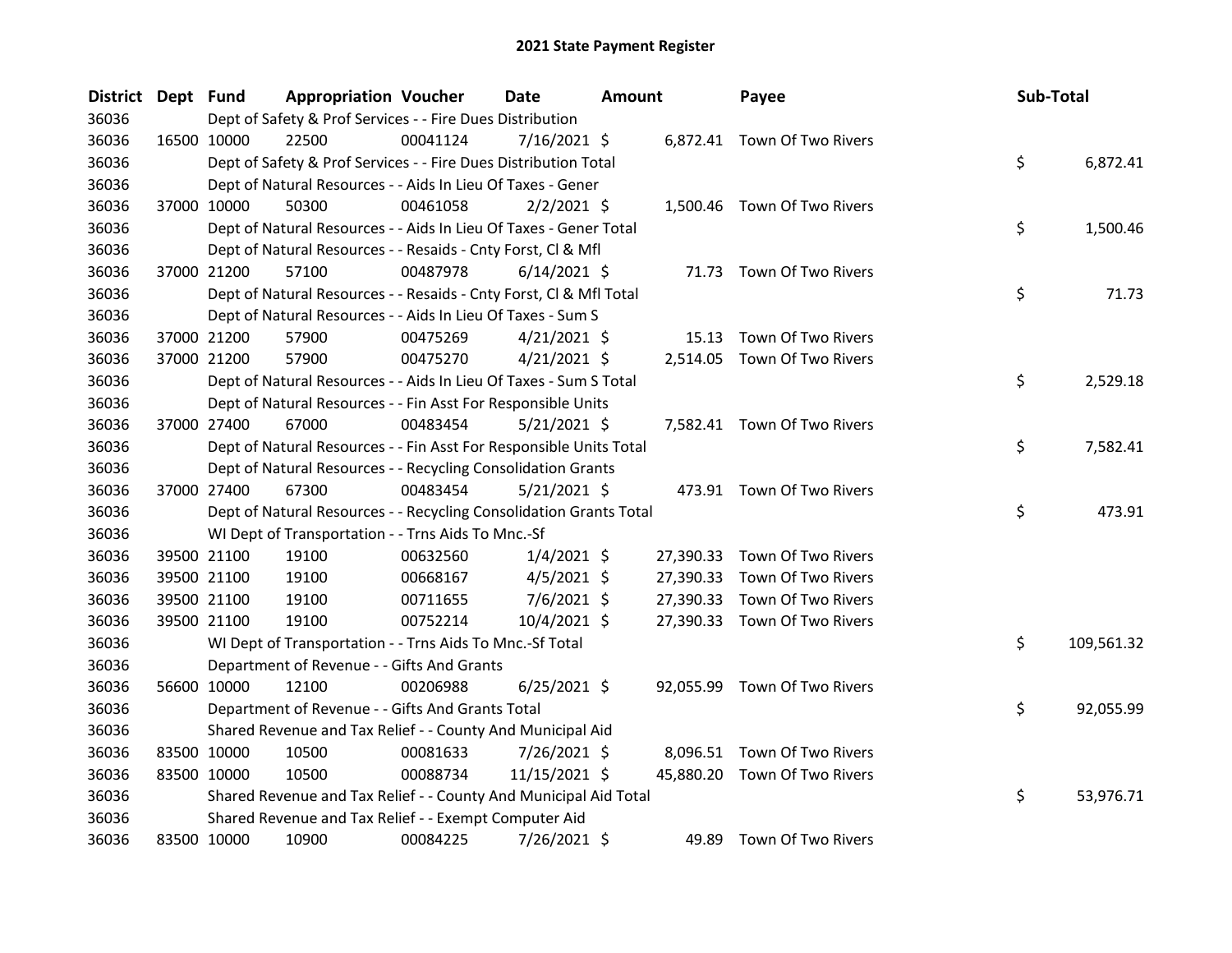| <b>District</b> | Dept Fund |             | <b>Appropriation Voucher</b>                                                  |          | Date            | <b>Amount</b> |           | Payee              | Sub-Total |            |
|-----------------|-----------|-------------|-------------------------------------------------------------------------------|----------|-----------------|---------------|-----------|--------------------|-----------|------------|
| 36036           |           |             | Shared Revenue and Tax Relief - - Exempt Computer Aid Total                   |          |                 |               |           |                    | \$        | 49.89      |
| 36036           |           |             | Shared Revenue and Tax Relief - - Utility Aid                                 |          |                 |               |           |                    |           |            |
| 36036           | 83500     | 10000       | 11000                                                                         | 00081633 | $7/26/2021$ \$  |               | 2.191.67  | Town Of Two Rivers |           |            |
| 36036           |           | 83500 10000 | 11000                                                                         | 00088734 | $11/15/2021$ \$ |               | 12,888.09 | Town Of Two Rivers |           |            |
| 36036           |           |             | Shared Revenue and Tax Relief - - Utility Aid Total                           |          |                 |               |           |                    | \$        | 15,079.76  |
| 36036           |           |             | Shared Revenue and Tax Relief - - Personal Property Aid                       |          |                 |               |           |                    |           |            |
| 36036           |           | 83500 10000 | 11100                                                                         | 00077406 | $5/3/2021$ \$   |               | 257.38    | Town Of Two Rivers |           |            |
| 36036           |           |             | Shared Revenue and Tax Relief - - Personal Property Aid Total                 |          |                 |               |           |                    | \$        | 257.38     |
| 36036           |           |             | Shared Revenue and Tax Relief - - State Aid; Video Service Provider Fee       |          |                 |               |           |                    |           |            |
| 36036           |           | 83500 10000 | 11200                                                                         | 00083013 | $7/26/2021$ \$  |               | 3,919.23  | Town Of Two Rivers |           |            |
| 36036           |           |             | Shared Revenue and Tax Relief - - State Aid; Video Service Provider Fee Total |          |                 |               |           |                    | \$        | 3,919.23   |
| 36036           |           |             | Shared Revenue and Tax Relief - - Payments For Municipal Svcs                 |          |                 |               |           |                    |           |            |
| 36036           | 83500     | 10000       | 50100                                                                         | 00073679 | $2/1/2021$ \$   |               | 539.87    | Town Of Two Rivers |           |            |
| 36036           |           |             | Shared Revenue and Tax Relief - - Payments For Municipal Svcs Total           |          |                 |               |           |                    | \$        | 539.87     |
| 36036 Total     |           |             |                                                                               |          |                 |               |           |                    | Ś         | 294.470.25 |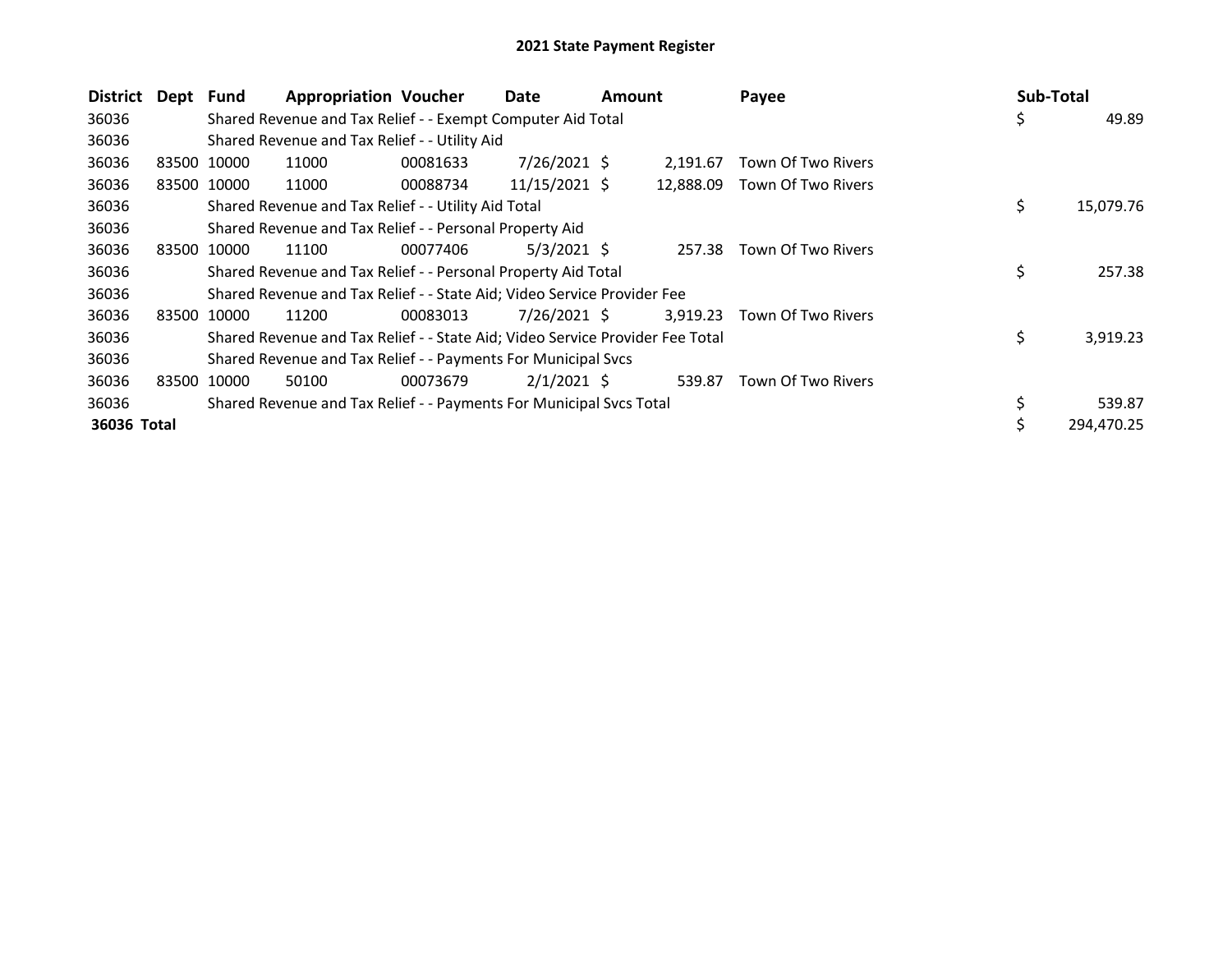| District Dept Fund |             |                                                                    | <b>Appropriation Voucher</b> | <b>Date</b>    | <b>Amount</b> | Payee                                                                                             | Sub-Total |           |
|--------------------|-------------|--------------------------------------------------------------------|------------------------------|----------------|---------------|---------------------------------------------------------------------------------------------------|-----------|-----------|
| 36112              |             | Dept of Safety & Prof Services - - Fire Dues Distribution          |                              |                |               |                                                                                                   |           |           |
| 36112              | 16500 10000 | 22500                                                              | 00041099                     | 7/15/2021 \$   |               | 4,681.22 Village of Cleveland                                                                     |           |           |
| 36112              |             | Dept of Safety & Prof Services - - Fire Dues Distribution Total    |                              |                |               |                                                                                                   | \$        | 4,681.22  |
| 36112              |             | Dept of Natural Resources - - Aids In Lieu Of Taxes - Gener        |                              |                |               |                                                                                                   |           |           |
| 36112              |             | 50300<br>37000 10000                                               | 00461060                     | $2/1/2021$ \$  |               | 9,899.70 Village of Cleveland                                                                     |           |           |
| 36112              |             | Dept of Natural Resources - - Aids In Lieu Of Taxes - Gener Total  |                              |                |               |                                                                                                   | \$        | 9,899.70  |
| 36112              |             | Dept of Natural Resources - - Fin Asst For Responsible Units       |                              |                |               |                                                                                                   |           |           |
| 36112              |             | 37000 27400<br>67000                                               | 00483206                     | $5/21/2021$ \$ |               | 2,687.39 Village of Cleveland                                                                     |           |           |
| 36112              |             | Dept of Natural Resources - - Fin Asst For Responsible Units Total |                              |                |               |                                                                                                   | \$        | 2,687.39  |
| 36112              |             | Dept of Natural Resources - - Recycling Consolidation Grants       |                              |                |               |                                                                                                   |           |           |
| 36112              |             | 37000 27400<br>67300                                               | 00483206                     | $5/21/2021$ \$ |               | 386.22 Village of Cleveland                                                                       |           |           |
| 36112              |             | Dept of Natural Resources - - Recycling Consolidation Grants Total |                              |                |               |                                                                                                   | \$        | 386.22    |
| 36112              |             | WI Dept of Transportation - - Trns Aids To Mnc.-Sf                 |                              |                |               |                                                                                                   |           |           |
| 36112              |             | 39500 21100<br>19100                                               | 00632561                     | $1/4/2021$ \$  |               | 14,326.72 Village of Cleveland                                                                    |           |           |
| 36112              |             | 39500 21100<br>19100                                               | 00668168                     | $4/5/2021$ \$  |               | 14,326.72 Village of Cleveland                                                                    |           |           |
| 36112              |             | 39500 21100<br>19100                                               | 00711656                     | $7/6/2021$ \$  |               | 14,326.72 Village of Cleveland                                                                    |           |           |
| 36112              |             | 19100<br>39500 21100                                               | 00752215                     | 10/4/2021 \$   |               | 14,326.75 Village of Cleveland                                                                    |           |           |
| 36112              |             | WI Dept of Transportation - - Trns Aids To Mnc.-Sf Total           |                              |                |               |                                                                                                   | \$        | 57,306.91 |
| 36112              |             | WI Dept of Transportation - - Loc Rd Imp Prg St Fd                 |                              |                |               |                                                                                                   |           |           |
| 36112              |             | 27800<br>39500 21100                                               | 00717900                     | $7/7/2021$ \$  |               | 9,000.00 Village of Cleveland                                                                     |           |           |
| 36112              |             | WI Dept of Transportation - - Loc Rd Imp Prg St Fd Total           |                              |                |               |                                                                                                   | \$        | 9,000.00  |
| 36112              |             | Department of Justice - - Officer training reimbursement           |                              |                |               |                                                                                                   |           |           |
| 36112              |             | 45500 10000<br>21400                                               | 00105051                     | 11/10/2021 \$  |               | 640.00 Village of Cleveland                                                                       |           |           |
| 36112              |             | Department of Justice - - Officer training reimbursement Total     |                              |                |               |                                                                                                   | \$        | 640.00    |
| 36112              |             | Department of Justice - - Federal Aid, Local Assistance            |                              |                |               |                                                                                                   |           |           |
| 36112              | 45500 10000 | 25100                                                              | 00105158                     | $12/1/2021$ \$ |               | 5,700.00 Village of Cleveland                                                                     |           |           |
| 36112              |             | Department of Justice - - Federal Aid, Local Assistance Total      |                              |                |               |                                                                                                   | \$        | 5,700.00  |
| 36112              |             | Department of Administration - - Federal Aid                       |                              |                |               |                                                                                                   |           |           |
| 36112              | 50500 10000 | 14200                                                              | 00153114                     | 10/12/2021 \$  |               | 25,538.56 Village of Cleveland                                                                    |           |           |
| 36112              |             | Department of Administration - - Federal Aid Total                 |                              |                |               |                                                                                                   | \$        | 25,538.56 |
| 36112              |             | Elections Commission - - General Program Ops, GPR                  |                              |                |               |                                                                                                   |           |           |
| 36112              | 51000 10000 | 10100                                                              | 00005165                     | $1/7/2021$ \$  |               | 353.80 Village of Cleveland                                                                       |           |           |
| 36112              |             | Elections Commission - - General Program Ops, GPR Total            |                              |                |               |                                                                                                   | \$        | 353.80    |
| 36112              |             |                                                                    |                              |                |               | Public Defender Board - - Transcript, Discovery and Records Provided to the Public Defender Board |           |           |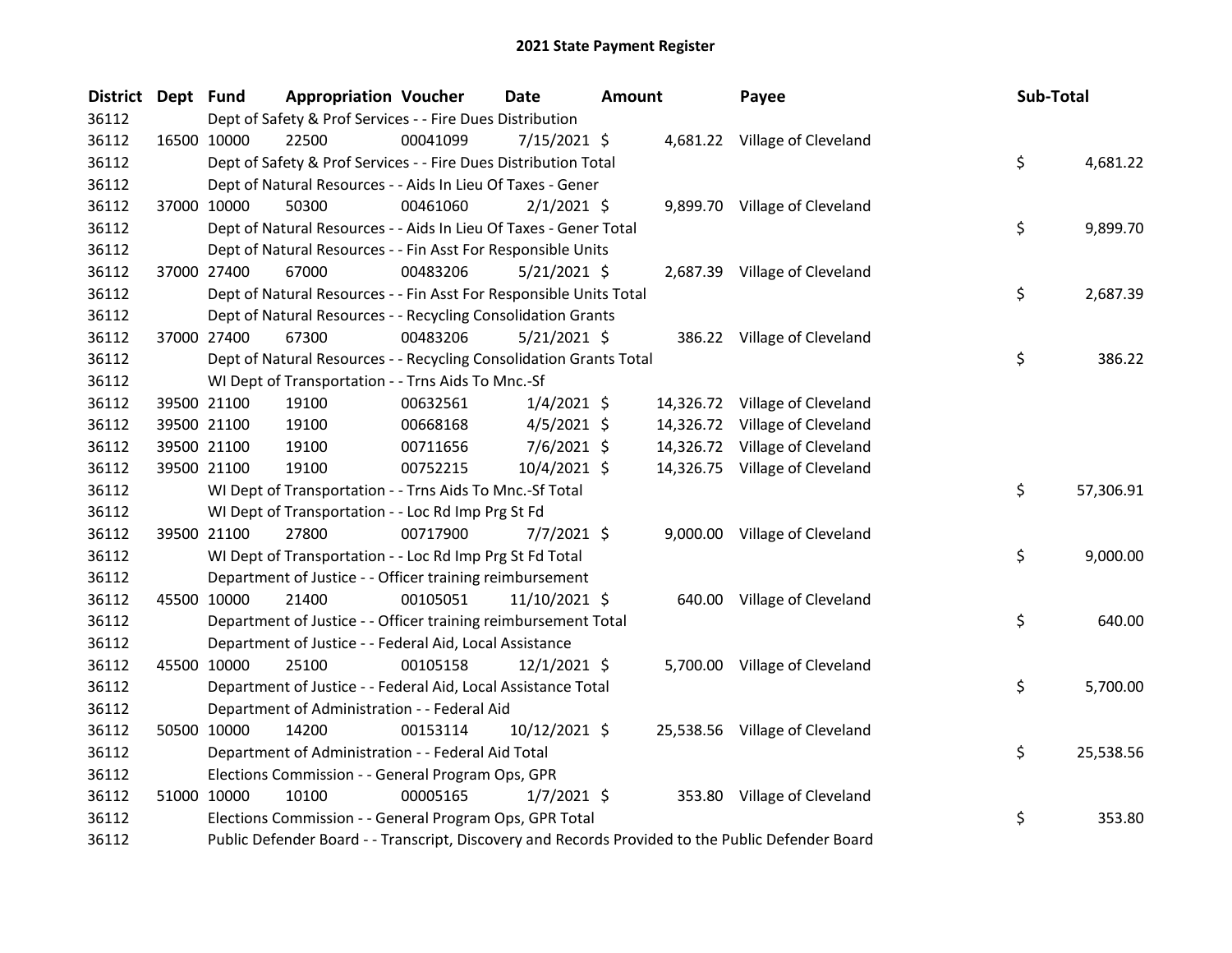| <b>District</b> | Dept Fund |             | <b>Appropriation Voucher</b>                                     |          | <b>Date</b>    | Amount |          | Payee                                                                                                   | Sub-Total        |
|-----------------|-----------|-------------|------------------------------------------------------------------|----------|----------------|--------|----------|---------------------------------------------------------------------------------------------------------|------------------|
| 36112           |           | 55000 10000 | 10600                                                            | 00304070 | 8/26/2021 \$   |        |          | 5.00 Village of Cleveland                                                                               |                  |
| 36112           |           | 55000 10000 | 10600                                                            | 00304948 | $9/16/2021$ \$ |        |          | 3.70 Village of Cleveland                                                                               |                  |
| 36112           |           |             |                                                                  |          |                |        |          | Public Defender Board - - Transcript, Discovery and Records Provided to the Public Defender Board Total | \$<br>8.70       |
| 36112           |           |             | Department of Revenue - - Gifts And Grants                       |          |                |        |          |                                                                                                         |                  |
| 36112           |           | 56600 10000 | 12100                                                            | 00206989 | $6/25/2021$ \$ |        |          | 76,094.04 Village of Cleveland                                                                          |                  |
| 36112           |           |             | Department of Revenue - - Gifts And Grants Total                 |          |                |        |          |                                                                                                         | \$<br>76,094.04  |
| 36112           |           |             | Department of Revenue - - Misc Revenue Holding Clearing          |          |                |        |          |                                                                                                         |                  |
| 36112           |           | 56600 10000 | 99500                                                            | 00188864 | $1/8/2021$ \$  |        | 1,348.55 | Village of Cleveland                                                                                    |                  |
| 36112           |           | 56600 10000 | 99500                                                            | 00190931 | $2/5/2021$ \$  |        | 516.43   | Village of Cleveland                                                                                    |                  |
| 36112           |           | 56600 10000 | 99500                                                            | 00193534 | $3/5/2021$ \$  |        | 1,633.12 | Village of Cleveland                                                                                    |                  |
| 36112           |           | 56600 10000 | 99500                                                            | 00197812 | $4/7/2021$ \$  |        | 2,137.96 | Village of Cleveland                                                                                    |                  |
| 36112           |           | 56600 10000 | 99500                                                            | 00201178 | $5/7/2021$ \$  |        | 2,212.62 | Village of Cleveland                                                                                    |                  |
| 36112           |           | 56600 10000 | 99500                                                            | 00204403 | $6/7/2021$ \$  |        | 1,987.86 | Village of Cleveland                                                                                    |                  |
| 36112           |           | 56600 10000 | 99500                                                            | 00208980 | 7/8/2021 \$    |        | 1,300.94 | Village of Cleveland                                                                                    |                  |
| 36112           |           | 56600 10000 | 99500                                                            | 00211730 | 8/6/2021 \$    |        | 823.03   | Village of Cleveland                                                                                    |                  |
| 36112           |           | 56600 10000 | 99500                                                            | 00214341 | $9/8/2021$ \$  |        | 1,702.66 | Village of Cleveland                                                                                    |                  |
| 36112           |           | 56600 10000 | 99500                                                            | 00216595 | 10/7/2021 \$   |        | 1,519.01 | Village of Cleveland                                                                                    |                  |
| 36112           |           | 56600 10000 | 99500                                                            | 00219188 | 11/5/2021 \$   |        | 422.74   | Village of Cleveland                                                                                    |                  |
| 36112           |           | 56600 10000 | 99500                                                            | 00221335 | 12/7/2021 \$   |        |          | 867.31 Village of Cleveland                                                                             |                  |
| 36112           |           |             | Department of Revenue - - Misc Revenue Holding Clearing Total    |          |                |        |          |                                                                                                         | \$<br>16,472.23  |
| 36112           |           |             | Shared Revenue and Tax Relief - - County And Municipal Aid       |          |                |        |          |                                                                                                         |                  |
| 36112           |           | 83500 10000 | 10500                                                            | 00081634 | 7/26/2021 \$   |        |          | 33,859.52 Village of Cleveland                                                                          |                  |
| 36112           |           | 83500 10000 | 10500                                                            | 00088735 | 11/15/2021 \$  |        |          | 191,870.60 Village of Cleveland                                                                         |                  |
| 36112           |           |             | Shared Revenue and Tax Relief - - County And Municipal Aid Total |          |                |        |          |                                                                                                         | \$<br>225,730.12 |
| 36112           |           |             | Shared Revenue and Tax Relief - - Exempt Computer Aid            |          |                |        |          |                                                                                                         |                  |
| 36112           |           | 83500 10000 | 10900                                                            | 00084226 | 7/26/2021 \$   |        |          | 1,344.44 Village of Cleveland                                                                           |                  |
| 36112           |           |             | Shared Revenue and Tax Relief - - Exempt Computer Aid Total      |          |                |        |          |                                                                                                         | \$<br>1,344.44   |
| 36112           |           |             | Shared Revenue and Tax Relief - - Utility Aid                    |          |                |        |          |                                                                                                         |                  |
| 36112           |           | 83500 10000 | 11000                                                            | 00081634 | 7/26/2021 \$   |        |          | 2,691.60 Village of Cleveland                                                                           |                  |
| 36112           |           | 83500 10000 | 11000                                                            | 00088735 | 11/15/2021 \$  |        |          | 16,133.11 Village of Cleveland                                                                          |                  |
| 36112           |           |             | Shared Revenue and Tax Relief - - Utility Aid Total              |          |                |        |          |                                                                                                         | \$<br>18,824.71  |
| 36112           |           |             | Shared Revenue and Tax Relief - - Personal Property Aid          |          |                |        |          |                                                                                                         |                  |
| 36112           |           | 83500 10000 | 11100                                                            | 00077407 | $5/3/2021$ \$  |        |          | 2,906.18 Village of Cleveland                                                                           |                  |
| 36112           |           | 83500 10000 | 11100                                                            | 00078902 | 5/3/2021 \$    |        |          | 1,110.74 Village of Cleveland                                                                           |                  |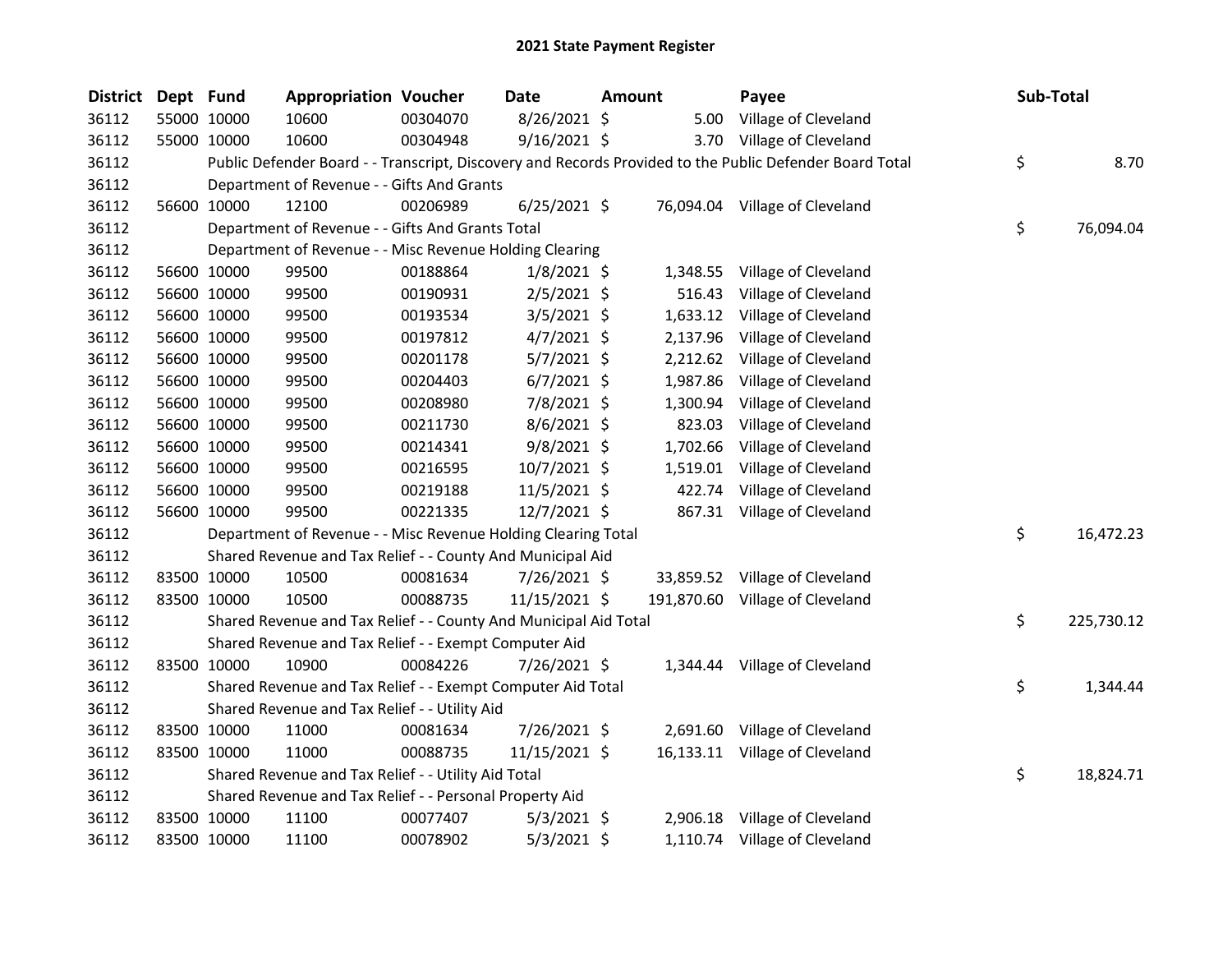| District Dept      |       | Fund        | <b>Appropriation Voucher</b>                                                  |          | Date           | <b>Amount</b> |          | Payee                | Sub-Total |            |
|--------------------|-------|-------------|-------------------------------------------------------------------------------|----------|----------------|---------------|----------|----------------------|-----------|------------|
| 36112              |       |             | Shared Revenue and Tax Relief - - Personal Property Aid Total                 |          |                |               |          |                      |           | 4,016.92   |
| 36112              |       |             | Shared Revenue and Tax Relief - - State Aid; Video Service Provider Fee       |          |                |               |          |                      |           |            |
| 36112              | 83500 | 10000       | 11200                                                                         | 00083014 | 7/26/2021 \$   |               | 3,290.20 | Village of Cleveland |           |            |
| 36112              |       |             | Shared Revenue and Tax Relief - - State Aid; Video Service Provider Fee Total |          |                |               |          |                      |           | 3,290.20   |
| 36112              |       |             | Shared Revenue and Tax Relief - - Lottery & Gaming Credit                     |          |                |               |          |                      |           |            |
| 36112              |       | 83500 52100 | 36300                                                                         | 00074271 | $3/22/2021$ \$ |               | 6.909.02 | Village of Cleveland |           |            |
| 36112              |       |             | Shared Revenue and Tax Relief - - Lottery & Gaming Credit Total               |          |                |               |          |                      |           | 6.909.02   |
| <b>36112 Total</b> |       |             |                                                                               |          |                |               |          |                      |           | 468.884.18 |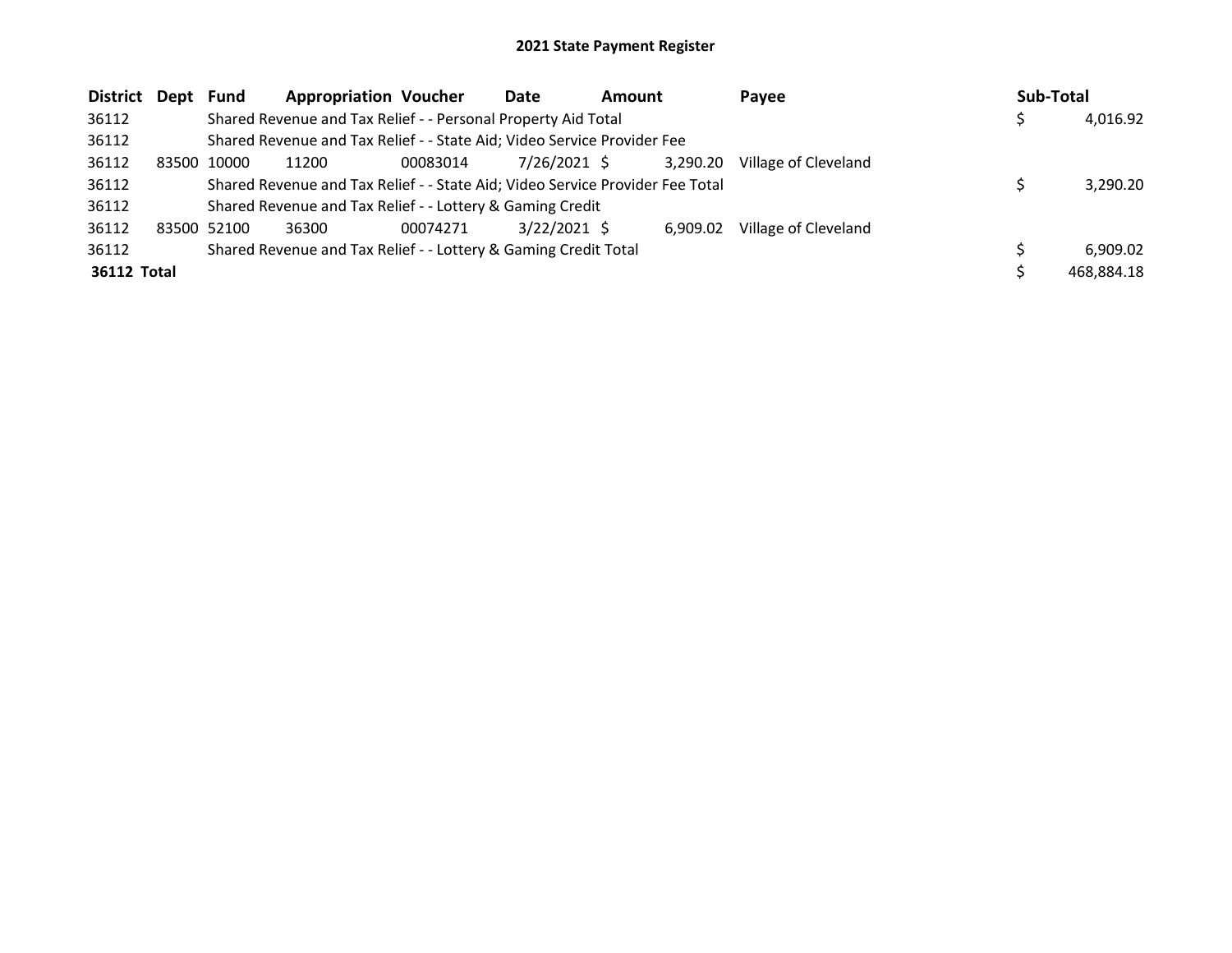| <b>District</b> | Dept Fund |             | <b>Appropriation Voucher</b>                                       |          | Date           | <b>Amount</b> |       | Payee                               | Sub-Total |            |
|-----------------|-----------|-------------|--------------------------------------------------------------------|----------|----------------|---------------|-------|-------------------------------------|-----------|------------|
| 36126           |           |             | Dept of Safety & Prof Services - - Fire Dues Distribution          |          |                |               |       |                                     |           |            |
| 36126           |           | 16500 10000 | 22500                                                              | 00041102 | 7/16/2021 \$   |               |       | 2,022.35 Village Of Francis Creek   |           |            |
| 36126           |           |             | Dept of Safety & Prof Services - - Fire Dues Distribution Total    |          |                |               |       |                                     | \$        | 2,022.35   |
| 36126           |           |             | Dept of Natural Resources - - Aids In Lieu Of Taxes - Gener        |          |                |               |       |                                     |           |            |
| 36126           |           | 37000 10000 | 50300                                                              | 00461044 | $2/2/2021$ \$  |               |       | 533.46 Village Of Francis Creek     |           |            |
| 36126           |           |             | Dept of Natural Resources - - Aids In Lieu Of Taxes - Gener Total  |          |                |               |       |                                     | \$        | 533.46     |
| 36126           |           |             | Dept of Natural Resources - - Fin Asst For Responsible Units       |          |                |               |       |                                     |           |            |
| 36126           |           | 37000 27400 | 67000                                                              | 00483626 | $5/21/2021$ \$ |               |       | 742.24 Village Of Francis Creek     |           |            |
| 36126           |           |             | Dept of Natural Resources - - Fin Asst For Responsible Units Total |          |                |               |       |                                     | \$        | 742.24     |
| 36126           |           |             | Dept of Natural Resources - - Recycling Consolidation Grants       |          |                |               |       |                                     |           |            |
| 36126           |           | 37000 27400 | 67300                                                              | 00483626 | $5/21/2021$ \$ |               |       | 169.20 Village Of Francis Creek     |           |            |
| 36126           |           |             | Dept of Natural Resources - - Recycling Consolidation Grants Total |          |                |               |       |                                     | \$        | 169.20     |
| 36126           |           |             | WI Dept of Transportation - - Trns Aids To Mnc.-Sf                 |          |                |               |       |                                     |           |            |
| 36126           |           | 39500 21100 | 19100                                                              | 00632562 | $1/4/2021$ \$  |               |       | 5,509.01 Village Of Francis Creek   |           |            |
| 36126           |           | 39500 21100 | 19100                                                              | 00668169 | $4/5/2021$ \$  |               |       | 5,509.01 Village Of Francis Creek   |           |            |
| 36126           |           | 39500 21100 | 19100                                                              | 00711657 | $7/6/2021$ \$  |               |       | 5,509.01 Village Of Francis Creek   |           |            |
| 36126           |           | 39500 21100 | 19100                                                              | 00752216 | 10/4/2021 \$   |               |       | 5,509.02 Village Of Francis Creek   |           |            |
| 36126           |           |             | WI Dept of Transportation - - Trns Aids To Mnc.-Sf Total           |          |                |               |       |                                     | \$        | 22,036.05  |
| 36126           |           |             | Commissioners of Public Lands - - Balsht Common School Fund        |          |                |               |       |                                     |           |            |
| 36126           |           | 50700 37400 | 57700                                                              | 00003576 | $3/15/2021$ \$ |               |       | 140,000.00 Village Of Francis Creek |           |            |
| 36126           |           |             | Commissioners of Public Lands - - Balsht Common School Fund Total  |          |                |               |       |                                     | \$        | 140,000.00 |
| 36126           |           |             | Department of Revenue - - Gifts And Grants                         |          |                |               |       |                                     |           |            |
| 36126           |           | 56600 10000 | 12100                                                              | 00206990 | $6/25/2021$ \$ |               |       | 33,493.94 Village Of Francis Creek  |           |            |
| 36126           |           |             | Department of Revenue - - Gifts And Grants Total                   |          |                |               |       |                                     | \$        | 33,493.94  |
| 36126           |           |             | Shared Revenue and Tax Relief - - County And Municipal Aid         |          |                |               |       |                                     |           |            |
| 36126           |           | 83500 10000 | 10500                                                              | 00081635 | 7/26/2021 \$   |               |       | 10,505.80 Village Of Francis Creek  |           |            |
| 36126           |           | 83500 10000 | 10500                                                              | 00088736 | 11/15/2021 \$  |               |       | 59,619.75 Village Of Francis Creek  |           |            |
| 36126           |           |             | Shared Revenue and Tax Relief - - County And Municipal Aid Total   |          |                |               |       |                                     | \$        | 70,125.55  |
| 36126           |           |             | Shared Revenue and Tax Relief - - Exempt Computer Aid              |          |                |               |       |                                     |           |            |
| 36126           |           | 83500 10000 | 10900                                                              | 00084227 | 7/26/2021 \$   |               | 45.73 | <b>Village Of Francis Creek</b>     |           |            |
| 36126           |           | 83500 10000 | 10900                                                              | 00085815 | 7/26/2021 \$   |               |       | 460.20 Village Of Francis Creek     |           |            |
| 36126           |           |             | Shared Revenue and Tax Relief - - Exempt Computer Aid Total        |          |                |               |       |                                     | \$        | 505.93     |
| 36126           |           |             | Shared Revenue and Tax Relief - - Personal Property Aid            |          |                |               |       |                                     |           |            |
| 36126           |           | 83500 10000 | 11100                                                              | 00078903 | $5/3/2021$ \$  |               |       | 10,284.31 Village Of Francis Creek  |           |            |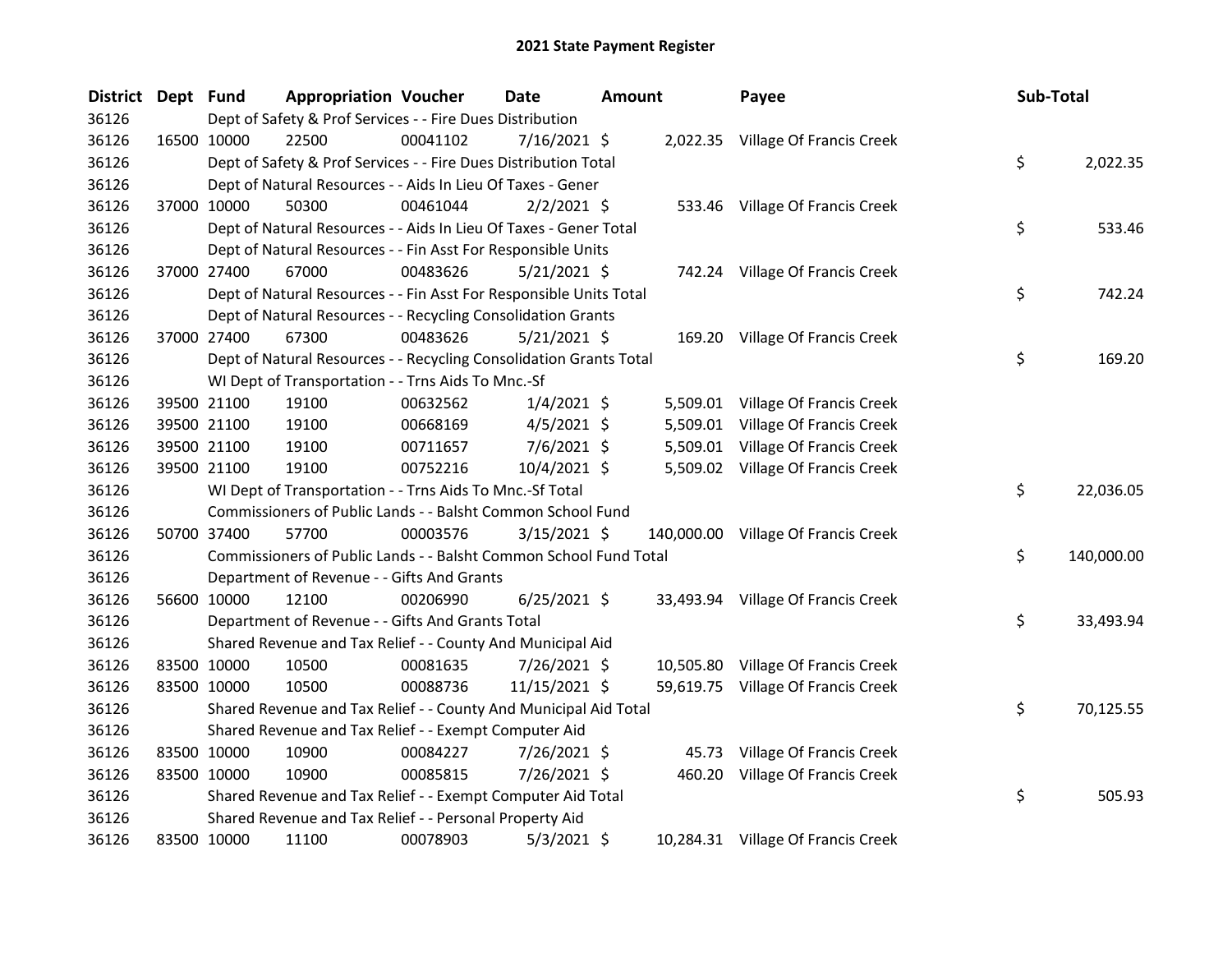| District Dept | Fund        | <b>Appropriation Voucher</b>                                                  |          | Date         | Amount |  | Payee                             |  | Sub-Total |            |
|---------------|-------------|-------------------------------------------------------------------------------|----------|--------------|--------|--|-----------------------------------|--|-----------|------------|
| 36126         |             | Shared Revenue and Tax Relief - - Personal Property Aid Total                 |          |              |        |  |                                   |  |           | 10,284.31  |
| 36126         |             | Shared Revenue and Tax Relief - - State Aid; Video Service Provider Fee       |          |              |        |  |                                   |  |           |            |
| 36126         | 83500 10000 | 11200                                                                         | 00083015 | 7/26/2021 \$ |        |  | 1,971.22 Village Of Francis Creek |  |           |            |
| 36126         |             | Shared Revenue and Tax Relief - - State Aid; Video Service Provider Fee Total |          |              |        |  |                                   |  |           | 1.971.22   |
| 36126 Total   |             |                                                                               |          |              |        |  |                                   |  |           | 281,884.25 |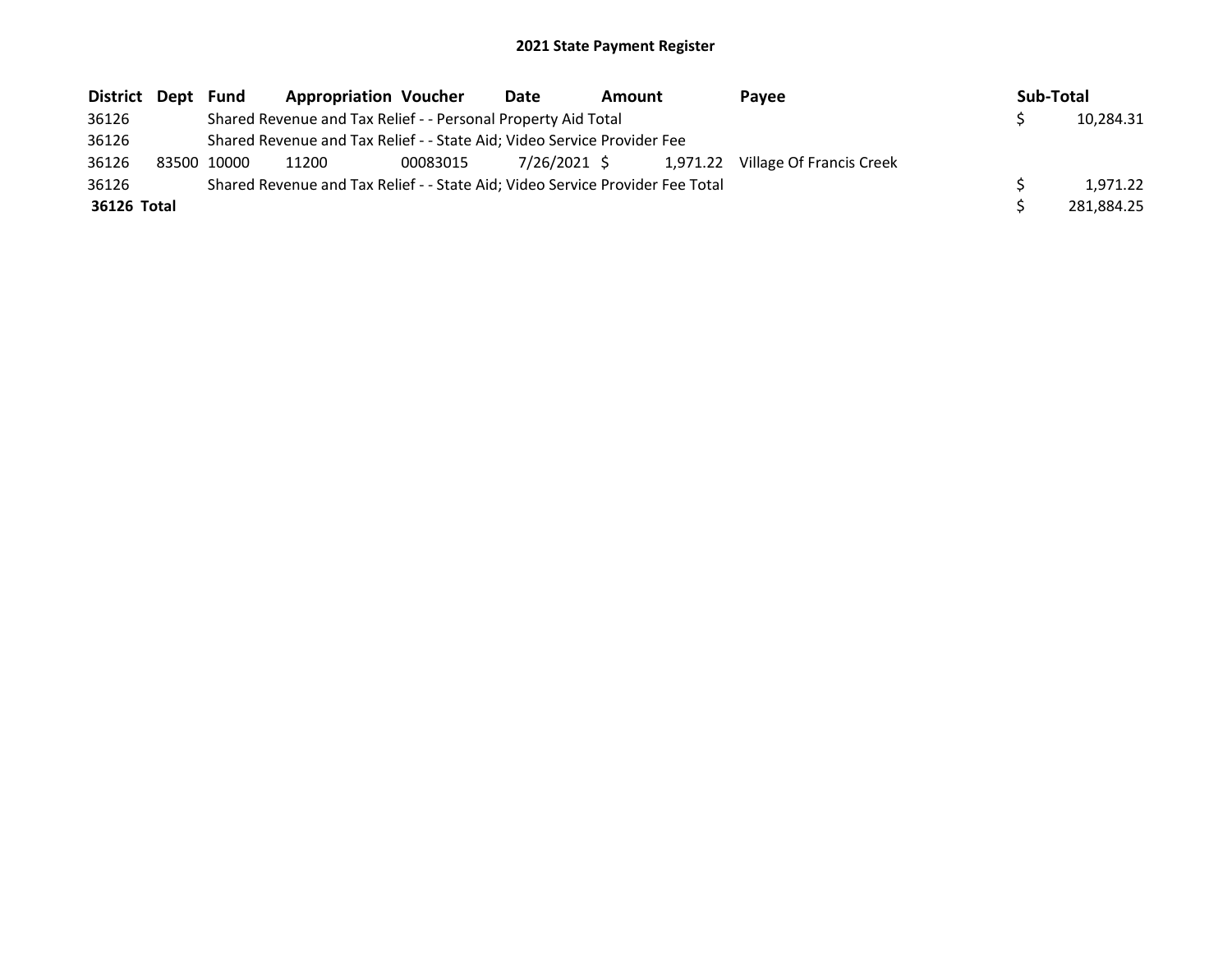| <b>District</b> | Dept Fund |             | <b>Appropriation Voucher</b>                                       |          | Date           | Amount |      | Payee                              | Sub-Total |           |
|-----------------|-----------|-------------|--------------------------------------------------------------------|----------|----------------|--------|------|------------------------------------|-----------|-----------|
| 36132           |           |             | Dept of Safety & Prof Services - - Fire Dues Distribution          |          |                |        |      |                                    |           |           |
| 36132           |           | 16500 10000 | 22500                                                              | 00041105 | $7/16/2021$ \$ |        |      | 710.55 Village Of Kellnersville    |           |           |
| 36132           |           |             | Dept of Safety & Prof Services - - Fire Dues Distribution Total    |          |                |        |      |                                    | \$        | 710.55    |
| 36132           |           |             | Dept of Natural Resources - - Fin Asst For Responsible Units       |          |                |        |      |                                    |           |           |
| 36132           |           | 37000 27400 | 67000                                                              | 00483524 | $5/21/2021$ \$ |        |      | 2,401.03 Village Of Kellnersville  |           |           |
| 36132           |           |             | Dept of Natural Resources - - Fin Asst For Responsible Units Total |          |                |        |      |                                    | \$        | 2,401.03  |
| 36132           |           |             | Dept of Natural Resources - - Recycling Consolidation Grants       |          |                |        |      |                                    |           |           |
| 36132           |           | 37000 27400 | 67300                                                              | 00483524 | $5/21/2021$ \$ |        |      | 84.60 Village Of Kellnersville     |           |           |
| 36132           |           |             | Dept of Natural Resources - - Recycling Consolidation Grants Total |          |                |        |      |                                    | \$        | 84.60     |
| 36132           |           |             | WI Dept of Transportation - - Trns Aids To Mnc.-Sf                 |          |                |        |      |                                    |           |           |
| 36132           |           | 39500 21100 | 19100                                                              | 00632563 | $1/4/2021$ \$  |        |      | 1,274.58 Village Of Kellnersville  |           |           |
| 36132           |           | 39500 21100 | 19100                                                              | 00668170 | $4/5/2021$ \$  |        |      | 1,274.58 Village Of Kellnersville  |           |           |
| 36132           |           | 39500 21100 | 19100                                                              | 00711658 | $7/6/2021$ \$  |        |      | 1,274.58 Village Of Kellnersville  |           |           |
| 36132           |           | 39500 21100 | 19100                                                              | 00752217 | 10/4/2021 \$   |        |      | 1,274.60 Village Of Kellnersville  |           |           |
| 36132           |           |             | WI Dept of Transportation - - Trns Aids To Mnc.-Sf Total           |          |                |        |      |                                    | \$        | 5,098.34  |
| 36132           |           |             | Commissioners of Public Lands - - Balsht Common School Fund        |          |                |        |      |                                    |           |           |
| 36132           |           | 50700 37400 | 57700                                                              | 00003784 | 8/16/2021 \$   |        |      | 20,000.00 Village Of Kellnersville |           |           |
| 36132           |           |             | Commissioners of Public Lands - - Balsht Common School Fund Total  |          |                |        |      |                                    | \$        | 20,000.00 |
| 36132           |           |             | Department of Revenue - - Gifts And Grants                         |          |                |        |      |                                    |           |           |
| 36132           |           | 56600 10000 | 12100                                                              | 00206991 | $6/25/2021$ \$ |        |      | 16,642.30 Village Of Kellnersville |           |           |
| 36132           |           |             | Department of Revenue - - Gifts And Grants Total                   |          |                |        |      |                                    | \$.       | 16,642.30 |
| 36132           |           |             | Shared Revenue and Tax Relief - - County And Municipal Aid         |          |                |        |      |                                    |           |           |
| 36132           |           | 83500 10000 | 10500                                                              | 00081636 | 7/26/2021 \$   |        |      | 10,911.05 Village Of Kellnersville |           |           |
| 36132           |           | 83500 10000 | 10500                                                              | 00088737 | 11/15/2021 \$  |        |      | 61,829.30 Village Of Kellnersville |           |           |
| 36132           |           |             | Shared Revenue and Tax Relief - - County And Municipal Aid Total   |          |                |        |      |                                    | \$        | 72,740.35 |
| 36132           |           |             | Shared Revenue and Tax Relief - - Exempt Computer Aid              |          |                |        |      |                                    |           |           |
| 36132           |           | 83500 10000 | 10900                                                              | 00084228 | 7/26/2021 \$   |        | 4.16 | Village Of Kellnersville           |           |           |
| 36132           |           | 83500 10000 | 10900                                                              | 00085816 | 7/26/2021 \$   |        |      | 175.56 Village Of Kellnersville    |           |           |
| 36132           |           |             | Shared Revenue and Tax Relief - - Exempt Computer Aid Total        |          |                |        |      |                                    | \$        | 179.72    |
| 36132           |           |             | Shared Revenue and Tax Relief - - Personal Property Aid            |          |                |        |      |                                    |           |           |
| 36132           |           | 83500 10000 | 11100                                                              | 00078904 | $5/3/2021$ \$  |        |      | 4,981.27 Village Of Kellnersville  |           |           |
| 36132           |           |             | Shared Revenue and Tax Relief - - Personal Property Aid Total      |          |                |        |      |                                    | \$        | 4,981.27  |
| 36132           |           |             | Shared Revenue and Tax Relief - - Lottery & Gaming Credit          |          |                |        |      |                                    |           |           |
| 36132           |           | 83500 52100 | 36300                                                              | 00074272 | 3/22/2021 \$   |        |      | 619.71 Village Of Kellnersville    |           |           |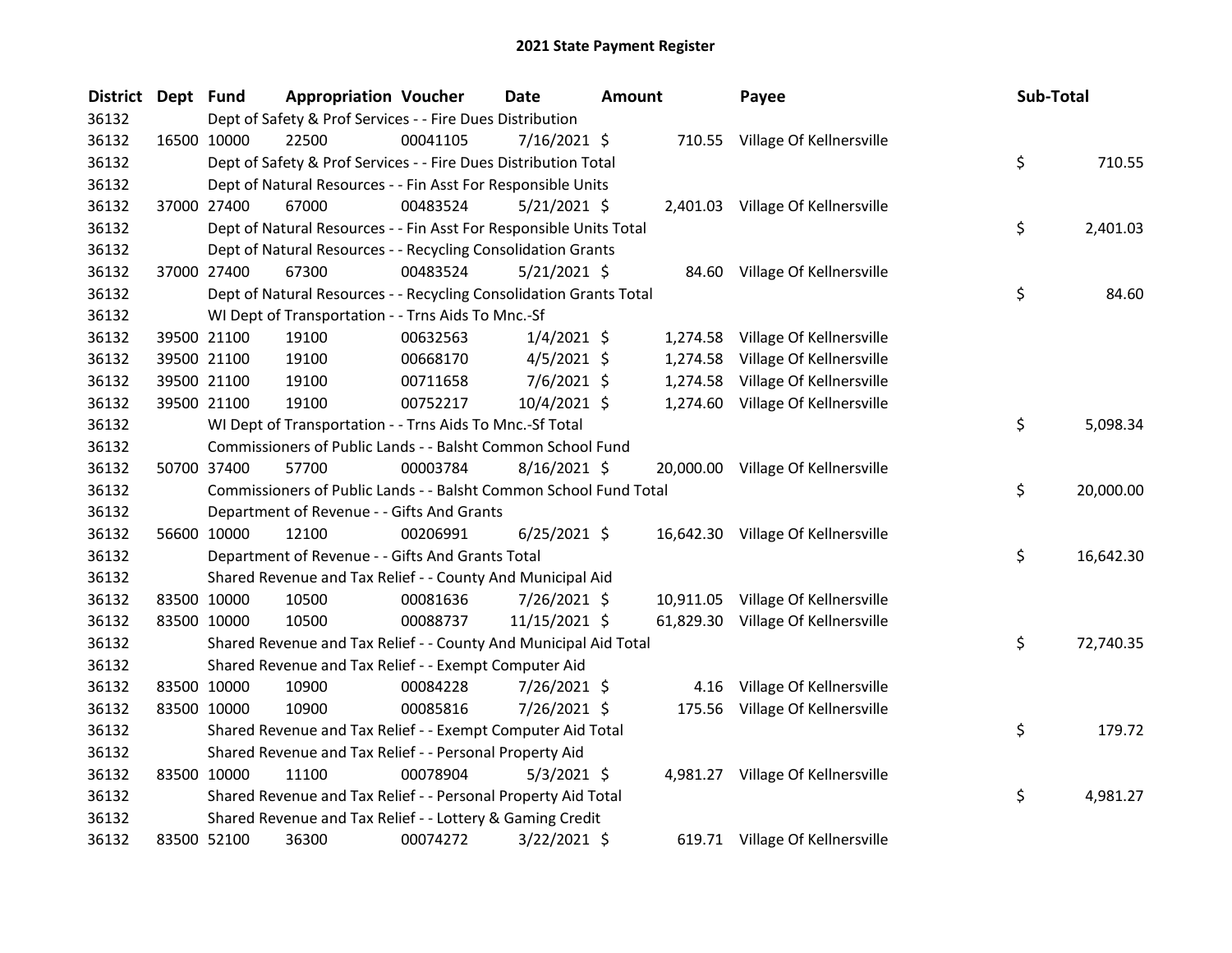| <b>District Dept Fund</b> |  | <b>Appropriation Voucher</b>                                    | Date | Amount | <b>Pavee</b> | Sub-Total |            |
|---------------------------|--|-----------------------------------------------------------------|------|--------|--------------|-----------|------------|
| 36132                     |  | Shared Revenue and Tax Relief - - Lottery & Gaming Credit Total |      |        |              |           | 619.71     |
| 36132 Total               |  |                                                                 |      |        |              |           | 123.457.87 |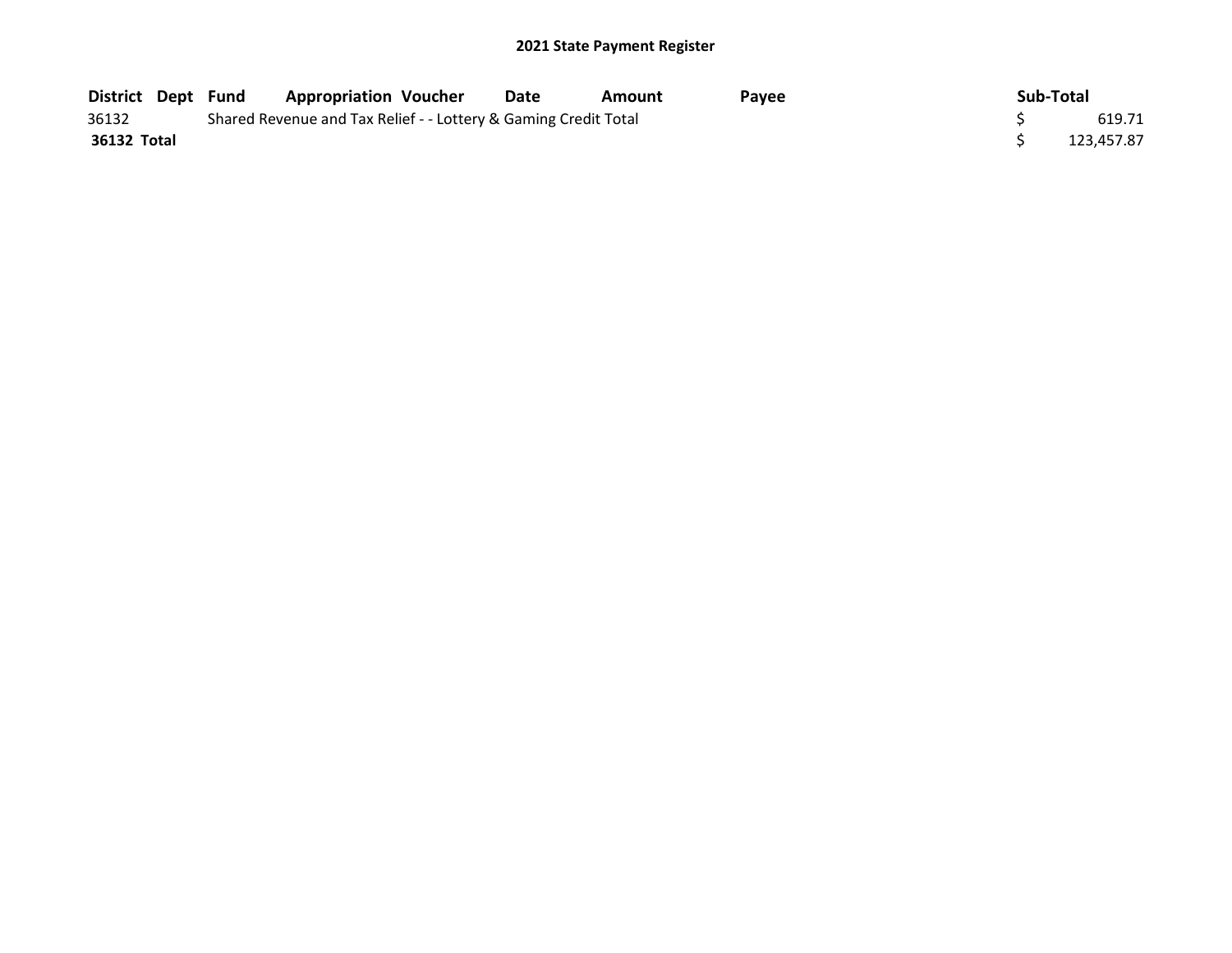| District Dept Fund |             |             | <b>Appropriation Voucher</b>                                       |          | <b>Date</b>    | <b>Amount</b> |          | Payee                        | Sub-Total |           |
|--------------------|-------------|-------------|--------------------------------------------------------------------|----------|----------------|---------------|----------|------------------------------|-----------|-----------|
| 36147              |             |             | Dept of Safety & Prof Services - - Fire Dues Distribution          |          |                |               |          |                              |           |           |
| 36147              | 16500 10000 |             | 22500                                                              | 00041113 | $7/16/2021$ \$ |               |          | 948.21 Village Of Maribel    |           |           |
| 36147              |             |             | Dept of Safety & Prof Services - - Fire Dues Distribution Total    |          |                |               |          |                              | \$        | 948.21    |
| 36147              |             |             | Dept of Natural Resources - - Aids In Lieu Of Taxes - Gener        |          |                |               |          |                              |           |           |
| 36147              | 37000 10000 |             | 50300                                                              | 00461074 | $2/2/2021$ \$  |               | 542.46   | Village Of Maribel           |           |           |
| 36147              |             |             | Dept of Natural Resources - - Aids In Lieu Of Taxes - Gener Total  |          |                |               |          |                              | \$        | 542.46    |
| 36147              |             |             | Dept of Natural Resources - - Fin Asst For Responsible Units       |          |                |               |          |                              |           |           |
| 36147              | 37000 27400 |             | 67000                                                              | 00483413 | $5/21/2021$ \$ |               |          | 1,602.29 Village Of Maribel  |           |           |
| 36147              |             |             | Dept of Natural Resources - - Fin Asst For Responsible Units Total |          |                |               |          |                              | \$        | 1,602.29  |
| 36147              |             |             | Dept of Natural Resources - - Recycling Consolidation Grants       |          |                |               |          |                              |           |           |
| 36147              | 37000 27400 |             | 67300                                                              | 00483413 | $5/21/2021$ \$ |               |          | 91.28 Village Of Maribel     |           |           |
| 36147              |             |             | Dept of Natural Resources - - Recycling Consolidation Grants Total |          |                |               |          |                              | \$        | 91.28     |
| 36147              |             |             | WI Dept of Transportation - - Trns Aids To Mnc.-Sf                 |          |                |               |          |                              |           |           |
| 36147              |             | 39500 21100 | 19100                                                              | 00632564 | $1/4/2021$ \$  |               | 1,647.87 | Village Of Maribel           |           |           |
| 36147              | 39500 21100 |             | 19100                                                              | 00668171 | $4/5/2021$ \$  |               | 1,647.87 | Village Of Maribel           |           |           |
| 36147              | 39500 21100 |             | 19100                                                              | 00711659 | $7/6/2021$ \$  |               | 1,647.87 | Village Of Maribel           |           |           |
| 36147              | 39500 21100 |             | 19100                                                              | 00752218 | 10/4/2021 \$   |               |          | 1,647.89 Village Of Maribel  |           |           |
| 36147              |             |             | WI Dept of Transportation - - Trns Aids To Mnc.-Sf Total           |          |                |               |          |                              | \$        | 6,591.50  |
| 36147              |             |             | Department of Revenue - - Gifts And Grants                         |          |                |               |          |                              |           |           |
| 36147              | 56600 10000 |             | 12100                                                              | 00206992 | $6/25/2021$ \$ |               |          | 17,374.98 Village Of Maribel |           |           |
| 36147              |             |             | Department of Revenue - - Gifts And Grants Total                   |          |                |               |          |                              | \$        | 17,374.98 |
| 36147              |             |             | Shared Revenue and Tax Relief - - County And Municipal Aid         |          |                |               |          |                              |           |           |
| 36147              | 83500 10000 |             | 10500                                                              | 00081637 | 7/26/2021 \$   |               |          | 6,904.98 Village Of Maribel  |           |           |
| 36147              | 83500 10000 |             | 10500                                                              | 00088738 | 11/15/2021 \$  |               |          | 39,128.24 Village Of Maribel |           |           |
| 36147              |             |             | Shared Revenue and Tax Relief - - County And Municipal Aid Total   |          |                |               |          |                              | \$        | 46,033.22 |
| 36147              |             |             | Shared Revenue and Tax Relief - - Exempt Computer Aid              |          |                |               |          |                              |           |           |
| 36147              | 83500 10000 |             | 10900                                                              | 00084229 | 7/26/2021 \$   |               |          | 40.53 Village Of Maribel     |           |           |
| 36147              |             |             | Shared Revenue and Tax Relief - - Exempt Computer Aid Total        |          |                |               |          |                              | \$        | 40.53     |
| 36147              |             |             | Shared Revenue and Tax Relief - - Personal Property Aid            |          |                |               |          |                              |           |           |
| 36147              | 83500 10000 |             | 11100                                                              | 00077408 | $5/3/2021$ \$  |               |          | 783.74 Village Of Maribel    |           |           |
| 36147              |             |             | Shared Revenue and Tax Relief - - Personal Property Aid Total      |          |                |               |          |                              | \$        | 783.74    |
| <b>36147 Total</b> |             |             |                                                                    |          |                |               |          |                              | \$        | 74,008.21 |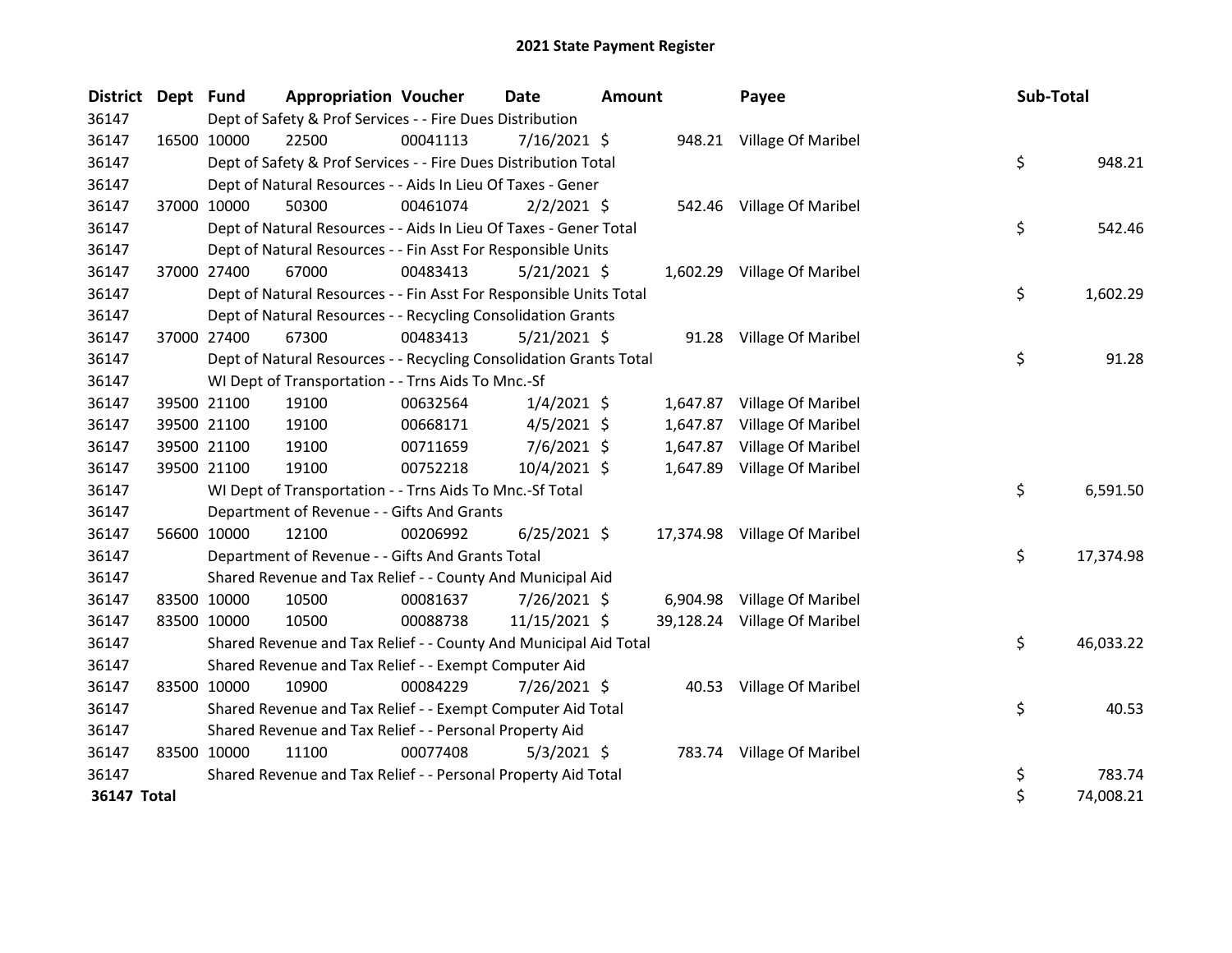| <b>District</b> | Dept Fund |             | <b>Appropriation Voucher</b>                                                  |          | <b>Date</b>    | <b>Amount</b> |           | Payee                         | Sub-Total |            |
|-----------------|-----------|-------------|-------------------------------------------------------------------------------|----------|----------------|---------------|-----------|-------------------------------|-----------|------------|
| 36151           |           |             | Dept of Safety & Prof Services - - Fire Dues Distribution                     |          |                |               |           |                               |           |            |
| 36151           |           | 16500 10000 | 22500                                                                         | 00041116 | $7/16/2021$ \$ |               |           | 3,912.55 Village Of Mishicot  |           |            |
| 36151           |           |             | Dept of Safety & Prof Services - - Fire Dues Distribution Total               |          |                |               |           |                               | \$        | 3,912.55   |
| 36151           |           |             | WI Dept of Transportation - - Trns Aids To Mnc.-Sf                            |          |                |               |           |                               |           |            |
| 36151           |           | 39500 21100 | 19100                                                                         | 00632565 | $1/4/2021$ \$  |               | 13,312.80 | Village Of Mishicot           |           |            |
| 36151           |           | 39500 21100 | 19100                                                                         | 00668172 | $4/5/2021$ \$  |               | 13,312.80 | Village Of Mishicot           |           |            |
| 36151           |           | 39500 21100 | 19100                                                                         | 00711660 | 7/6/2021 \$    |               | 13,312.80 | Village Of Mishicot           |           |            |
| 36151           |           | 39500 21100 | 19100                                                                         | 00752219 | 10/4/2021 \$   |               | 13,312.83 | Village Of Mishicot           |           |            |
| 36151           |           |             | WI Dept of Transportation - - Trns Aids To Mnc.-Sf Total                      |          |                |               |           |                               | \$        | 53,251.23  |
| 36151           |           |             | Department of Justice - - Officer training reimbursement                      |          |                |               |           |                               |           |            |
| 36151           |           | 45500 10000 | 21400                                                                         | 00105611 | 11/19/2021 \$  |               |           | 480.00 Village Of Mishicot    |           |            |
| 36151           |           |             | Department of Justice - - Officer training reimbursement Total                |          |                |               |           |                               | \$        | 480.00     |
| 36151           |           |             | Department of Justice - - Federal Aid, Local Assistance                       |          |                |               |           |                               |           |            |
| 36151           |           | 45500 10000 | 25100                                                                         | 00105703 | $12/1/2021$ \$ |               |           | 5,700.00 Village Of Mishicot  |           |            |
| 36151           |           |             | Department of Justice - - Federal Aid, Local Assistance Total                 |          |                |               |           |                               | \$        | 5,700.00   |
| 36151           |           |             | Department of Revenue - - Gifts And Grants                                    |          |                |               |           |                               |           |            |
| 36151           |           | 56600 10000 | 12100                                                                         | 00206993 | $6/25/2021$ \$ |               |           | 72,639.98 Village Of Mishicot |           |            |
| 36151           |           |             | Department of Revenue - - Gifts And Grants Total                              |          |                |               |           |                               | \$        | 72,639.98  |
| 36151           |           |             | Shared Revenue and Tax Relief - - County And Municipal Aid                    |          |                |               |           |                               |           |            |
| 36151           |           | 83500 10000 | 10500                                                                         | 00081638 | 7/26/2021 \$   |               |           | 16,077.70 Village Of Mishicot |           |            |
| 36151           |           | 83500 10000 | 10500                                                                         | 00088739 | 11/15/2021 \$  |               |           | 91,106.95 Village Of Mishicot |           |            |
| 36151           |           |             | Shared Revenue and Tax Relief - - County And Municipal Aid Total              |          |                |               |           |                               | \$        | 107,184.65 |
| 36151           |           |             | Shared Revenue and Tax Relief - - Exempt Computer Aid                         |          |                |               |           |                               |           |            |
| 36151           |           | 83500 10000 | 10900                                                                         | 00084230 | $7/26/2021$ \$ |               |           | 505.07 Village Of Mishicot    |           |            |
| 36151           |           |             | Shared Revenue and Tax Relief - - Exempt Computer Aid Total                   |          |                |               |           |                               | \$        | 505.07     |
| 36151           |           |             | Shared Revenue and Tax Relief - - Personal Property Aid                       |          |                |               |           |                               |           |            |
| 36151           |           | 83500 10000 | 11100                                                                         | 00077409 | $5/3/2021$ \$  |               |           | 6,854.01 Village Of Mishicot  |           |            |
| 36151           |           |             | Shared Revenue and Tax Relief - - Personal Property Aid Total                 |          |                |               |           |                               | \$        | 6,854.01   |
| 36151           |           |             | Shared Revenue and Tax Relief - - State Aid; Video Service Provider Fee       |          |                |               |           |                               |           |            |
| 36151           |           | 83500 10000 | 11200                                                                         | 00083016 | $7/26/2021$ \$ |               | 3,444.10  | Village Of Mishicot           |           |            |
| 36151           |           |             | Shared Revenue and Tax Relief - - State Aid; Video Service Provider Fee Total |          |                |               |           |                               | \$        | 3,444.10   |
| 36151 Total     |           |             |                                                                               |          |                |               |           |                               | \$        | 253,971.59 |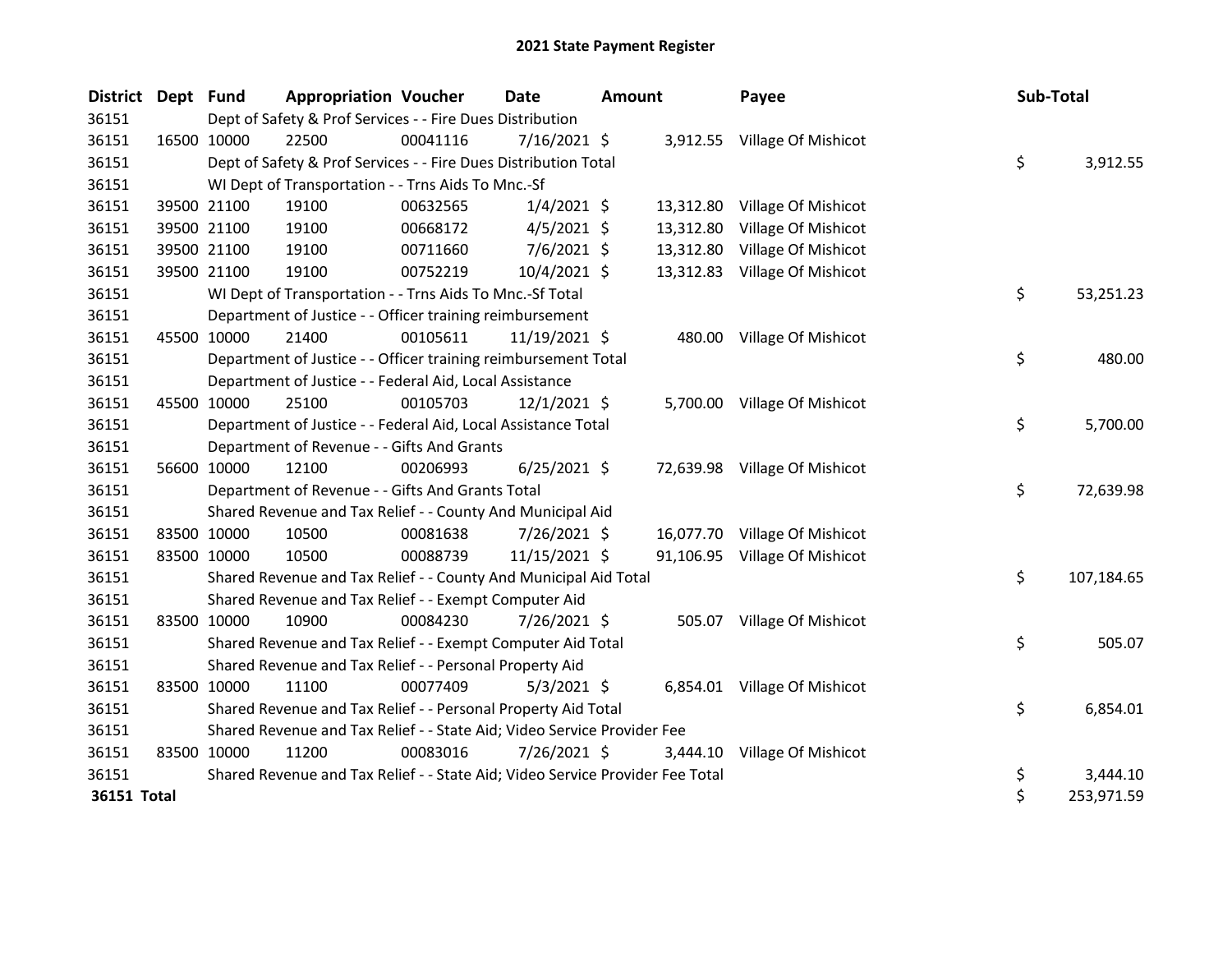| <b>District</b> | Dept Fund | <b>Appropriation Voucher</b>                                          |          | Date           | Amount | Payee                            | Sub-Total        |
|-----------------|-----------|-----------------------------------------------------------------------|----------|----------------|--------|----------------------------------|------------------|
| 36176           |           | Dept of Safety & Prof Services - - Fire Dues Distribution             |          |                |        |                                  |                  |
| 36176           |           | 16500 10000<br>22500                                                  | 00041118 | 7/16/2021 \$   |        | 2,441.32 Village Of Reedsville   |                  |
| 36176           |           | Dept of Safety & Prof Services - - Fire Dues Distribution Total       |          |                |        |                                  | \$<br>2,441.32   |
| 36176           |           | Dept of Natural Resources - - Fin Asst For Responsible Units          |          |                |        |                                  |                  |
| 36176           |           | 37000 27400<br>67000                                                  | 00483271 | $5/21/2021$ \$ |        | 2,125.50 Village Of Reedsville   |                  |
| 36176           |           | Dept of Natural Resources - - Fin Asst For Responsible Units Total    |          |                |        |                                  | \$<br>2,125.50   |
| 36176           |           | Dept of Natural Resources - - Recycling Consolidation Grants          |          |                |        |                                  |                  |
| 36176           |           | 37000 27400<br>67300                                                  | 00483271 | $5/21/2021$ \$ |        | 303.68 Village Of Reedsville     |                  |
| 36176           |           | Dept of Natural Resources - - Recycling Consolidation Grants Total    |          |                |        |                                  | \$<br>303.68     |
| 36176           |           | WI Dept of Transportation - - Trns Aids To Mnc.-Sf                    |          |                |        |                                  |                  |
| 36176           |           | 39500 21100<br>19100                                                  | 00632566 | $1/4/2021$ \$  |        | 25,560.32 Village Of Reedsville  |                  |
| 36176           |           | 39500 21100<br>19100                                                  | 00668173 | $4/5/2021$ \$  |        | 25,560.32 Village Of Reedsville  |                  |
| 36176           |           | 39500 21100<br>19100                                                  | 00711661 | $7/6/2021$ \$  |        | 25,560.32 Village Of Reedsville  |                  |
| 36176           |           | 39500 21100<br>19100                                                  | 00752220 | 10/4/2021 \$   |        | 25,560.34 Village Of Reedsville  |                  |
| 36176           |           | WI Dept of Transportation - - Trns Aids To Mnc.-Sf Total              |          |                |        |                                  | \$<br>102,241.30 |
| 36176           |           | Department of Justice - - Officer training reimbursement              |          |                |        |                                  |                  |
| 36176           |           | 45500 10000<br>21400                                                  | 00105865 | 11/24/2021 \$  |        | 160.00 Village Of Reedsville     |                  |
| 36176           |           | Department of Justice - - Officer training reimbursement Total        |          |                |        |                                  | \$<br>160.00     |
| 36176           |           | Department of Revenue - - Gifts And Grants                            |          |                |        |                                  |                  |
| 36176           |           | 56600 10000<br>12100                                                  | 00206994 | $6/25/2021$ \$ |        | 60,027.42 Village Of Reedsville  |                  |
| 36176           |           | Department of Revenue - - Gifts And Grants Total                      |          |                |        |                                  | \$<br>60,027.42  |
| 36176           |           | Shared Revenue and Tax Relief - - Expenditure Restraint Program       |          |                |        |                                  |                  |
| 36176           |           | 83500 10000<br>10100                                                  | 00081639 | 7/26/2021 \$   |        | 19,960.62 Village Of Reedsville  |                  |
| 36176           |           | Shared Revenue and Tax Relief - - Expenditure Restraint Program Total |          |                |        |                                  | \$<br>19,960.62  |
| 36176           |           | Shared Revenue and Tax Relief - - County And Municipal Aid            |          |                |        |                                  |                  |
| 36176           |           | 83500 10000<br>10500                                                  | 00081639 | 7/26/2021 \$   |        | 42,755.81 Village Of Reedsville  |                  |
| 36176           |           | 83500 10000<br>10500                                                  | 00088740 | 11/15/2021 \$  |        | 242,282.94 Village Of Reedsville |                  |
| 36176           |           | Shared Revenue and Tax Relief - - County And Municipal Aid Total      |          |                |        |                                  | \$<br>285,038.75 |
| 36176           |           | Shared Revenue and Tax Relief - - Exempt Computer Aid                 |          |                |        |                                  |                  |
| 36176           |           | 83500 10000<br>10900                                                  | 00084231 | $7/26/2021$ \$ |        | 1,657.62 Village Of Reedsville   |                  |
| 36176           |           | Shared Revenue and Tax Relief - - Exempt Computer Aid Total           |          |                |        |                                  | \$<br>1,657.62   |
| 36176           |           | Shared Revenue and Tax Relief - - Personal Property Aid               |          |                |        |                                  |                  |
| 36176           |           | 83500 10000<br>11100                                                  | 00077410 | $5/3/2021$ \$  |        | 10,901.79 Village Of Reedsville  |                  |
| 36176           |           | Shared Revenue and Tax Relief - - Personal Property Aid Total         |          |                |        |                                  | \$<br>10,901.79  |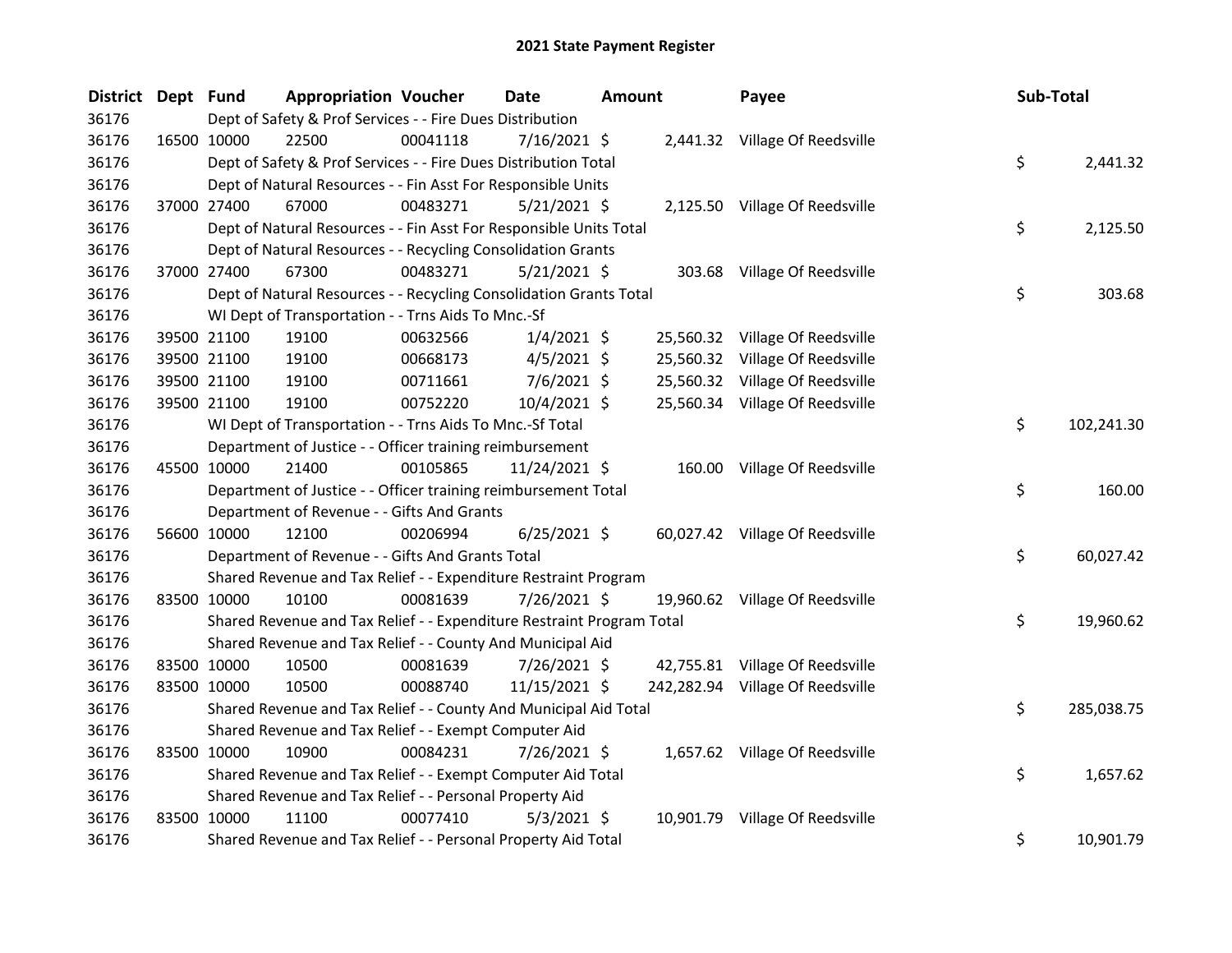| District Dept Fund |             | <b>Appropriation Voucher</b>                                                  |          | Date           | Amount |          | Payee                 | Sub-Total |            |
|--------------------|-------------|-------------------------------------------------------------------------------|----------|----------------|--------|----------|-----------------------|-----------|------------|
| 36176              |             | Shared Revenue and Tax Relief - - State Aid; Video Service Provider Fee       |          |                |        |          |                       |           |            |
| 36176              | 83500 10000 | 11200                                                                         | 00083017 | 7/26/2021 \$   |        | 2.685.78 | Village Of Reedsville |           |            |
| 36176              |             | Shared Revenue and Tax Relief - - State Aid; Video Service Provider Fee Total |          |                |        |          |                       |           | 2,685.78   |
| 36176              |             | Shared Revenue and Tax Relief - - Lottery & Gaming Credit                     |          |                |        |          |                       |           |            |
| 36176              | 83500 52100 | 36300                                                                         | 00074273 | $3/22/2021$ \$ |        | 2.626.92 | Village Of Reedsville |           |            |
| 36176              |             | Shared Revenue and Tax Relief - - Lottery & Gaming Credit Total               |          |                |        |          |                       |           | 2,626.92   |
| 36176 Total        |             |                                                                               |          |                |        |          |                       |           | 490,170.70 |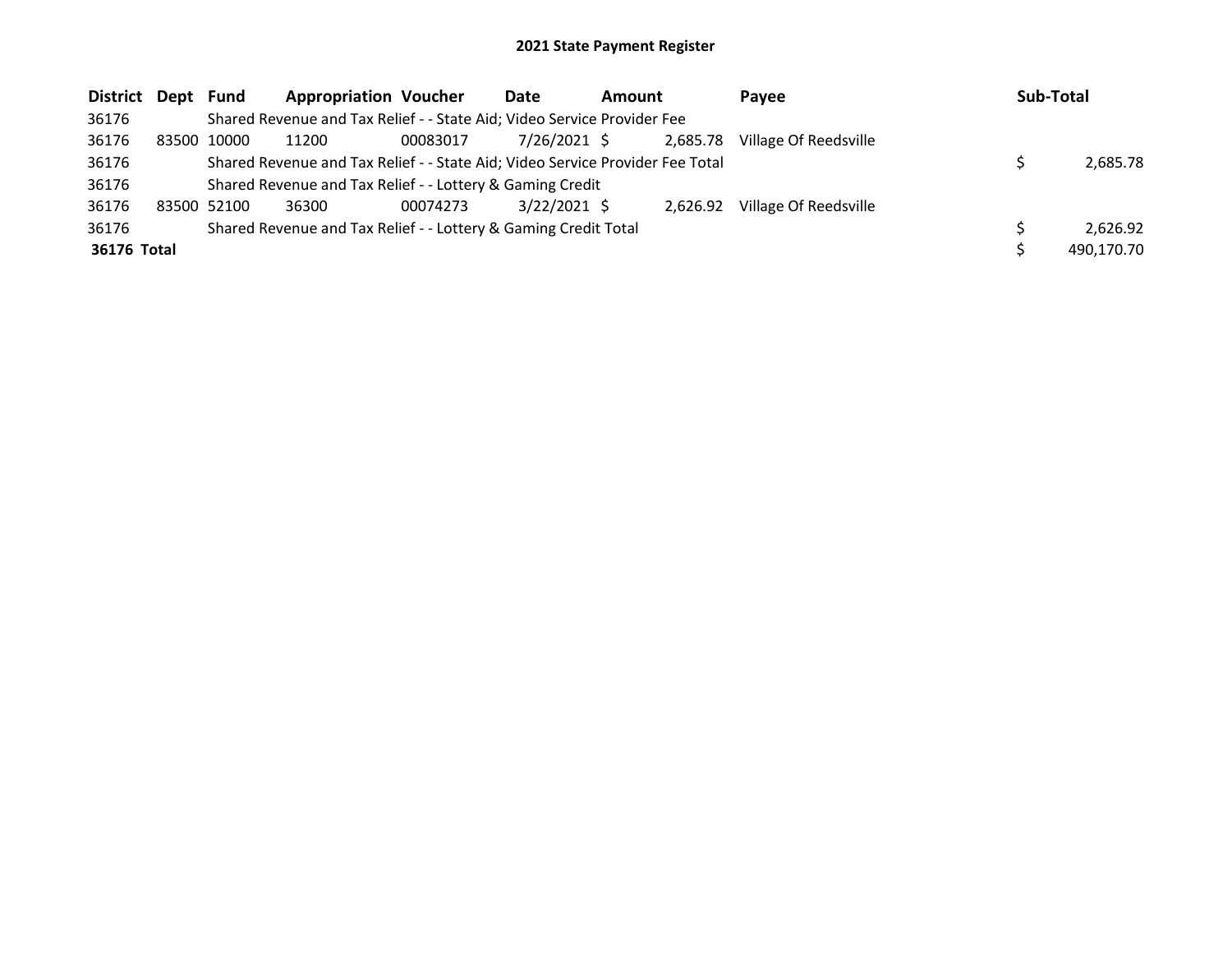| District Dept Fund |             |             | <b>Appropriation Voucher</b>                                            |          | <b>Date</b>    | <b>Amount</b> |          | Payee                              | <b>Sub-Total</b> |           |
|--------------------|-------------|-------------|-------------------------------------------------------------------------|----------|----------------|---------------|----------|------------------------------------|------------------|-----------|
| 36181              |             |             | Dept of Safety & Prof Services - - Fire Dues Distribution               |          |                |               |          |                                    |                  |           |
| 36181              |             | 16500 10000 | 22500                                                                   | 00041120 | 7/16/2021 \$   |               |          | 1,830.38 Village Of Saint Nazianz  |                  |           |
| 36181              |             |             | Dept of Safety & Prof Services - - Fire Dues Distribution Total         |          |                |               |          |                                    | \$               | 1,830.38  |
| 36181              |             |             | Environmental Improvement Prog - - Clean Water Fund Program Finan       |          |                |               |          |                                    |                  |           |
| 36181              |             | 32000 57300 | 16300                                                                   | 00000318 | 2/18/2021 \$   |               |          | 3,613.98 Village Of Saint Nazianz  |                  |           |
| 36181              |             |             | Environmental Improvement Prog - - Clean Water Fund Program Finan Total |          |                |               |          |                                    | \$               | 3,613.98  |
| 36181              |             |             | Dept of Natural Resources - - Resaids - Cnty Forst, Cl & Mfl            |          |                |               |          |                                    |                  |           |
| 36181              |             | 37000 21200 | 57100                                                                   | 00487979 | $6/14/2021$ \$ |               |          | 4.04 Village Of Saint Nazianz      |                  |           |
| 36181              |             |             | Dept of Natural Resources - - Resaids - Cnty Forst, Cl & Mfl Total      |          |                |               |          |                                    | \$               | 4.04      |
| 36181              |             |             | Dept of Natural Resources - - Fin Asst For Responsible Units            |          |                |               |          |                                    |                  |           |
| 36181              |             | 37000 27400 | 67000                                                                   | 00483931 | $5/21/2021$ \$ |               |          | 2,653.31 Village Of Saint Nazianz  |                  |           |
| 36181              |             |             | Dept of Natural Resources - - Fin Asst For Responsible Units Total      |          |                |               |          |                                    | \$               | 2,653.31  |
| 36181              |             |             | Dept of Natural Resources - - Recycling Consolidation Grants            |          |                |               |          |                                    |                  |           |
| 36181              |             | 37000 27400 | 67300                                                                   | 00483931 | $5/21/2021$ \$ |               |          | 195.43 Village Of Saint Nazianz    |                  |           |
| 36181              |             |             | Dept of Natural Resources - - Recycling Consolidation Grants Total      |          |                |               |          |                                    | \$               | 195.43    |
| 36181              |             |             | WI Dept of Transportation - - Trns Aids To Mnc.-Sf                      |          |                |               |          |                                    |                  |           |
| 36181              |             | 39500 21100 | 19100                                                                   | 00632567 | $1/4/2021$ \$  |               | 4,805.96 | Village Of Saint Nazianz           |                  |           |
| 36181              |             | 39500 21100 | 19100                                                                   | 00668174 | $4/5/2021$ \$  |               | 4,805.96 | Village Of Saint Nazianz           |                  |           |
| 36181              |             | 39500 21100 | 19100                                                                   | 00711662 | 7/6/2021 \$    |               | 4,805.96 | Village Of Saint Nazianz           |                  |           |
| 36181              |             | 39500 21100 | 19100                                                                   | 00752221 | 10/4/2021 \$   |               |          | 4,805.96 Village Of Saint Nazianz  |                  |           |
| 36181              |             |             | WI Dept of Transportation - - Trns Aids To Mnc.-Sf Total                |          |                |               |          |                                    | \$               | 19,223.84 |
| 36181              |             |             | WI Dept of Transportation - - Loc Rd Imp Prg St Fd                      |          |                |               |          |                                    |                  |           |
| 36181              | 39500 21100 |             | 27800                                                                   | 00721160 | 7/15/2021 \$   |               |          | 18,873.22 Village Of Saint Nazianz |                  |           |
| 36181              |             |             | WI Dept of Transportation - - Loc Rd Imp Prg St Fd Total                |          |                |               |          |                                    | \$               | 18,873.22 |
| 36181              |             |             | Department of Justice - - Officer training reimbursement                |          |                |               |          |                                    |                  |           |
| 36181              |             | 45500 10000 | 21400                                                                   | 00106100 | 11/29/2021 \$  |               |          | 160.00 Village Of Saint Nazianz    |                  |           |
| 36181              |             |             | Department of Justice - - Officer training reimbursement Total          |          |                |               |          |                                    | \$               | 160.00    |
| 36181              |             |             | Department of Justice - - Federal Aid, Local Assistance                 |          |                |               |          |                                    |                  |           |
| 36181              |             | 45500 10000 | 25100                                                                   | 00101055 | $8/11/2021$ \$ |               |          | 6,506.23 Village Of Saint Nazianz  |                  |           |
| 36181              |             | 45500 10000 | 25100                                                                   | 00102477 | $9/1/2021$ \$  |               |          | 743.77 Village Of Saint Nazianz    |                  |           |
| 36181              |             |             | Department of Justice - - Federal Aid, Local Assistance Total           |          |                |               |          |                                    | \$               | 7,250.00  |
| 36181              |             |             | Department of Revenue - - Gifts And Grants                              |          |                |               |          |                                    |                  |           |
| 36181              |             | 56600 10000 | 12100                                                                   | 00206995 | $6/25/2021$ \$ |               |          | 39,250.71 Village Of Saint Nazianz |                  |           |
| 36181              |             |             | Department of Revenue - - Gifts And Grants Total                        |          |                |               |          |                                    | \$               | 39,250.71 |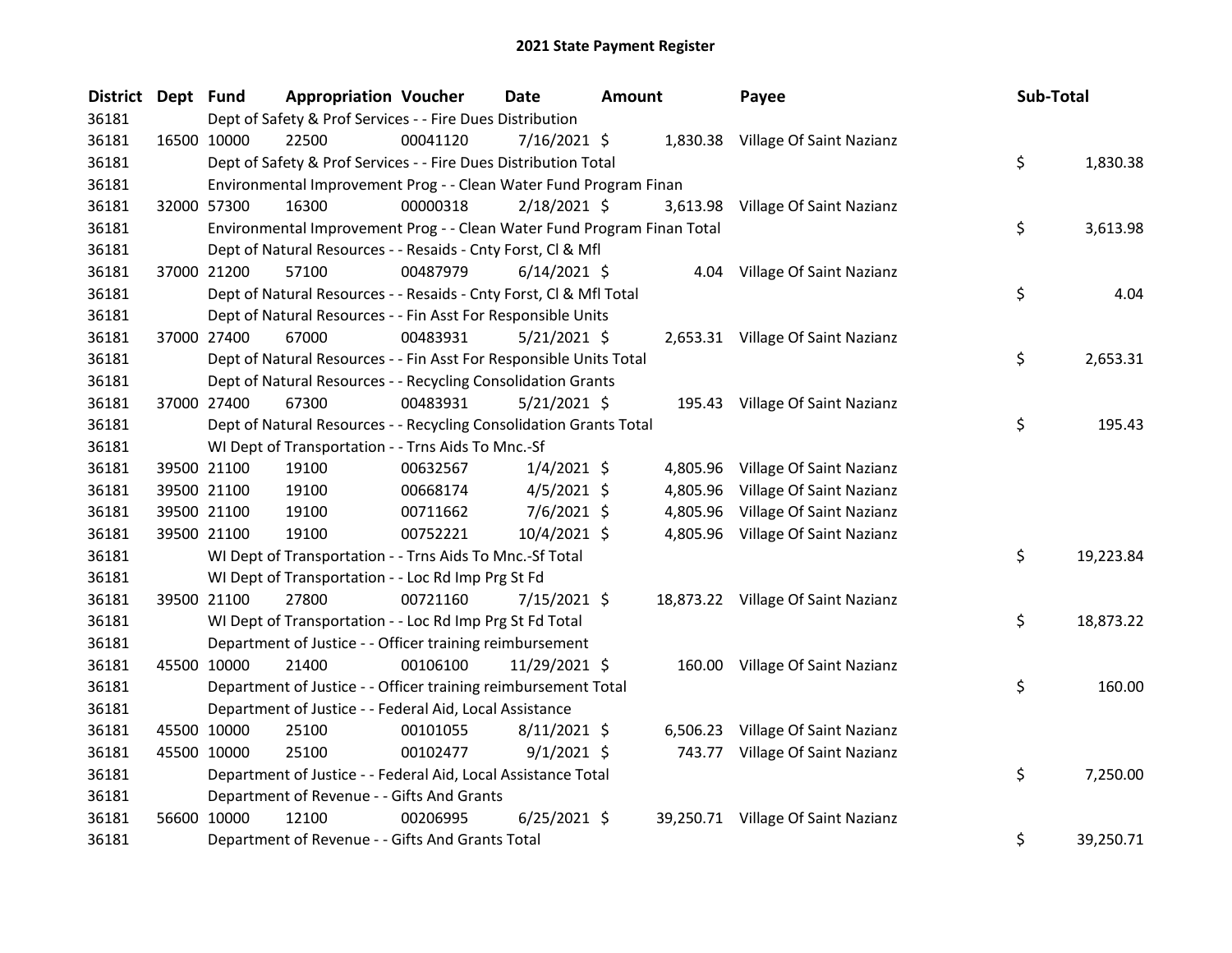| <b>District</b> | Dept Fund |             | <b>Appropriation Voucher</b>                                                  |          | Date            | <b>Amount</b> |            | Payee                             | Sub-Total |            |
|-----------------|-----------|-------------|-------------------------------------------------------------------------------|----------|-----------------|---------------|------------|-----------------------------------|-----------|------------|
| 36181           |           |             | Shared Revenue and Tax Relief - - Expenditure Restraint Program               |          |                 |               |            |                                   |           |            |
| 36181           |           | 83500 10000 | 10100                                                                         | 00081640 | 7/26/2021 \$    |               | 5,184.57   | Village Of Saint Nazianz          |           |            |
| 36181           |           |             | Shared Revenue and Tax Relief - - Expenditure Restraint Program Total         |          |                 |               |            |                                   | \$        | 5,184.57   |
| 36181           |           |             | Shared Revenue and Tax Relief - - County And Municipal Aid                    |          |                 |               |            |                                   |           |            |
| 36181           |           | 83500 10000 | 10500                                                                         | 00081640 | $7/26/2021$ \$  |               | 23,029.85  | Village Of Saint Nazianz          |           |            |
| 36181           |           | 83500 10000 | 10500                                                                         | 00088741 | $11/15/2021$ \$ |               | 130,502.45 | Village Of Saint Nazianz          |           |            |
| 36181           |           |             | Shared Revenue and Tax Relief - - County And Municipal Aid Total              |          |                 |               |            |                                   | \$        | 153,532.30 |
| 36181           |           |             | Shared Revenue and Tax Relief - - Exempt Computer Aid                         |          |                 |               |            |                                   |           |            |
| 36181           |           | 83500 10000 | 10900                                                                         | 00084232 | 7/26/2021 \$    |               | 1,440.40   | Village Of Saint Nazianz          |           |            |
| 36181           |           |             | Shared Revenue and Tax Relief - - Exempt Computer Aid Total                   |          |                 |               |            |                                   | \$        | 1,440.40   |
| 36181           |           |             | Shared Revenue and Tax Relief - - Personal Property Aid                       |          |                 |               |            |                                   |           |            |
| 36181           | 83500     | 10000       | 11100                                                                         | 00077411 | $5/3/2021$ \$   |               |            | 6,527.81 Village Of Saint Nazianz |           |            |
| 36181           |           |             | Shared Revenue and Tax Relief - - Personal Property Aid Total                 |          |                 |               |            |                                   | \$        | 6,527.81   |
| 36181           |           |             | Shared Revenue and Tax Relief - - State Aid; Video Service Provider Fee       |          |                 |               |            |                                   |           |            |
| 36181           | 83500     | 10000       | 11200                                                                         | 00083018 | 7/26/2021 \$    |               | 1,244.74   | Village Of Saint Nazianz          |           |            |
| 36181           |           |             | Shared Revenue and Tax Relief - - State Aid; Video Service Provider Fee Total |          |                 |               |            |                                   | \$        | 1,244.74   |
| 36181           |           |             | Shared Revenue and Tax Relief - - Lottery & Gaming Credit                     |          |                 |               |            |                                   |           |            |
| 36181           | 83500     | 52100       | 36300                                                                         | 00074274 | $3/22/2021$ \$  |               |            | 3,435.91 Village Of Saint Nazianz |           |            |
| 36181           |           |             | Shared Revenue and Tax Relief - - Lottery & Gaming Credit Total               |          |                 |               |            |                                   | \$        | 3,435.91   |
| 36181 Total     |           |             |                                                                               |          |                 |               |            |                                   |           | 264,420.64 |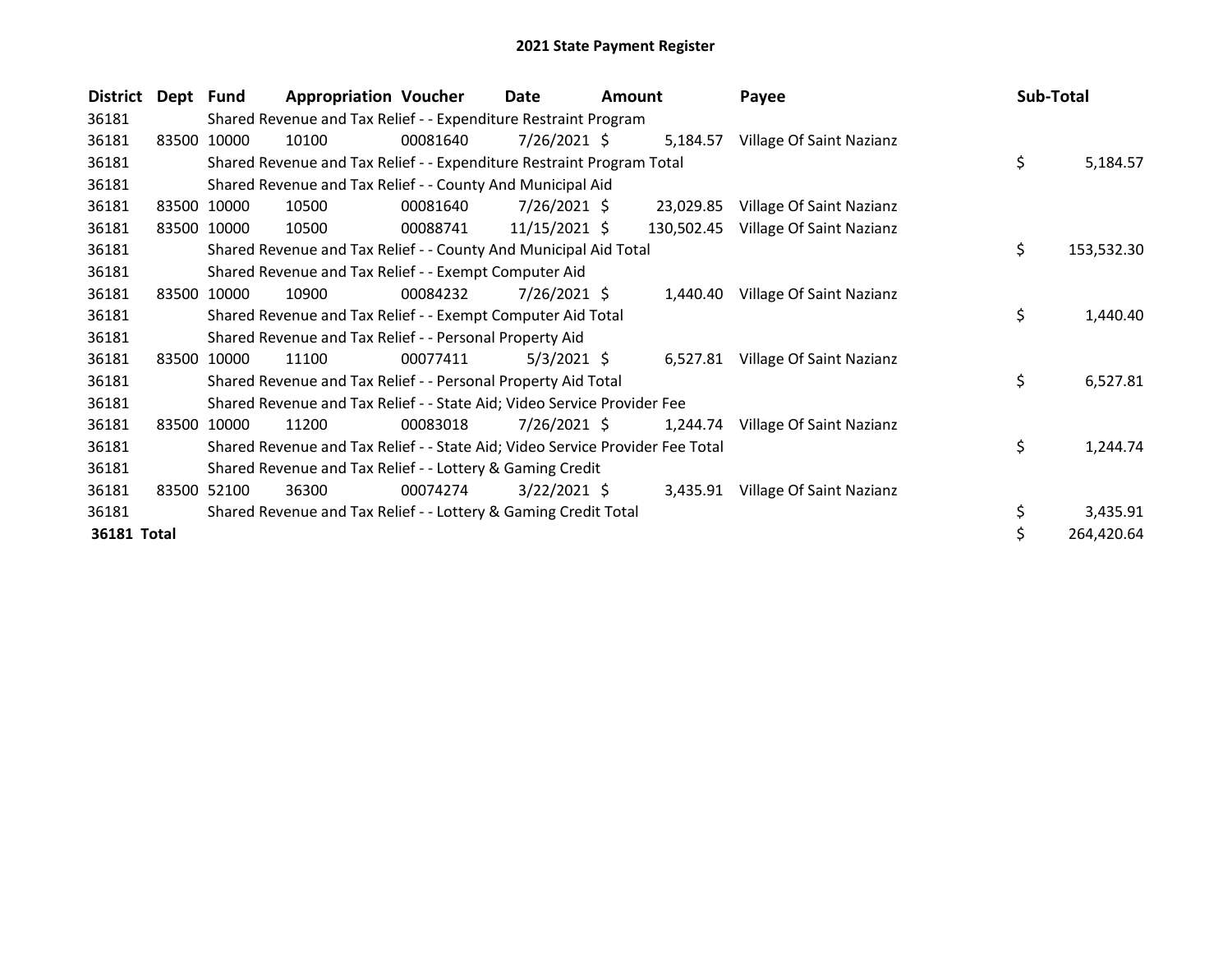| District Dept Fund |             | <b>Appropriation Voucher</b>                                                    |          | Date                    | <b>Amount</b> |          | Payee                        | Sub-Total |           |
|--------------------|-------------|---------------------------------------------------------------------------------|----------|-------------------------|---------------|----------|------------------------------|-----------|-----------|
| 36186              |             | Dept of Safety & Prof Services - - Fire Dues Distribution                       |          |                         |               |          |                              |           |           |
| 36186              | 16500 10000 | 22500                                                                           | 00041125 | $7/16/2021$ \$          |               |          | 2,460.64 Village Of Valders  |           |           |
| 36186              |             | Dept of Safety & Prof Services - - Fire Dues Distribution Total                 |          |                         |               |          |                              | \$        | 2,460.64  |
| 36186              |             | Dept of Natural Resources - - Fin Asst For Responsible Units                    |          |                         |               |          |                              |           |           |
| 36186              | 37000 27400 | 67000                                                                           | 00483569 | $5/21/2021$ \$          |               |          | 3,413.32 Village Of Valders  |           |           |
| 36186              |             | Dept of Natural Resources - - Fin Asst For Responsible Units Total              |          |                         |               |          |                              | \$        | 3,413.32  |
| 36186              |             | Dept of Natural Resources - - Recycling Consolidation Grants                    |          |                         |               |          |                              |           |           |
| 36186              | 37000 27400 | 67300                                                                           | 00483569 | $5/21/2021$ \$          |               |          | 244.80 Village Of Valders    |           |           |
| 36186              |             | Dept of Natural Resources - - Recycling Consolidation Grants Total              |          |                         |               |          |                              | \$        | 244.80    |
| 36186              |             | WI Dept of Transportation - - Trns Aids To Mnc.-Sf                              |          |                         |               |          |                              |           |           |
| 36186              | 39500 21100 | 19100                                                                           | 00632568 | $1/4/2021$ \$           |               |          | 7,743.56 Village Of Valders  |           |           |
| 36186              | 39500 21100 | 19100                                                                           | 00668175 | $4/5/2021$ \$           |               | 7,743.56 | Village Of Valders           |           |           |
| 36186              | 39500 21100 | 19100                                                                           | 00711663 | $7/6/2021$ \$           |               |          | 7,743.56 Village Of Valders  |           |           |
| 36186              | 39500 21100 | 19100                                                                           | 00752222 | 10/4/2021 \$            |               |          | 7,743.56 Village Of Valders  |           |           |
| 36186              |             | WI Dept of Transportation - - Trns Aids To Mnc.-Sf Total                        |          |                         |               |          |                              | \$        | 30,974.24 |
| 36186              |             | Department of Health Services - - Prepaid Medical Transport Reimbursement       |          |                         |               |          |                              |           |           |
| 36186              | 43500 10000 | 16300                                                                           |          | AMBULANCE 11/15/2021 \$ |               |          | 5,270.49 Village Of Valders  |           |           |
| 36186              |             | Department of Health Services - - Prepaid Medical Transport Reimbursement Total |          |                         |               |          |                              | \$        | 5,270.49  |
| 36186              |             | Department of Revenue - - Gifts And Grants                                      |          |                         |               |          |                              |           |           |
| 36186              | 56600 10000 | 12100                                                                           | 00206996 | $6/25/2021$ \$          |               |          | 48,147.54 Village Of Valders |           |           |
| 36186              |             | Department of Revenue - - Gifts And Grants Total                                |          |                         |               |          |                              | \$        | 48,147.54 |
| 36186              |             | Department of Revenue - - Misc Revenue Holding Clearing                         |          |                         |               |          |                              |           |           |
| 36186              | 56600 10000 | 99500                                                                           | 00188870 | $1/8/2021$ \$           |               | 200.00   | Village Of Valders           |           |           |
| 36186              | 56600 10000 | 99500                                                                           | 00190937 | $2/5/2021$ \$           |               | 200.00   | Village Of Valders           |           |           |
| 36186              | 56600 10000 | 99500                                                                           | 00192681 | $3/1/2021$ \$           |               | 2,565.31 | Village Of Valders           |           |           |
| 36186              | 56600 10000 | 99500                                                                           | 00193540 | $3/5/2021$ \$           |               | 200.00   | Village Of Valders           |           |           |
| 36186              | 56600 10000 | 99500                                                                           | 00194130 | $3/8/2021$ \$           |               | 555.00   | Village Of Valders           |           |           |
| 36186              | 56600 10000 | 99500                                                                           | 00194978 | $3/15/2021$ \$          |               | 778.50   | Village Of Valders           |           |           |
| 36186              | 56600 10000 | 99500                                                                           | 00197234 | $4/5/2021$ \$           |               | 1,315.50 | Village Of Valders           |           |           |
| 36186              | 56600 10000 | 99500                                                                           | 00197819 | $4/7/2021$ \$           |               | 286.72   | Village Of Valders           |           |           |
| 36186              | 56600 10000 | 99500                                                                           | 00198446 | $4/12/2021$ \$          |               | 305.15   | Village Of Valders           |           |           |
| 36186              | 56600 10000 | 99500                                                                           | 00199180 | $4/20/2021$ \$          |               | 726.00   | Village Of Valders           |           |           |
| 36186              | 56600 10000 | 99500                                                                           | 00201184 | $5/7/2021$ \$           |               | 1,198.71 | Village Of Valders           |           |           |
| 36186              | 56600 10000 | 99500                                                                           | 00202256 | $5/17/2021$ \$          |               | 126.89   | Village Of Valders           |           |           |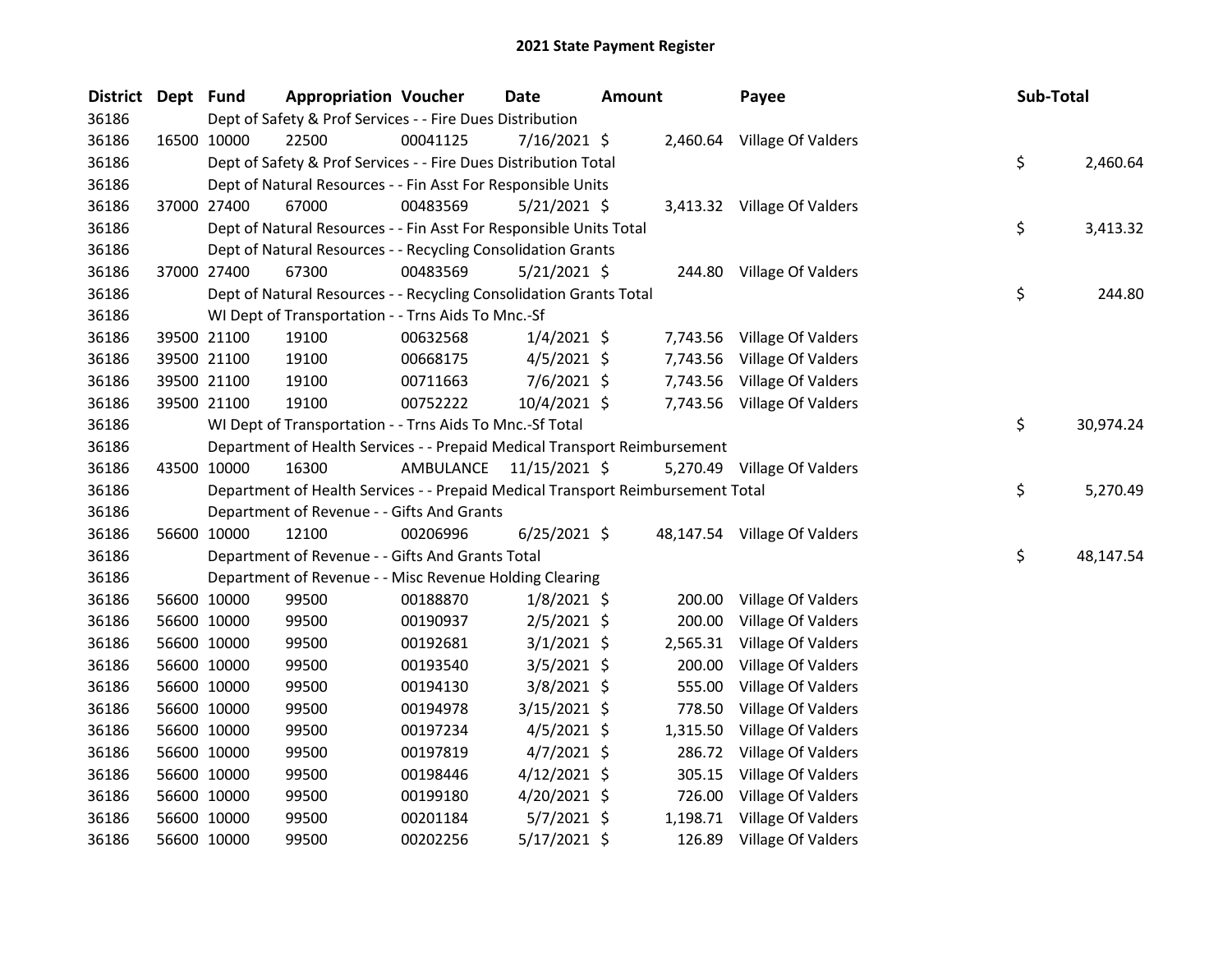| <b>District</b>    | Dept Fund   |             | <b>Appropriation Voucher</b>                                                  |          | Date           | <b>Amount</b> |          | Payee                         | Sub-Total |            |
|--------------------|-------------|-------------|-------------------------------------------------------------------------------|----------|----------------|---------------|----------|-------------------------------|-----------|------------|
| 36186              |             | 56600 10000 | 99500                                                                         | 00203683 | $6/1/2021$ \$  |               | 706.00   | Village Of Valders            |           |            |
| 36186              |             | 56600 10000 | 99500                                                                         | 00204410 | $6/7/2021$ \$  |               | 81.62    | Village Of Valders            |           |            |
| 36186              |             | 56600 10000 | 99500                                                                         | 00208986 | 7/8/2021 \$    |               | 439.81   | Village Of Valders            |           |            |
| 36186              |             | 56600 10000 | 99500                                                                         | 00211736 | $8/6/2021$ \$  |               | 382.64   | Village Of Valders            |           |            |
| 36186              |             | 56600 10000 | 99500                                                                         | 00212649 | 8/16/2021 \$   |               | 199.68   | Village Of Valders            |           |            |
| 36186              |             |             | Department of Revenue - - Misc Revenue Holding Clearing Total                 |          |                |               |          |                               | \$        | 10,267.53  |
| 36186              |             |             | Shared Revenue and Tax Relief - - Expenditure Restraint Program               |          |                |               |          |                               |           |            |
| 36186              |             | 83500 10000 | 10100                                                                         | 00081641 | 7/26/2021 \$   |               |          | 4,242.91 Village Of Valders   |           |            |
| 36186              |             |             | Shared Revenue and Tax Relief - - Expenditure Restraint Program Total         |          |                |               |          |                               | \$        | 4,242.91   |
| 36186              |             |             | Shared Revenue and Tax Relief - - County And Municipal Aid                    |          |                |               |          |                               |           |            |
| 36186              |             | 83500 10000 | 10500                                                                         | 00081641 | $7/26/2021$ \$ |               |          | 29,718.19 Village Of Valders  |           |            |
| 36186              |             | 83500 10000 | 10500                                                                         | 00088742 | 11/15/2021 \$  |               |          | 163,132.58 Village Of Valders |           |            |
| 36186              |             |             | Shared Revenue and Tax Relief - - County And Municipal Aid Total              |          |                |               |          |                               | \$        | 192,850.77 |
| 36186              |             |             | Shared Revenue and Tax Relief - - Exempt Computer Aid                         |          |                |               |          |                               |           |            |
| 36186              |             | 83500 10000 | 10900                                                                         | 00084233 | 7/26/2021 \$   |               |          | 1,374.94 Village Of Valders   |           |            |
| 36186              |             |             | Shared Revenue and Tax Relief - - Exempt Computer Aid Total                   |          |                |               |          |                               | \$        | 1,374.94   |
| 36186              |             |             | Shared Revenue and Tax Relief - - Utility Aid                                 |          |                |               |          |                               |           |            |
| 36186              |             | 83500 10000 | 11000                                                                         | 00081641 | 7/26/2021 \$   |               | 656.39   | Village Of Valders            |           |            |
| 36186              |             | 83500 10000 | 11000                                                                         | 00088742 | 11/15/2021 \$  |               | 3,795.96 | Village Of Valders            |           |            |
| 36186              |             |             | Shared Revenue and Tax Relief - - Utility Aid Total                           |          |                |               |          |                               | \$        | 4,452.35   |
| 36186              |             |             | Shared Revenue and Tax Relief - - Personal Property Aid                       |          |                |               |          |                               |           |            |
| 36186              |             | 83500 10000 | 11100                                                                         | 00077412 | $5/3/2021$ \$  |               |          | 1,675.01 Village Of Valders   |           |            |
| 36186              |             |             | Shared Revenue and Tax Relief - - Personal Property Aid Total                 |          |                |               |          |                               | \$        | 1,675.01   |
| 36186              |             |             | Shared Revenue and Tax Relief - - State Aid; Video Service Provider Fee       |          |                |               |          |                               |           |            |
| 36186              |             | 83500 10000 | 11200                                                                         | 00083019 | $7/26/2021$ \$ |               | 2,137.39 | Village Of Valders            |           |            |
| 36186              |             |             | Shared Revenue and Tax Relief - - State Aid; Video Service Provider Fee Total |          |                |               |          |                               | \$        | 2,137.39   |
| 36186              |             |             | Shared Revenue and Tax Relief - - Lottery & Gaming Credit                     |          |                |               |          |                               |           |            |
| 36186              | 83500 52100 |             | 36300                                                                         | 00074275 | $3/22/2021$ \$ |               |          | 1,323.12 Village Of Valders   |           |            |
| 36186              |             |             | Shared Revenue and Tax Relief - - Lottery & Gaming Credit Total               |          |                |               |          |                               | \$        | 1,323.12   |
| <b>36186 Total</b> |             |             |                                                                               |          |                |               |          |                               | \$        | 308,835.05 |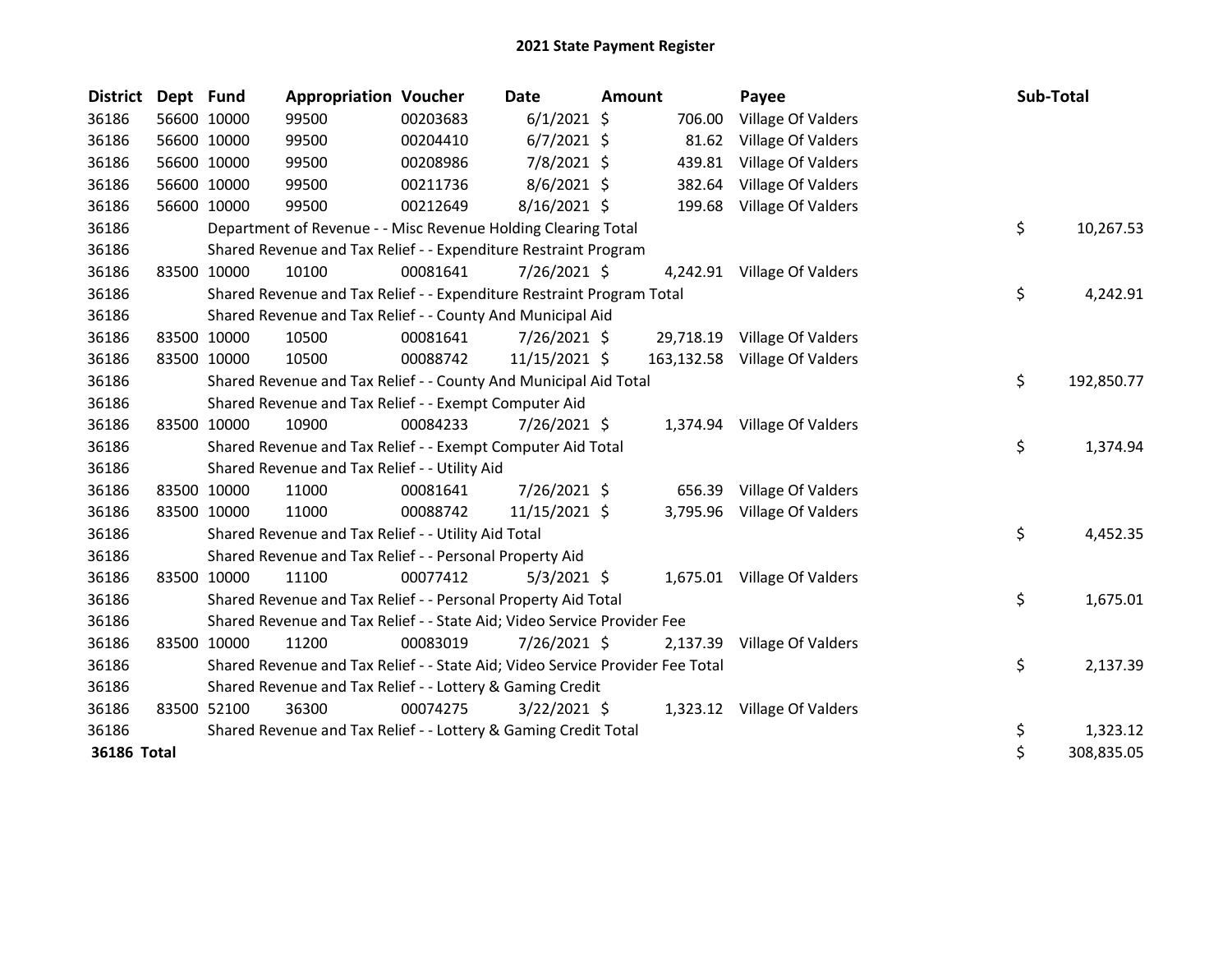| <b>District</b> | Dept Fund |             | <b>Appropriation Voucher</b>                                                  |          | Date           | <b>Amount</b> | Payee                         | Sub-Total |           |
|-----------------|-----------|-------------|-------------------------------------------------------------------------------|----------|----------------|---------------|-------------------------------|-----------|-----------|
| 36191           |           |             | Dept of Safety & Prof Services - - Fire Dues Distribution                     |          |                |               |                               |           |           |
| 36191           |           | 16500 10000 | 22500                                                                         | 00041126 | 7/16/2021 \$   |               | 1,903.40 Village Of Whitelaw  |           |           |
| 36191           |           |             | Dept of Safety & Prof Services - - Fire Dues Distribution Total               |          |                |               |                               | \$        | 1,903.40  |
| 36191           |           |             | Dept of Natural Resources - - Fin Asst For Responsible Units                  |          |                |               |                               |           |           |
| 36191           |           | 37000 27400 | 67000                                                                         | 00483140 | $5/21/2021$ \$ |               | 3,467.47 Village Of Whitelaw  |           |           |
| 36191           |           |             | Dept of Natural Resources - - Fin Asst For Responsible Units Total            |          |                |               |                               | \$        | 3,467.47  |
| 36191           |           |             | Dept of Natural Resources - - Recycling Consolidation Grants                  |          |                |               |                               |           |           |
| 36191           |           | 37000 27400 | 67300                                                                         | 00483140 | $5/21/2021$ \$ |               | 193.63 Village Of Whitelaw    |           |           |
| 36191           |           |             | Dept of Natural Resources - - Recycling Consolidation Grants Total            |          |                |               |                               | \$        | 193.63    |
| 36191           |           |             | WI Dept of Transportation - - Trns Aids To Mnc.-Sf                            |          |                |               |                               |           |           |
| 36191           |           | 39500 21100 | 19100                                                                         | 00632569 | $1/4/2021$ \$  |               | 5,733.05 Village Of Whitelaw  |           |           |
| 36191           |           | 39500 21100 | 19100                                                                         | 00668176 | $4/5/2021$ \$  |               | 5,733.05 Village Of Whitelaw  |           |           |
| 36191           |           | 39500 21100 | 19100                                                                         | 00711664 | $7/6/2021$ \$  |               | 5,733.05 Village Of Whitelaw  |           |           |
| 36191           |           | 39500 21100 | 19100                                                                         | 00752223 | 10/4/2021 \$   |               | 5,733.05 Village Of Whitelaw  |           |           |
| 36191           |           |             | WI Dept of Transportation - - Trns Aids To Mnc.-Sf Total                      |          |                |               |                               | \$        | 22,932.20 |
| 36191           |           |             | WI Dept of Transportation - - Loc Rd Imp Prg St Fd                            |          |                |               |                               |           |           |
| 36191           |           | 39500 21100 | 27800                                                                         | 00712758 | $6/23/2021$ \$ |               | 9,000.00 Village Of Whitelaw  |           |           |
| 36191           |           |             | WI Dept of Transportation - - Loc Rd Imp Prg St Fd Total                      |          |                |               |                               | \$        | 9,000.00  |
| 36191           |           |             | Department of Revenue - - Gifts And Grants                                    |          |                |               |                               |           |           |
| 36191           |           | 56600 10000 | 12100                                                                         | 00206997 | $6/25/2021$ \$ |               | 38,727.37 Village Of Whitelaw |           |           |
| 36191           |           |             | Department of Revenue - - Gifts And Grants Total                              |          |                |               |                               | \$        | 38,727.37 |
| 36191           |           |             | Shared Revenue and Tax Relief - - County And Municipal Aid                    |          |                |               |                               |           |           |
| 36191           |           | 83500 10000 | 10500                                                                         | 00081642 | 7/26/2021 \$   |               | 13,767.36 Village Of Whitelaw |           |           |
| 36191           |           | 83500 10000 | 10500                                                                         | 00088743 | 11/15/2021 \$  |               | 78,015.05 Village Of Whitelaw |           |           |
| 36191           |           |             | Shared Revenue and Tax Relief - - County And Municipal Aid Total              |          |                |               |                               | \$        | 91,782.41 |
| 36191           |           |             | Shared Revenue and Tax Relief - - Exempt Computer Aid                         |          |                |               |                               |           |           |
| 36191           |           | 83500 10000 | 10900                                                                         | 00084234 | 7/26/2021 \$   |               | 181.87 Village Of Whitelaw    |           |           |
| 36191           |           |             | Shared Revenue and Tax Relief - - Exempt Computer Aid Total                   |          |                |               |                               | \$        | 181.87    |
| 36191           |           |             | Shared Revenue and Tax Relief - - Personal Property Aid                       |          |                |               |                               |           |           |
| 36191           |           | 83500 10000 | 11100                                                                         | 00077413 | $5/3/2021$ \$  |               | 795.37 Village Of Whitelaw    |           |           |
| 36191           |           |             | Shared Revenue and Tax Relief - - Personal Property Aid Total                 |          |                |               |                               | \$        | 795.37    |
| 36191           |           |             | Shared Revenue and Tax Relief - - State Aid; Video Service Provider Fee       |          |                |               |                               |           |           |
| 36191           |           | 83500 10000 | 11200                                                                         | 00083020 | 7/26/2021 \$   |               | 1,384.20 Village Of Whitelaw  |           |           |
| 36191           |           |             | Shared Revenue and Tax Relief - - State Aid; Video Service Provider Fee Total |          |                |               |                               | \$        | 1,384.20  |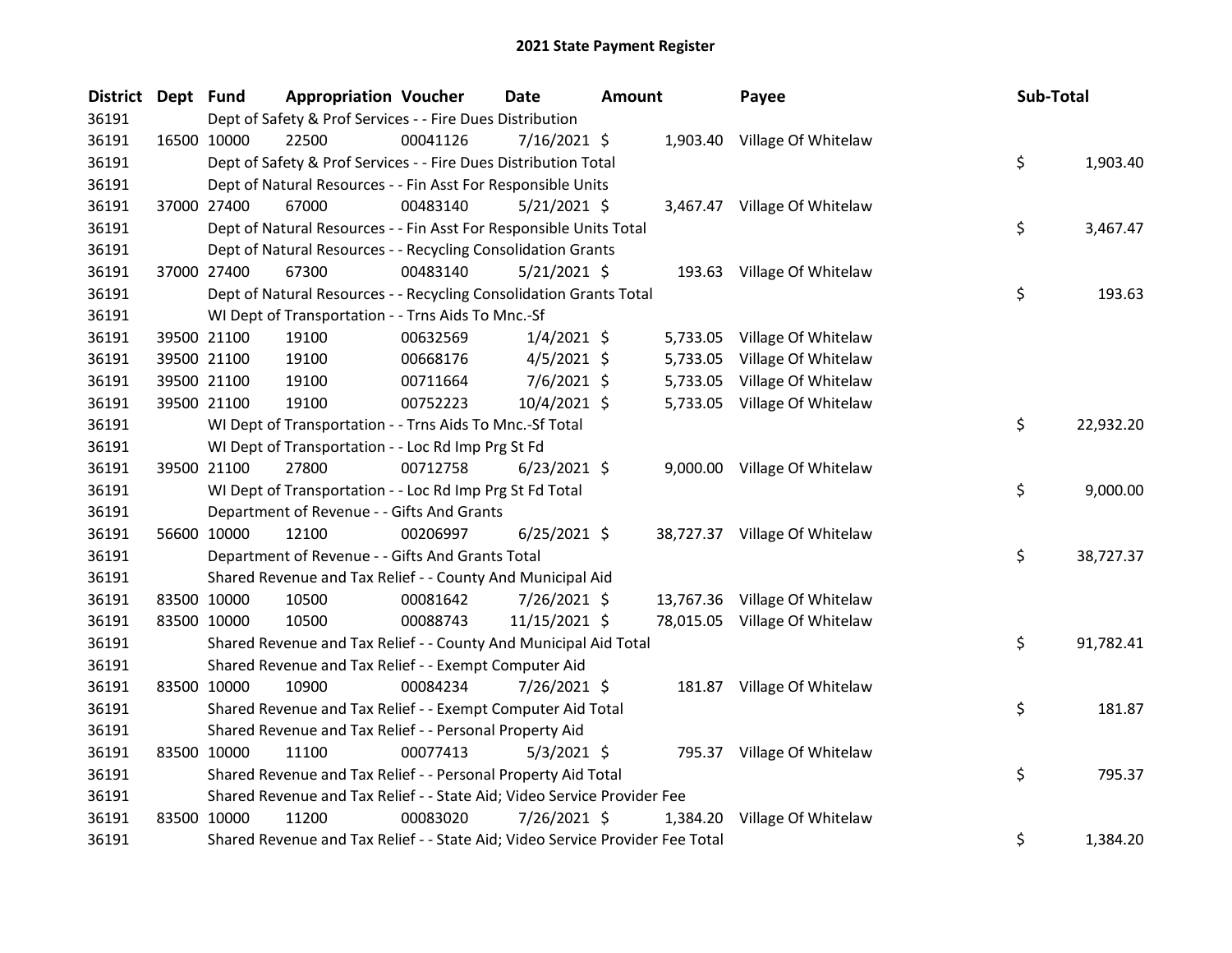| District Dept Fund | <b>Appropriation Voucher</b> | <b>Date</b> | Amount | Payee | Sub-Total  |
|--------------------|------------------------------|-------------|--------|-------|------------|
| 36191 Total        |                              |             |        |       | 170,367.92 |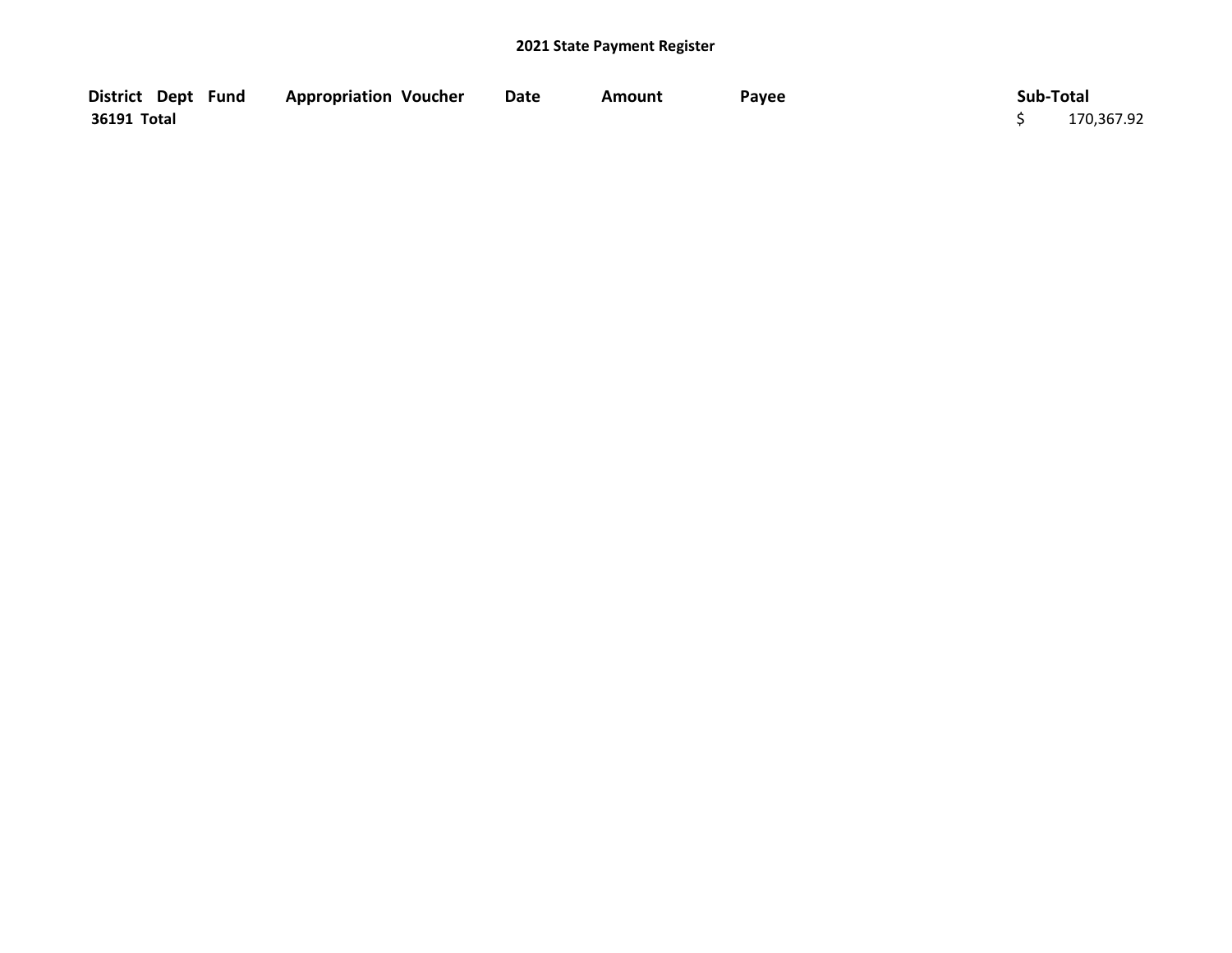| <b>District</b> | Dept Fund |                                                                                 | <b>Appropriation Voucher</b> | <b>Date</b>    | Amount |                         | Payee                  | Sub-Total |            |
|-----------------|-----------|---------------------------------------------------------------------------------|------------------------------|----------------|--------|-------------------------|------------------------|-----------|------------|
| 36241           |           | Dept of Safety & Prof Services - - Fire Dues Distribution                       |                              |                |        |                         |                        |           |            |
| 36241           |           | 22500<br>16500 10000                                                            | 00041106                     | $7/16/2021$ \$ |        |                         | 15,621.37 City of Kiel |           |            |
| 36241           |           | Dept of Safety & Prof Services - - Fire Dues Distribution Total                 |                              |                |        |                         |                        | \$        | 15,621.37  |
| 36241           |           | Dept of Natural Resources - - Aids In Lieu Of Taxes - Gener                     |                              |                |        |                         |                        |           |            |
| 36241           |           | 37000 10000<br>50300                                                            | 00476898                     | $4/21/2021$ \$ |        |                         | 12.26 City of Kiel     |           |            |
| 36241           |           | Dept of Natural Resources - - Aids In Lieu Of Taxes - Gener Total               |                              |                |        |                         |                        | \$        | 12.26      |
| 36241           |           | Dept of Natural Resources - - Aids In Lieu Of Taxes - Sum S                     |                              |                |        |                         |                        |           |            |
| 36241           |           | 57900<br>37000 21200                                                            | 00476897                     | $4/21/2021$ \$ |        |                         | 1.23 City of Kiel      |           |            |
| 36241           |           | Dept of Natural Resources - - Aids In Lieu Of Taxes - Sum S Total               |                              |                |        |                         |                        | \$        | 1.23       |
| 36241           |           | Dept of Natural Resources - - Fin Asst For Responsible Units                    |                              |                |        |                         |                        |           |            |
| 36241           |           | 67000<br>37000 27400                                                            | 00483501                     | 5/21/2021 \$   |        |                         | 21,788.66 City of Kiel |           |            |
| 36241           |           | Dept of Natural Resources - - Fin Asst For Responsible Units Total              |                              |                |        |                         |                        | \$        | 21,788.66  |
| 36241           |           | Dept of Natural Resources - - Recycling Consolidation Grants                    |                              |                |        |                         |                        |           |            |
| 36241           |           | 37000 27400<br>67300                                                            | 00483501                     | $5/21/2021$ \$ |        |                         | 1,010.55 City of Kiel  |           |            |
| 36241           |           | Dept of Natural Resources - - Recycling Consolidation Grants Total              |                              |                |        |                         |                        | \$        | 1,010.55   |
| 36241           |           | WI Dept of Transportation - - Conn Hwy Aids St Fds                              |                              |                |        |                         |                        |           |            |
| 36241           |           | 39500 21100<br>16200                                                            | 00633567                     | $1/4/2021$ \$  |        |                         | 4,700.03 City of Kiel  |           |            |
| 36241           |           | 39500 21100<br>16200                                                            | 00669174                     | $4/5/2021$ \$  |        | 4,700.03                | City of Kiel           |           |            |
| 36241           |           | 39500 21100<br>16200                                                            | 00712662                     | $7/6/2021$ \$  |        | 4,700.03                | City of Kiel           |           |            |
| 36241           |           | 39500 21100<br>16200                                                            | 00753221                     | 10/4/2021 \$   |        |                         | 4,700.04 City of Kiel  |           |            |
| 36241           |           | WI Dept of Transportation - - Conn Hwy Aids St Fds Total                        |                              |                |        |                         |                        | \$        | 18,800.13  |
| 36241           |           | WI Dept of Transportation - - Trns Aids To Mnc.-Sf                              |                              |                |        |                         |                        |           |            |
| 36241           |           | 39500 21100<br>19100                                                            | 00632570                     | $1/4/2021$ \$  |        | 72,635.69               | City of Kiel           |           |            |
| 36241           |           | 39500 21100<br>19100                                                            | 00668177                     | $4/5/2021$ \$  |        | 72,635.69               | City of Kiel           |           |            |
| 36241           |           | 39500 21100<br>19100                                                            | 00711665                     | $7/6/2021$ \$  |        | 72,635.69               | City of Kiel           |           |            |
| 36241           |           | 39500 21100<br>19100                                                            | 00752224                     | 10/4/2021 \$   |        |                         | 72,635.69 City of Kiel |           |            |
| 36241           |           | WI Dept of Transportation - - Trns Aids To Mnc.-Sf Total                        |                              |                |        |                         |                        | \$        | 290,542.76 |
| 36241           |           | Department of Health Services - - Prepaid Medical Transport Reimbursement       |                              |                |        |                         |                        |           |            |
| 36241           |           | 43500 10000<br>16300                                                            | AMBULANCE 11/15/2021 \$      |                |        |                         | 4,190.99 City of Kiel  |           |            |
| 36241           |           | Department of Health Services - - Prepaid Medical Transport Reimbursement Total |                              |                |        |                         |                        | \$        | 4,190.99   |
| 36241           |           | Department of Revenue - - Gifts And Grants                                      |                              |                |        |                         |                        |           |            |
| 36241           |           | 56600 10000<br>12100                                                            | 00206998                     | $6/25/2021$ \$ |        | 198,660.92 City of Kiel |                        |           |            |
| 36241           |           | Department of Revenue - - Gifts And Grants Total                                |                              |                |        |                         |                        | \$        | 198,660.92 |
| 36241           |           | Shared Revenue and Tax Relief - - County And Municipal Aid                      |                              |                |        |                         |                        |           |            |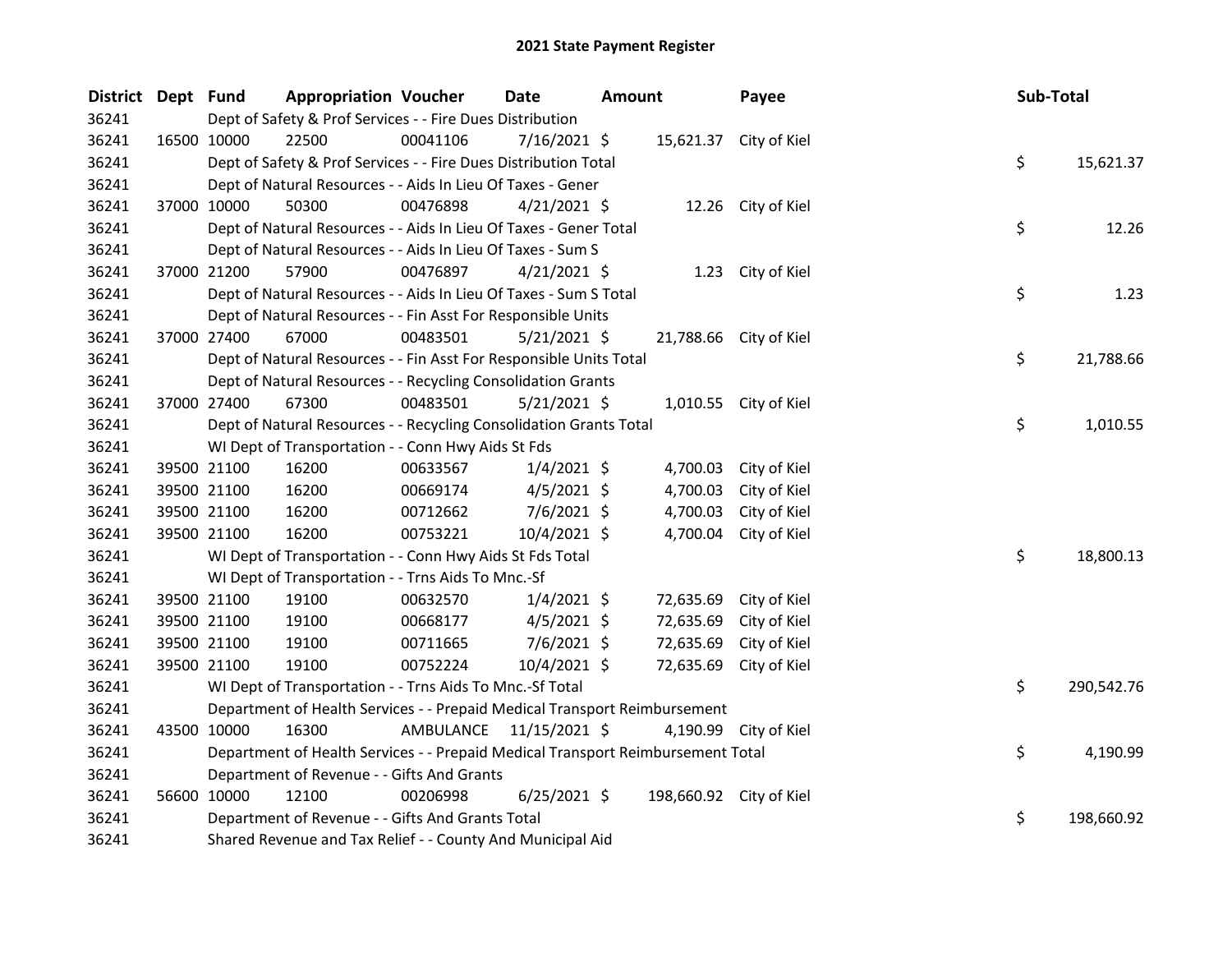| <b>District</b> | Dept Fund   |             | <b>Appropriation Voucher</b>                                                  |          | Date           | <b>Amount</b> |            | Payee        |    | Sub-Total    |
|-----------------|-------------|-------------|-------------------------------------------------------------------------------|----------|----------------|---------------|------------|--------------|----|--------------|
| 36241           | 83500 10000 |             | 10500                                                                         | 00081643 | 7/26/2021 \$   |               | 82,146.67  | City of Kiel |    |              |
| 36241           | 83500 10000 |             | 10500                                                                         | 00088744 | 11/15/2021 \$  |               | 461,306.81 | City of Kiel |    |              |
| 36241           |             |             | Shared Revenue and Tax Relief - - County And Municipal Aid Total              |          |                |               |            |              | \$ | 543,453.48   |
| 36241           |             |             | Shared Revenue and Tax Relief - - Exempt Computer Aid                         |          |                |               |            |              |    |              |
| 36241           | 83500 10000 |             | 10900                                                                         | 00084235 | 7/26/2021 \$   |               | 5,345.23   | City of Kiel |    |              |
| 36241           |             | 83500 10000 | 10900                                                                         | 00085817 | 7/26/2021 \$   |               | 1,081.31   | City of Kiel |    |              |
| 36241           |             |             | Shared Revenue and Tax Relief - - Exempt Computer Aid Total                   |          |                |               |            |              | \$ | 6,426.54     |
| 36241           |             |             | Shared Revenue and Tax Relief - - Personal Property Aid                       |          |                |               |            |              |    |              |
| 36241           | 83500 10000 |             | 11100                                                                         | 00077414 | $5/3/2021$ \$  |               | 4,121.34   | City of Kiel |    |              |
| 36241           |             |             | Shared Revenue and Tax Relief - - Personal Property Aid Total                 |          |                |               |            |              | \$ | 4,121.34     |
| 36241           |             |             | Shared Revenue and Tax Relief - - State Aid; Video Service Provider Fee       |          |                |               |            |              |    |              |
| 36241           | 83500       | 10000       | 11200                                                                         | 00083021 | $7/26/2021$ \$ |               | 10.277.18  | City of Kiel |    |              |
| 36241           |             |             | Shared Revenue and Tax Relief - - State Aid; Video Service Provider Fee Total |          |                |               |            |              |    | 10,277.18    |
| 36241 Total     |             |             |                                                                               |          |                |               |            |              | Ś  | 1,114,907.41 |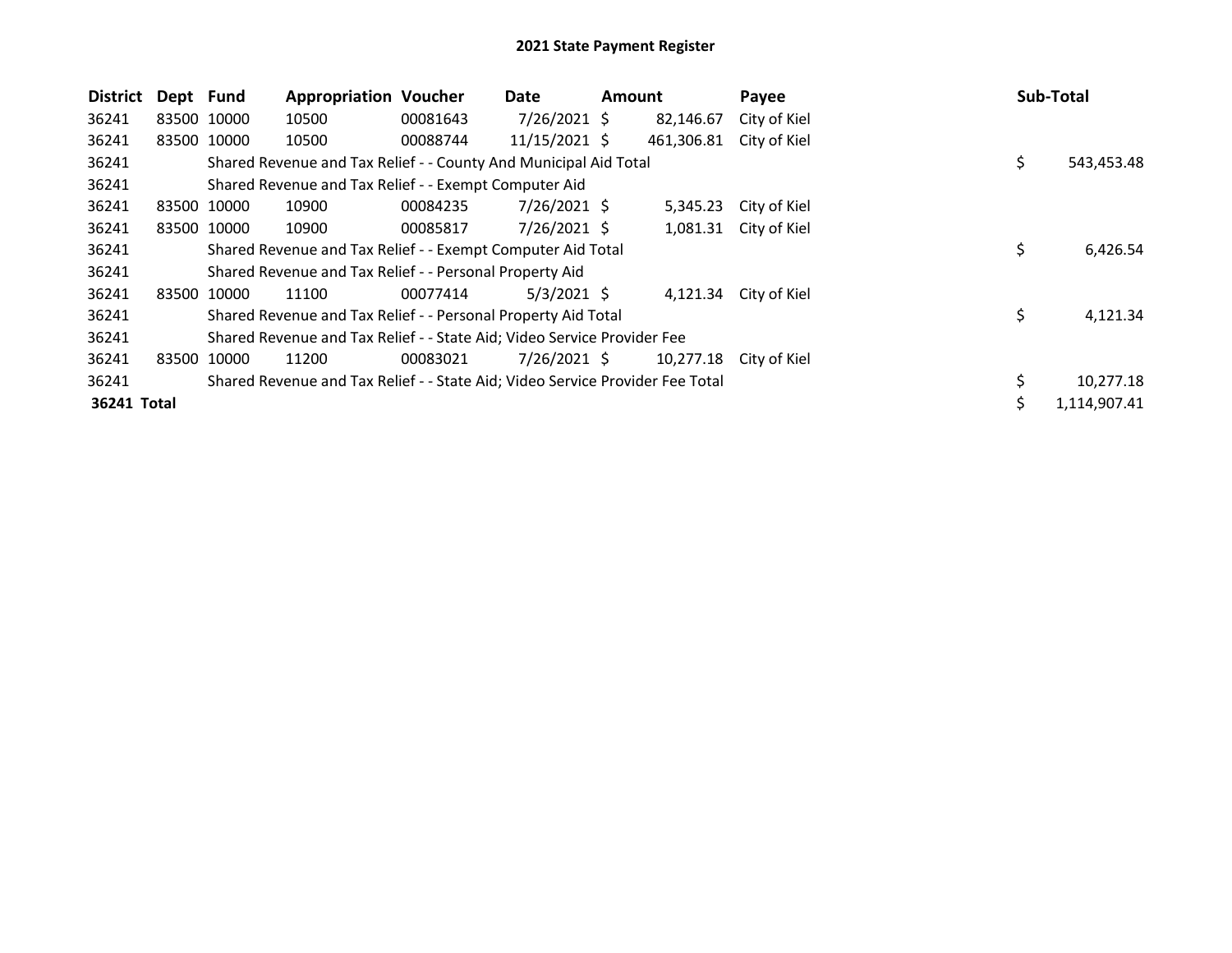| <b>District</b> | Dept Fund |             | <b>Appropriation Voucher</b>                                       |          | Date           | <b>Amount</b> |            | Payee                         |    | Sub-Total    |
|-----------------|-----------|-------------|--------------------------------------------------------------------|----------|----------------|---------------|------------|-------------------------------|----|--------------|
| 36251           |           |             | Dept of Safety & Prof Services - - Fire Dues Distribution          |          |                |               |            |                               |    |              |
| 36251           |           | 16500 10000 | 22500                                                              | 00041110 | 7/15/2021 \$   |               | 89,814.24  | Manitowoc, City of            |    |              |
| 36251           |           |             | Dept of Safety & Prof Services - - Fire Dues Distribution Total    |          |                |               |            |                               | \$ | 89,814.24    |
| 36251           |           |             | Dept of Natural Resources - - Fin Asst For Responsible Units       |          |                |               |            |                               |    |              |
| 36251           |           | 37000 27400 | 67000                                                              | 00483550 | $5/21/2021$ \$ |               |            | 209,638.21 Manitowoc, City of |    |              |
| 36251           |           |             | Dept of Natural Resources - - Fin Asst For Responsible Units Total |          |                |               |            |                               | \$ | 209,638.21   |
| 36251           |           |             | Dept of Natural Resources - - Recycling Consolidation Grants       |          |                |               |            |                               |    |              |
| 36251           |           | 37000 27400 | 67300                                                              | 00483550 | $5/21/2021$ \$ |               | 8,621.08   | Manitowoc, City of            |    |              |
| 36251           |           |             | Dept of Natural Resources - - Recycling Consolidation Grants Total |          |                |               |            |                               | \$ | 8,621.08     |
| 36251           |           |             | Department of Tourism - - Ab; State Aid For The Arts               |          |                |               |            |                               |    |              |
| 36251           |           | 38000 10000 | 30200                                                              | 00010396 | $8/12/2021$ \$ |               | 4,230.00   | Manitowoc, City of            |    |              |
| 36251           |           |             | Department of Tourism - - Ab; State Aid For The Arts Total         |          |                |               |            |                               | \$ | 4,230.00     |
| 36251           |           |             | WI Dept of Transportation - - Conn Hwy Aids St Fds                 |          |                |               |            |                               |    |              |
| 36251           |           | 39500 21100 | 16200                                                              | 00633568 | $1/4/2021$ \$  |               | 57,701.87  | Manitowoc, City of            |    |              |
| 36251           |           | 39500 21100 | 16200                                                              | 00669175 | $4/5/2021$ \$  |               | 57,701.87  | Manitowoc, City of            |    |              |
| 36251           |           | 39500 21100 | 16200                                                              | 00712663 | $7/6/2021$ \$  |               | 57,701.87  | Manitowoc, City of            |    |              |
| 36251           |           | 39500 21100 | 16200                                                              | 00753222 | 10/4/2021 \$   |               | 57,701.90  | Manitowoc, City of            |    |              |
| 36251           |           |             | WI Dept of Transportation - - Conn Hwy Aids St Fds Total           |          |                |               |            |                               | \$ | 230,807.51   |
| 36251           |           |             | WI Dept of Transportation - - Lift Bridge State Fd                 |          |                |               |            |                               |    |              |
| 36251           |           | 39500 21100 | 16400                                                              | 00710217 | $7/6/2021$ \$  |               | 173,187.38 | Manitowoc, City of            |    |              |
| 36251           |           |             | WI Dept of Transportation - - Lift Bridge State Fd Total           |          |                |               |            |                               | \$ | 173,187.38   |
| 36251           |           |             | WI Dept of Transportation - - Paratransit Aids, Sf                 |          |                |               |            |                               |    |              |
| 36251           |           | 39500 21100 | 17500                                                              | 00707852 | $6/18/2021$ \$ |               | 29,359.00  | Manitowoc, City of            |    |              |
| 36251           |           |             | WI Dept of Transportation - - Paratransit Aids, Sf Total           |          |                |               |            |                               | \$ | 29,359.00    |
| 36251           |           |             | WI Dept of Transportation - - Trnst/Trns-Rel Aid F                 |          |                |               |            |                               |    |              |
| 36251           |           | 39500 21100 | 18200                                                              | 00638308 | $1/12/2021$ \$ |               | 222,675.38 | Manitowoc, City of            |    |              |
| 36251           |           | 39500 21100 | 18200                                                              | 00683726 | $4/23/2021$ \$ |               | 594,261.49 | Manitowoc, City of            |    |              |
| 36251           |           | 39500 21100 | 18200                                                              | 00747058 | 9/16/2021 \$   |               | 358,785.09 | Manitowoc, City of            |    |              |
| 36251           |           | 39500 21100 | 18200                                                              | 00791477 | 12/27/2021 \$  |               | 462,694.69 | Manitowoc, City of            |    |              |
| 36251           |           |             | WI Dept of Transportation - - Trnst/Trns-Rel Aid F Total           |          |                |               |            |                               | \$ | 1,638,416.65 |
| 36251           |           |             | WI Dept of Transportation - - Hwy Sfty Loc Aid Ffd                 |          |                |               |            |                               |    |              |
| 36251           |           | 39500 21100 | 18500                                                              | 00646802 | 1/29/2021 \$   |               | 5,342.63   | Manitowoc, City of            |    |              |
| 36251           |           | 39500 21100 | 18500                                                              | 00654339 | $2/17/2021$ \$ |               | 5,803.95   | Manitowoc, City of            |    |              |
| 36251           |           | 39500 21100 | 18500                                                              | 00663482 | 3/10/2021 \$   |               | 4,974.98   | Manitowoc, City of            |    |              |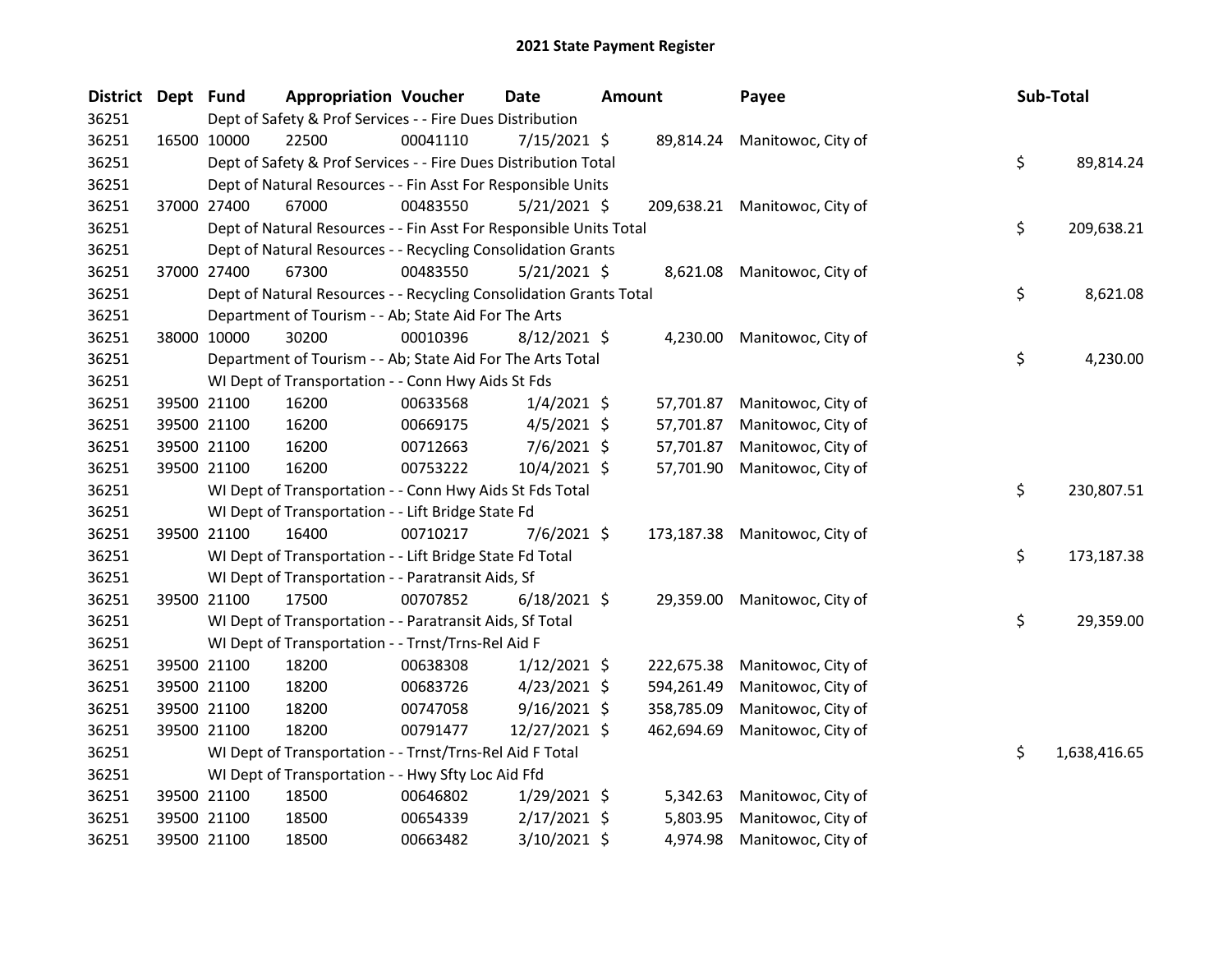| <b>District</b> | Dept Fund |             | <b>Appropriation Voucher</b>                             |          | Date           | Amount     | Payee                     | Sub-Total          |
|-----------------|-----------|-------------|----------------------------------------------------------|----------|----------------|------------|---------------------------|--------------------|
| 36251           |           | 39500 21100 | 18500                                                    | 00678359 | $4/13/2021$ \$ | 4,979.74   | Manitowoc, City of        |                    |
| 36251           |           | 39500 21100 | 18500                                                    | 00693623 | 5/14/2021 \$   | 4,777.80   | Manitowoc, City of        |                    |
| 36251           |           | 39500 21100 | 18500                                                    | 00702907 | $6/7/2021$ \$  | 1,025.43   | Manitowoc, City of        |                    |
| 36251           |           | 39500 21100 | 18500                                                    | 00709622 | $6/22/2021$ \$ | 4,395.45   | Manitowoc, City of        |                    |
| 36251           |           | 39500 21100 | 18500                                                    | 00716837 | $7/6/2021$ \$  | 1,057.18   | Manitowoc, City of        |                    |
| 36251           |           | 39500 21100 | 18500                                                    | 00721869 | 7/16/2021 \$   | 3,373.63   | Manitowoc, City of        |                    |
| 36251           |           | 39500 21100 | 18500                                                    | 00723578 | 7/21/2021 \$   | 3,831.32   | Manitowoc, City of        |                    |
| 36251           |           | 39500 21100 | 18500                                                    | 00724590 | 7/23/2021 \$   | 1,347.33   | Manitowoc, City of        |                    |
| 36251           |           | 39500 21100 | 18500                                                    | 00732159 | 8/10/2021 \$   | 4,220.86   | Manitowoc, City of        |                    |
| 36251           |           | 39500 21100 | 18500                                                    | 00732873 | 8/11/2021 \$   | 1,029.34   | Manitowoc, City of        |                    |
| 36251           |           | 39500 21100 | 18500                                                    | 00732876 | $8/11/2021$ \$ | 2,899.40   | Manitowoc, City of        |                    |
| 36251           |           | 39500 21100 | 18500                                                    | 00749967 | $9/23/2021$ \$ | 4,067.64   | Manitowoc, City of        |                    |
| 36251           |           | 39500 21100 | 18500                                                    | 00755396 | 9/30/2021 \$   | 2,874.59   | Manitowoc, City of        |                    |
| 36251           |           | 39500 21100 | 18500                                                    | 00762360 | 10/15/2021 \$  | 3,256.20   | Manitowoc, City of        |                    |
| 36251           |           |             | WI Dept of Transportation - - Hwy Sfty Loc Aid Ffd Total |          |                |            |                           | \$<br>59,257.47    |
| 36251           |           |             | WI Dept of Transportation - - Trns Aids To Mnc.-Sf       |          |                |            |                           |                    |
| 36251           |           | 39500 21100 | 19100                                                    | 00632571 | $1/4/2021$ \$  | 402,025.89 | Manitowoc, City of        |                    |
| 36251           |           | 39500 21100 | 19100                                                    | 00668178 | $4/5/2021$ \$  | 402,025.89 | Manitowoc, City of        |                    |
| 36251           |           | 39500 21100 | 19100                                                    | 00711666 | $7/6/2021$ \$  | 402,025.89 | Manitowoc, City of        |                    |
| 36251           |           | 39500 21100 | 19100                                                    | 00752225 | $10/4/2021$ \$ | 402,025.91 | Manitowoc, City of        |                    |
| 36251           |           |             | WI Dept of Transportation - - Trns Aids To Mnc.-Sf Total |          |                |            |                           | \$<br>1,608,103.58 |
| 36251           |           |             | WI Dept of Transportation - - Harbor Asst Grnts Sf       |          |                |            |                           |                    |
| 36251           |           | 39500 21100 | 26300                                                    | 00687023 | $4/30/2021$ \$ | 121,923.05 | Manitowoc, City of        |                    |
| 36251           |           | 39500 21100 | 26300                                                    | 00756102 | $10/1/2021$ \$ | 397,267.94 | Manitowoc, City of        |                    |
| 36251           |           | 39500 21100 | 26300                                                    | 00776196 | 11/22/2021 \$  | 665,162.40 | Manitowoc, City of        |                    |
| 36251           |           | 39500 21100 | 26300                                                    | 00786240 | 12/23/2021 \$  | 458,953.63 | Manitowoc, City of        |                    |
| 36251           |           |             | WI Dept of Transportation - - Harbor Asst Grnts Sf Total |          |                |            |                           | \$<br>1,643,307.02 |
| 36251           |           |             | WI Dept of Transportation - - Loc Rd Imp Prg St Fd       |          |                |            |                           |                    |
| 36251           |           | 39500 21100 | 27800                                                    | 00654812 | $2/17/2021$ \$ | 76,322.17  | Manitowoc, City of        |                    |
| 36251           |           |             | WI Dept of Transportation - - Loc Rd Imp Prg St Fd Total |          |                |            |                           | \$<br>76,322.17    |
| 36251           |           |             | WI Dept of Transportation - - Harbor Assistance Lf       |          |                |            |                           |                    |
| 36251           |           | 39500 21100 | 29700                                                    | 00756102 | $10/1/2021$ \$ |            | (0.01) Manitowoc, City of |                    |
| 36251           |           | 39500 21100 | 29700                                                    | 00786240 | 12/23/2021 \$  |            | (0.01) Manitowoc, City of |                    |
| 36251           |           |             | WI Dept of Transportation - - Harbor Assistance Lf Total |          |                |            |                           | \$<br>(0.02)       |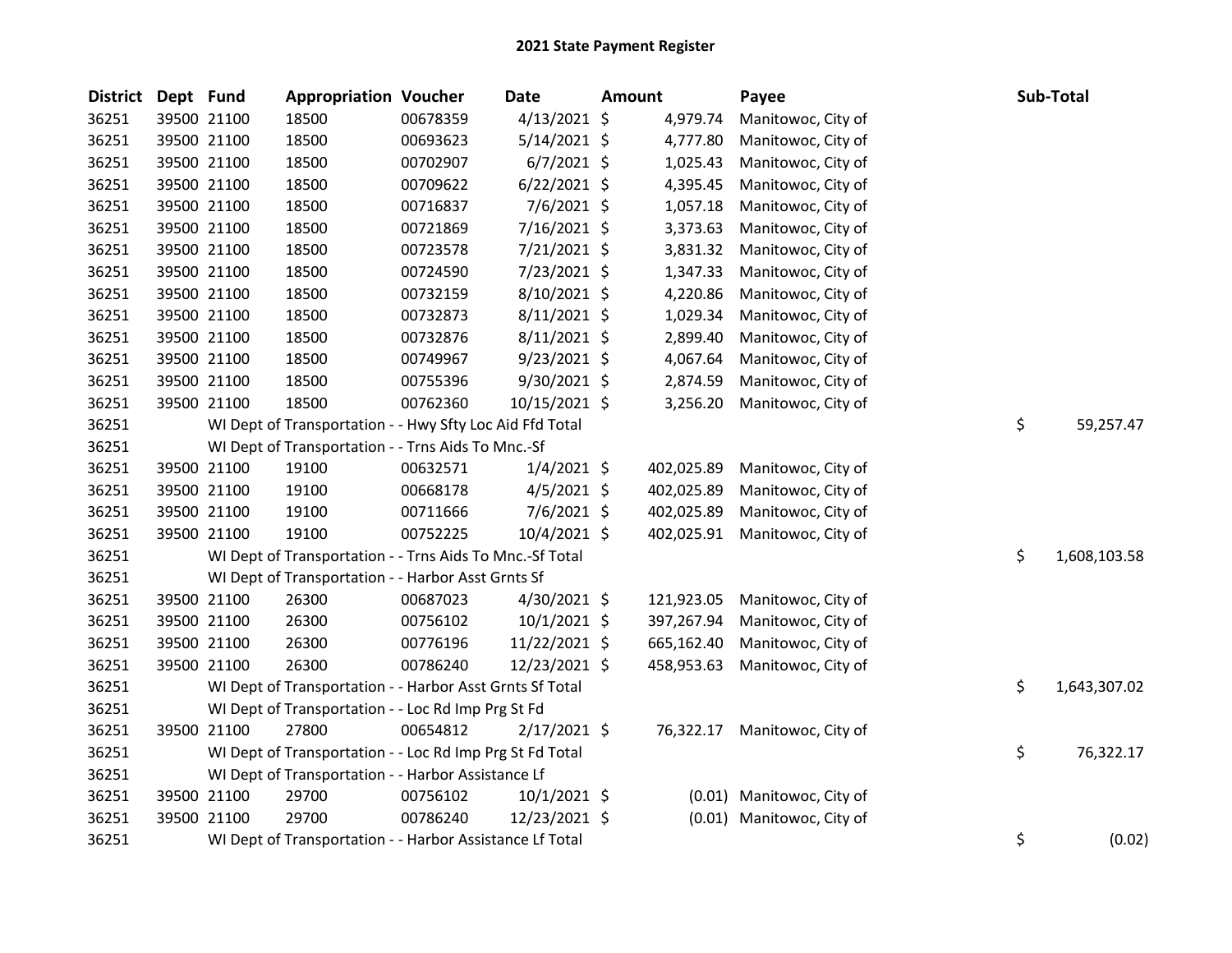| <b>District</b> | Dept Fund |             | <b>Appropriation Voucher</b>                                                    |           | <b>Date</b>     | <b>Amount</b> |          | Payee                        | Sub-Total |           |
|-----------------|-----------|-------------|---------------------------------------------------------------------------------|-----------|-----------------|---------------|----------|------------------------------|-----------|-----------|
| 36251           |           |             | Department of Corrections - - Purchased Services For Offende                    |           |                 |               |          |                              |           |           |
| 36251           |           | 41000 10000 | 11100                                                                           | 00446733  | 8/26/2021 \$    |               | 180.00   | Manitowoc, City of           |           |           |
| 36251           |           |             | Department of Corrections - - Purchased Services For Offende Total              |           |                 |               |          |                              | \$        | 180.00    |
| 36251           |           |             | Department of Health Services - - Prepaid Medical Transport Reimbursement       |           |                 |               |          |                              |           |           |
| 36251           |           | 43500 10000 | 16300                                                                           | AMBULANCE | 11/15/2021 \$   |               |          | 93,916.30 Manitowoc, City of |           |           |
| 36251           |           |             | Department of Health Services - - Prepaid Medical Transport Reimbursement Total |           |                 |               |          |                              | \$        | 93,916.30 |
| 36251           |           |             | Dept of Workforce Development - - Title Ib Aids State GPR                       |           |                 |               |          |                              |           |           |
| 36251           |           | 44500 10000 | 50900                                                                           | 00331284  | 7/16/2021 \$    |               | 25.56    | Manitowoc, City of           |           |           |
| 36251           |           | 44500 10000 | 50900                                                                           | 00331285  | 7/16/2021 \$    |               | 19.17    | Manitowoc, City of           |           |           |
| 36251           |           | 44500 10000 | 50900                                                                           | 00334721  | $8/4/2021$ \$   |               | 5.96     | Manitowoc, City of           |           |           |
| 36251           |           | 44500 10000 | 50900                                                                           | 00339588  | $9/20/2021$ \$  |               | 31.95    | Manitowoc, City of           |           |           |
| 36251           |           | 44500 10000 | 50900                                                                           | 00339589  | $9/20/2021$ \$  |               | 25.56    | Manitowoc, City of           |           |           |
| 36251           |           | 44500 10000 | 50900                                                                           | 00341243  | $10/4/2021$ \$  |               | 31.95    | Manitowoc, City of           |           |           |
| 36251           |           | 44500 10000 | 50900                                                                           | 00346866  | 11/12/2021 \$   |               | 25.56    | Manitowoc, City of           |           |           |
| 36251           |           | 44500 10000 | 50900                                                                           | 00351058  | 12/17/2021 \$   |               | 44.73    | Manitowoc, City of           |           |           |
| 36251           |           |             | Dept of Workforce Development - - Title Ib Aids State GPR Total                 |           |                 |               |          |                              | \$        | 210.44    |
| 36251           |           |             | Dept of Workforce Development - - Title Ib Aids Federal Prf                     |           |                 |               |          |                              |           |           |
| 36251           |           | 44500 10000 | 54400                                                                           | 00331284  | 7/16/2021 \$    |               | 94.44    | Manitowoc, City of           |           |           |
| 36251           |           | 44500 10000 | 54400                                                                           | 00331285  | 7/16/2021 \$    |               | 70.83    | Manitowoc, City of           |           |           |
| 36251           |           | 44500 10000 | 54400                                                                           | 00334721  | $8/4/2021$ \$   |               | 22.04    | Manitowoc, City of           |           |           |
| 36251           |           | 44500 10000 | 54400                                                                           | 00339588  | $9/20/2021$ \$  |               | 118.05   | Manitowoc, City of           |           |           |
| 36251           |           | 44500 10000 | 54400                                                                           | 00339589  | $9/20/2021$ \$  |               | 94.44    | Manitowoc, City of           |           |           |
| 36251           |           | 44500 10000 | 54400                                                                           | 00341243  | 10/4/2021 \$    |               | 118.05   | Manitowoc, City of           |           |           |
| 36251           |           | 44500 10000 | 54400                                                                           | 00346866  | $11/12/2021$ \$ |               | 94.44    | Manitowoc, City of           |           |           |
| 36251           |           | 44500 10000 | 54400                                                                           | 00351058  | 12/17/2021 \$   |               | 165.27   | Manitowoc, City of           |           |           |
| 36251           |           |             | Dept of Workforce Development - - Title Ib Aids Federal Prf Total               |           |                 |               |          |                              | \$        | 777.56    |
| 36251           |           |             | Department of Justice - - Officer training reimbursement                        |           |                 |               |          |                              |           |           |
| 36251           |           | 45500 10000 | 21400                                                                           | 00105510  | 11/18/2021 \$   |               | 8,960.00 | Manitowoc, City of           |           |           |
| 36251           |           |             | Department of Justice - - Officer training reimbursement Total                  |           |                 |               |          |                              | \$        | 8,960.00  |
| 36251           |           |             | Department of Justice - - Crime Laboratories, Dna                               |           |                 |               |          |                              |           |           |
| 36251           |           | 45500 10000 | 22100                                                                           | 00100349  | $7/13/2021$ \$  |               | 60.00    | Manitowoc, City of           |           |           |
| 36251           |           |             | Department of Justice - - Crime Laboratories, Dna Total                         |           |                 |               |          |                              | \$        | 60.00     |
| 36251           |           |             | Department of Justice - - Law Enforcement Train, Local                          |           |                 |               |          |                              |           |           |
| 36251           |           | 45500 10000 | 23100                                                                           | 00103379  | 10/7/2021 \$    |               | 2,692.80 | Manitowoc, City of           |           |           |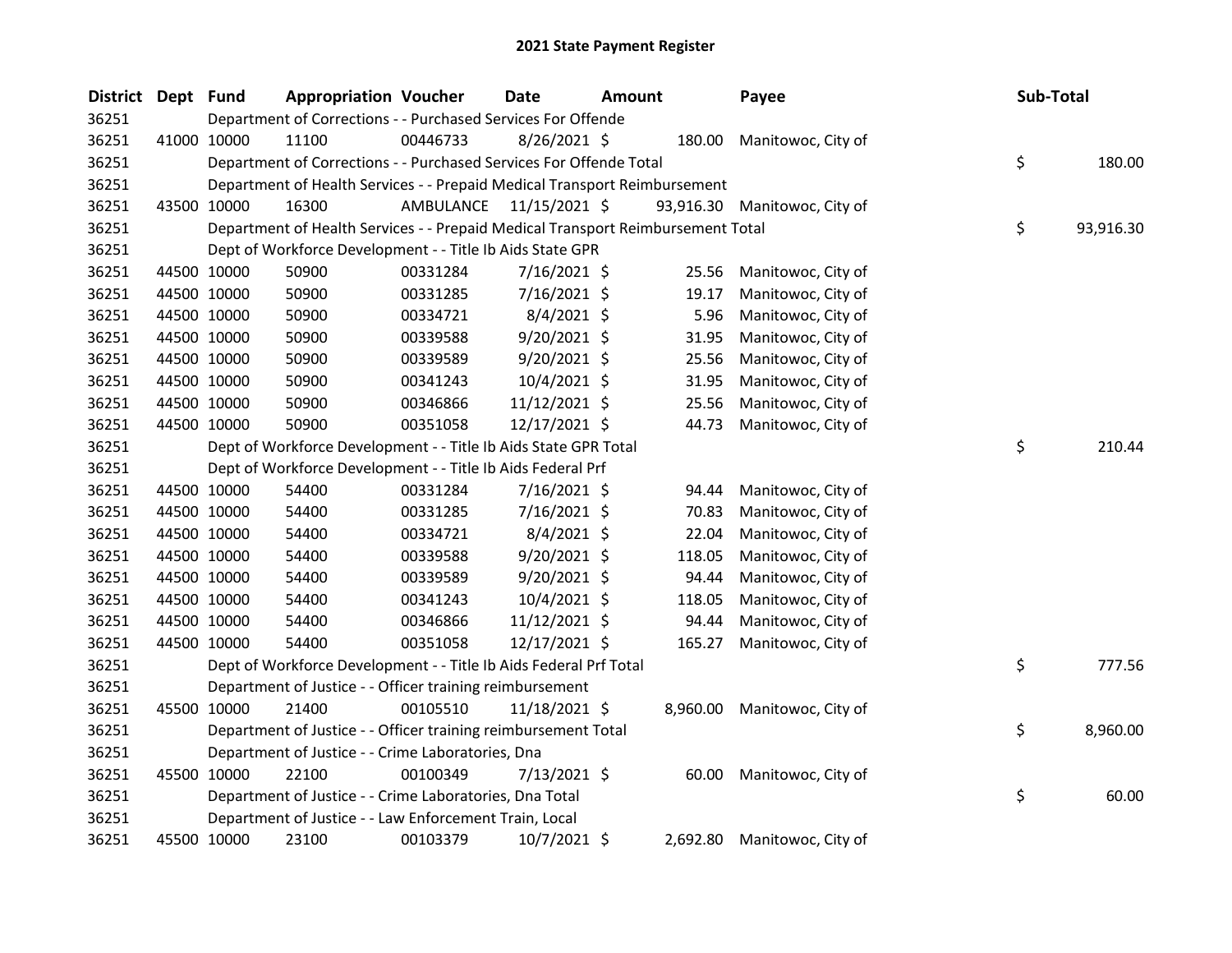| <b>District</b> | Dept Fund |             | <b>Appropriation Voucher</b>                                         |          | <b>Date</b>    | Amount       | Payee                                                                                                   | Sub-Total          |
|-----------------|-----------|-------------|----------------------------------------------------------------------|----------|----------------|--------------|---------------------------------------------------------------------------------------------------------|--------------------|
| 36251           |           |             | Department of Justice - - Law Enforcement Train, Local Total         |          |                |              |                                                                                                         | \$<br>2,692.80     |
| 36251           |           |             | Department of Justice - - Internet Crimes Against Childr             |          |                |              |                                                                                                         |                    |
| 36251           |           | 45500 10000 | 28400                                                                | 00098679 | $6/2/2021$ \$  |              | 1,094.31 Manitowoc, City of                                                                             |                    |
| 36251           |           |             | Department of Justice - - Internet Crimes Against Childr Total       |          |                |              |                                                                                                         | \$<br>1,094.31     |
| 36251           |           |             | Department of Administration - - Federal Aid                         |          |                |              |                                                                                                         |                    |
| 36251           |           | 50500 10000 | 14200                                                                | 00139864 | $2/10/2021$ \$ | 56,000.00    | Manitowoc, City of                                                                                      |                    |
| 36251           |           |             | Department of Administration - - Federal Aid Total                   |          |                |              |                                                                                                         | \$<br>56,000.00    |
| 36251           |           |             | Department of Administration - - Federal Aid, Local Assistance       |          |                |              |                                                                                                         |                    |
| 36251           |           | 50500 10000 | 74300                                                                | 00148414 | 7/15/2021 \$   | 38,920.65    | Manitowoc, City of                                                                                      |                    |
| 36251           |           | 50500 10000 | 74300                                                                | 00148416 | 7/9/2021 \$    | 120,950.63   | Manitowoc, City of                                                                                      |                    |
| 36251           |           | 50500 10000 | 74300                                                                | 00151535 | $9/13/2021$ \$ | 55,599.06    | Manitowoc, City of                                                                                      |                    |
| 36251           |           | 50500 10000 | 74300                                                                | 00151757 | $9/17/2021$ \$ | 81,894.03    | Manitowoc, City of                                                                                      |                    |
| 36251           |           | 50500 10000 | 74300                                                                | 00153167 | 10/19/2021 \$  | 432,759.73   | Manitowoc, City of                                                                                      |                    |
| 36251           |           | 50500 10000 | 74300                                                                | 00154710 | 11/18/2021 \$  | 731,070.17   | Manitowoc, City of                                                                                      |                    |
| 36251           |           | 50500 10000 | 74300                                                                | 00154874 | 11/22/2021 \$  | 443,764.23   | Manitowoc, City of                                                                                      |                    |
| 36251           |           | 50500 10000 | 74300                                                                | 00154877 | 11/22/2021 \$  | 1,113,409.71 | Manitowoc, City of                                                                                      |                    |
| 36251           |           | 50500 10000 | 74300                                                                | 00156386 | 12/14/2021 \$  | 209,669.99   | Manitowoc, City of                                                                                      |                    |
| 36251           |           |             | Department of Administration - - Federal Aid, Local Assistance Total |          |                |              |                                                                                                         | \$<br>3,228,038.20 |
| 36251           |           |             |                                                                      |          |                |              | Public Defender Board - - Transcript, Discovery and Records Provided to the Public Defender Board       |                    |
| 36251           |           | 55000 10000 | 10600                                                                | 00291308 | $5/21/2021$ \$ |              | 30.20 Manitowoc, City of                                                                                |                    |
| 36251           |           | 55000 10000 | 10600                                                                | 00310728 | 11/12/2021 \$  | 30.20        | Manitowoc, City of                                                                                      |                    |
| 36251           |           |             |                                                                      |          |                |              | Public Defender Board - - Transcript, Discovery and Records Provided to the Public Defender Board Total | \$<br>60.40        |
| 36251           |           |             | Department of Revenue - - Gifts And Grants                           |          |                |              |                                                                                                         |                    |
| 36251           |           | 56600 10000 | 12100                                                                | 00206999 | $6/25/2021$ \$ | 1,704,998.42 | Manitowoc, City of                                                                                      |                    |
| 36251           |           |             | Department of Revenue - - Gifts And Grants Total                     |          |                |              |                                                                                                         | \$<br>1,704,998.42 |
| 36251           |           |             | Department of Revenue - - Misc Revenue Holding Clearing              |          |                |              |                                                                                                         |                    |
| 36251           |           | 56600 10000 | 99500                                                                | 00188865 | $1/8/2021$ \$  | 10,275.40    | Manitowoc, City of                                                                                      |                    |
| 36251           |           | 56600 10000 | 99500                                                                | 00188866 | $1/8/2021$ \$  | 7,016.75     | Manitowoc, City of                                                                                      |                    |
| 36251           |           | 56600 10000 | 99500                                                                | 00190932 | $2/5/2021$ \$  | 8,894.49     | Manitowoc, City of                                                                                      |                    |
| 36251           |           | 56600 10000 | 99500                                                                | 00190933 | $2/5/2021$ \$  | 6,086.47     | Manitowoc, City of                                                                                      |                    |
| 36251           |           | 56600 10000 | 99500                                                                | 00192001 | $2/22/2021$ \$ | 65.00        | Manitowoc, City of                                                                                      |                    |
| 36251           |           | 56600 10000 | 99500                                                                | 00192675 | $3/1/2021$ \$  | 330.56       | Manitowoc, City of                                                                                      |                    |
| 36251           |           | 56600 10000 | 99500                                                                | 00192676 | $3/1/2021$ \$  | 844.00       | Manitowoc, City of                                                                                      |                    |
| 36251           |           | 56600 10000 | 99500                                                                | 00192682 | $3/1/2021$ \$  | 3,239.68     | Manitowoc, City of                                                                                      |                    |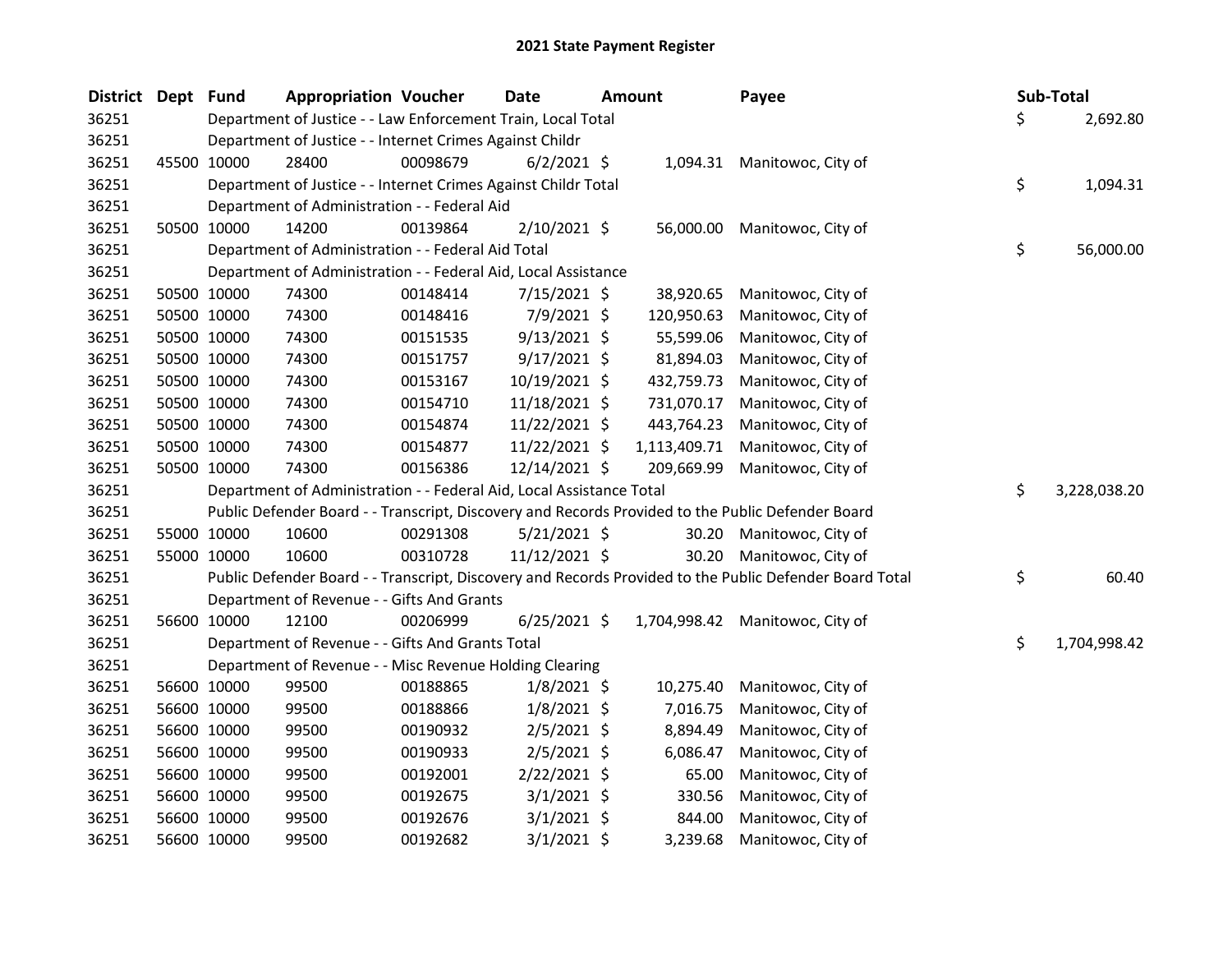| District Dept Fund |             | <b>Appropriation Voucher</b> |          | <b>Date</b>    | <b>Amount</b> |           | Payee              | Sub-Total |
|--------------------|-------------|------------------------------|----------|----------------|---------------|-----------|--------------------|-----------|
| 36251              | 56600 10000 | 99500                        | 00193535 | $3/5/2021$ \$  |               | 49,336.62 | Manitowoc, City of |           |
| 36251              | 56600 10000 | 99500                        | 00193536 | 3/5/2021 \$    |               | 25,933.62 | Manitowoc, City of |           |
| 36251              | 56600 10000 | 99500                        | 00194125 | $3/8/2021$ \$  |               | 430.50    | Manitowoc, City of |           |
| 36251              | 56600 10000 | 99500                        | 00194131 | $3/8/2021$ \$  |               | 383.20    | Manitowoc, City of |           |
| 36251              | 56600 10000 | 99500                        | 00194974 | $3/15/2021$ \$ |               | 87.24     | Manitowoc, City of |           |
| 36251              | 56600 10000 | 99500                        | 00194979 | $3/15/2021$ \$ |               | 512.00    | Manitowoc, City of |           |
| 36251              | 56600 10000 | 99500                        | 00195817 | $3/22/2021$ \$ |               | 350.00    | Manitowoc, City of |           |
| 36251              | 56600 10000 | 99500                        | 00196496 | 3/29/2021 \$   |               | 305.00    | Manitowoc, City of |           |
| 36251              | 56600 10000 | 99500                        | 00197228 | $4/5/2021$ \$  |               | 1,244.64  | Manitowoc, City of |           |
| 36251              | 56600 10000 | 99500                        | 00197235 | $4/5/2021$ \$  |               | 140.00    | Manitowoc, City of |           |
| 36251              | 56600 10000 | 99500                        | 00197813 | $4/7/2021$ \$  |               | 38,337.45 | Manitowoc, City of |           |
| 36251              | 56600 10000 | 99500                        | 00197814 | $4/7/2021$ \$  |               | 23,867.70 | Manitowoc, City of |           |
| 36251              | 56600 10000 | 99500                        | 00198442 | $4/12/2021$ \$ |               | 317.00    | Manitowoc, City of |           |
| 36251              | 56600 10000 | 99500                        | 00199181 | $4/20/2021$ \$ |               | 125.00    | Manitowoc, City of |           |
| 36251              | 56600 10000 | 99500                        | 00199819 | $4/26/2021$ \$ |               | 196.00    | Manitowoc, City of |           |
| 36251              | 56600 10000 | 99500                        | 00200427 | $5/3/2021$ \$  |               | 110.05    | Manitowoc, City of |           |
| 36251              | 56600 10000 | 99500                        | 00201179 | $5/7/2021$ \$  |               | 24,210.42 | Manitowoc, City of |           |
| 36251              | 56600 10000 | 99500                        | 00201180 | $5/7/2021$ \$  |               | 16,062.68 | Manitowoc, City of |           |
| 36251              | 56600 10000 | 99500                        | 00201619 | $5/10/2021$ \$ |               | 54.00     | Manitowoc, City of |           |
| 36251              | 56600 10000 | 99500                        | 00202253 | $5/17/2021$ \$ |               | 62.20     | Manitowoc, City of |           |
| 36251              | 56600 10000 | 99500                        | 00202254 | $5/17/2021$ \$ |               | 129.54    | Manitowoc, City of |           |
| 36251              | 56600 10000 | 99500                        | 00202257 | $5/17/2021$ \$ |               | 235.39    | Manitowoc, City of |           |
| 36251              | 56600 10000 | 99500                        | 00202966 | $5/24/2021$ \$ |               | 190.00    | Manitowoc, City of |           |
| 36251              | 56600 10000 | 99500                        | 00203684 | $6/1/2021$ \$  |               | 125.00    | Manitowoc, City of |           |
| 36251              | 56600 10000 | 99500                        | 00204404 | $6/7/2021$ \$  |               | 19,184.70 | Manitowoc, City of |           |
| 36251              | 56600 10000 | 99500                        | 00204405 | $6/7/2021$ \$  |               | 14,680.48 | Manitowoc, City of |           |
| 36251              | 56600 10000 | 99500                        | 00204765 | $6/7/2021$ \$  |               | 280.00    | Manitowoc, City of |           |
| 36251              | 56600 10000 | 99500                        | 00208081 | $6/28/2021$ \$ |               | 423.00    | Manitowoc, City of |           |
| 36251              | 56600 10000 | 99500                        | 00208981 | 7/8/2021 \$    |               | 26,012.22 | Manitowoc, City of |           |
| 36251              | 56600 10000 | 99500                        | 00208982 | 7/8/2021 \$    |               | 12,550.51 | Manitowoc, City of |           |
| 36251              | 56600 10000 | 99500                        | 00211731 | 8/6/2021 \$    |               | 12,089.07 | Manitowoc, City of |           |
| 36251              | 56600 10000 | 99500                        | 00211732 | 8/6/2021 \$    |               | 4,649.05  | Manitowoc, City of |           |
| 36251              | 56600 10000 | 99500                        | 00212130 | 8/9/2021 \$    |               | 37.10     | Manitowoc, City of |           |
| 36251              | 56600 10000 | 99500                        | 00214342 | 9/8/2021 \$    |               | 16,198.66 | Manitowoc, City of |           |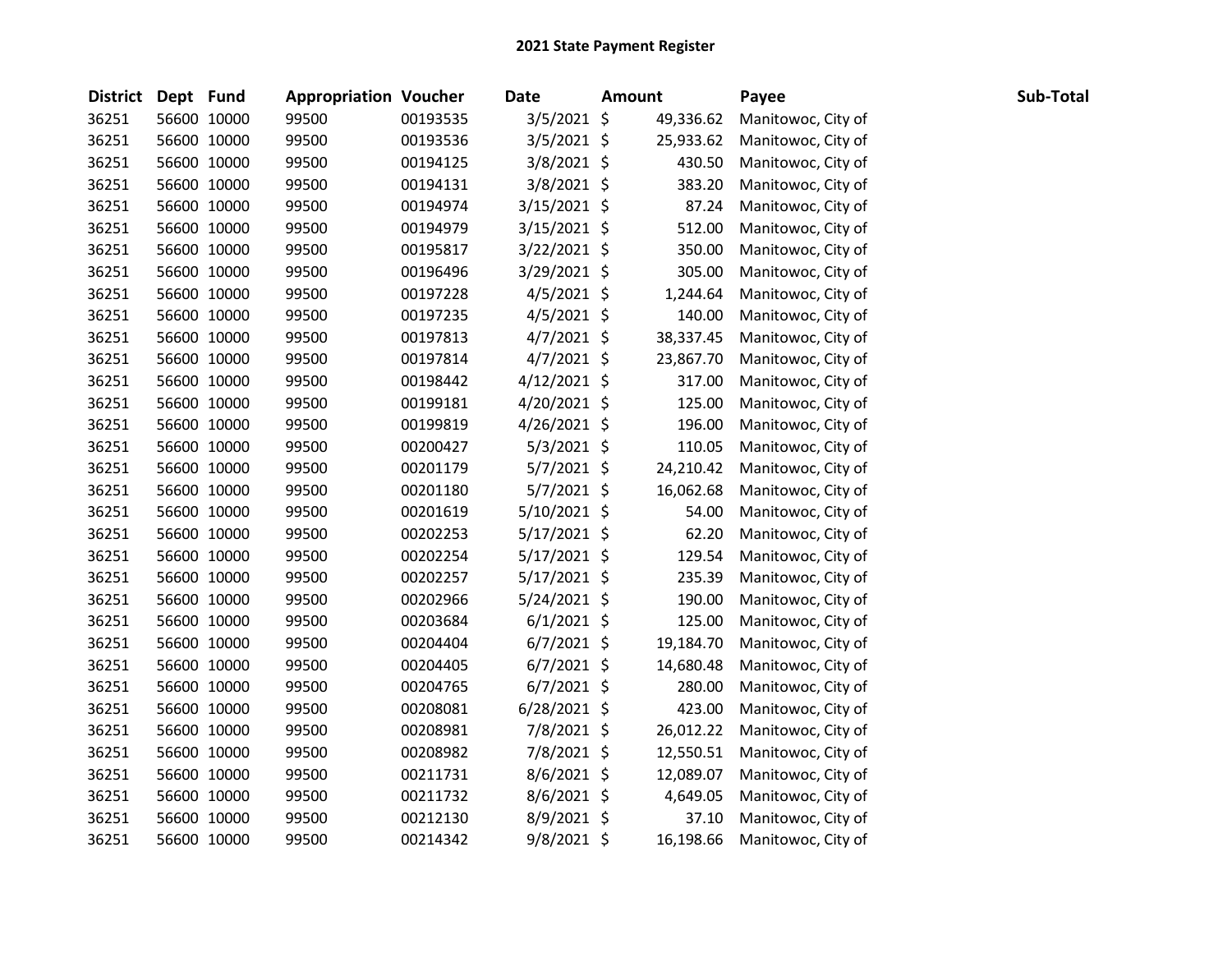| <b>District</b> | Dept Fund |             | <b>Appropriation Voucher</b>                                                  |          | <b>Date</b>    | <b>Amount</b> | Payee                         | Sub-Total          |
|-----------------|-----------|-------------|-------------------------------------------------------------------------------|----------|----------------|---------------|-------------------------------|--------------------|
| 36251           |           | 56600 10000 | 99500                                                                         | 00214343 | $9/8/2021$ \$  | 6,078.90      | Manitowoc, City of            |                    |
| 36251           |           | 56600 10000 | 99500                                                                         | 00216596 | 10/7/2021 \$   | 14,732.29     | Manitowoc, City of            |                    |
| 36251           |           | 56600 10000 | 99500                                                                         | 00216597 | 10/7/2021 \$   | 7,903.21      | Manitowoc, City of            |                    |
| 36251           |           | 56600 10000 | 99500                                                                         | 00219189 | 11/5/2021 \$   | 15,802.92     | Manitowoc, City of            |                    |
| 36251           |           | 56600 10000 | 99500                                                                         | 00219190 | $11/5/2021$ \$ | 15,748.18     | Manitowoc, City of            |                    |
| 36251           |           | 56600 10000 | 99500                                                                         | 00221336 | $12/7/2021$ \$ | 14,464.38     | Manitowoc, City of            |                    |
| 36251           |           | 56600 10000 | 99500                                                                         | 00221337 | 12/7/2021 \$   | 9,556.02      | Manitowoc, City of            |                    |
| 36251           |           |             | Department of Revenue - - Misc Revenue Holding Clearing Total                 |          |                |               |                               | \$<br>409,888.29   |
| 36251           |           |             | Shared Revenue and Tax Relief - - Expenditure Restraint Program               |          |                |               |                               |                    |
| 36251           |           | 83500 10000 | 10100                                                                         | 00081644 | 7/26/2021 \$   | 441,699.13    | Manitowoc, City of            |                    |
| 36251           |           |             | Shared Revenue and Tax Relief - - Expenditure Restraint Program Total         |          |                |               |                               | \$<br>441,699.13   |
| 36251           |           |             | Shared Revenue and Tax Relief - - County And Municipal Aid                    |          |                |               |                               |                    |
| 36251           |           | 83500 10000 | 10500                                                                         | 00081644 | $7/26/2021$ \$ |               | 805,200.75 Manitowoc, City of |                    |
| 36251           |           | 83500 10000 | 10500                                                                         | 00088745 | 11/15/2021 \$  | 4,468,887.96  | Manitowoc, City of            |                    |
| 36251           |           |             | Shared Revenue and Tax Relief - - County And Municipal Aid Total              |          |                |               |                               | \$<br>5,274,088.71 |
| 36251           |           |             | Shared Revenue and Tax Relief - - Exempt Computer Aid                         |          |                |               |                               |                    |
| 36251           |           | 83500 10000 | 10900                                                                         | 00084236 | 7/26/2021 \$   | 254,847.25    | Manitowoc, City of            |                    |
| 36251           |           | 83500 10000 | 10900                                                                         | 00085818 | 7/26/2021 \$   | 56,919.53     | Manitowoc, City of            |                    |
| 36251           |           |             | Shared Revenue and Tax Relief - - Exempt Computer Aid Total                   |          |                |               |                               | \$<br>311,766.78   |
| 36251           |           |             | Shared Revenue and Tax Relief - - Utility Aid                                 |          |                |               |                               |                    |
| 36251           |           | 83500 10000 | 11000                                                                         | 00081644 | 7/26/2021 \$   | 6,255.26      | Manitowoc, City of            |                    |
| 36251           |           | 83500 10000 | 11000                                                                         | 00088745 | 11/15/2021 \$  | 34,870.47     | Manitowoc, City of            |                    |
| 36251           |           |             | Shared Revenue and Tax Relief - - Utility Aid Total                           |          |                |               |                               | \$<br>41,125.73    |
| 36251           |           |             | Shared Revenue and Tax Relief - - Personal Property Aid                       |          |                |               |                               |                    |
| 36251           |           | 83500 10000 | 11100                                                                         | 00077415 | $5/3/2021$ \$  | 56,869.55     | Manitowoc, City of            |                    |
| 36251           |           | 83500 10000 | 11100                                                                         | 00078905 | $5/3/2021$ \$  | 39,306.68     | Manitowoc, City of            |                    |
| 36251           |           |             | Shared Revenue and Tax Relief - - Personal Property Aid Total                 |          |                |               |                               | \$<br>96,176.23    |
| 36251           |           |             | Shared Revenue and Tax Relief - - State Aid; Video Service Provider Fee       |          |                |               |                               |                    |
| 36251           |           | 83500 10000 | 11200                                                                         | 00083022 | 7/26/2021 \$   | 63,600.79     | Manitowoc, City of            |                    |
| 36251           |           |             | Shared Revenue and Tax Relief - - State Aid; Video Service Provider Fee Total |          |                |               |                               | \$<br>63,600.79    |
| 36251           |           |             | Shared Revenue and Tax Relief - - School Lvy Tx/First Dollar Cr               |          |                |               |                               |                    |
| 36251           |           | 83500 10000 | 30200                                                                         | 00082680 | 7/26/2021 \$   | 2,734,541.79  | Manitowoc, City of            |                    |
| 36251           |           | 83500 10000 | 30200                                                                         | 00086076 | 7/26/2021 \$   | 685,989.12    | Manitowoc, City of            |                    |
| 36251           |           |             | Shared Revenue and Tax Relief - - School Lvy Tx/First Dollar Cr Total         |          |                |               |                               | \$<br>3,420,530.91 |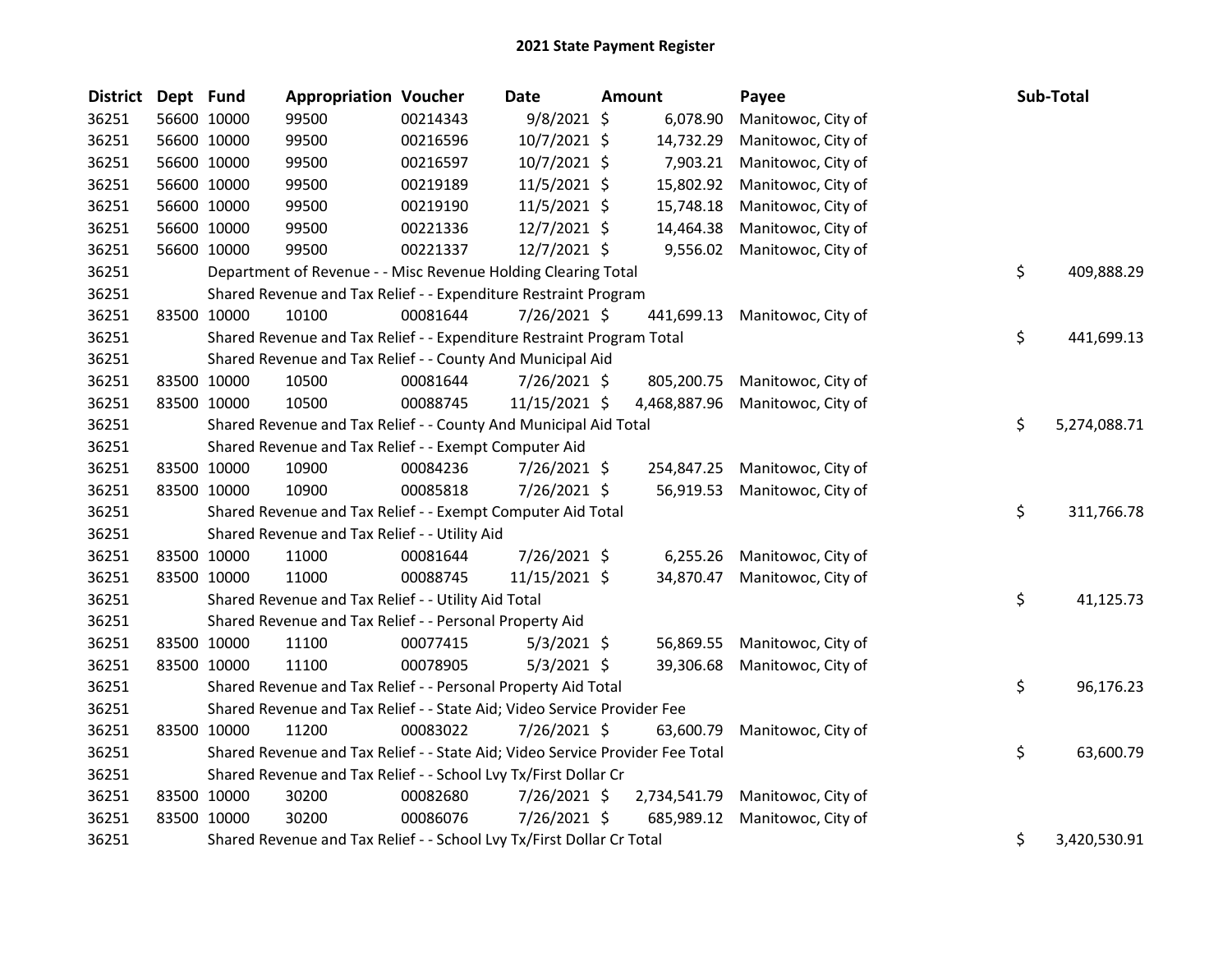| District Dept Fund |             | <b>Appropriation Voucher</b>                                        |          | Date           | <b>Amount</b> |              | Payee              | Sub-Total     |
|--------------------|-------------|---------------------------------------------------------------------|----------|----------------|---------------|--------------|--------------------|---------------|
| 36251              |             | Shared Revenue and Tax Relief - - Payments For Municipal Svcs       |          |                |               |              |                    |               |
| 36251              | 83500 10000 | 50100                                                               | 00073680 | $2/1/2021$ \$  |               | 53.645.64    | Manitowoc. City of |               |
| 36251              |             | Shared Revenue and Tax Relief - - Payments For Municipal Svcs Total |          |                |               |              |                    | 53,645.64     |
| 36251              |             | Shared Revenue and Tax Relief - - Lottery & Gaming Credit           |          |                |               |              |                    |               |
| 36251              | 83500 52100 | 36300                                                               | 00074276 | $3/22/2021$ \$ |               | 6.133.75     | Manitowoc, City of |               |
| 36251              | 83500 52100 | 36300                                                               | 00074559 | $3/22/2021$ \$ |               | 1,166,343.87 | Manitowoc, City of |               |
| 36251              |             | Shared Revenue and Tax Relief - - Lottery & Gaming Credit Total     |          |                |               |              |                    | 1,172,477.62  |
| 36251 Total        |             |                                                                     |          |                |               |              |                    | 22,153,052.55 |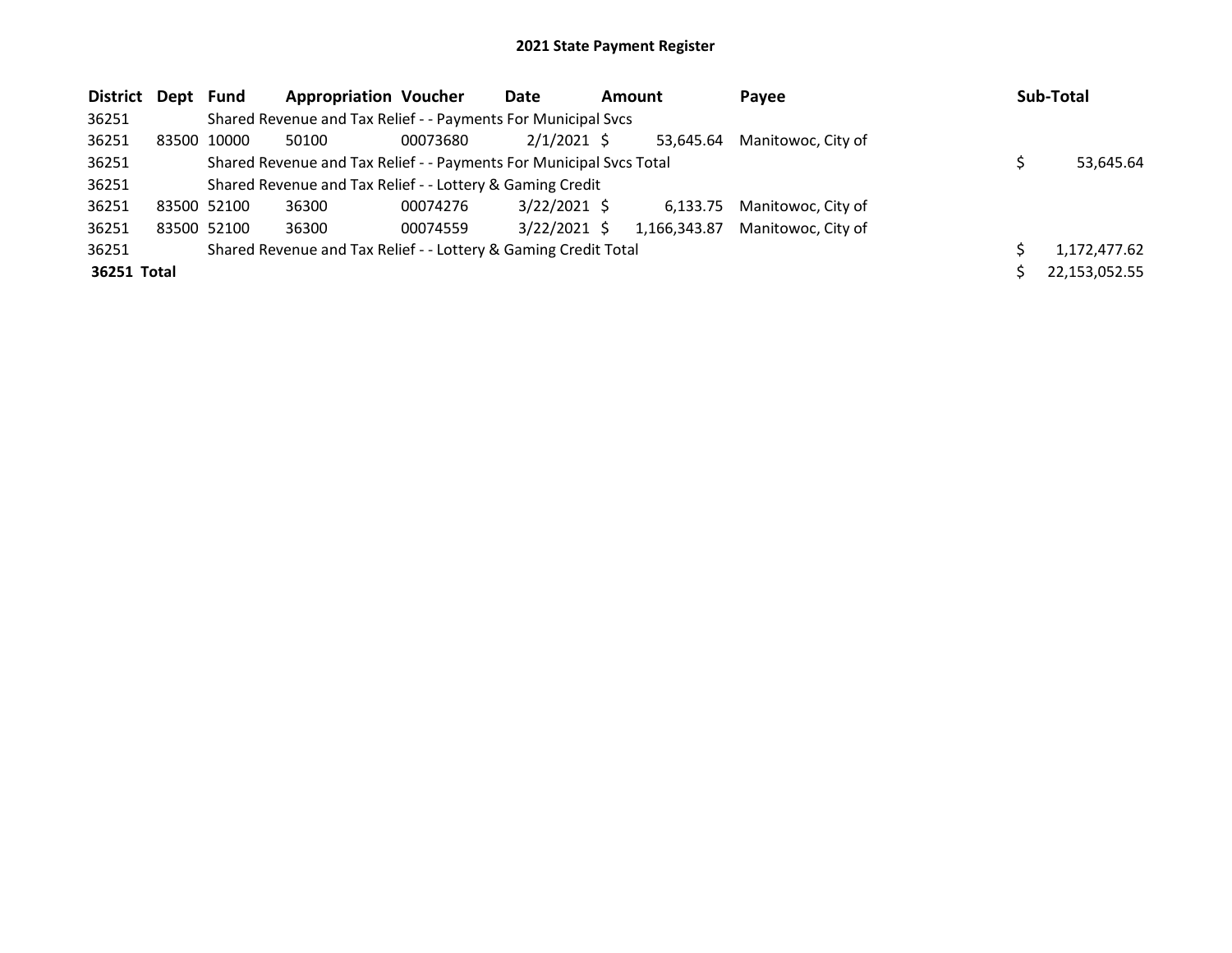| <b>District</b> | Dept Fund   |             | <b>Appropriation Voucher</b>                                       |          | <b>Date</b>    | <b>Amount</b> |            | Payee                        | Sub-Total |            |
|-----------------|-------------|-------------|--------------------------------------------------------------------|----------|----------------|---------------|------------|------------------------------|-----------|------------|
| 36286           |             |             | Dept of Safety & Prof Services - - Fire Dues Distribution          |          |                |               |            |                              |           |            |
| 36286           |             | 16500 10000 | 22500                                                              | 00041123 | 7/15/2021 \$   |               |            | 24,911.45 City Of Two Rivers |           |            |
| 36286           |             |             | Dept of Safety & Prof Services - - Fire Dues Distribution Total    |          |                |               |            |                              | \$        | 24,911.45  |
| 36286           |             |             | Dept of Natural Resources - - Aids In Lieu Of Taxes - Gener        |          |                |               |            |                              |           |            |
| 36286           |             | 37000 10000 | 50300                                                              | 00461154 | $2/1/2021$ \$  |               |            | 40.93 City Of Two Rivers     |           |            |
| 36286           |             |             | Dept of Natural Resources - - Aids In Lieu Of Taxes - Gener Total  |          |                |               |            |                              | \$        | 40.93      |
| 36286           |             |             | Dept of Natural Resources - - GPO - Federal Funds                  |          |                |               |            |                              |           |            |
| 36286           |             | 37000 10000 | 94100                                                              | 00510118 | $9/22/2021$ \$ |               |            | 64,122.47 City Of Two Rivers |           |            |
| 36286           |             |             | Dept of Natural Resources - - GPO - Federal Funds Total            |          |                |               |            |                              | \$        | 64,122.47  |
| 36286           |             |             | Dept of Natural Resources - - Fin Asst For Responsible Units       |          |                |               |            |                              |           |            |
| 36286           |             | 37000 27400 | 67000                                                              | 00483514 | $5/21/2021$ \$ |               |            | 80,707.61 City Of Two Rivers |           |            |
| 36286           |             |             | Dept of Natural Resources - - Fin Asst For Responsible Units Total |          |                |               |            |                              | \$        | 80,707.61  |
| 36286           |             |             | Dept of Natural Resources - - Recycling Consolidation Grants       |          |                |               |            |                              |           |            |
| 36286           |             | 37000 27400 | 67300                                                              | 00483514 | $5/21/2021$ \$ |               |            | 2,922.12 City Of Two Rivers  |           |            |
| 36286           |             |             | Dept of Natural Resources - - Recycling Consolidation Grants Total |          |                |               |            |                              | \$        | 2,922.12   |
| 36286           |             |             | WI Dept of Transportation - - Conn Hwy Aids St Fds                 |          |                |               |            |                              |           |            |
| 36286           |             | 39500 21100 | 16200                                                              | 00633569 | $1/4/2021$ \$  |               | 22,441.18  | City Of Two Rivers           |           |            |
| 36286           |             | 39500 21100 | 16200                                                              | 00669176 | 4/5/2021 \$    |               | 22,441.18  | City Of Two Rivers           |           |            |
| 36286           | 39500 21100 |             | 16200                                                              | 00712664 | $7/6/2021$ \$  |               | 22,441.18  | City Of Two Rivers           |           |            |
| 36286           |             | 39500 21100 | 16200                                                              | 00753223 | $10/4/2021$ \$ |               |            | 22,441.21 City Of Two Rivers |           |            |
| 36286           |             |             | WI Dept of Transportation - - Conn Hwy Aids St Fds Total           |          |                |               |            |                              | \$        | 89,764.75  |
| 36286           |             |             | WI Dept of Transportation - - Trns Aids To Mnc.-Sf                 |          |                |               |            |                              |           |            |
| 36286           |             | 39500 21100 | 19100                                                              | 00632572 | $1/4/2021$ \$  |               | 126,944.02 | City Of Two Rivers           |           |            |
| 36286           |             | 39500 21100 | 19100                                                              | 00668179 | $4/5/2021$ \$  |               | 126,944.02 | City Of Two Rivers           |           |            |
| 36286           |             | 39500 21100 | 19100                                                              | 00711667 | $7/6/2021$ \$  |               | 126,944.02 | City Of Two Rivers           |           |            |
| 36286           |             | 39500 21100 | 19100                                                              | 00752226 | 10/4/2021 \$   |               | 126,944.03 | City Of Two Rivers           |           |            |
| 36286           |             |             | WI Dept of Transportation - - Trns Aids To Mnc.-Sf Total           |          |                |               |            |                              | \$        | 507,776.09 |
| 36286           |             |             | WI Dept of Transportation - - Loc Rd Imp Prg St Fd                 |          |                |               |            |                              |           |            |
| 36286           |             | 39500 21100 | 27800                                                              | 00714046 | $6/25/2021$ \$ |               |            | 18,015.16 City Of Two Rivers |           |            |
| 36286           |             |             | WI Dept of Transportation - - Loc Rd Imp Prg St Fd Total           |          |                |               |            |                              | \$        | 18,015.16  |
| 36286           |             |             | WI Dept of Transportation - - Hwy Mgmt & Opers Sf                  |          |                |               |            |                              |           |            |
| 36286           |             | 39500 21100 | 36500                                                              | 00639840 | $1/14/2021$ \$ |               |            | 56.81 City Of Two Rivers     |           |            |
| 36286           |             | 39500 21100 | 36500                                                              | 00652585 | $2/11/2021$ \$ |               | 56.16      | City Of Two Rivers           |           |            |
| 36286           |             | 39500 21100 | 36500                                                              | 00666741 | 3/19/2021 \$   |               | 55.40      | City Of Two Rivers           |           |            |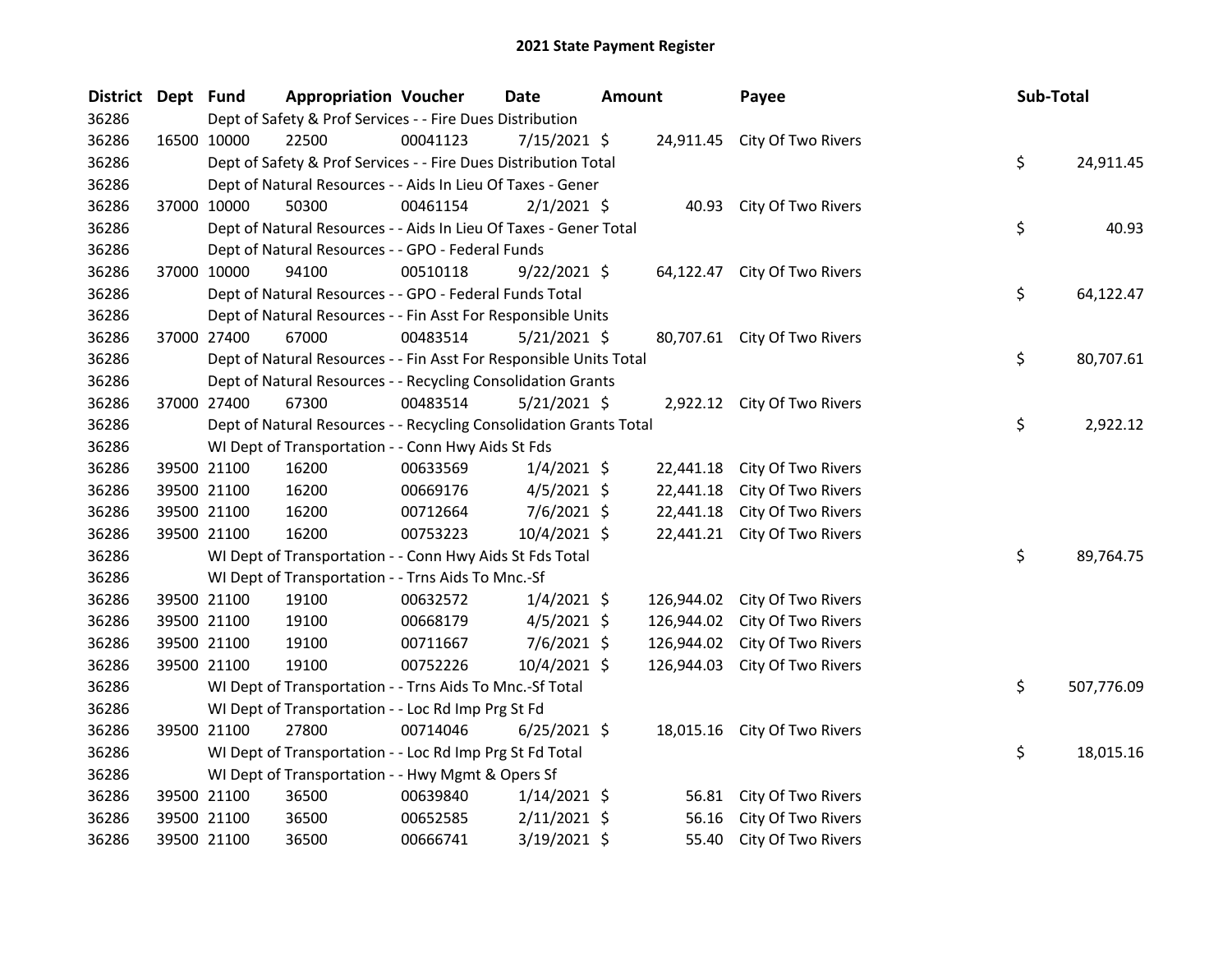| District Dept Fund |             | <b>Appropriation Voucher</b>                                                    |                         | Date           | Amount |        | Payee                        | Sub-Total |           |
|--------------------|-------------|---------------------------------------------------------------------------------|-------------------------|----------------|--------|--------|------------------------------|-----------|-----------|
| 36286              | 39500 21100 | 36500                                                                           | 00680384                | $4/15/2021$ \$ |        | 55.35  | City Of Two Rivers           |           |           |
| 36286              | 39500 21100 | 36500                                                                           | 00693163                | $5/12/2021$ \$ |        | 54.17  | City Of Two Rivers           |           |           |
| 36286              | 39500 21100 | 36500                                                                           | 00707358                | $6/16/2021$ \$ |        | 198.98 | City Of Two Rivers           |           |           |
| 36286              | 39500 21100 | 36500                                                                           | 00722830                | 7/21/2021 \$   |        | 258.65 | City Of Two Rivers           |           |           |
| 36286              | 39500 21100 | 36500                                                                           | 00735294                | $8/16/2021$ \$ |        | 251.87 | City Of Two Rivers           |           |           |
| 36286              | 39500 21100 | 36500                                                                           | 00747254                | $9/16/2021$ \$ |        | 264.78 | City Of Two Rivers           |           |           |
| 36286              | 39500 21100 | 36500                                                                           | 00761484                | 10/13/2021 \$  |        | 231.68 | City Of Two Rivers           |           |           |
| 36286              | 39500 21100 | 36500                                                                           | 00774107                | 11/15/2021 \$  |        | 229.98 | City Of Two Rivers           |           |           |
| 36286              | 39500 21100 | 36500                                                                           | 00784151                | 12/15/2021 \$  |        | 59.98  | City Of Two Rivers           |           |           |
| 36286              |             | WI Dept of Transportation - - Hwy Mgmt & Opers Sf Total                         |                         |                |        |        |                              | \$        | 1,773.81  |
| 36286              |             | Department of Corrections - - Services For Community Correct                    |                         |                |        |        |                              |           |           |
| 36286              | 41000 10000 | 10200                                                                           | 00406611                | $1/26/2021$ \$ |        | 182.70 | City Of Two Rivers           |           |           |
| 36286              | 41000 10000 | 10200                                                                           | 00411747                | 2/23/2021 \$   |        | 182.70 | City Of Two Rivers           |           |           |
| 36286              | 41000 10000 | 10200                                                                           | 00417044                | $3/25/2021$ \$ |        | 182.70 | City Of Two Rivers           |           |           |
| 36286              | 41000 10000 | 10200                                                                           | 00422407                | $5/6/2021$ \$  |        | 182.70 | City Of Two Rivers           |           |           |
| 36286              | 41000 10000 | 10200                                                                           | 00428031                | $5/25/2021$ \$ |        | 182.70 | City Of Two Rivers           |           |           |
| 36286              | 41000 10000 | 10200                                                                           | 00438736                | 7/13/2021 \$   |        | 185.44 | City Of Two Rivers           |           |           |
| 36286              | 41000 10000 | 10200                                                                           | 00440445                | 7/26/2021 \$   |        | 185.44 | City Of Two Rivers           |           |           |
| 36286              | 41000 10000 | 10200                                                                           | 00445706                | $8/25/2021$ \$ |        | 185.44 | City Of Two Rivers           |           |           |
| 36286              | 41000 10000 | 10200                                                                           | 00451846                | $9/27/2021$ \$ |        | 185.44 | City Of Two Rivers           |           |           |
| 36286              | 41000 10000 | 10200                                                                           | 00457466                | 10/25/2021 \$  |        | 185.44 | City Of Two Rivers           |           |           |
| 36286              | 41000 10000 | 10200                                                                           | 00463364                | 11/26/2021 \$  |        | 185.44 | City Of Two Rivers           |           |           |
| 36286              | 41000 10000 | 10200                                                                           | 00469379                | 12/27/2021 \$  |        | 185.44 | City Of Two Rivers           |           |           |
| 36286              |             | Department of Corrections - - Services For Community Correct Total              |                         |                |        |        |                              | \$        | 2,211.58  |
| 36286              |             | Department of Health Services - - Emergency Medical Services, Ai                |                         |                |        |        |                              |           |           |
| 36286              | 43500 10000 | 11900                                                                           | 00405562                | $1/25/2021$ \$ |        |        | 5,902.39 City Of Two Rivers  |           |           |
| 36286              |             | Department of Health Services - - Emergency Medical Services, Ai Total          |                         |                |        |        |                              | \$        | 5,902.39  |
| 36286              |             | Department of Health Services - - Prepaid Medical Transport Reimbursement       |                         |                |        |        |                              |           |           |
| 36286              | 43500 10000 | 16300                                                                           | AMBULANCE 11/15/2021 \$ |                |        |        | 24,256.95 City Of Two Rivers |           |           |
| 36286              |             | Department of Health Services - - Prepaid Medical Transport Reimbursement Total |                         |                |        |        |                              | \$        | 24,256.95 |
| 36286              |             | Department of Justice - - Officer training reimbursement                        |                         |                |        |        |                              |           |           |
| 36286              | 45500 10000 | 21400                                                                           | 00105928                | 11/23/2021 \$  |        |        | 3,200.00 City Of Two Rivers  |           |           |
| 36286              |             | Department of Justice - - Officer training reimbursement Total                  |                         |                |        |        |                              | \$        | 3,200.00  |
| 36286              |             | Department of Military Affairs - - Energy Costs, Energy-Related A               |                         |                |        |        |                              |           |           |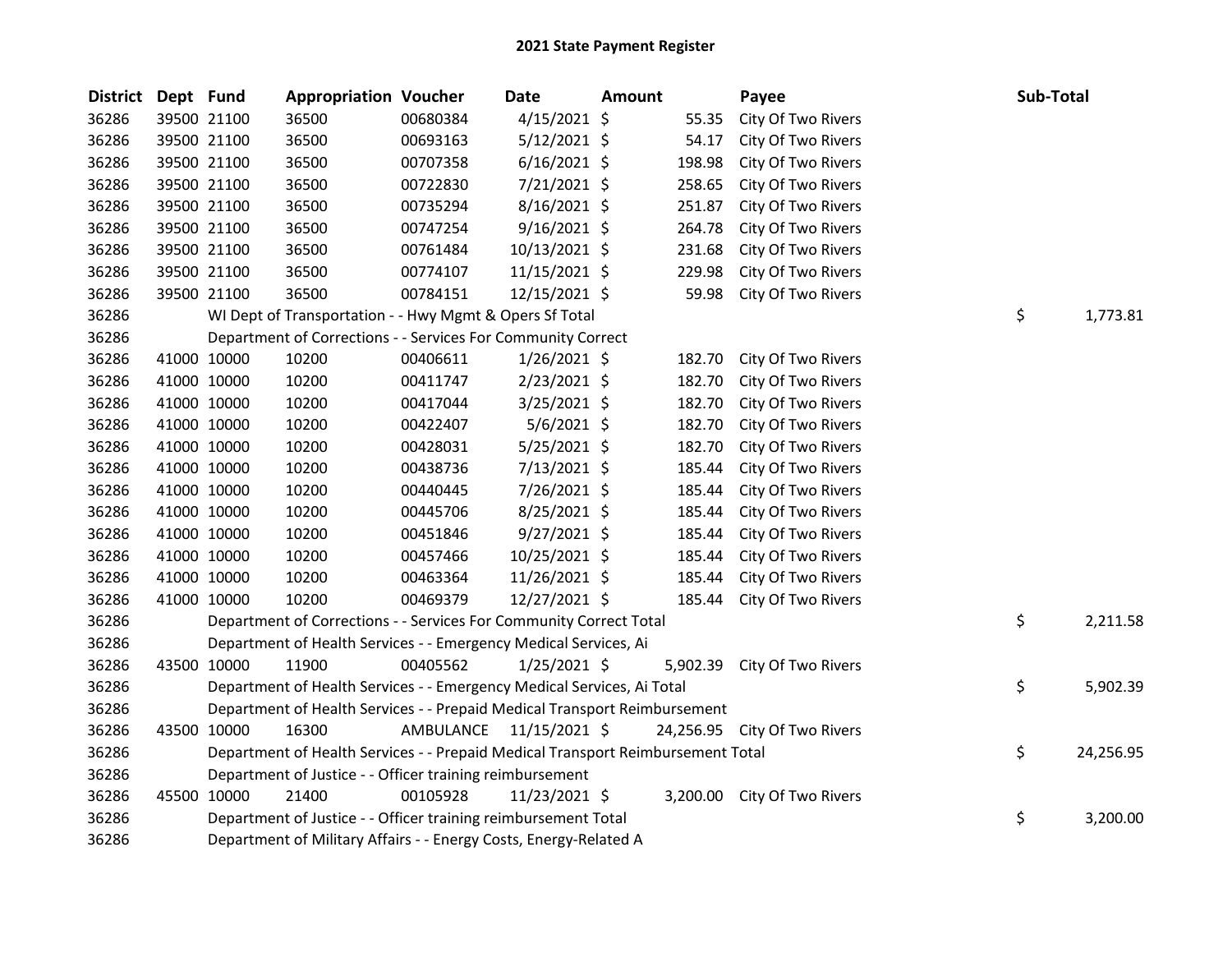| District Dept Fund |             | <b>Appropriation Voucher</b> |          | <b>Date</b>    | <b>Amount</b> |        | Payee              | Sub-Total |
|--------------------|-------------|------------------------------|----------|----------------|---------------|--------|--------------------|-----------|
| 36286              | 46500 10000 | 10600                        | 00088553 | $1/28/2021$ \$ |               | 746.35 | City Of Two Rivers |           |
| 36286              | 46500 10000 | 10600                        | 00088555 | 1/28/2021 \$   |               | 15.00  | City Of Two Rivers |           |
| 36286              | 46500 10000 | 10600                        | 00088557 | 1/28/2021 \$   |               | 26.09  | City Of Two Rivers |           |
| 36286              | 46500 10000 | 10600                        | 00090487 | $2/25/2021$ \$ |               | 646.87 | City Of Two Rivers |           |
| 36286              | 46500 10000 | 10600                        | 00090488 | 2/25/2021 \$   |               | 15.00  | City Of Two Rivers |           |
| 36286              | 46500 10000 | 10600                        | 00090489 | 2/25/2021 \$   |               | 23.35  | City Of Two Rivers |           |
| 36286              | 46500 10000 | 10600                        | 00092106 | $4/6/2021$ \$  |               | 708.68 | City Of Two Rivers |           |
| 36286              | 46500 10000 | 10600                        | 00092107 | $4/6/2021$ \$  |               | 15.00  | City Of Two Rivers |           |
| 36286              | 46500 10000 | 10600                        | 00092109 | $4/6/2021$ \$  |               | 23.26  | City Of Two Rivers |           |
| 36286              | 46500 10000 | 10600                        | 00093059 | 4/26/2021 \$   |               | 732.12 | City Of Two Rivers |           |
| 36286              | 46500 10000 | 10600                        | 00093061 | $4/26/2021$ \$ |               | 15.00  | City Of Two Rivers |           |
| 36286              | 46500 10000 | 10600                        | 00093063 | $4/26/2021$ \$ |               | 21.39  | City Of Two Rivers |           |
| 36286              | 46500 10000 | 10600                        | 00094691 | $6/1/2021$ \$  |               | 639.09 | City Of Two Rivers |           |
| 36286              | 46500 10000 | 10600                        | 00094692 | $6/1/2021$ \$  |               | 15.00  | City Of Two Rivers |           |
| 36286              | 46500 10000 | 10600                        | 00094693 | $6/1/2021$ \$  |               | 21.25  | City Of Two Rivers |           |
| 36286              | 46500 10000 | 10600                        | 00096295 | $6/28/2021$ \$ |               | 579.96 | City Of Two Rivers |           |
| 36286              | 46500 10000 | 10600                        | 00096296 | $6/28/2021$ \$ |               | 15.00  | City Of Two Rivers |           |
| 36286              | 46500 10000 | 10600                        | 00096297 | $6/28/2021$ \$ |               | 20.56  | City Of Two Rivers |           |
| 36286              | 46500 10000 | 10600                        | 00097983 | 7/28/2021 \$   |               | 707.46 | City Of Two Rivers |           |
| 36286              | 46500 10000 | 10600                        | 00097984 | 7/28/2021 \$   |               | 15.00  | City Of Two Rivers |           |
| 36286              | 46500 10000 | 10600                        | 00097985 | 7/28/2021 \$   |               | 21.89  | City Of Two Rivers |           |
| 36286              | 46500 10000 | 10600                        | 00099121 | 8/25/2021 \$   |               | 746.22 | City Of Two Rivers |           |
| 36286              | 46500 10000 | 10600                        | 00099122 | $8/23/2021$ \$ |               | 15.00  | City Of Two Rivers |           |
| 36286              | 46500 10000 | 10600                        | 00099123 | $8/23/2021$ \$ |               | 26.18  | City Of Two Rivers |           |
| 36286              | 46500 10000 | 10600                        | 00100459 | 9/23/2021 \$   |               | 801.22 | City Of Two Rivers |           |
| 36286              | 46500 10000 | 10600                        | 00100460 | $9/23/2021$ \$ |               | 15.00  | City Of Two Rivers |           |
| 36286              | 46500 10000 | 10600                        | 00100461 | $9/23/2021$ \$ |               | 26.00  | City Of Two Rivers |           |
| 36286              | 46500 10000 | 10600                        | 00101718 | 10/28/2021 \$  |               | 694.88 | City Of Two Rivers |           |
| 36286              | 46500 10000 | 10600                        | 00101720 | 10/28/2021 \$  |               | 15.00  | City Of Two Rivers |           |
| 36286              | 46500 10000 | 10600                        | 00101721 | 10/28/2021 \$  |               | 25.41  | City Of Two Rivers |           |
| 36286              | 46500 10000 | 10600                        | 00103329 | $12/1/2021$ \$ |               | 678.24 | City Of Two Rivers |           |
| 36286              | 46500 10000 | 10600                        | 00103330 | $12/1/2021$ \$ |               | 15.00  | City Of Two Rivers |           |
| 36286              | 46500 10000 | 10600                        | 00103331 | 12/1/2021 \$   |               | 26.24  | City Of Two Rivers |           |
| 36286              | 46500 10000 | 10600                        | 00104439 | 12/23/2021 \$  |               | 793.29 | City Of Two Rivers |           |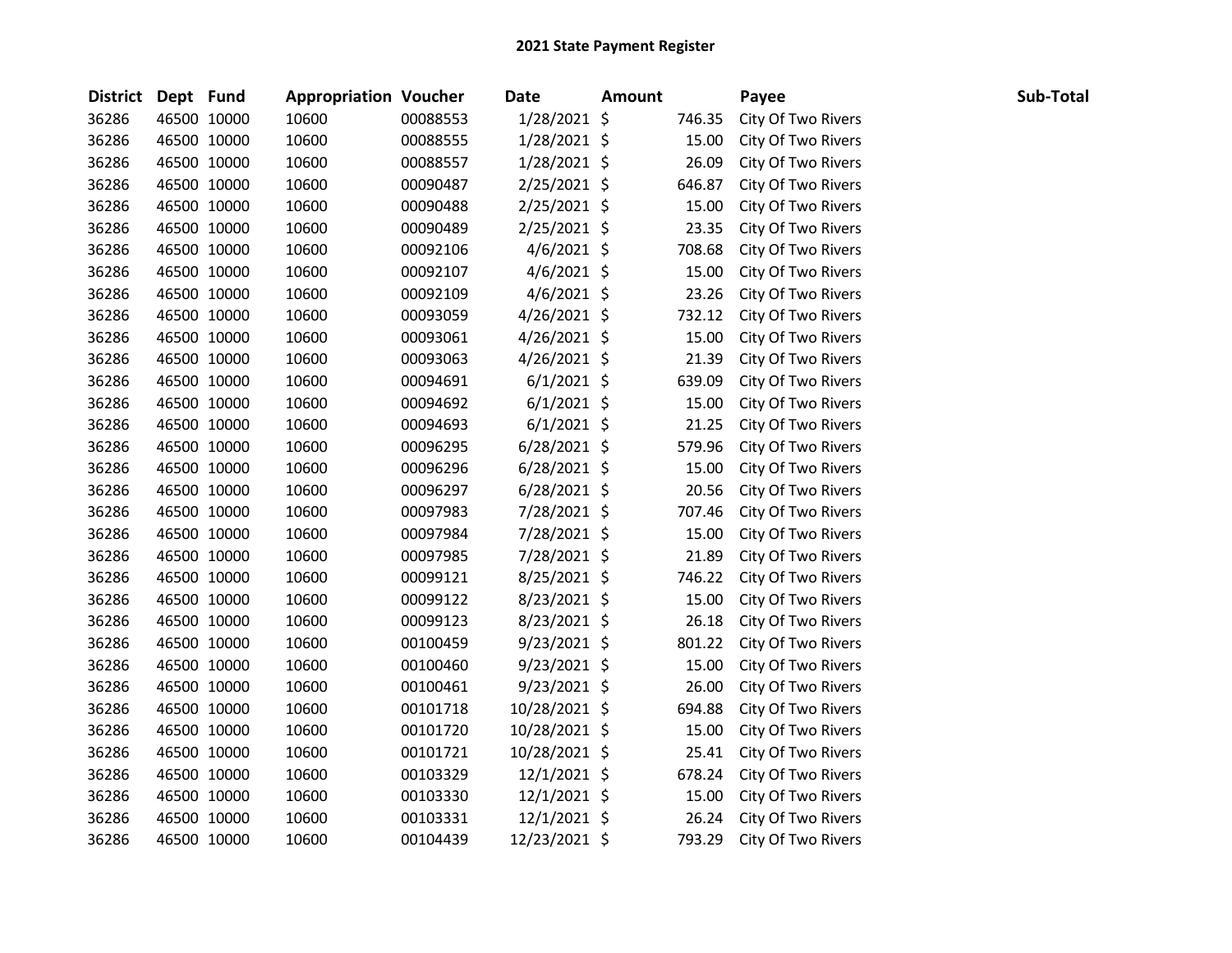| District | Dept Fund |             | <b>Appropriation Voucher</b>                                            |          | Date           | <b>Amount</b> |        | Payee                                                                                             | Sub-Total       |
|----------|-----------|-------------|-------------------------------------------------------------------------|----------|----------------|---------------|--------|---------------------------------------------------------------------------------------------------|-----------------|
| 36286    |           | 46500 10000 | 10600                                                                   | 00104440 | 12/23/2021 \$  |               | 15.00  | City Of Two Rivers                                                                                |                 |
| 36286    |           | 46500 10000 | 10600                                                                   | 00104442 | 12/23/2021 \$  |               | 28.45  | City Of Two Rivers                                                                                |                 |
| 36286    |           |             | Department of Military Affairs - - Energy Costs, Energy-Related A Total |          |                |               |        |                                                                                                   | \$<br>8,944.45  |
| 36286    |           |             | Department of Administration - - Federal Aid                            |          |                |               |        |                                                                                                   |                 |
| 36286    |           | 50500 10000 | 14200                                                                   | 00143589 | $4/20/2021$ \$ |               |        | 48,000.00 City Of Two Rivers                                                                      |                 |
| 36286    |           |             | Department of Administration - - Federal Aid Total                      |          |                |               |        |                                                                                                   | \$<br>48,000.00 |
| 36286    |           |             | Elections Commission - - General Program Ops, GPR                       |          |                |               |        |                                                                                                   |                 |
| 36286    |           | 51000 10000 | 10100                                                                   | 00005071 | $1/7/2021$ \$  |               | 490.30 | City Of Two Rivers                                                                                |                 |
| 36286    |           |             | Elections Commission - - General Program Ops, GPR Total                 |          |                |               |        |                                                                                                   | \$<br>490.30    |
| 36286    |           |             |                                                                         |          |                |               |        | Public Defender Board - - Transcript, Discovery and Records Provided to the Public Defender Board |                 |
| 36286    |           | 55000 10000 | 10600                                                                   | 00275611 | $1/26/2021$ \$ |               | 25.00  | City Of Two Rivers                                                                                |                 |
| 36286    |           | 55000 10000 | 10600                                                                   | 00275612 | $1/26/2021$ \$ |               | 20.00  | City Of Two Rivers                                                                                |                 |
| 36286    |           | 55000 10000 | 10600                                                                   | 00275613 | $1/26/2021$ \$ |               | 70.00  | City Of Two Rivers                                                                                |                 |
| 36286    |           | 55000 10000 | 10600                                                                   | 00275614 | $1/26/2021$ \$ |               | 35.00  | City Of Two Rivers                                                                                |                 |
| 36286    |           | 55000 10000 | 10600                                                                   | 00275615 | $1/26/2021$ \$ |               | 35.00  | City Of Two Rivers                                                                                |                 |
| 36286    |           | 55000 10000 | 10600                                                                   | 00275616 | $1/26/2021$ \$ |               | 30.00  | City Of Two Rivers                                                                                |                 |
| 36286    |           | 55000 10000 | 10600                                                                   | 00278926 | 2/22/2021 \$   |               | 15.00  | City Of Two Rivers                                                                                |                 |
| 36286    |           | 55000 10000 | 10600                                                                   | 00278927 | $2/22/2021$ \$ |               | 20.00  | City Of Two Rivers                                                                                |                 |
| 36286    |           | 55000 10000 | 10600                                                                   | 00282118 | $3/22/2021$ \$ |               | 10.00  | City Of Two Rivers                                                                                |                 |
| 36286    |           | 55000 10000 | 10600                                                                   | 00282119 | $3/22/2021$ \$ |               | 10.00  | City Of Two Rivers                                                                                |                 |
| 36286    |           | 55000 10000 | 10600                                                                   | 00282120 | 3/22/2021 \$   |               | 15.00  | City Of Two Rivers                                                                                |                 |
| 36286    |           | 55000 10000 | 10600                                                                   | 00282121 | 3/22/2021 \$   |               | 20.00  | City Of Two Rivers                                                                                |                 |
| 36286    |           | 55000 10000 | 10600                                                                   | 00282122 | 3/22/2021 \$   |               | 30.00  | City Of Two Rivers                                                                                |                 |
| 36286    |           | 55000 10000 | 10600                                                                   | 00282123 | $3/22/2021$ \$ |               | 70.00  | City Of Two Rivers                                                                                |                 |
| 36286    |           | 55000 10000 | 10600                                                                   | 00282124 | $3/22/2021$ \$ |               | 35.00  | City Of Two Rivers                                                                                |                 |
| 36286    |           | 55000 10000 | 10600                                                                   | 00287767 | 4/30/2021 \$   |               | 5.00   | City Of Two Rivers                                                                                |                 |
| 36286    |           | 55000 10000 | 10600                                                                   | 00287768 | 4/30/2021 \$   |               | 10.00  | City Of Two Rivers                                                                                |                 |
| 36286    |           | 55000 10000 | 10600                                                                   | 00287769 | 4/30/2021 \$   |               | 25.00  | City Of Two Rivers                                                                                |                 |
| 36286    |           | 55000 10000 | 10600                                                                   | 00287770 | 4/30/2021 \$   |               | 40.00  | City Of Two Rivers                                                                                |                 |
| 36286    |           | 55000 10000 | 10600                                                                   | 00287771 | 4/30/2021 \$   |               | 5.00   | City Of Two Rivers                                                                                |                 |
| 36286    |           | 55000 10000 | 10600                                                                   | 00287772 | 4/30/2021 \$   |               | 30.00  | City Of Two Rivers                                                                                |                 |
| 36286    |           | 55000 10000 | 10600                                                                   | 00287773 | 4/30/2021 \$   |               | 25.00  | City Of Two Rivers                                                                                |                 |
| 36286    |           | 55000 10000 | 10600                                                                   | 00287774 | 4/30/2021 \$   |               | 15.00  | City Of Two Rivers                                                                                |                 |
| 36286    |           | 55000 10000 | 10600                                                                   | 00287775 | 4/30/2021 \$   |               | 10.00  | City Of Two Rivers                                                                                |                 |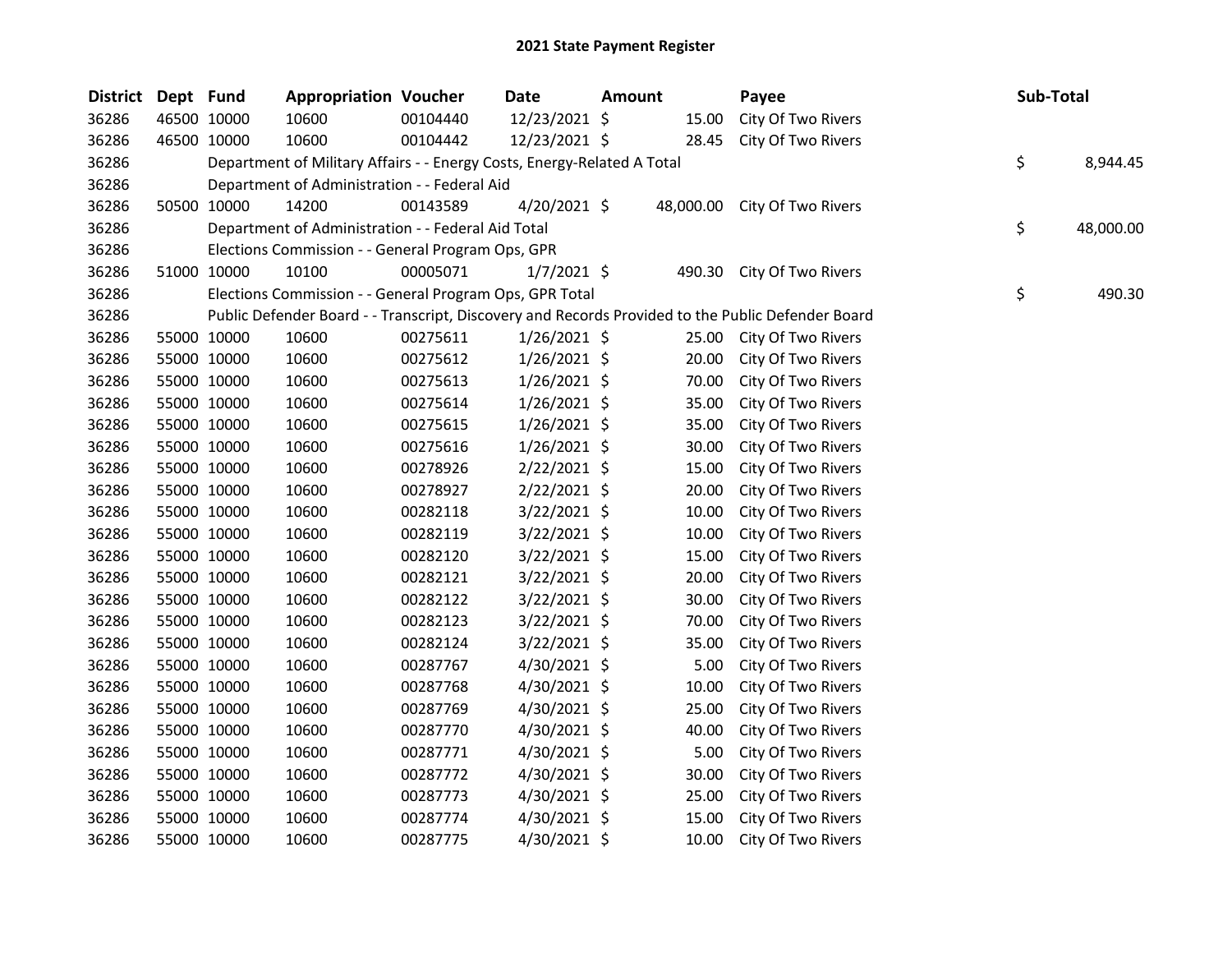| District Dept Fund |             | <b>Appropriation Voucher</b> |          | <b>Date</b>    | <b>Amount</b> |       | Payee              | Sub-Total |
|--------------------|-------------|------------------------------|----------|----------------|---------------|-------|--------------------|-----------|
| 36286              | 55000 10000 | 10600                        | 00287776 | 4/30/2021 \$   |               | 15.00 | City Of Two Rivers |           |
| 36286              | 55000 10000 | 10600                        | 00287777 | 4/30/2021 \$   |               | 35.00 | City Of Two Rivers |           |
| 36286              | 55000 10000 | 10600                        | 00287778 | 4/30/2021 \$   |               | 5.00  | City Of Two Rivers |           |
| 36286              | 55000 10000 | 10600                        | 00287779 | 4/30/2021 \$   |               | 5.00  | City Of Two Rivers |           |
| 36286              | 55000 10000 | 10600                        | 00287780 | 4/30/2021 \$   |               | 20.00 | City Of Two Rivers |           |
| 36286              | 55000 10000 | 10600                        | 00287781 | 4/30/2021 \$   |               | 5.00  | City Of Two Rivers |           |
| 36286              | 55000 10000 | 10600                        | 00287782 | $4/30/2021$ \$ |               | 5.00  | City Of Two Rivers |           |
| 36286              | 55000 10000 | 10600                        | 00287783 | 4/30/2021 \$   |               | 10.00 | City Of Two Rivers |           |
| 36286              | 55000 10000 | 10600                        | 00287784 | 4/30/2021 \$   |               | 50.00 | City Of Two Rivers |           |
| 36286              | 55000 10000 | 10600                        | 00287785 | 4/30/2021 \$   |               | 30.00 | City Of Two Rivers |           |
| 36286              | 55000 10000 | 10600                        | 00291317 | $5/21/2021$ \$ |               | 25.00 | City Of Two Rivers |           |
| 36286              | 55000 10000 | 10600                        | 00291318 | $5/21/2021$ \$ |               | 35.00 | City Of Two Rivers |           |
| 36286              | 55000 10000 | 10600                        | 00291319 | $5/21/2021$ \$ |               | 5.00  | City Of Two Rivers |           |
| 36286              | 55000 10000 | 10600                        | 00291320 | $5/21/2021$ \$ |               | 20.00 | City Of Two Rivers |           |
| 36286              | 55000 10000 | 10600                        | 00291321 | $5/21/2021$ \$ |               | 30.00 | City Of Two Rivers |           |
| 36286              | 55000 10000 | 10600                        | 00291322 | 5/21/2021 \$   |               | 45.00 | City Of Two Rivers |           |
| 36286              | 55000 10000 | 10600                        | 00291323 | $5/21/2021$ \$ |               | 20.00 | City Of Two Rivers |           |
| 36286              | 55000 10000 | 10600                        | 00291324 | $5/21/2021$ \$ |               | 5.00  | City Of Two Rivers |           |
| 36286              | 55000 10000 | 10600                        | 00291325 | 5/21/2021 \$   |               | 70.00 | City Of Two Rivers |           |
| 36286              | 55000 10000 | 10600                        | 00291326 | $5/21/2021$ \$ |               | 5.00  | City Of Two Rivers |           |
| 36286              | 55000 10000 | 10600                        | 00291327 | $5/21/2021$ \$ |               | 25.00 | City Of Two Rivers |           |
| 36286              | 55000 10000 | 10600                        | 00298205 | $6/30/2021$ \$ |               | 5.00  | City Of Two Rivers |           |
| 36286              | 55000 10000 | 10600                        | 00298206 | 6/30/2021 \$   |               | 5.00  | City Of Two Rivers |           |
| 36286              | 55000 10000 | 10600                        | 00298207 | 6/30/2021 \$   |               | 35.00 | City Of Two Rivers |           |
| 36286              | 55000 10000 | 10600                        | 00298208 | $6/30/2021$ \$ |               | 35.00 | City Of Two Rivers |           |
| 36286              | 55000 10000 | 10600                        | 00298209 | $6/30/2021$ \$ |               | 5.00  | City Of Two Rivers |           |
| 36286              | 55000 10000 | 10600                        | 00298210 | $6/30/2021$ \$ |               | 20.00 | City Of Two Rivers |           |
| 36286              | 55000 10000 | 10600                        | 00298211 | $6/30/2021$ \$ |               | 15.00 | City Of Two Rivers |           |
| 36286              | 55000 10000 | 10600                        | 00298212 | 6/30/2021 \$   |               | 35.00 | City Of Two Rivers |           |
| 36286              | 55000 10000 | 10600                        | 00298213 | 6/30/2021 \$   |               | 35.00 | City Of Two Rivers |           |
| 36286              | 55000 10000 | 10600                        | 00298214 | 6/30/2021 \$   |               | 10.00 | City Of Two Rivers |           |
| 36286              | 55000 10000 | 10600                        | 00298215 | $6/30/2021$ \$ |               | 5.00  | City Of Two Rivers |           |
| 36286              | 55000 10000 | 10600                        | 00298216 | $6/30/2021$ \$ |               | 20.00 | City Of Two Rivers |           |
| 36286              | 55000 10000 | 10600                        | 00298217 | 6/30/2021 \$   |               | 10.00 | City Of Two Rivers |           |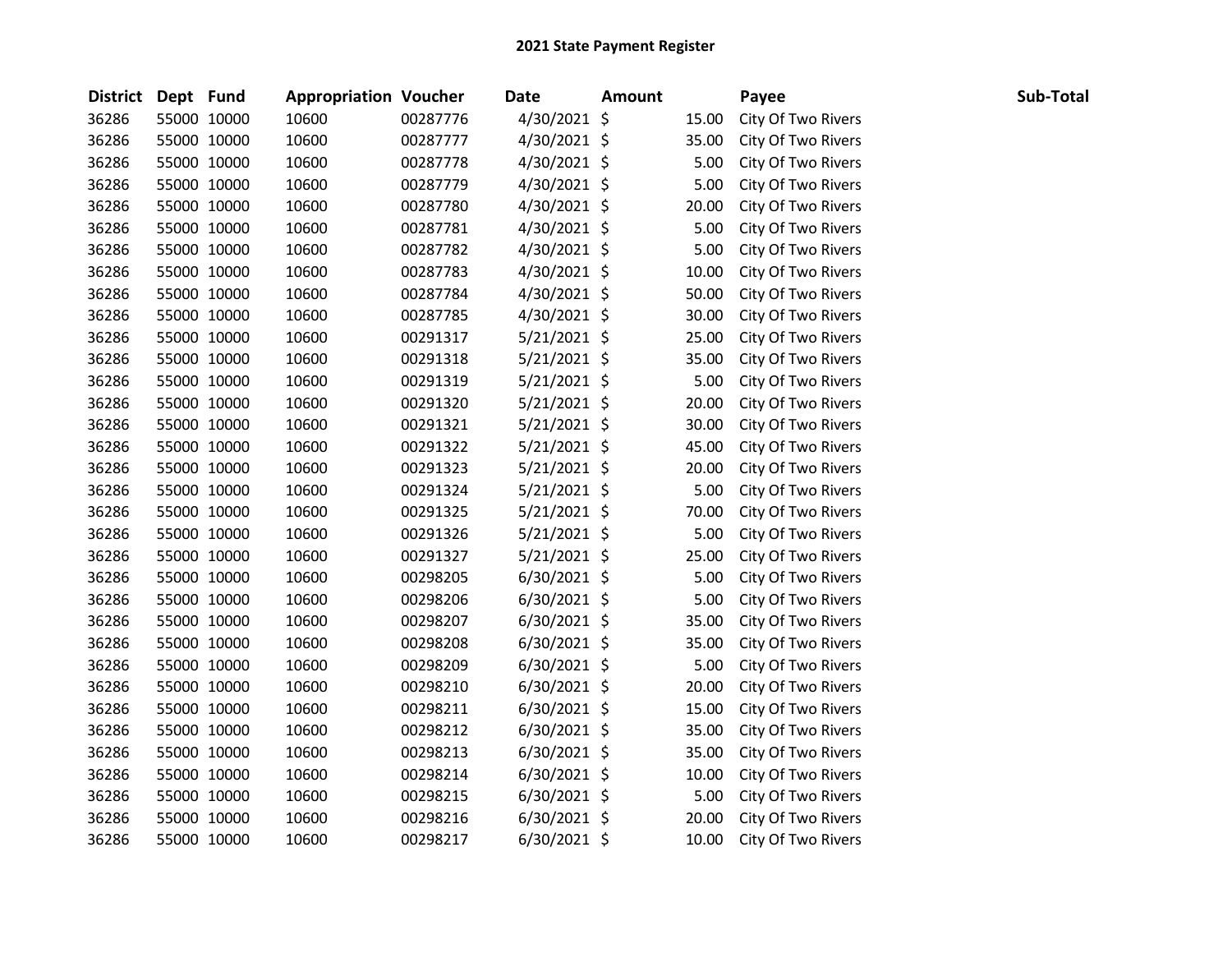| District Dept Fund |             | <b>Appropriation Voucher</b> |          | Date           | <b>Amount</b> |        | Payee              | Sub-Total |
|--------------------|-------------|------------------------------|----------|----------------|---------------|--------|--------------------|-----------|
| 36286              | 55000 10000 | 10600                        | 00298218 | $6/30/2021$ \$ |               | 35.00  | City Of Two Rivers |           |
| 36286              | 55000 10000 | 10600                        | 00299221 | $7/1/2021$ \$  |               | 5.00   | City Of Two Rivers |           |
| 36286              | 55000 10000 | 10600                        | 00299222 | $7/1/2021$ \$  |               | 20.00  | City Of Two Rivers |           |
| 36286              | 55000 10000 | 10600                        | 00299223 | $7/1/2021$ \$  |               | 5.00   | City Of Two Rivers |           |
| 36286              | 55000 10000 | 10600                        | 00299224 | $7/1/2021$ \$  |               | 15.00  | City Of Two Rivers |           |
| 36286              | 55000 10000 | 10600                        | 00299225 | $7/1/2021$ \$  |               | 15.00  | City Of Two Rivers |           |
| 36286              | 55000 10000 | 10600                        | 00299226 | $7/1/2021$ \$  |               | 10.00  | City Of Two Rivers |           |
| 36286              | 55000 10000 | 10600                        | 00299227 | $7/1/2021$ \$  |               | 100.00 | City Of Two Rivers |           |
| 36286              | 55000 10000 | 10600                        | 00299541 | $7/1/2021$ \$  |               | 15.00  | City Of Two Rivers |           |
| 36286              | 55000 10000 | 10600                        | 00299542 | $7/1/2021$ \$  |               | 30.00  | City Of Two Rivers |           |
| 36286              | 55000 10000 | 10600                        | 00299543 | 7/1/2021 \$    |               | 5.00   | City Of Two Rivers |           |
| 36286              | 55000 10000 | 10600                        | 00299544 | $7/1/2021$ \$  |               | 15.00  | City Of Two Rivers |           |
| 36286              | 55000 10000 | 10600                        | 00299545 | $7/1/2021$ \$  |               | 5.00   | City Of Two Rivers |           |
| 36286              | 55000 10000 | 10600                        | 00299546 | $7/1/2021$ \$  |               | 25.00  | City Of Two Rivers |           |
| 36286              | 55000 10000 | 10600                        | 00299547 | $7/1/2021$ \$  |               | 25.00  | City Of Two Rivers |           |
| 36286              | 55000 10000 | 10600                        | 00299548 | $7/1/2021$ \$  |               | 10.00  | City Of Two Rivers |           |
| 36286              | 55000 10000 | 10600                        | 00299549 | 7/1/2021 \$    |               | 30.00  | City Of Two Rivers |           |
| 36286              | 55000 10000 | 10600                        | 00299550 | $7/1/2021$ \$  |               | 25.00  | City Of Two Rivers |           |
| 36286              | 55000 10000 | 10600                        | 00299551 | $7/1/2021$ \$  |               | 10.00  | City Of Two Rivers |           |
| 36286              | 55000 10000 | 10600                        | 00299552 | $7/1/2021$ \$  |               | 20.00  | City Of Two Rivers |           |
| 36286              | 55000 10000 | 10600                        | 00299553 | $7/1/2021$ \$  |               | 5.00   | City Of Two Rivers |           |
| 36286              | 55000 10000 | 10600                        | 00299554 | $7/1/2021$ \$  |               | 10.00  | City Of Two Rivers |           |
| 36286              | 55000 10000 | 10600                        | 00300848 | 7/30/2021 \$   |               | 10.00  | City Of Two Rivers |           |
| 36286              | 55000 10000 | 10600                        | 00302433 | 7/27/2021 \$   |               | 10.00  | City Of Two Rivers |           |
| 36286              | 55000 10000 | 10600                        | 00302434 | 7/27/2021 \$   |               | 30.00  | City Of Two Rivers |           |
| 36286              | 55000 10000 | 10600                        | 00303555 | 8/4/2021 \$    |               | 1.00   | City Of Two Rivers |           |
| 36286              | 55000 10000 | 10600                        | 00303592 | $8/27/2021$ \$ |               | 10.00  | City Of Two Rivers |           |
| 36286              | 55000 10000 | 10600                        | 00303593 | 8/27/2021 \$   |               | 5.00   | City Of Two Rivers |           |
| 36286              | 55000 10000 | 10600                        | 00304539 | $9/3/2021$ \$  |               | 30.00  | City Of Two Rivers |           |
| 36286              | 55000 10000 | 10600                        | 00304540 | $9/2/2021$ \$  |               | 65.00  | City Of Two Rivers |           |
| 36286              | 55000 10000 | 10600                        | 00304721 | $8/17/2021$ \$ |               | 1.55   | City Of Two Rivers |           |
| 36286              | 55000 10000 | 10600                        | 00304906 | $9/10/2021$ \$ |               | 5.00   | City Of Two Rivers |           |
| 36286              | 55000 10000 | 10600                        | 00304907 | $9/10/2021$ \$ |               | 15.00  | City Of Two Rivers |           |
| 36286              | 55000 10000 | 10600                        | 00304908 | 9/10/2021 \$   |               | 30.00  | City Of Two Rivers |           |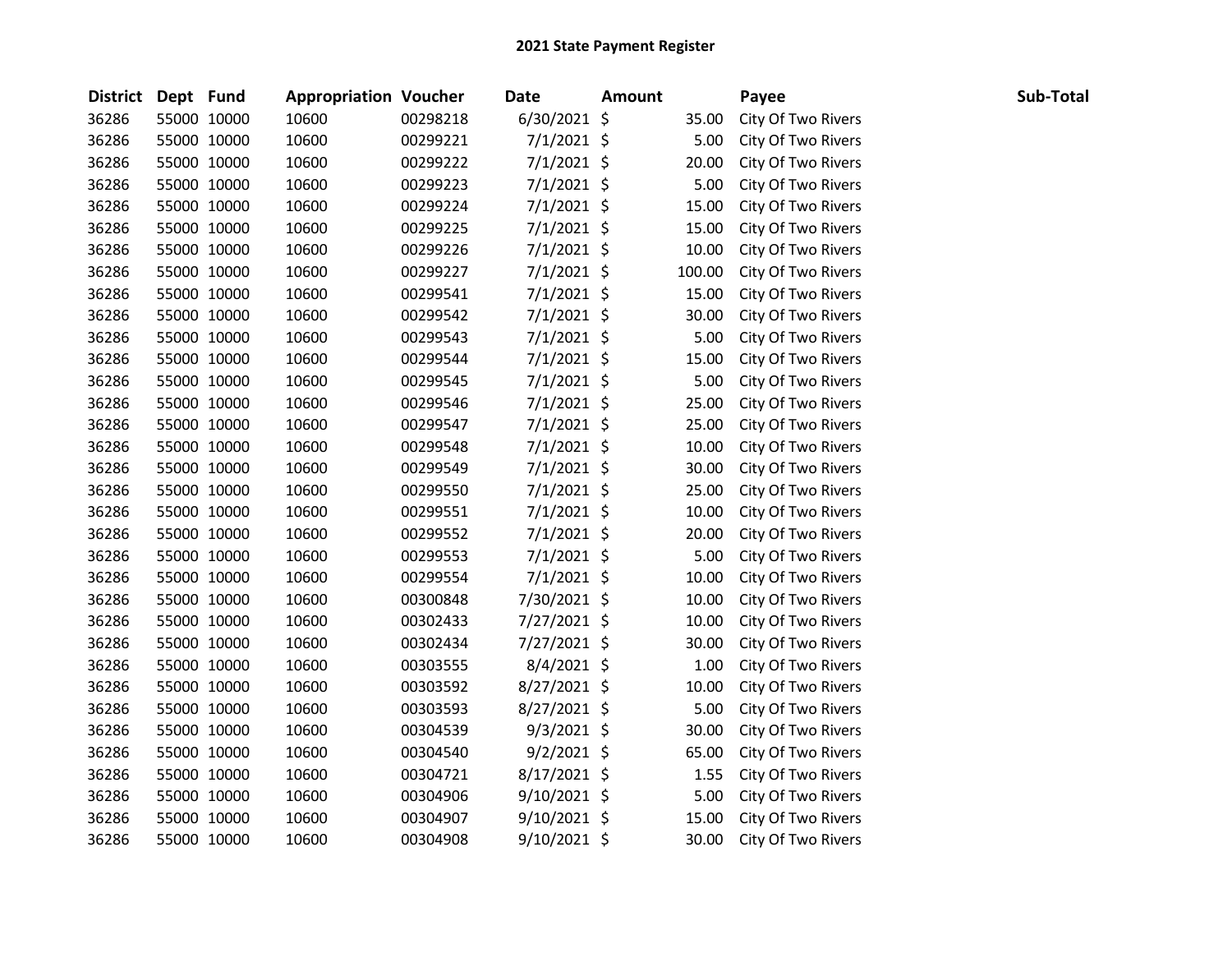| District Dept Fund |             | <b>Appropriation Voucher</b> |          | <b>Date</b>    | Amount |        | Payee              | Sub-Total |
|--------------------|-------------|------------------------------|----------|----------------|--------|--------|--------------------|-----------|
| 36286              | 55000 10000 | 10600                        | 00305435 | $9/17/2021$ \$ |        | 210.00 | City Of Two Rivers |           |
| 36286              | 55000 10000 | 10600                        | 00305436 | 9/17/2021 \$   |        | 210.00 | City Of Two Rivers |           |
| 36286              | 55000 10000 | 10600                        | 00305932 | $9/24/2021$ \$ |        | 30.00  | City Of Two Rivers |           |
| 36286              | 55000 10000 | 10600                        | 00305933 | 9/24/2021 \$   |        | 10.00  | City Of Two Rivers |           |
| 36286              | 55000 10000 | 10600                        | 00306358 | 9/29/2021 \$   |        | 10.00  | City Of Two Rivers |           |
| 36286              | 55000 10000 | 10600                        | 00306359 | 9/29/2021 \$   |        | 10.00  | City Of Two Rivers |           |
| 36286              | 55000 10000 | 10600                        | 00306360 | $9/30/2021$ \$ |        | 5.00   | City Of Two Rivers |           |
| 36286              | 55000 10000 | 10600                        | 00306361 | $9/30/2021$ \$ |        | 15.00  | City Of Two Rivers |           |
| 36286              | 55000 10000 | 10600                        | 00306392 | $10/1/2021$ \$ |        | 5.00   | City Of Two Rivers |           |
| 36286              | 55000 10000 | 10600                        | 00306393 | 10/1/2021 \$   |        | 15.00  | City Of Two Rivers |           |
| 36286              | 55000 10000 | 10600                        | 00307053 | 10/8/2021 \$   |        | 10.00  | City Of Two Rivers |           |
| 36286              | 55000 10000 | 10600                        | 00308215 | 10/21/2021 \$  |        | 15.00  | City Of Two Rivers |           |
| 36286              | 55000 10000 | 10600                        | 00308921 | 10/29/2021 \$  |        | 25.00  | City Of Two Rivers |           |
| 36286              | 55000 10000 | 10600                        | 00308922 | 10/29/2021 \$  |        | 35.00  | City Of Two Rivers |           |
| 36286              | 55000 10000 | 10600                        | 00309670 | 11/5/2021 \$   |        | 10.00  | City Of Two Rivers |           |
| 36286              | 55000 10000 | 10600                        | 00310646 | 11/17/2021 \$  |        | 10.00  | City Of Two Rivers |           |
| 36286              | 55000 10000 | 10600                        | 00310647 | 11/17/2021 \$  |        | 15.00  | City Of Two Rivers |           |
| 36286              | 55000 10000 | 10600                        | 00310960 | 11/24/2021 \$  |        | 5.00   | City Of Two Rivers |           |
| 36286              | 55000 10000 | 10600                        | 00310961 | 11/24/2021 \$  |        | 5.00   | City Of Two Rivers |           |
| 36286              | 55000 10000 | 10600                        | 00313245 | 12/10/2021 \$  |        | 40.00  | City Of Two Rivers |           |
| 36286              | 55000 10000 | 10600                        | 00313246 | 12/10/2021 \$  |        | 15.00  | City Of Two Rivers |           |
| 36286              | 55000 10000 | 10600                        | 00313247 | 12/10/2021 \$  |        | 15.00  | City Of Two Rivers |           |
| 36286              | 55000 10000 | 10600                        | 00313248 | 12/10/2021 \$  |        | 35.00  | City Of Two Rivers |           |
| 36286              | 55000 10000 | 10600                        | 00313249 | 12/10/2021 \$  |        | 25.00  | City Of Two Rivers |           |
| 36286              | 55000 10000 | 10600                        | 00313250 | 12/10/2021 \$  |        | 15.00  | City Of Two Rivers |           |
| 36286              | 55000 10000 | 10600                        | 00315910 | 12/23/2021 \$  |        | 35.00  | City Of Two Rivers |           |
| 36286              | 55000 10000 | 10600                        | 00315911 | 12/17/2021 \$  |        | 5.00   | City Of Two Rivers |           |
| 36286              | 55000 10000 | 10600                        | 00315912 | 12/17/2021 \$  |        | 25.00  | City Of Two Rivers |           |
| 36286              | 55000 10000 | 10600                        | 00315924 | 12/30/2021 \$  |        | 5.00   | City Of Two Rivers |           |
| 36286              | 55000 10000 | 10600                        | 00315925 | 12/30/2021 \$  |        | 15.00  | City Of Two Rivers |           |
| 36286              | 55000 10000 | 10600                        | 00315933 | 12/29/2021 \$  |        | 5.00   | City Of Two Rivers |           |
| 36286              | 55000 10000 | 10600                        | 00315972 | 12/29/2021 \$  |        | 5.00   | City Of Two Rivers |           |
| 36286              | 55000 10000 | 10600                        | 00315973 | 12/29/2021 \$  |        | 10.00  | City Of Two Rivers |           |
| 36286              | 55000 10000 | 10600                        | 00315974 | 12/29/2021 \$  |        | 15.00  | City Of Two Rivers |           |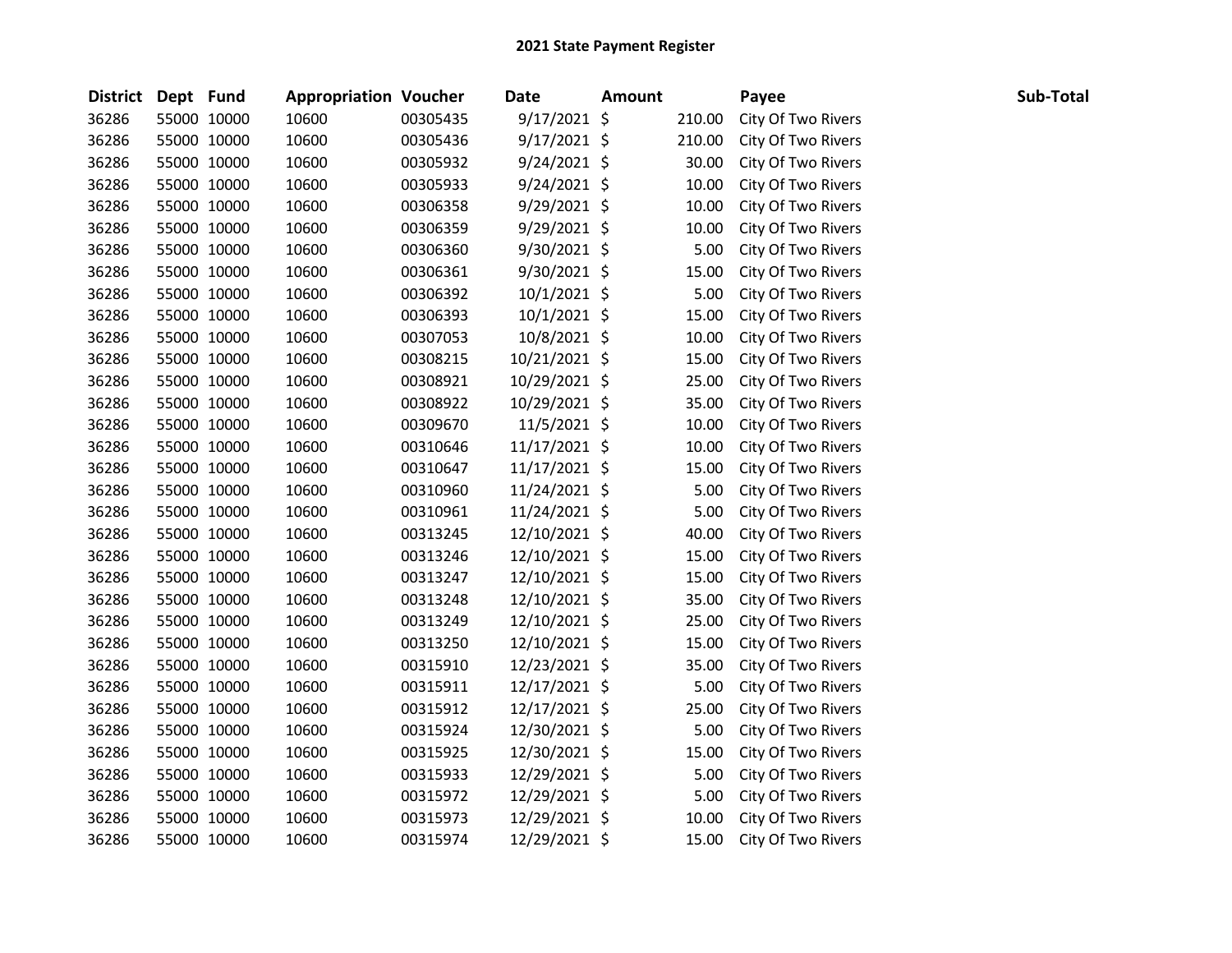| District Dept Fund |             | <b>Appropriation Voucher</b>                            |          | Date           | <b>Amount</b> |           | Payee                                                                                                   | Sub-Total        |
|--------------------|-------------|---------------------------------------------------------|----------|----------------|---------------|-----------|---------------------------------------------------------------------------------------------------------|------------------|
| 36286              | 55000 10000 | 10600                                                   | 00315975 | 12/29/2021 \$  |               |           | 25.00 City Of Two Rivers                                                                                |                  |
| 36286              |             |                                                         |          |                |               |           | Public Defender Board - - Transcript, Discovery and Records Provided to the Public Defender Board Total | \$<br>2,892.55   |
| 36286              |             | Department of Revenue - - Gifts And Grants              |          |                |               |           |                                                                                                         |                  |
| 36286              | 56600 10000 | 12100                                                   | 00207000 | $6/25/2021$ \$ |               |           | 577,822.76 City Of Two Rivers                                                                           |                  |
| 36286              |             | Department of Revenue - - Gifts And Grants Total        |          |                |               |           |                                                                                                         | \$<br>577,822.76 |
| 36286              |             | Department of Revenue - - Misc Revenue Holding Clearing |          |                |               |           |                                                                                                         |                  |
| 36286              | 56600 10000 | 99500                                                   | 00188867 | $1/8/2021$ \$  |               | 378.44    | City Of Two Rivers                                                                                      |                  |
| 36286              | 56600 10000 | 99500                                                   | 00188868 | $1/8/2021$ \$  |               | 2,260.16  | City Of Two Rivers                                                                                      |                  |
| 36286              | 56600 10000 | 99500                                                   | 00188871 | $1/8/2021$ \$  |               | 5,376.03  | City Of Two Rivers                                                                                      |                  |
| 36286              | 56600 10000 | 99500                                                   | 00190934 | $2/5/2021$ \$  |               | 495.15    | City Of Two Rivers                                                                                      |                  |
| 36286              | 56600 10000 | 99500                                                   | 00190935 | $2/5/2021$ \$  |               | 2,652.96  | City Of Two Rivers                                                                                      |                  |
| 36286              | 56600 10000 | 99500                                                   | 00190938 | $2/5/2021$ \$  |               | 3,166.25  | City Of Two Rivers                                                                                      |                  |
| 36286              | 56600 10000 | 99500                                                   | 00192677 | $3/1/2021$ \$  |               | 2,189.43  | City Of Two Rivers                                                                                      |                  |
| 36286              | 56600 10000 | 99500                                                   | 00192678 | $3/1/2021$ \$  |               | 258.45    | City Of Two Rivers                                                                                      |                  |
| 36286              | 56600 10000 | 99500                                                   | 00193537 | $3/5/2021$ \$  |               | 2,487.88  | City Of Two Rivers                                                                                      |                  |
| 36286              | 56600 10000 | 99500                                                   | 00193538 | $3/5/2021$ \$  |               | 5,531.81  | City Of Two Rivers                                                                                      |                  |
| 36286              | 56600 10000 | 99500                                                   | 00193541 | $3/5/2021$ \$  |               | 24,205.10 | City Of Two Rivers                                                                                      |                  |
| 36286              | 56600 10000 | 99500                                                   | 00194126 | $3/8/2021$ \$  |               | 191.59    | City Of Two Rivers                                                                                      |                  |
| 36286              | 56600 10000 | 99500                                                   | 00194127 | $3/8/2021$ \$  |               | 278.40    | City Of Two Rivers                                                                                      |                  |
| 36286              | 56600 10000 | 99500                                                   | 00194975 | $3/15/2021$ \$ |               | 720.42    | City Of Two Rivers                                                                                      |                  |
| 36286              | 56600 10000 | 99500                                                   | 00195813 | $3/22/2021$ \$ |               | 185.13    | City Of Two Rivers                                                                                      |                  |
| 36286              | 56600 10000 | 99500                                                   | 00195814 | $3/22/2021$ \$ |               | 785.22    | City Of Two Rivers                                                                                      |                  |
| 36286              | 56600 10000 | 99500                                                   | 00196494 | $3/29/2021$ \$ |               | 495.87    | City Of Two Rivers                                                                                      |                  |
| 36286              | 56600 10000 | 99500                                                   | 00197229 | $4/5/2021$ \$  |               | 182.60    | City Of Two Rivers                                                                                      |                  |
| 36286              | 56600 10000 | 99500                                                   | 00197230 | $4/5/2021$ \$  |               | 79.38     | City Of Two Rivers                                                                                      |                  |
| 36286              | 56600 10000 | 99500                                                   | 00197231 | $4/5/2021$ \$  |               | 116.00    | City Of Two Rivers                                                                                      |                  |
| 36286              | 56600 10000 | 99500                                                   | 00197815 | $4/7/2021$ \$  |               | 3,961.36  | City Of Two Rivers                                                                                      |                  |
| 36286              | 56600 10000 | 99500                                                   | 00197816 | $4/7/2021$ \$  |               | 292.04    | City Of Two Rivers                                                                                      |                  |
| 36286              | 56600 10000 | 99500                                                   | 00197817 | $4/7/2021$ \$  |               | 11,235.25 | City Of Two Rivers                                                                                      |                  |
| 36286              | 56600 10000 | 99500                                                   | 00197820 | $4/7/2021$ \$  |               | 20,446.86 | City Of Two Rivers                                                                                      |                  |
| 36286              | 56600 10000 | 99500                                                   | 00198443 | $4/12/2021$ \$ |               | 455.20    | City Of Two Rivers                                                                                      |                  |
| 36286              | 56600 10000 | 99500                                                   | 00198444 | $4/12/2021$ \$ |               | 245.60    | City Of Two Rivers                                                                                      |                  |
| 36286              | 56600 10000 | 99500                                                   | 00199177 | $4/20/2021$ \$ |               | 307.00    | City Of Two Rivers                                                                                      |                  |
| 36286              | 56600 10000 | 99500                                                   | 00199814 | 4/26/2021 \$   |               | 25.03     | City Of Two Rivers                                                                                      |                  |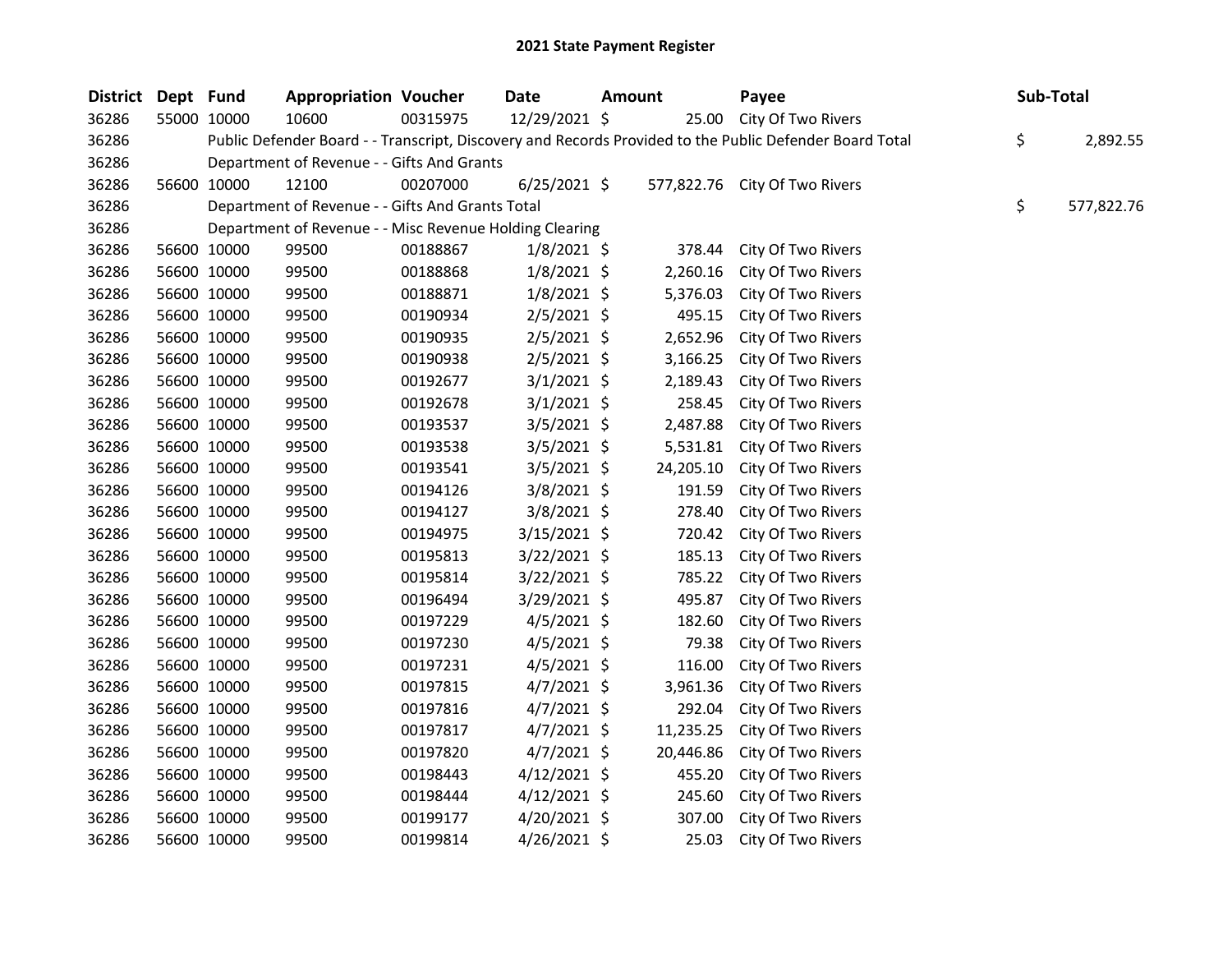| District Dept Fund |             | <b>Appropriation Voucher</b> |          | <b>Date</b>    | <b>Amount</b> | Payee              | Sub-Total |
|--------------------|-------------|------------------------------|----------|----------------|---------------|--------------------|-----------|
| 36286              | 56600 10000 | 99500                        | 00199815 | $4/26/2021$ \$ | 103.83        | City Of Two Rivers |           |
| 36286              | 56600 10000 | 99500                        | 00199816 | $4/26/2021$ \$ | 408.80        | City Of Two Rivers |           |
| 36286              | 56600 10000 | 99500                        | 00201181 | $5/7/2021$ \$  | 1,863.74      | City Of Two Rivers |           |
| 36286              | 56600 10000 | 99500                        | 00201182 | $5/7/2021$ \$  | 6,941.67      | City Of Two Rivers |           |
| 36286              | 56600 10000 | 99500                        | 00201185 | $5/7/2021$ \$  | 15,889.16     | City Of Two Rivers |           |
| 36286              | 56600 10000 | 99500                        | 00201617 | $5/10/2021$ \$ | 25.16         | City Of Two Rivers |           |
| 36286              | 56600 10000 | 99500                        | 00202255 | $5/17/2021$ \$ | 27.28         | City Of Two Rivers |           |
| 36286              | 56600 10000 | 99500                        | 00203680 | $6/1/2021$ \$  | 152.40        | City Of Two Rivers |           |
| 36286              | 56600 10000 | 99500                        | 00204406 | $6/7/2021$ \$  | 2,553.68      | City Of Two Rivers |           |
| 36286              | 56600 10000 | 99500                        | 00204407 | $6/7/2021$ \$  | 108.69        | City Of Two Rivers |           |
| 36286              | 56600 10000 | 99500                        | 00204408 | $6/7/2021$ \$  | 5,326.95      | City Of Two Rivers |           |
| 36286              | 56600 10000 | 99500                        | 00204411 | $6/7/2021$ \$  | 8,382.16      | City Of Two Rivers |           |
| 36286              | 56600 10000 | 99500                        | 00208983 | 7/8/2021 \$    | 186.51        | City Of Two Rivers |           |
| 36286              | 56600 10000 | 99500                        | 00208984 | 7/8/2021 \$    | 4,422.68      | City Of Two Rivers |           |
| 36286              | 56600 10000 | 99500                        | 00208987 | 7/8/2021 \$    | 9,148.90      | City Of Two Rivers |           |
| 36286              | 56600 10000 | 99500                        | 00210183 | 7/19/2021 \$   | 139.26        | City Of Two Rivers |           |
| 36286              | 56600 10000 | 99500                        | 00211733 | 8/6/2021 \$    | 852.65        | City Of Two Rivers |           |
| 36286              | 56600 10000 | 99500                        | 00211734 | 8/6/2021 \$    | 3,952.19      | City Of Two Rivers |           |
| 36286              | 56600 10000 | 99500                        | 00211737 | 8/6/2021 \$    | 3,204.34      | City Of Two Rivers |           |
| 36286              | 56600 10000 | 99500                        | 00212131 | $8/9/2021$ \$  | 210.98        | City Of Two Rivers |           |
| 36286              | 56600 10000 | 99500                        | 00214344 | $9/8/2021$ \$  | 639.42        | City Of Two Rivers |           |
| 36286              | 56600 10000 | 99500                        | 00214345 | $9/8/2021$ \$  | 661.60        | City Of Two Rivers |           |
| 36286              | 56600 10000 | 99500                        | 00214346 | $9/8/2021$ \$  | 4,218.24      | City Of Two Rivers |           |
| 36286              | 56600 10000 | 99500                        | 00214348 | $9/8/2021$ \$  | 4,842.93      | City Of Two Rivers |           |
| 36286              | 56600 10000 | 99500                        | 00214789 | $9/13/2021$ \$ | 43.04         | City Of Two Rivers |           |
| 36286              | 56600 10000 | 99500                        | 00216598 | $10/7/2021$ \$ | 1,085.19      | City Of Two Rivers |           |
| 36286              | 56600 10000 | 99500                        | 00216599 | 10/7/2021 \$   | 1,174.65      | City Of Two Rivers |           |
| 36286              | 56600 10000 | 99500                        | 00216601 | 10/7/2021 \$   | 4,235.15      | City Of Two Rivers |           |
| 36286              | 56600 10000 | 99500                        | 00219191 | 11/5/2021 \$   | 1,029.89      | City Of Two Rivers |           |
| 36286              | 56600 10000 | 99500                        | 00219192 | 11/5/2021 \$   | 228.49        | City Of Two Rivers |           |
| 36286              | 56600 10000 | 99500                        | 00219193 | 11/5/2021 \$   | 3,652.81      | City Of Two Rivers |           |
| 36286              | 56600 10000 | 99500                        | 00219195 | $11/5/2021$ \$ | 4,978.68      | City Of Two Rivers |           |
| 36286              | 56600 10000 | 99500                        | 00221338 | $12/7/2021$ \$ | 820.83        | City Of Two Rivers |           |
| 36286              | 56600 10000 | 99500                        | 00221339 | 12/7/2021 \$   | 346.23        | City Of Two Rivers |           |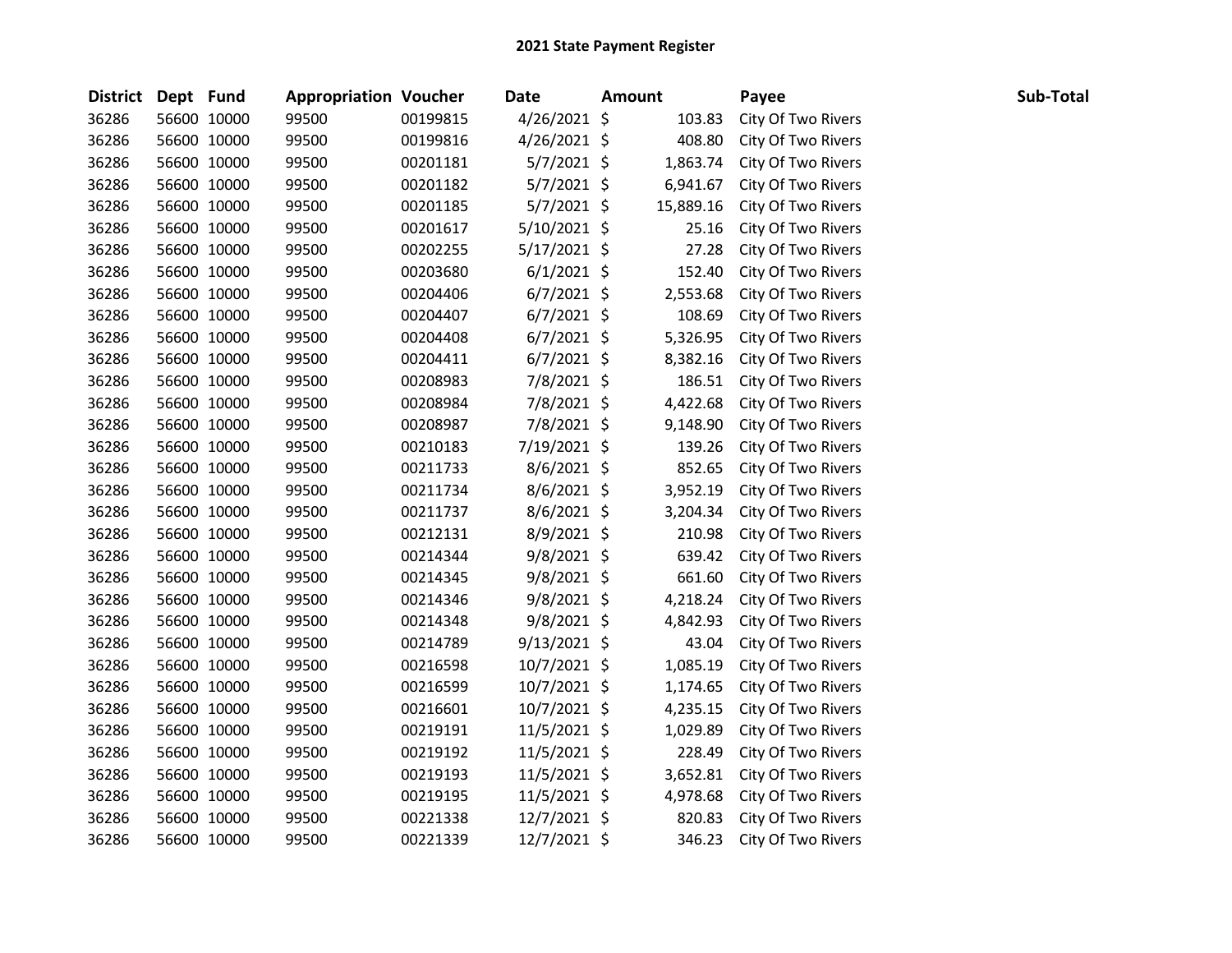| <b>District</b> | Dept Fund |             | <b>Appropriation Voucher</b>                                                  |          | Date           | Amount       | Payee                         | Sub-Total |              |
|-----------------|-----------|-------------|-------------------------------------------------------------------------------|----------|----------------|--------------|-------------------------------|-----------|--------------|
| 36286           |           | 56600 10000 | 99500                                                                         | 00221341 | 12/7/2021 \$   | 5,342.66     | City Of Two Rivers            |           |              |
| 36286           |           |             | Department of Revenue - - Misc Revenue Holding Clearing Total                 |          |                |              |                               | \$        | 186,205.45   |
| 36286           |           |             | Shared Revenue and Tax Relief - - Expenditure Restraint Program               |          |                |              |                               |           |              |
| 36286           |           | 83500 10000 | 10100                                                                         | 00081645 | 7/26/2021 \$   | 179,103.09   | City Of Two Rivers            |           |              |
| 36286           |           |             | Shared Revenue and Tax Relief - - Expenditure Restraint Program Total         |          |                |              |                               | \$        | 179,103.09   |
| 36286           |           |             | Shared Revenue and Tax Relief - - County And Municipal Aid                    |          |                |              |                               |           |              |
| 36286           |           | 83500 10000 | 10500                                                                         | 00081645 | 7/26/2021 \$   |              | 566,544.97 City Of Two Rivers |           |              |
| 36286           |           | 83500 10000 | 10500                                                                         | 00088746 | 11/15/2021 \$  | 3,186,164.54 | City Of Two Rivers            |           |              |
| 36286           |           |             | Shared Revenue and Tax Relief - - County And Municipal Aid Total              |          |                |              |                               | \$        | 3,752,709.51 |
| 36286           |           |             | Shared Revenue and Tax Relief - - Exempt Computer Aid                         |          |                |              |                               |           |              |
| 36286           |           | 83500 10000 | 10900                                                                         | 00084237 | 7/26/2021 \$   | 20,432.98    | City Of Two Rivers            |           |              |
| 36286           |           | 83500 10000 | 10900                                                                         | 00085819 | 7/26/2021 \$   |              | 5,275.65 City Of Two Rivers   |           |              |
| 36286           |           |             | Shared Revenue and Tax Relief - - Exempt Computer Aid Total                   |          |                |              |                               | \$        | 25,708.63    |
| 36286           |           |             | Shared Revenue and Tax Relief - - Utility Aid                                 |          |                |              |                               |           |              |
| 36286           |           | 83500 10000 | 11000                                                                         | 00081645 | 7/26/2021 \$   | 1,782.79     | City Of Two Rivers            |           |              |
| 36286           |           | 83500 10000 | 11000                                                                         | 00088746 | 11/15/2021 \$  | 11,955.40    | City Of Two Rivers            |           |              |
| 36286           |           |             | Shared Revenue and Tax Relief - - Utility Aid Total                           |          |                |              |                               | \$        | 13,738.19    |
| 36286           |           |             | Shared Revenue and Tax Relief - - Personal Property Aid                       |          |                |              |                               |           |              |
| 36286           |           | 83500 10000 | 11100                                                                         | 00077416 | $5/3/2021$ \$  |              | 12,713.61 City Of Two Rivers  |           |              |
| 36286           |           | 83500 10000 | 11100                                                                         | 00078906 | $5/3/2021$ \$  | 32,038.95    | City Of Two Rivers            |           |              |
| 36286           |           |             | Shared Revenue and Tax Relief - - Personal Property Aid Total                 |          |                |              |                               | \$        | 44,752.56    |
| 36286           |           |             | Shared Revenue and Tax Relief - - State Aid; Video Service Provider Fee       |          |                |              |                               |           |              |
| 36286           |           | 83500 10000 | 11200                                                                         | 00083023 | 7/26/2021 \$   | 26,679.68    | City Of Two Rivers            |           |              |
| 36286           |           |             | Shared Revenue and Tax Relief - - State Aid; Video Service Provider Fee Total |          |                |              |                               | \$        | 26,679.68    |
| 36286           |           |             | Shared Revenue and Tax Relief - - School Lvy Tx/First Dollar Cr               |          |                |              |                               |           |              |
| 36286           |           | 83500 10000 | 30200                                                                         | 00082681 | 7/26/2021 \$   |              | 855,056.73 City Of Two Rivers |           |              |
| 36286           |           | 83500 10000 | 30200                                                                         | 00086077 | 7/26/2021 \$   | 287,388.35   | City Of Two Rivers            |           |              |
| 36286           |           |             | Shared Revenue and Tax Relief - - School Lvy Tx/First Dollar Cr Total         |          |                |              |                               | \$        | 1,142,445.08 |
| 36286           |           |             | Shared Revenue and Tax Relief - - Payments For Municipal Svcs                 |          |                |              |                               |           |              |
| 36286           |           | 83500 10000 | 50100                                                                         | 00073681 | $2/1/2021$ \$  | 3,668.66     | City Of Two Rivers            |           |              |
| 36286           |           |             | Shared Revenue and Tax Relief - - Payments For Municipal Svcs Total           |          |                |              |                               | \$        | 3,668.66     |
| 36286           |           |             | Shared Revenue and Tax Relief - - Lottery & Gaming Credit                     |          |                |              |                               |           |              |
| 36286           |           | 83500 52100 | 36300                                                                         | 00074560 | $3/22/2021$ \$ |              | 478,660.48 City Of Two Rivers |           |              |
| 36286           |           |             | Shared Revenue and Tax Relief - - Lottery & Gaming Credit Total               |          |                |              |                               | \$        | 478,660.48   |